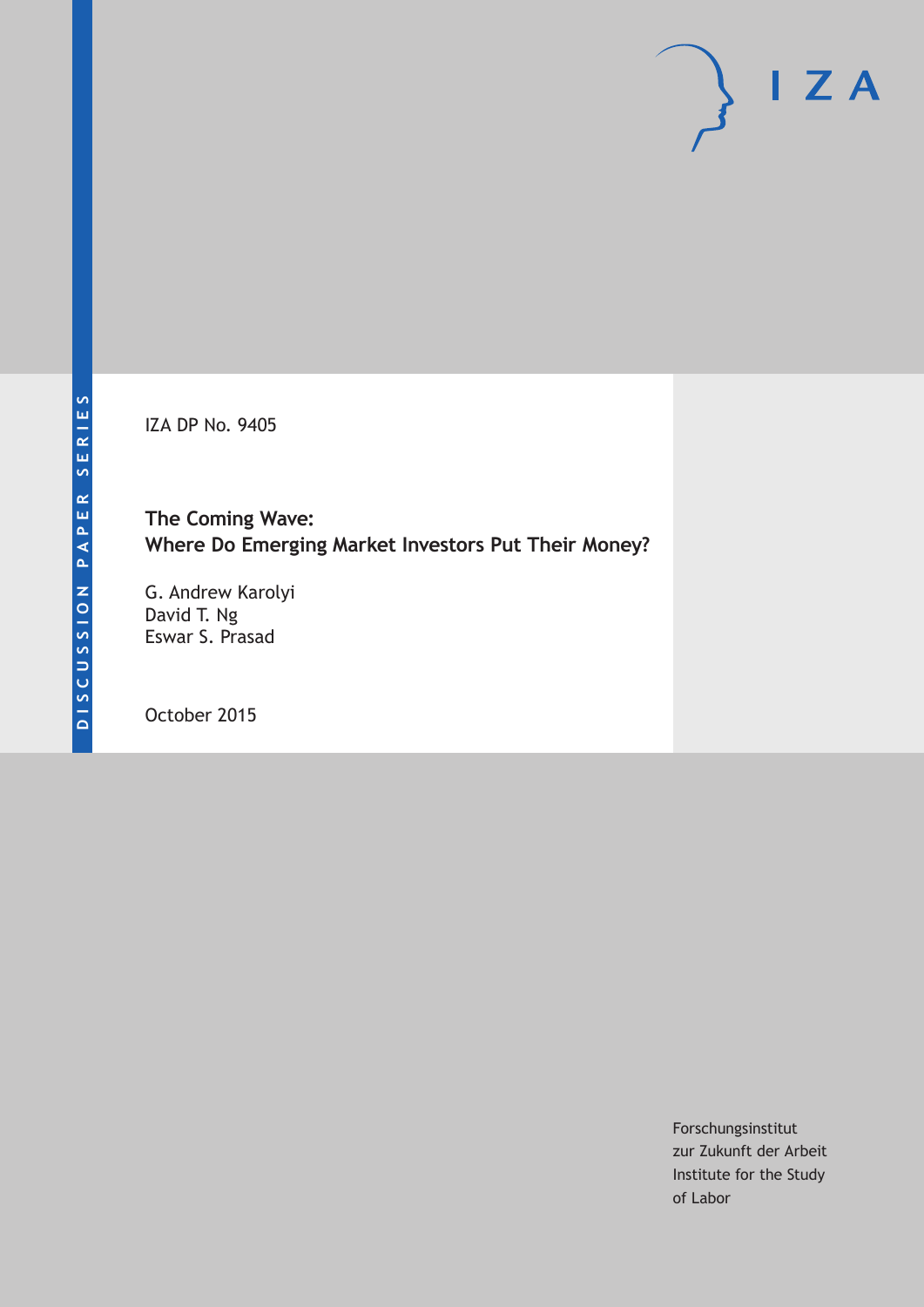# **The Coming Wave: Where Do Emerging Market Investors Put Their Money?**

### **G. Andrew Karolyi**

*Cornell University* 

### **David T. Ng**

*Cornell University* 

### **Eswar S. Prasad**

*Cornell University and IZA*

Discussion Paper No. 9405 October 2015

IZA

P.O. Box 7240 53072 Bonn Germany

Phone: +49-228-3894-0 Fax: +49-228-3894-180 E-mail: iza@iza.org

Any opinions expressed here are those of the author(s) and not those of IZA. Research published in this series may include views on policy, but the institute itself takes no institutional policy positions. The IZA research network is committed to the IZA Guiding Principles of Research Integrity.

The Institute for the Study of Labor (IZA) in Bonn is a local and virtual international research center and a place of communication between science, politics and business. IZA is an independent nonprofit organization supported by Deutsche Post Foundation. The center is associated with the University of Bonn and offers a stimulating research environment through its international network, workshops and conferences, data service, project support, research visits and doctoral program. IZA engages in (i) original and internationally competitive research in all fields of labor economics, (ii) development of policy concepts, and (iii) dissemination of research results and concepts to the interested public.

IZA Discussion Papers often represent preliminary work and are circulated to encourage discussion. Citation of such a paper should account for its provisional character. A revised version may be available directly from the author.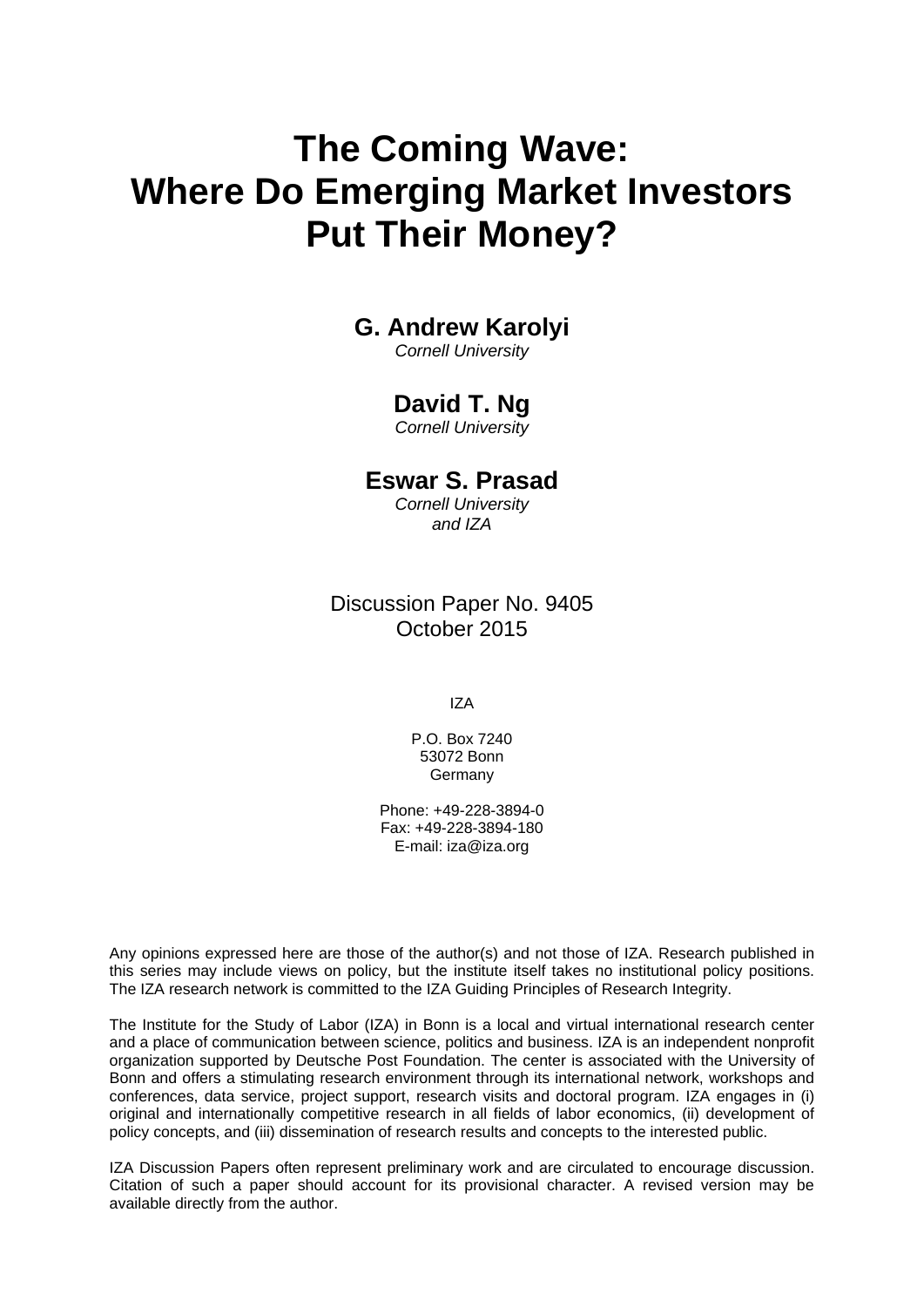IZA Discussion Paper No. 9405 October 2015

# **ABSTRACT**

## **The Coming Wave: Where Do Emerging Market Investors Put Their Money?\***

We examine how emerging market (EM) investors allocate their stock portfolios internationally. Using both country-level and institution-level data, we find that the coming wave of EM investors systematically over- and under-weight their holdings in some target countries. These abnormal foreign allocation biases of EM investors offer robust support of the information endowment hypothesis of van Nieuwerburgh and Veldkamp (2009). Specifically, past capital and trade flows from a foreign country to the home country create an information endowment (or advantage) that lead home country investments to be overweight that foreign country. At the institutional level, information advantage proxies based on relationships between EM institutional investors and the headquarters of their parent companies have strong explanatory power for international portfolio allocations. The results remain robust after controlling for other factors like geographic and other measures of economic proximity, economic and capital market development, market integration, market returns and correlation, and corporate governance. The information advantage effect is stronger for EM investors for which external portfolios exhibit a higher degree of concentration.

JEL Classification: G11, G15, F21

Keywords: global portfolio allocation, portfolio equity investment, institutional investors, emerging market economies

Corresponding author:

 $\overline{a}$ 

Eswar Prasad Dyson School of Applied Economics and Management Department of Economics Cornell University 440 Warren Hall Ithaca, NY 14853 USA E-mail: eswar.prasad@cornell.edu

<sup>\*</sup> We gratefully acknowledge useful comments from seminar participants at Cornell and the Hong Kong Monetary Authority. Kai Wu provided excellent research assistance. Laura Ardila, Abhinav Rangarajan, and Boyang Zhang also contributed to this project. All remaining errors are of course the responsibility of the authors alone.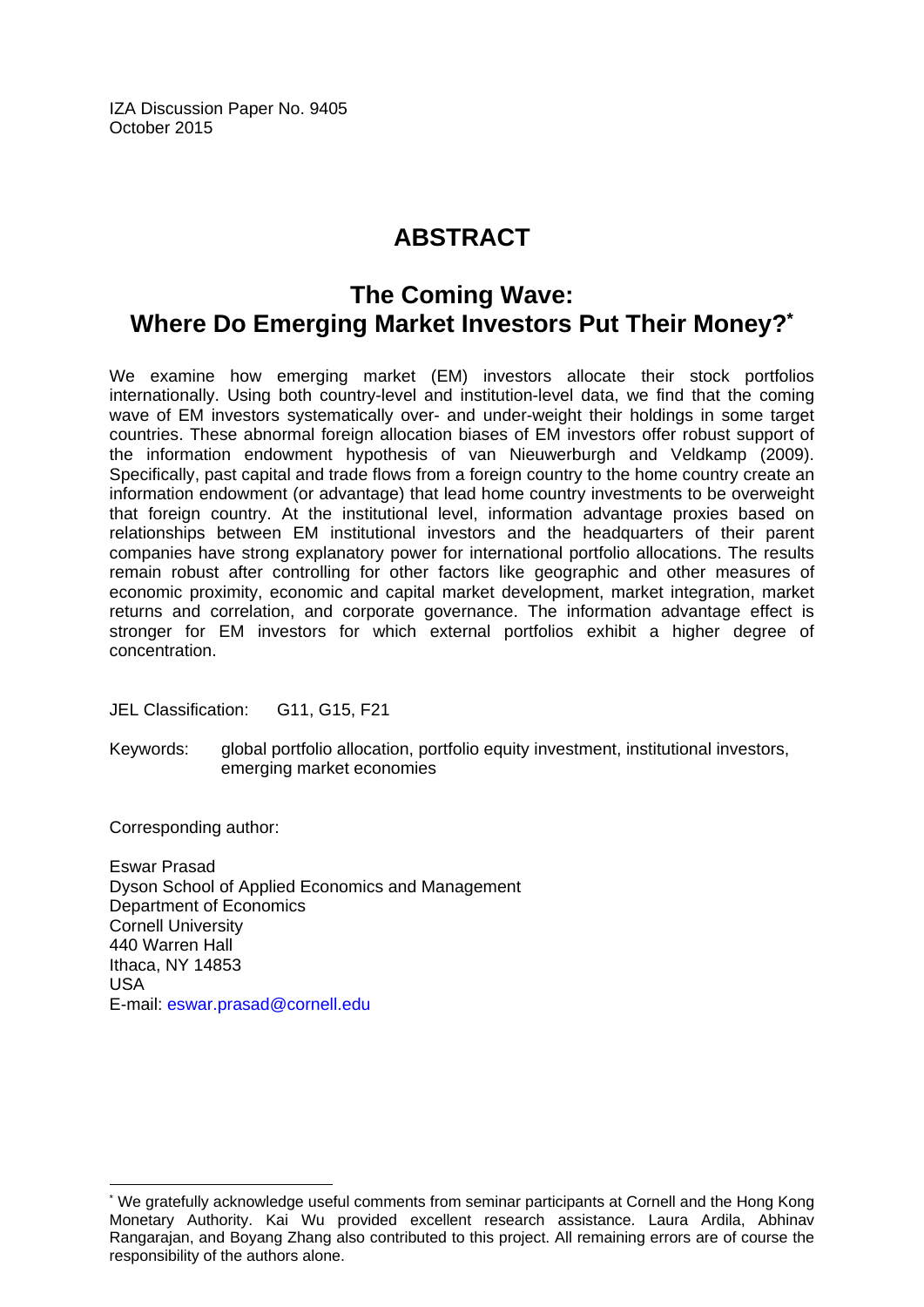### **1. Introduction**

 $\overline{\phantom{a}}$ 

Emerging market economies are playing an increasingly prominent role in global finance, with outflows of financial capital from these economies rapidly gathering momentum. From 2000 to 2014, foreign exchange reserves of these economies increased by \$7.5 trillion, with about half of this buildup accounted for by China. These economies are now increasingly liberalizing private outflows rather than accumulating more low-yielding assets on central bank balance sheets. Rising domestic incomes have increased their private sector demand for foreign investments, both for diversification purposes and for the acquisition of higher-quality assets. Institutional investors such as mutual funds, pension funds, and insurance companies are investment vehicles creating ever more avenues for portfolio diversification through outward investments. These factors, along with continued capital account liberalization and domestic financial market development, are likely to lead to further increases in private capital outflows from emerging markets.

The portfolio outflows from emerging markets are still relatively small, but growing rapidly. According to IMF data on external assets and liabilities, emerging markets' share of global external portfolio equity assets rose from 5 percent in 2000 to 11 percent in 2011. Official data on international investment positions show that emerging markets' external portfolio equity assets rose from \$52 billion in 2000 to \$347 billion in 2013. Inflows from emerging markets are playing an increasingly important role in external portfolio liabilities of even major developed market economies. Indeed, the share of foreign holdings of U.S. equities accounted for by emerging market investors rose from 2 percent in 2002 to 8 percent in  $2013$  $2013$  $2013$ <sup>1</sup>

<span id="page-3-0"></span><sup>&</sup>lt;sup>1</sup> The updated Lane and Milesi-Ferretti (2008) database, referred to as "External Wealth of Nations" Dataset, 1970-2011, is available on the IMF website and that of Professor Philip R. Lane (<http://www.philiplane.org/EWN.html>). Data on international investment positions are from the IMF's International Financial Statistics. The source for U.S. Treasury data is the Treasury International Capital System [\(http://www.treasury.gov/resource-center/data-chart-center/tic/Pages/index.aspx\)](http://www.treasury.gov/resource-center/data-chart-center/tic/Pages/index.aspx).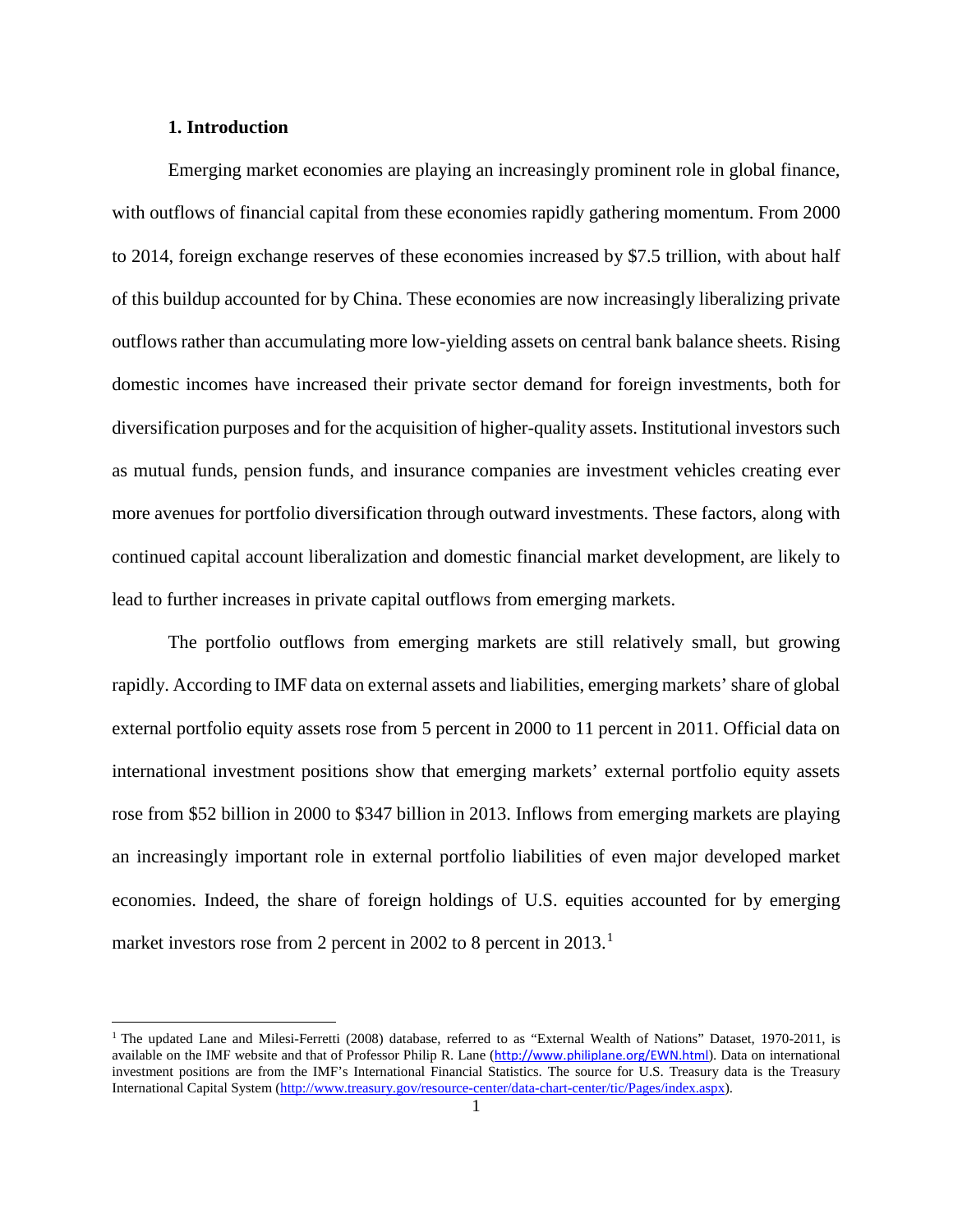Our goal in this paper is to characterize comprehensively - to the best of our knowledge for the first time - the global allocation of foreign portfolio equity assets of emerging market investors. Part of our analysis is based on bilateral investment positions between countries, obtained from the IMF's Coordinated Portfolio Investment Survey (CPIS). But, to provide an alternative perspective, we also use FactSet Ownership (formerly referred to as "Lionshares"), a database covering thousands of institutional investors' holdings in different countries. By using two different datasets, we are also able to extend previous authors' analysis of the portfolio allocations of developed markets, which has largely been based on the CPIS. In addition, our use of the latest waves of data from both sources allows us to examine the effects of the global financial crisis on the portfolio allocations of investors in both developed and emerging market economies.

We study the behavior of institutional investors in detail given their importance in intermediating portfolio flows. Prior research on cross-border equity investment patterns of institutional investors has almost entirely focused on investments among developed markets or from developed to emerging market economies. For instance, in an earlier study that we build on, Chan, Covrig, and Ng (2005) examine the extent of foreign bias in mutual fund equity allocations of 26 source countries that include only a couple of emerging markets. In another related paper, Ferreira and Matos (2008) examine which firms attract institutional investors from around the world using a dataset that has mostly developed and 3 emerging market source countries. We use the existing body of research as a point of departure but emphasize the novelty of our analysis as one of the first attempts to examine investments *from* emerging markets.[2](#page-4-0)

 $\overline{\phantom{a}}$ 

<span id="page-4-0"></span><sup>&</sup>lt;sup>2</sup> Other theoretical and empirical studies on the determinants of foreign investments are mostly based on data for developed market economies. Insider holding and corporate governance have been found to limit investments by foreign investors (Dahlquist, Pinkowitz, Stulz, and Williamson, 2003). Information asymmetry leads to lower foreign investment (Brennan and Cao, 1996). Investors' behavioral biases make them view foreign assets mainly as vehicles for placing risky bets, often resulting in poor portfolio performance (Bailey, Kumar, and Ng, 2008). Investors avoid investing in countries with less liquid financial markets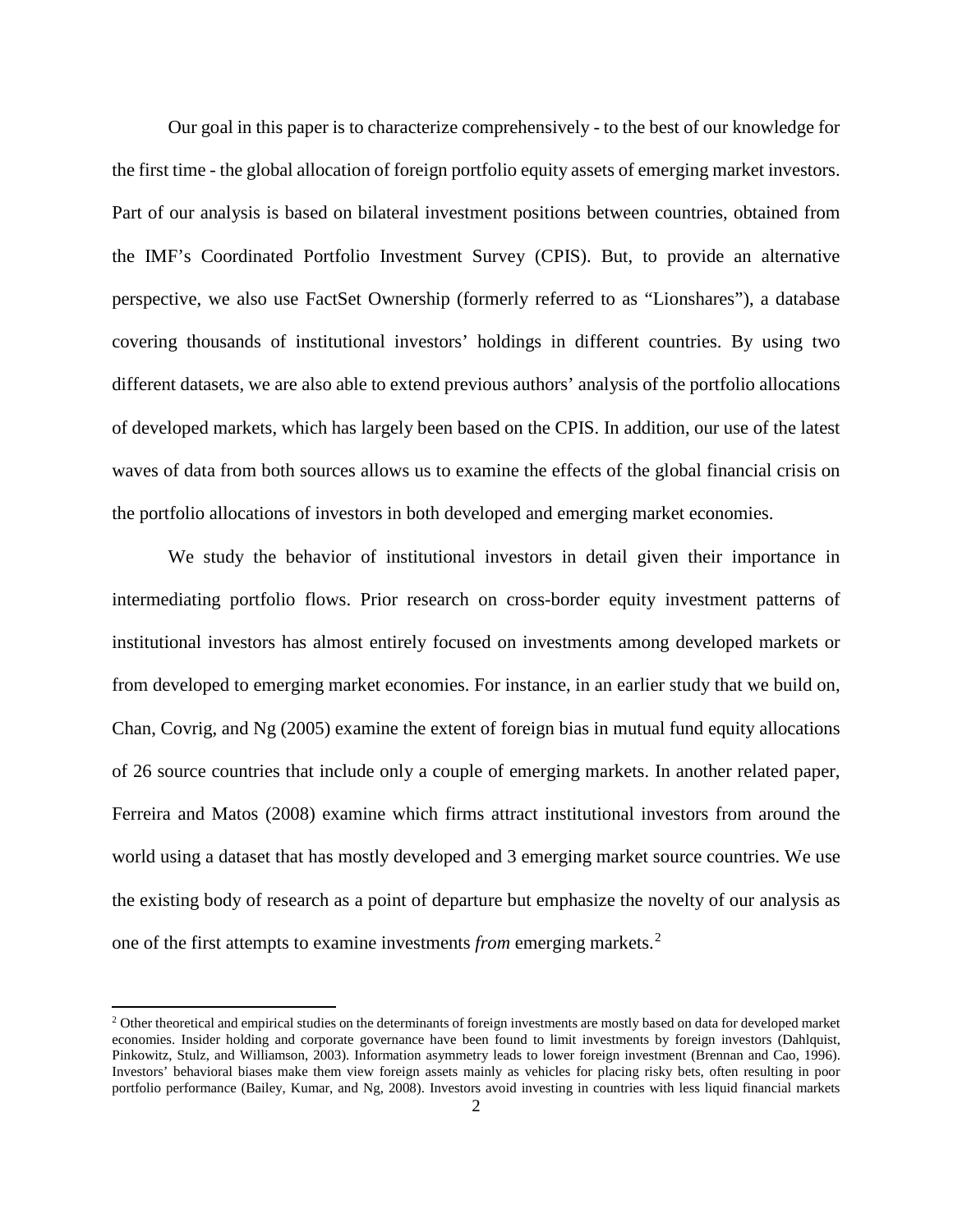A basic theoretical benchmark is that investors in all countries, including emerging markets, should hold the same market capitalization-weighted basket of major stock market indexes—the world portfolio. But a large body of research in international finance has documented that this benchmark is violated in two dimensions. First, home bias is a pervasive phenomenon.<sup>[3](#page-5-0)</sup> Second, a substantial fraction of the aggregate outward portfolio investment reveals systematic over- and under-weightings across countries – the so-called "foreign allocation bias" or "foreign bias" - that tend to be driven by factors such as geographic proximity, linguistic similarity, cultural ties, and other factors that reflect a "familiarity" (or regional) bias.[4](#page-5-1)

In this paper, we focus on the foreign bias as our objective is to study foreign portfolio investment patterns among emerging market investors. We specifically define the foreign allocation bias as the extent to which international portfolio allocations across destination countries deviate from their respective market-capitalization weights in the world market portfolio. We find emerging market investors' portfolio allocations on average exhibit significantly greater overall foreign allocation biases in *absolute* magnitudes and higher country concentrations than those of developed market economies. To guide our empirical analysis, we turn to the concept of information immobility proposed by van Nieuwerburgh and Veldkamp (2009). Rather than relying on information asymmetries, which should in principle decline over time, their theoretical model recognizes that investors face a choice in deciding which assets to acquire information about when there are multiple risky assets in the investment opportunity set. For instance, investors have a

l

<sup>(</sup>Karolyi, Lee, and van Dijk, 2012). Bartram, Griffin, Lim, and Ng (2013) document the effects of institutional investor ownership on correlations of asset prices across the world.

<span id="page-5-0"></span><sup>3</sup> See for example, French and Poterba (1991), Bohn and Tesar (1996), Baxter and Jermann (1997), Coval and Moskowitz (1999), and Ahearne, Griever, and Warnock (2004). For a survey of the home bias literature, see Lewis (1999).

<span id="page-5-1"></span><sup>4</sup> See, among many others, Portes and Rey (2005). Karolyi and Stulz (2003) position the literature on the home bias relative to theories on international portfolio choice. Cooper, Sercu, and Vanpeé (2013) furnish a useful up-to-date survey of the home and foreign bias literature.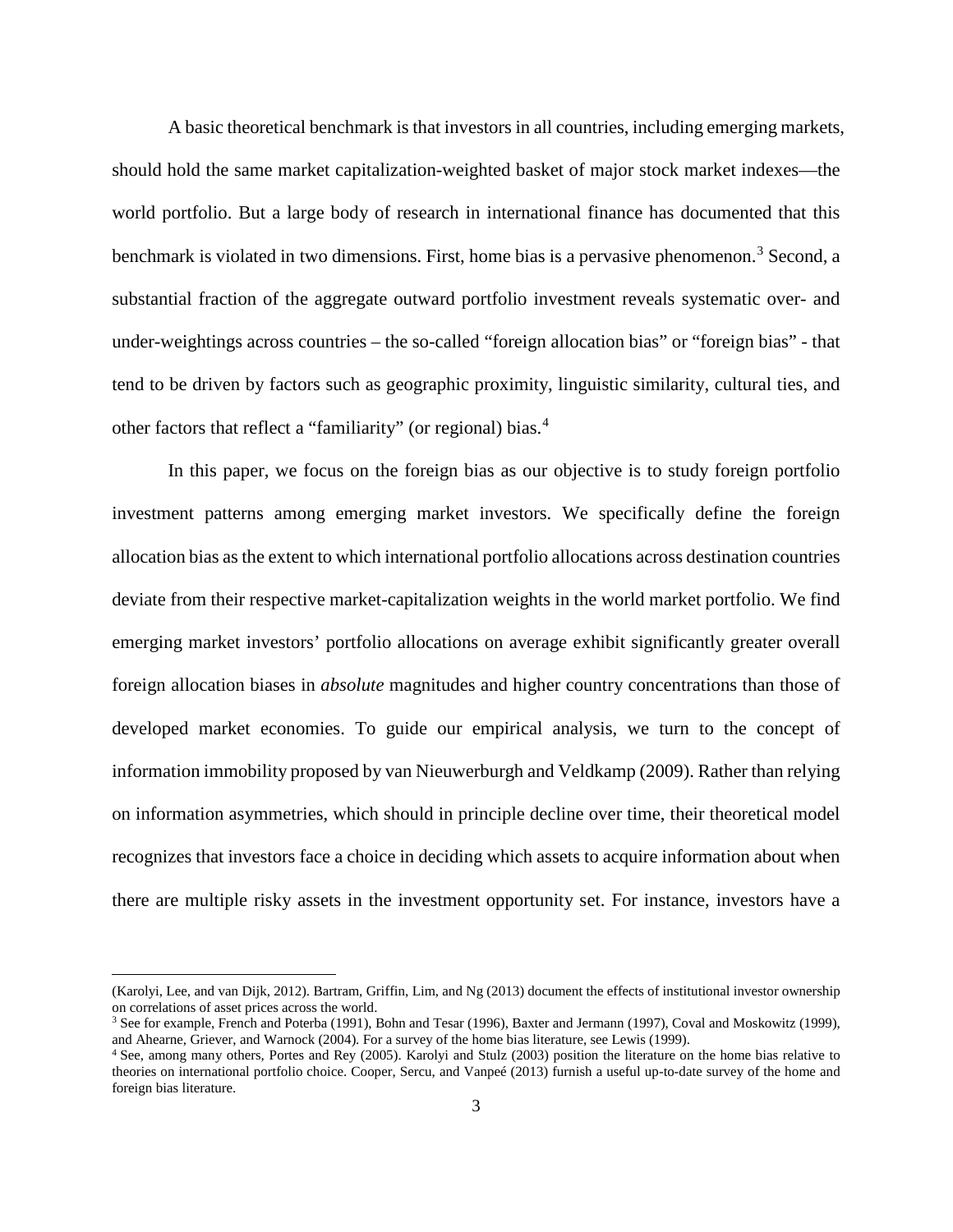comparative advantage in learning about their domestic assets. Even as information about foreign markets becomes easier to obtain, the initial information endowment leads investors to exert more effort in acquiring additional information about domestic assets, magnifying their comparative advantage. Similarly, investors would prefer to invest in foreign countries where they had initial information endowment. This provides a rationalization for the persistence of home bias and a further prediction about where foreign allocation biases are likely to be most acute.

We propose empirical proxies on a country level and on an institutional investor level to detect possible emerging market investors' information endowments for a particular destination country for their outward investments. On a country level, the proxies are historical foreign direct investment (FDI) and trade flows between the home and destination country for outward portfolio investments. [5](#page-6-0) Such historical FDI and trade flows typically result in business contacts and investment relationships that could serve as a source of the initial information endowment. We focus on trade as the main source of information endowments, as they have become dominant in gross inflows into emerging markets and are more likely to have information content for those countries' institutional investors than debt inflows.<sup>[6](#page-6-1)</sup>

On an institutional investor level, we propose new empirical proxies for information endowments by exploiting the granularity of the FactSet LionShares data. Many emerging market institutions are foreign subsidiaries of parent institutions headquartered abroad. Through corporate relationships between parent and subsidiary institutions, these subsidiaries may build up

l

<span id="page-6-1"></span><span id="page-6-0"></span><sup>5</sup> FDI as an information endowment proxy was used by Andrade and Chhaochharia (2010), drawing upon the theoretical work of Razin, Sadka and Yuen (1998, 1999) and Goldstein and Razin (2006). As a motivation for the second proxy, Lane and Milesi-Ferretti (2008) find that bilateral trade in goods and services is an important determinant of cross-border portfolio equity holdings.<br><sup>6</sup> See Prasad (2012).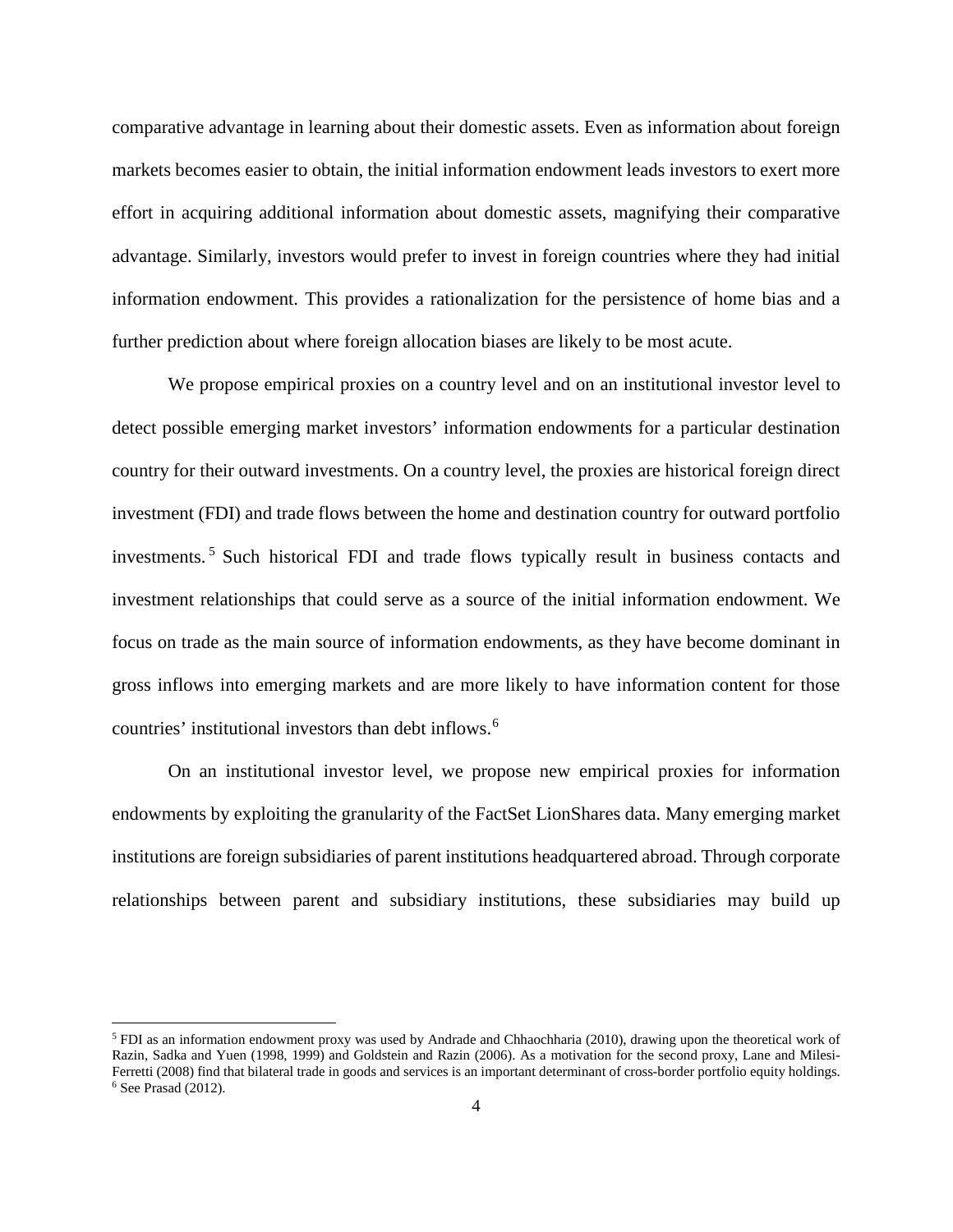information endowments on their parent institutions' home country and on "Peer" countries where their parent institutions have set up other foreign subsidiaries.

We find strong and robust evidence to support our formulation of the information endowment hypothesis. More importantly, information endowments show themselves to play an even bigger role in explaining the investment patterns of emerging market allocations relative to those of developed markets and to institutional investors domiciled in developed markets. The results remain strong when we put the hypothesis to an even more rigorous test by examining the investment patterns of specific institutional investors using information endowment proxies based on the location of the parent company of emerging market institutional investors that are foreign subsidiaries (for non-indigenous institutions) and the location of other foreign subsidiaries of the parent company. Both of these proxies turn out to be important determinants of the allocation patterns of emerging market institutional investors.

We also find that the information endowment proxies are more important in explaining emerging market portfolio allocations when those portfolios are more concentrated. This finding is consistent with van Nieuwerburgh and Veldkamp's (2009, 2010) concept of information advantage, where investors who can first collect information systematically deviates from holding a diversified portfolio. These findings are consistent with those of Choi et al. (2014), who find that—as suggested by the information advantage model—institutional investors with higher industry and country concentration in their investment allocations exhibit better portfolio performance. Finally, we examine an ancillary implication of van Nieuwerburgh and Veldkamp's (2009) model that the information endowment effect is more important when the investment destination country is larger. In principle, the channels for securing an information advantage should become more important in affecting portfolio allocations when the incentive to use this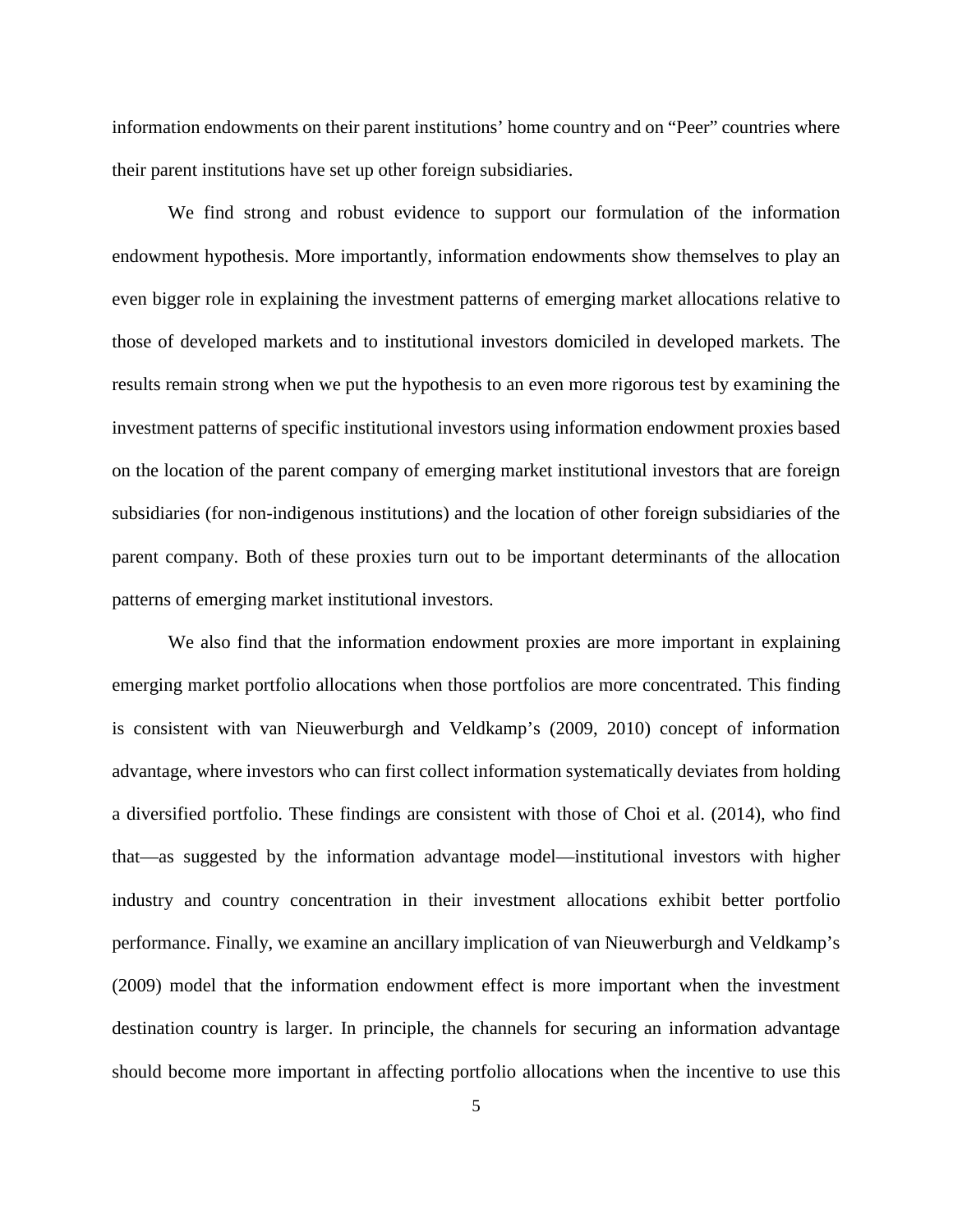information, as measured by the size of the destination market, is larger. However, we do not find evidence to support this hypothesis.

Our paper is most closely related to the work of Andrade and Chhaochharia (2010), Chan, Covrig, and Ng (2005), and others cited above, but it contributes to the larger debate in international finance on what are the determinants of foreign portfolio choice. The work of Kang and Stulz (1997), Ahearne et al. (2004), Gelos and Wei (2005) associate the home and/or foreign biases revealed in foreign portfolio allocations to firm and country characteristics in the destination market. Grinblatt and Keloharju (2001), Hau (2001), Choe et al. (2005), Dvorak (2005), Massa and Simonov (2006), and Ke et al. (2012) emphasize the role of common firm/country attributes of the source countries of the investors and of the destination countries for their investments toward understanding familiarity-driven or informational asymmetry factors, in general (and thus not necessarily in the context of information endowments or information immobility of van Niewerburgh and Veldkamp, 2009).

We must acknowledge two recent, contemporaneous papers that draw on the theory of van Niewerburgh and Veldkamp (2009). Schumacher (2015) uncovers how mutual funds in their foreign investment choices overweight industries that are comparatively large in their domestic markets, with which they are well familiar, and reveals superior investment performance that arises. He, like us and like Choi et al. (2014), motivates this industry-based connection as a source of information advantage in the spirit of van Nieuwerburgh and Veldkamp (2009). Bekaert et al. (2015) study international equity allocations of 3.8 million individuals in 401(k) plans in the U.S. showing enormous cross-individual variation, strong cohort effects by age and geographic location within the U.S. and the critical influence of financial advisors. The authors associate the individual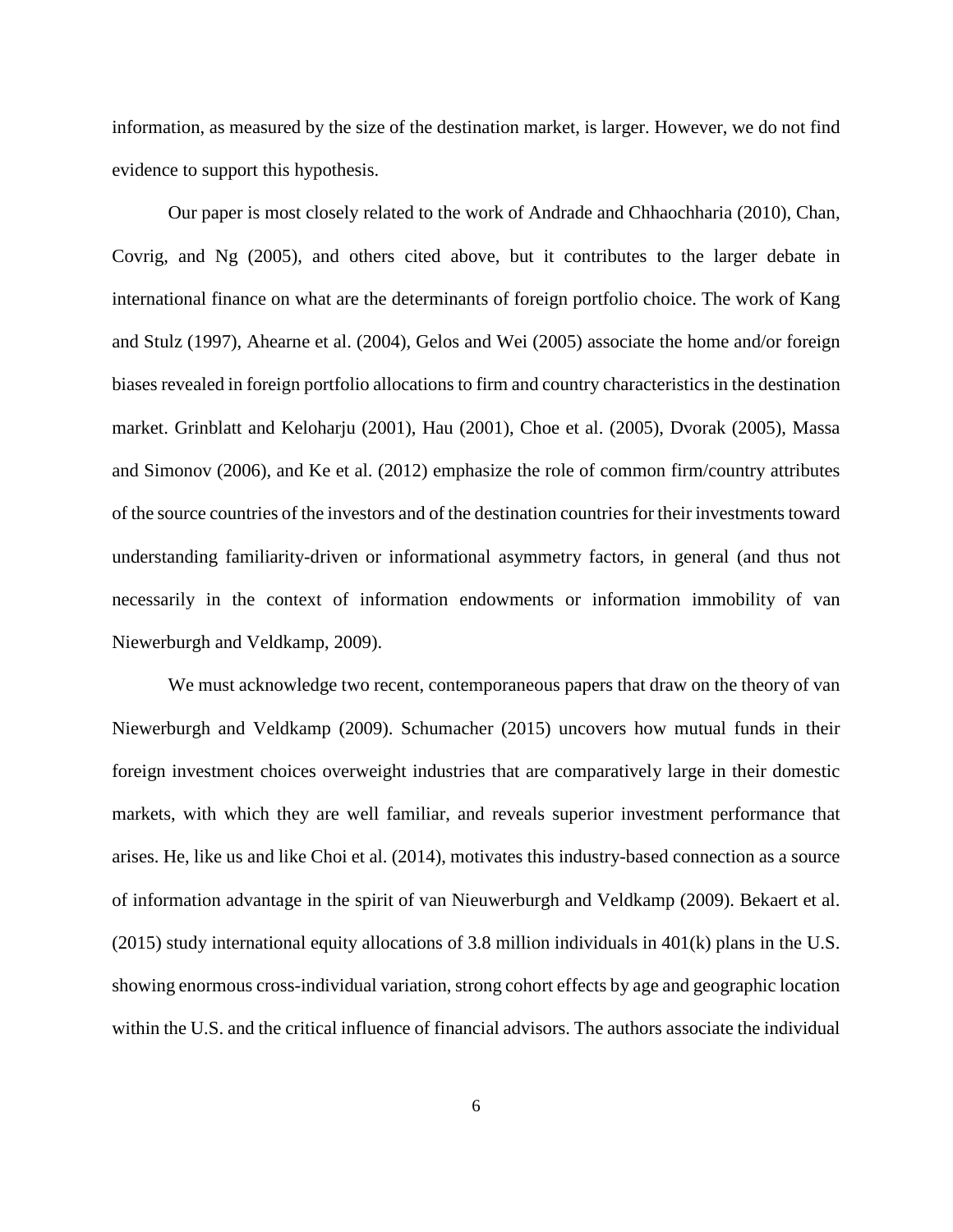investor's heterogeneity in preferences or background to familiarity and information asymmetry effects.[7](#page-9-0)

We next outline our data and methodology in Section 2. Section 3 measures the pervasiveness of the foreign allocation bias across emerging and developed countries and Section 4 evaluates the primary determinants of that bias. We turn our attention to specific tests of the information endowment hypothesis in Section 5. A battery of robustness tests are discussed in Section 6 before we conclude the paper.

#### **2. Data and Methodology**

In this section, we provide an overview of the main data sources employed in our analysis, which covers the period 2001-2011. We then outline the basic empirical methodology.

#### *2.1 Data*

 $\overline{\phantom{a}}$ 

We use two sources to construct data on country-level external portfolio investment stocks. The first is the IMF's Coordinated Portfolio Investment Survey (CPIS), which provides data on aggregate bilateral portfolio equity holdings for most major developed and emerging market economies. This dataset has been employed in previous studies, mostly for analyzing portfolio allocations of developed economies.

The second and relatively more novel source that we use is FactSet Lionshares, which covers tens of thousands of security-level domestic and international holdings of institutional investors (mostly mutual funds and investment companies) around the world. LionShares contains two main databases: aggregate institutional filings (similar to 13f in the U.S.), and a mutual fund

<span id="page-9-0"></span><sup>&</sup>lt;sup>7</sup> Bekaert et al. (2015) further associate the intriguing finding in their study of the magnitude of foreign biases among individual investors across the U.S. based on their working for international versus domestic firms to the same phenomenon in Brown, et al. (2015) of an in-state equity bias for state pension plans in the U.S.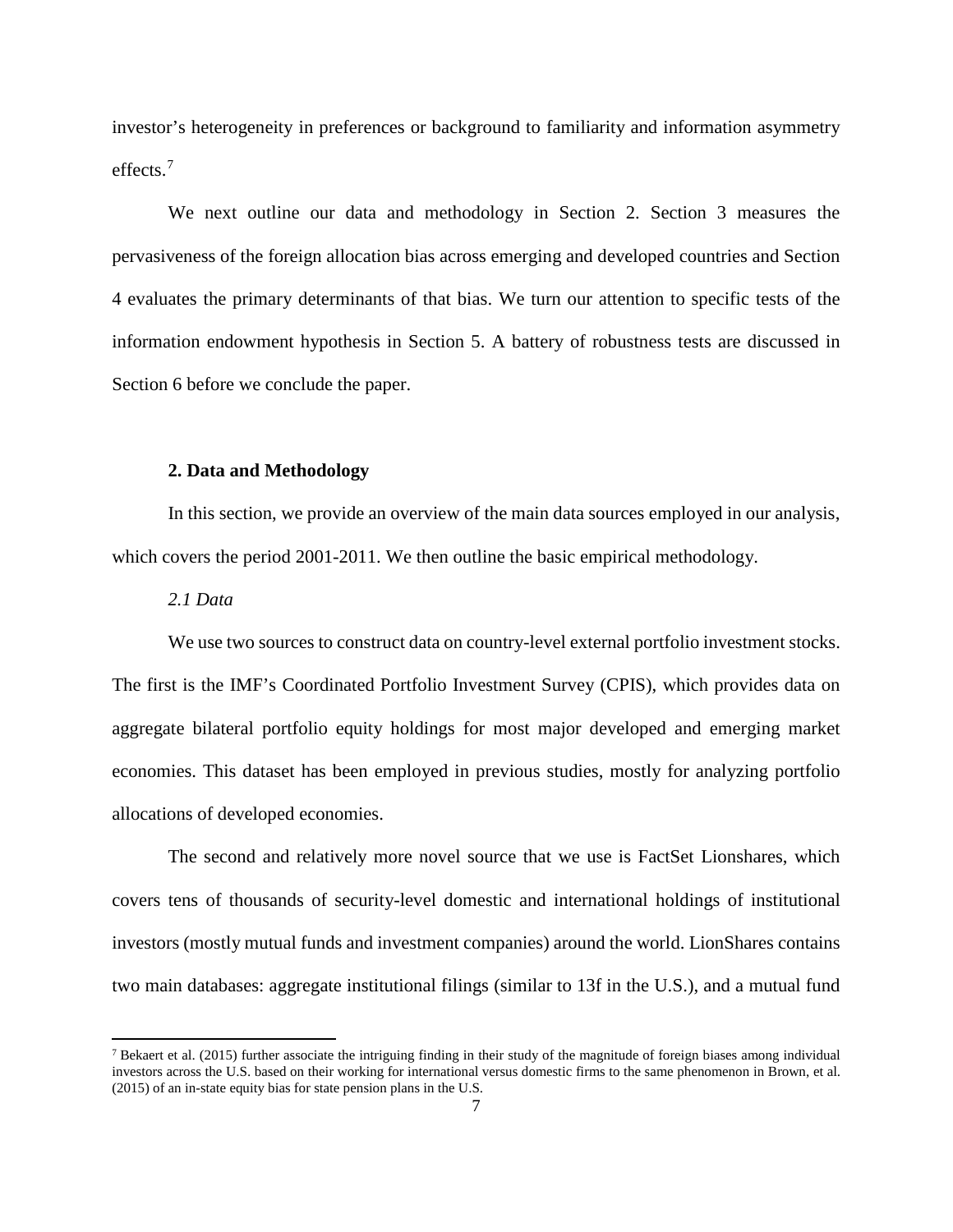holdings database (similar to N-CSR mutual fund filings in the U.S.).<sup>[8](#page-10-0)</sup> LionShares provides the number of shares held by a fund or institution, as well as the total number of shares outstanding for each stock at a point in time. In order to maximize data coverage, we use the institutional database as our primary source but incorporate additional ownership data from the fund database if the parent institution's holdings are not in the institutional ownership database. We carry the holdings information forward to the next available report date for up to three quarters. We complement this with Datastream, a source that provides source and destination country index returns. We also incorporate demographic, economic, and governance data from IMF and various alternative data sources.

Both investment holdings datasets have their strengths and weaknesses. The CPIS is based on reporting by country authorities and does not contain data for a few important countries such as China as a source country. However, China does appear in the dataset as a destination country since other countries that report to the CPIS include it in their own portfolio asset allocations. LionShares provides broader country coverage, including China, although the coverage of institutions in some emerging markets is limited, especially in the early period of the sample. By analyzing both sets of data, which no other authors have done, we aim to provide a more comprehensive and reliable picture of patterns of international equity allocations of emerging markets.

We start with a sample of 53 source countries from CPIS, classified into 26 developed markets and 27 emerging markets based on the Morgan Stanley Capital International (MSCI)

 $\overline{\phantom{a}}$ 

<span id="page-10-0"></span><sup>8</sup> We follow the procedures outlined in Ferreira and Matos (2008) and Bartram, Griffin, Lim, and Ng (2015) for cleaning this dataset and augment that with other standard checks for 13f filings. Thus, we obtain the historical FactSet LionShares database that is free from survivorship bias. FactSet Ownership data is compiled from publicly available information: filings obtained in various countries supplemented by companies' annual reports. Wei (2010) analyzes the integrity of the data and finds that the U.S. and U.K. account for slightly over 70 percent of non-domestic capital.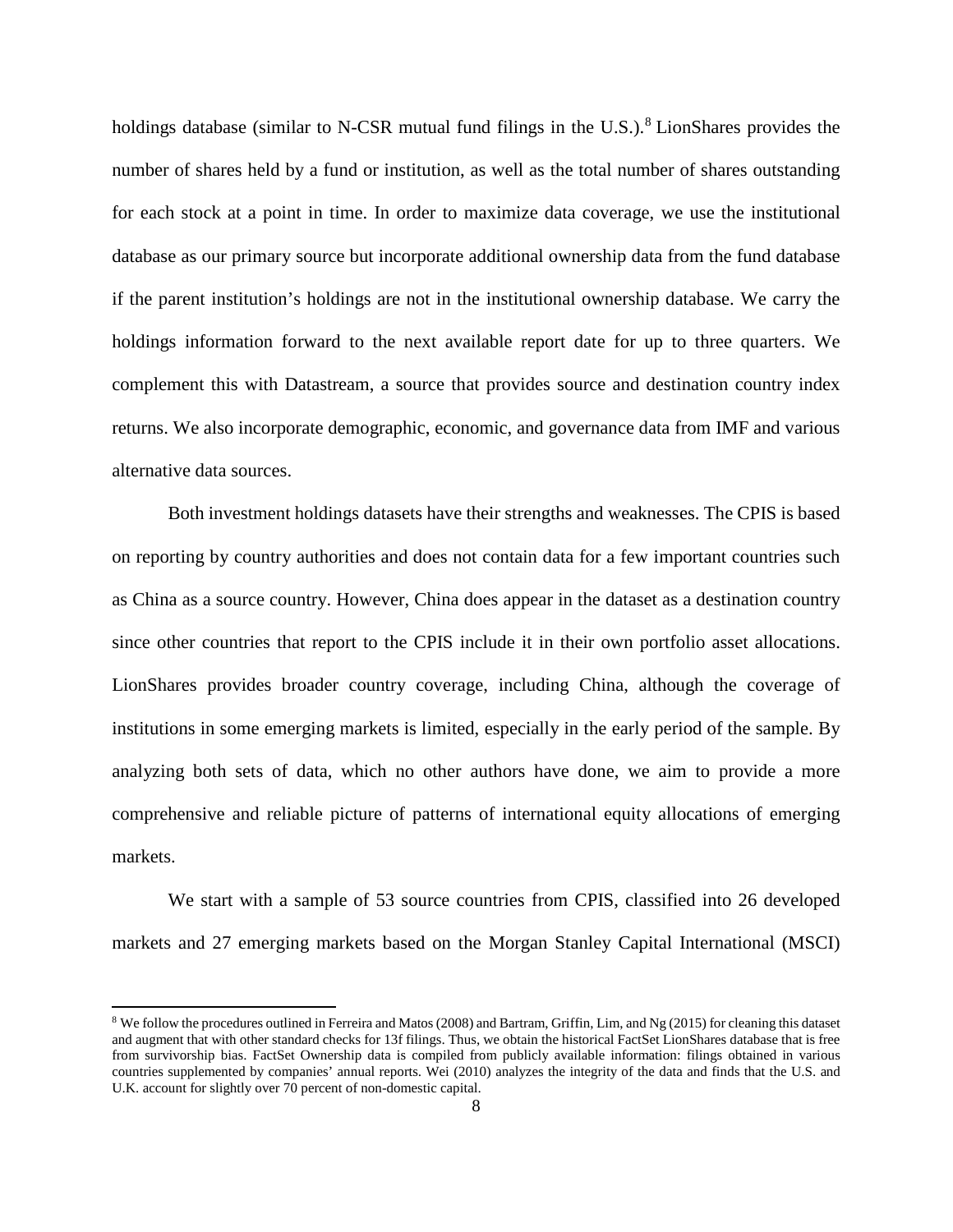Index Market Classification framework as of 2011. Nine other emerging market countries appear only as destination countries. Appendix A contains the list of countries in CPIS and their categorization into developed or emerging market economies.

Panel A of Appendix B shows the availability of CPIS data on source country-destination country pairs, where the source countries are limited to the group of emerging markets. We dropped countries that had no data or had missing data in certain years. The total number of country-pair-year observations after applying these screens is 9,717, resulting in an average of 883 observations per year (a source-country destination-country pair with data available for a given year counts as one observation). About two-third of the observations (6,335) indicate positive holdings. The CPIS distinguishes between zeroes and missing observations, so the remainder (3,382 observations) constitutes true zero holdings.

Panel B of Appendix B shows the extent of institutional coverage provided by FactSet LionShares. Over the period 2001-2011, the average number (per year) of institutional investors based in developed markets is 2,833 while the corresponding number for emerging markets is 73. The coverage of institutional investors in both sets of countries increases over time, with 3,330 institutions in developed markets and 151 in emerging markets in 2011. The bottom rows of this panel show the number of institution-destination country observations by year for institutions based in emerging markets. The total number over the full sample is 9,970 observations (an average of 906 per year). If we assume that the non-reported institution-destination country observations in fact represent zero investments rather than missing observations, we add 34,510 observations (average of 3,147 per year) to yield a total of 44,480 observations (average of 4,044 per year). While it is plausible that missing observations are in fact zeroes, in the empirical work we will examine the sensitivity of the results to this assumption.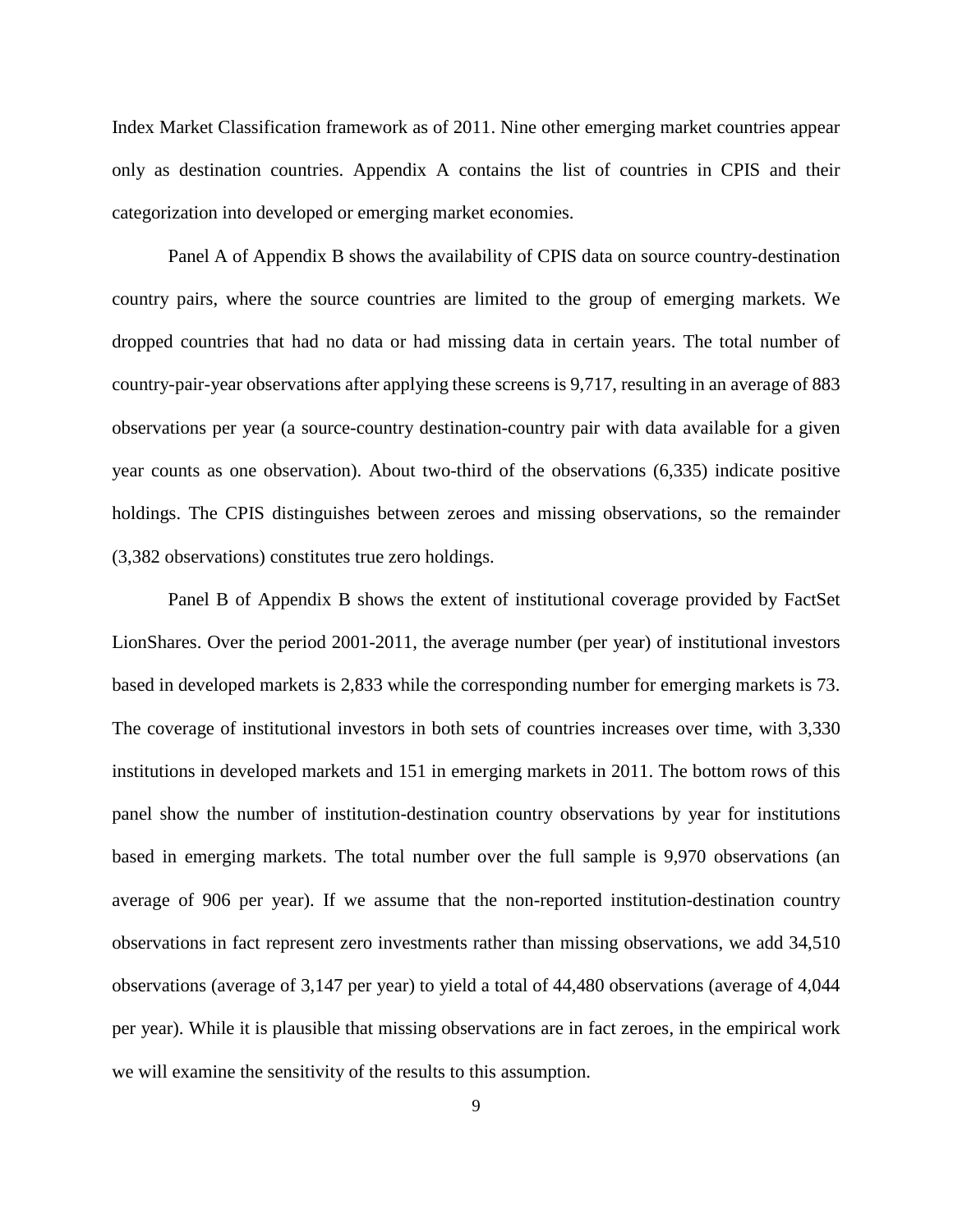We collected data on bilateral FDI, one of our key information endowment proxies, from the website of the United Nations Conference on Trade and Development (UNCTAD). Among the 62 countries in our main sample, only 22 have profiles in the UNCTAD database. However, each of these 22 country profiles often contains data on inward FDI from a source country of interest that is not profiled. Analogously, each profile may contain data on outward FDI to a destination country of interest that is not profiled. This allows us to obtain inward and outward FDI data for a large fraction of our country list.<sup>[9](#page-12-0)</sup>

Bilateral export and import data are available from the IMF's Direction of Trade Statistics (DOTS). We use the version of these data provided by Andrew Rose at <http://faculty.haas.berkeley.edu/arose/> (Rose and Spiegel, 2011). Data for the country characteristics used in our study are taken from Rose (2005) and Karolyi (2015). Appendix C contains a detailed description of all variables used in our empirical analysis, along with a fuller description of data sources.

#### *2.2 Methodology*

 $\overline{\phantom{a}}$ 

We begin with a simple cross-country regression framework to examine international portfolio allocations. The basic regression equation is:

$$
I_{i,j,t} = \alpha + \gamma_1 C_{j,t}^1 + \dots + \gamma_n C_{j,t}^n + \varepsilon_{i,j,t}.
$$

The independent variables, denoted by  $C_{i,t}$ , represent destination country characteristics. The dependent variable  $I_{i,j,t}$  is defined as the "excess investment" by investors in source country  $i$  in

<span id="page-12-0"></span><sup>9</sup> The data are in FDI Country Profiles on the UNCTAD website. For each country profile, we collected both inward and outward FDI data. When a country pair appears twice, once as inward and once as outward investment flows, we take whichever number is larger.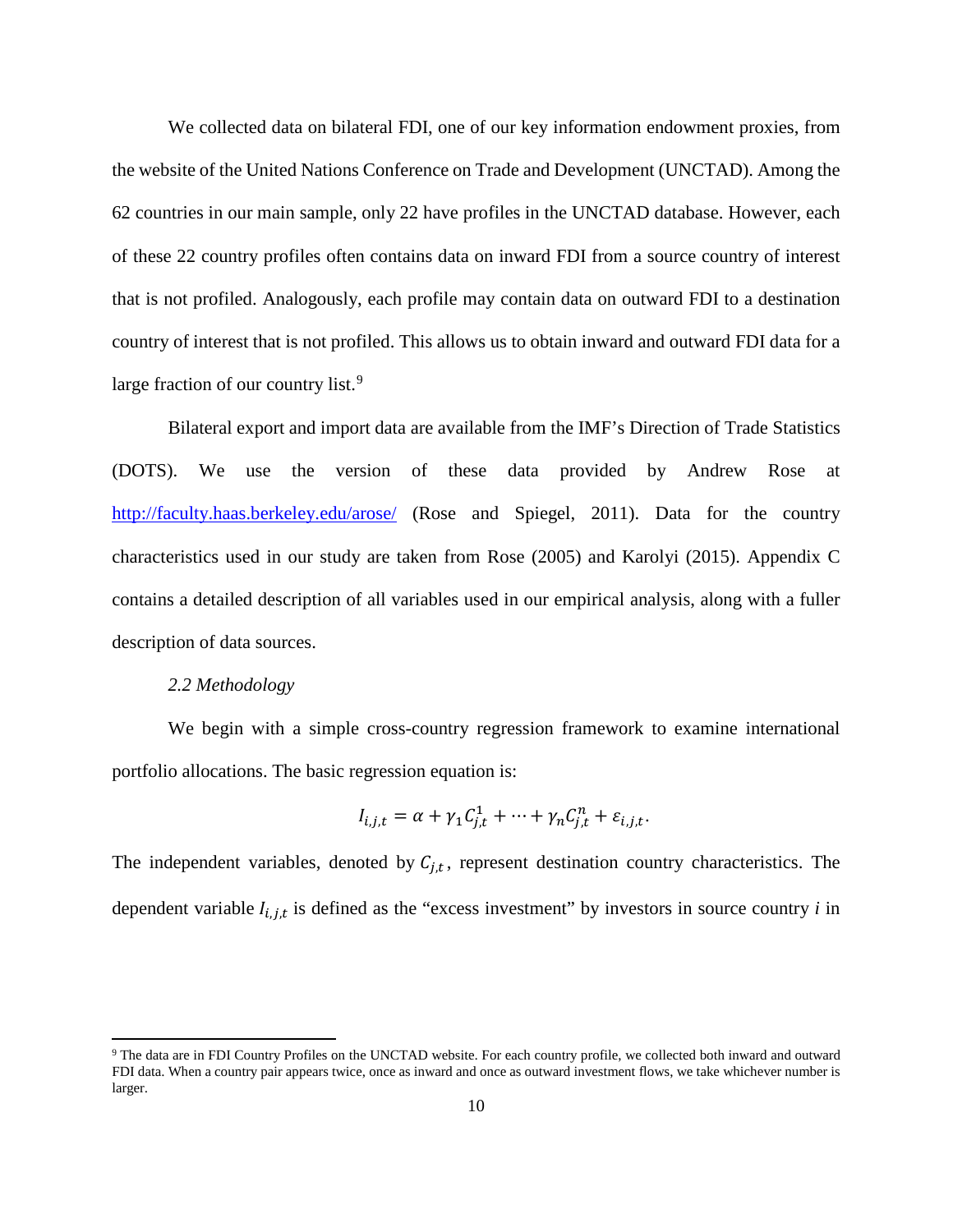destination country *j* at time *t.* This is given by the share of country *i*'s total external portfolio allocation accounted for by country *j,* with this share then expressed relative to a benchmark ratio.

The baseline benchmark ratio is a traditional measure used in the literature on international portfolio allocation: *world market portfolio*, which equals the stock market capitalization of destination country *j* scaled by world stock market capitalization (where "world" excludes country *i*). This benchmark is based on the concept that investors in every country should in theory hold the market capitalization-weighted world portfolio. Excess investment in a particular country is then a measure of how much investors in a given home country overweight or underweight investments in a particular destination country relative to that benchmark.

In our empirical work, we use a large set of control variables drawing on various strands of the literature, including the so-called "gravity approach" to modeling trade and financial flows. The controls can be divided into the following categories: (1) *Gravity variables*, such as distance, common border, common colonial heritage, colonial relationship, and common language; (2) *Market depth and size*, including per capita GDP, the number of firms in the destination country, the ratio of market capitalization to GDP, market turnover, and transaction fees in the destination countries; (3) *Returns-based measures*, such as the differences in stock market returns between destination and source countries in the past year, differences in stock market returns between destination and source countries over the past five years, the variance ratio of destination country returns over the past five years divided by the variance of source country returns over the past five years, and return correlations between the source and destination countries over the past five years; (4) *Market integration variables*, which include registration restrictions on foreign investors, ownership restrictions on foreign investors, and currency convertibility limits in the destination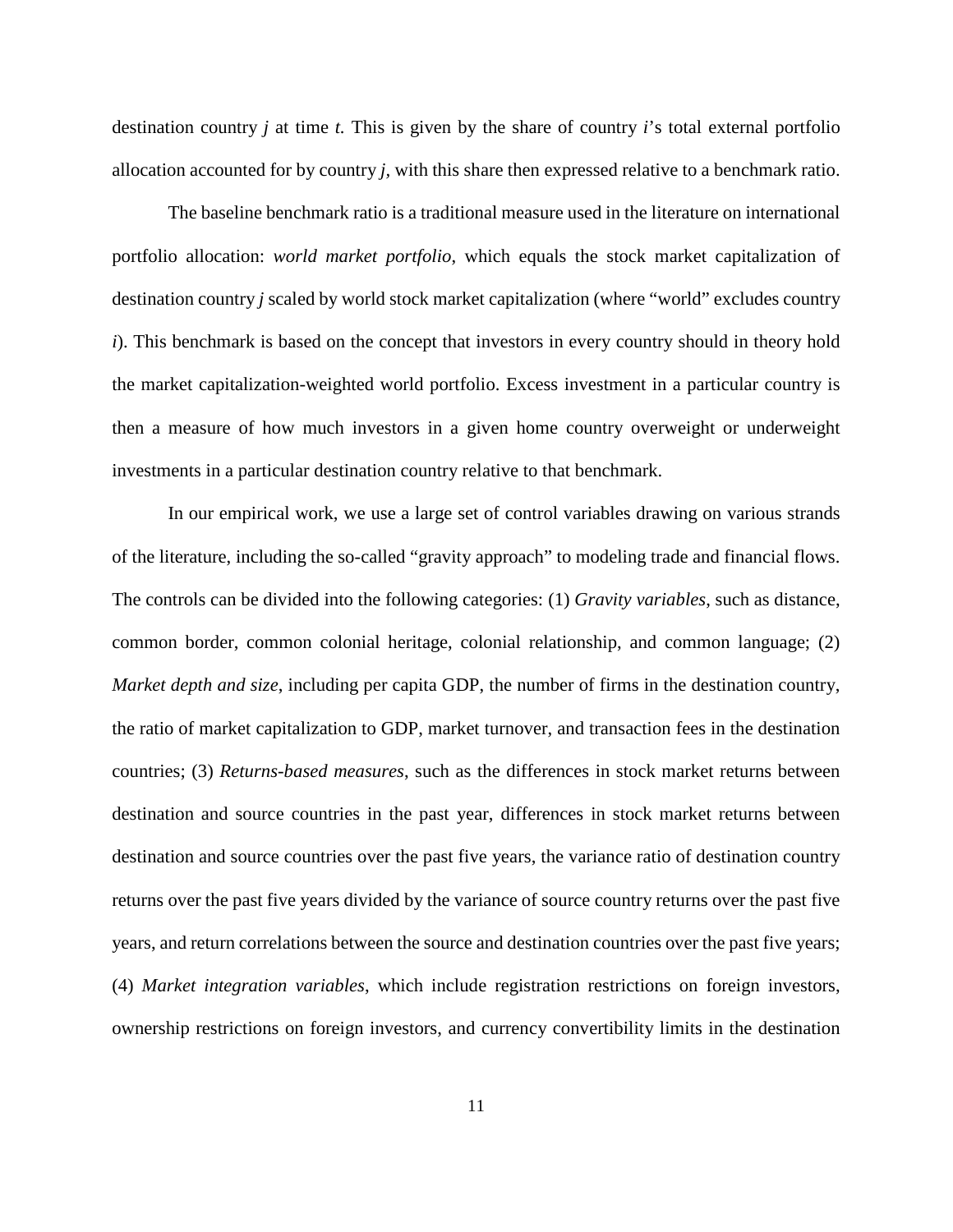countries; and, (5) *Governance indicators*, including government effectiveness, regulatory burden, and rule of law in the destination countries.

All of the regressions include three sets of fixed effects—for year, source country, and destination country. We also allow for heteroscedasticity-consistent and robust standard errors with double clustering at the destination country and year levels.

Our empirical evaluation of the information endowment hypothesis involves examining how past inflows of FDI into an emerging market (indexed by *i*) from a particular foreign country (indexed by *j*) affect portfolio investment from that emerging market into that specific foreign country. Alternatively, the information endowment could be created by a historical trading relationship, proxied by the share of the relevant emerging market's past trade accounted for by a particular foreign country. More specifically, we ask if bilateral FDI inflows (from country *j* to country *i*) or bilateral trade (between country *j* and country *i*) during a reference period (1991- 2000) affect portfolio investment in the reverse direction (from country *i* to country *j*) during a subsequent period (2000-2012). The regression equation then becomes:

$$
I_{i,j,t} = \alpha + \beta_1 I E_{i,j,91-00} + \gamma_1 C_{j,t}^1 + \dots + \gamma_n C_{j,t}^n + \varepsilon_{i,j,t},
$$

where  $IE_{i,i,91-00}$  denotes  $Trade_{i,i,91-00}$  or  $FDI_{i,i,91-00}$ . Our use of lagged FDI inflows and trade shares as information endowment proxies partly obviates potential concerns about endogeneity. The choice of a reference period of the 1990s is an arbitrary one based on data availability, but it predates the period of evaluation of the foreign portfolio allocations (2000s).

Other than the aggregate-level analysis, we are also interested in examining the portfolio allocation patterns of individual institutional investors using a similar empirical framework. The regression then takes the following form:

$$
I_{i,j,t} = \alpha + \beta_1 I E_{i,j,91-00} + \gamma_1 C_{j,t}^1 + \dots + \gamma_n C_{j,t}^n + \varepsilon_{i,j,t},
$$
  
12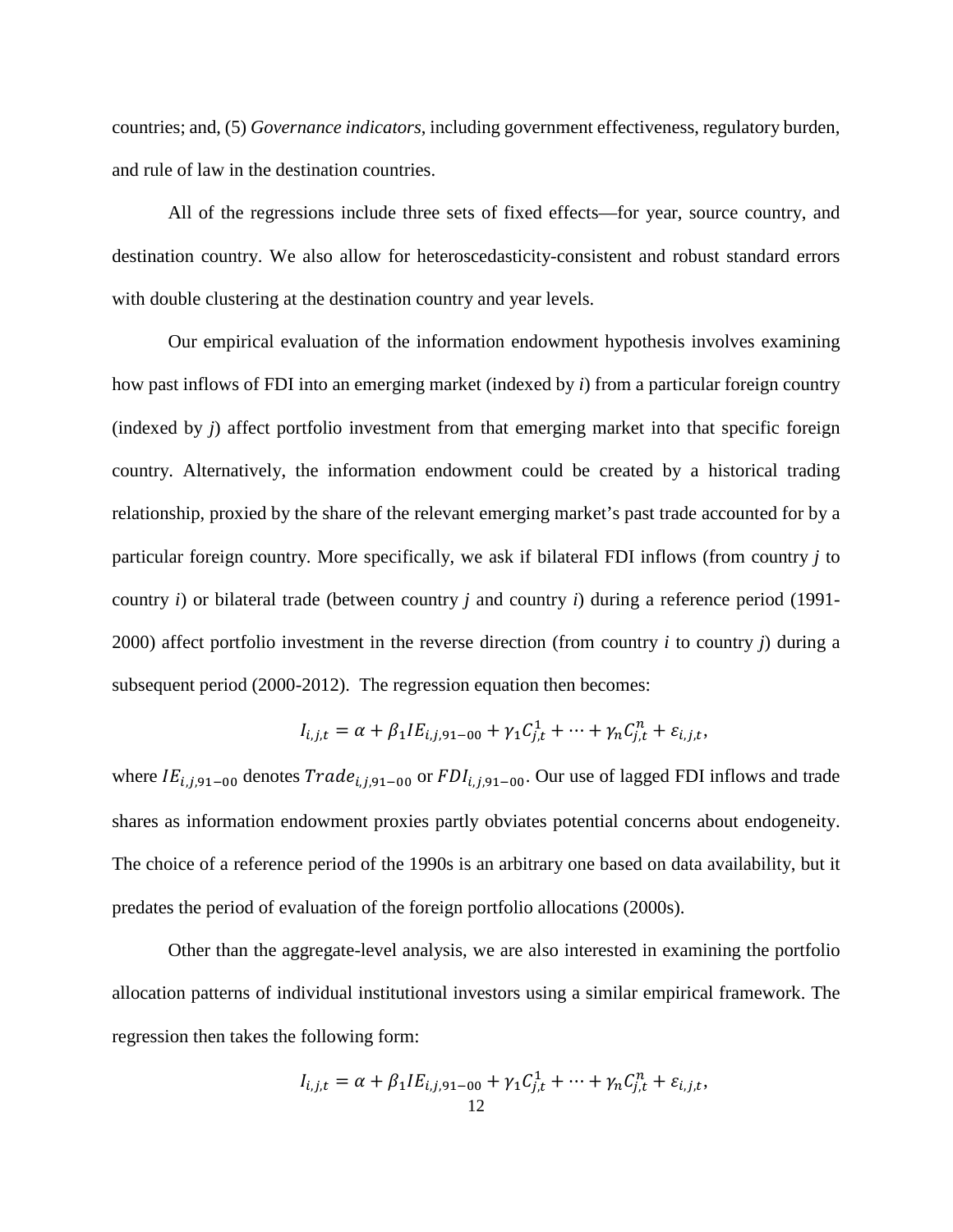where the dependent variable now represents portfolio investments from an emerging market institution *i* into destination country *j* at time *t*. It is defined as follows: excess investment equals the portfolio investment from emerging market institution *i* into destination country j divided by the portfolio investment from emerging market institution *i* to all countries, minus the benchmark ratio. The dependent variable thus measures whether a particular emerging market institution's external portfolio equity investments are disproportionately weighted towards a specific foreign country. The baseline benchmark remains the same as for the regressions using the aggregate data: *world market portfolio* now equals the stock market capitalization of destination country *j* scaled by world stock market capitalization, where "world" excludes the country in which institution *i* is domiciled. The dependent variable captures how allocation patterns of emerging market institutional investors deviate from the market capitalization-weighted world portfolio. The dependent variable is constructed using data for the period 2001-2011.

#### **3. How Pervasive is Foreign Allocation Bias?**

l

We begin with a descriptive overview of patterns of external portfolio (equity) investment from emerging market economies and compare them with the corresponding investment patterns of developed market economies. [10](#page-15-0) We define foreign allocation bias as the extent to which countries deviate from the world market portfolio in their foreign allocations. That is, once

<span id="page-15-0"></span><sup>&</sup>lt;sup>10</sup> This part of the paper is related to the broader literature on emerging market countries' capital market liberalizations. Some papers study the asset pricing effects of market integration and segmentation (Errunza and Losq, 1985) and the scope of international pricing (Harvey, 1991; Bekaert and Harvey, 1997, 2002, 2003; and Bekaert, Harvey, Lundblad, and Siegel, 2009). Others examine the macroeconomic consequences of relaxation of capital constraints (see Prasad and Rajan, 2008, for a survey). Our paper is also related to the literature on mutual fund investments in emerging markets. For instance, Kaminsky, Lyons, and Schmukler (2004) look at strategies of mutual funds in regard to their investments in emerging markets, and the role they play during crises. Jotikasthira, Lundblad, and Ramadorai (2011) show that domestic mutual funds can dislocate emerging market returns and induce higher correlations with developed markets. Again, almost all of this prior literature is about investments *into*  emerging markets.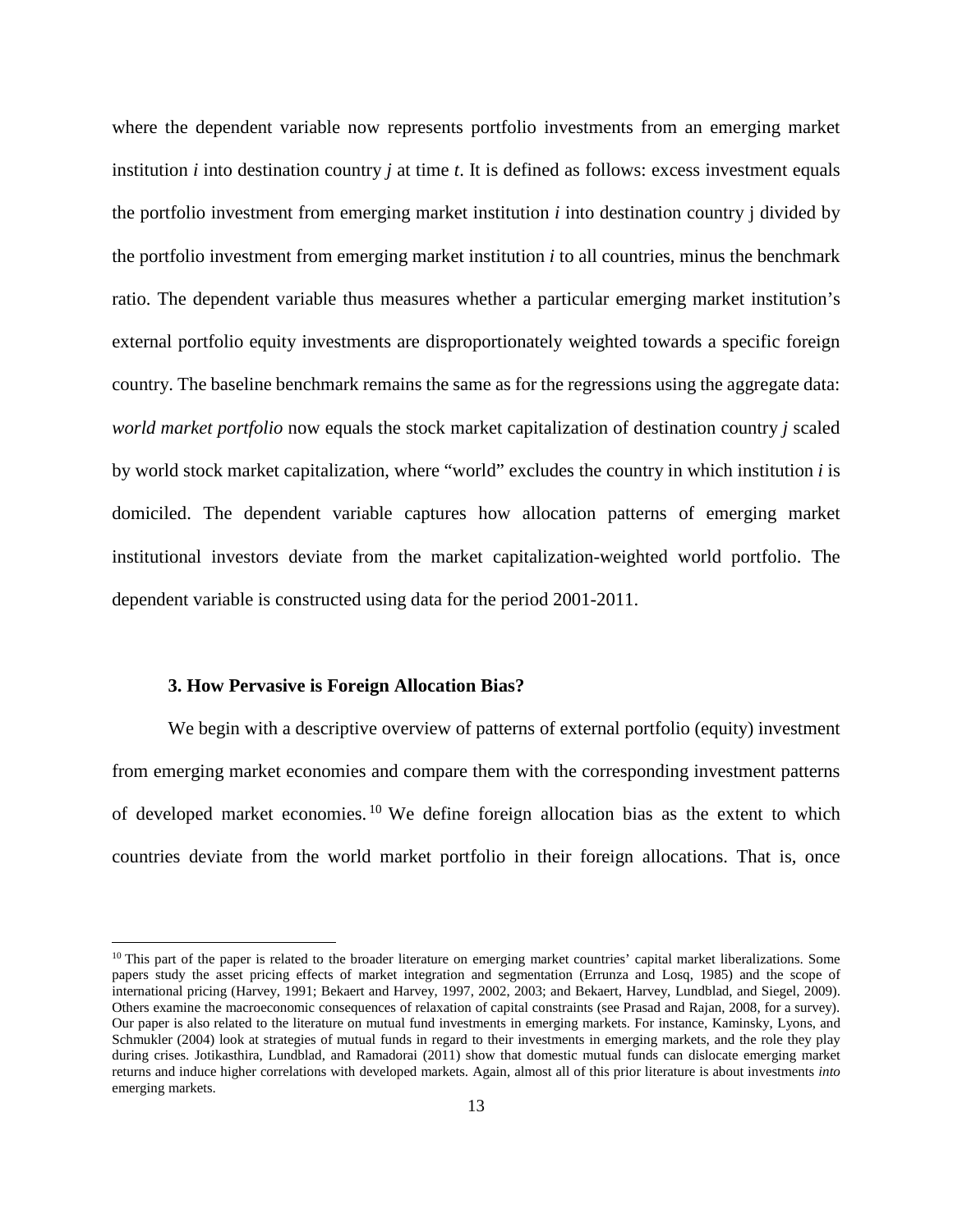investors in a country have decided how much of their total portfolio will be allocated to foreign investments, our aim is to examine how much that cross-country allocation deviates from the market capitalization-weighted world portfolio.

We construct a measure of foreign allocation bias for each country as follows. We first evaluate the deviation between the share of a country's portfolio allocated to a particular destination country and that destination country's share in the world portfolio. We then sum up the absolute values of that deviation for the home country relative to all of the potential destination countries (including those countries where the home country might not have any investment at all). To account for market size, this sum is adjusted so that each destination country's weight is given by its relative market capitalization (measured relative to the global total market capitalization, expressed in a common currency and excluding the source country). All of these calculations are based on CPIS data.

Figure 1 shows the *absolute magnitude* of foreign allocation bias for each of the source countries covered in our sample. The extent of foreign allocation bias is generally higher for emerging markets (Panel A) relative to developed markets (Panel B). The median of this measure of foreign allocation bias is 0.[11](#page-16-0) for emerging markets and 0.08 for developed markets.<sup>11</sup> A value of 0.10 implies that, on average, the country's portfolio overweights or underweights investments in potential destination markets by 10 percent, with the weights of each of the potential destination markets in that formula determined by their respective market capitalization. Among emerging markets, foreign allocation bias ranges from 0.21 for Venezuela to 0.02 for Slovenia. Among developed markets, this measure ranges from 0.17 for Hong Kong to 0.03 for the U.S. We do not

l

<span id="page-16-0"></span><sup>&</sup>lt;sup>11</sup> This refers to the cross-country median of the foreign allocation bias for all home countries in their respective groups. The median of the unweighted foreign allocation bias was 0.04 for emerging market economies and 0.02 for developed market economies.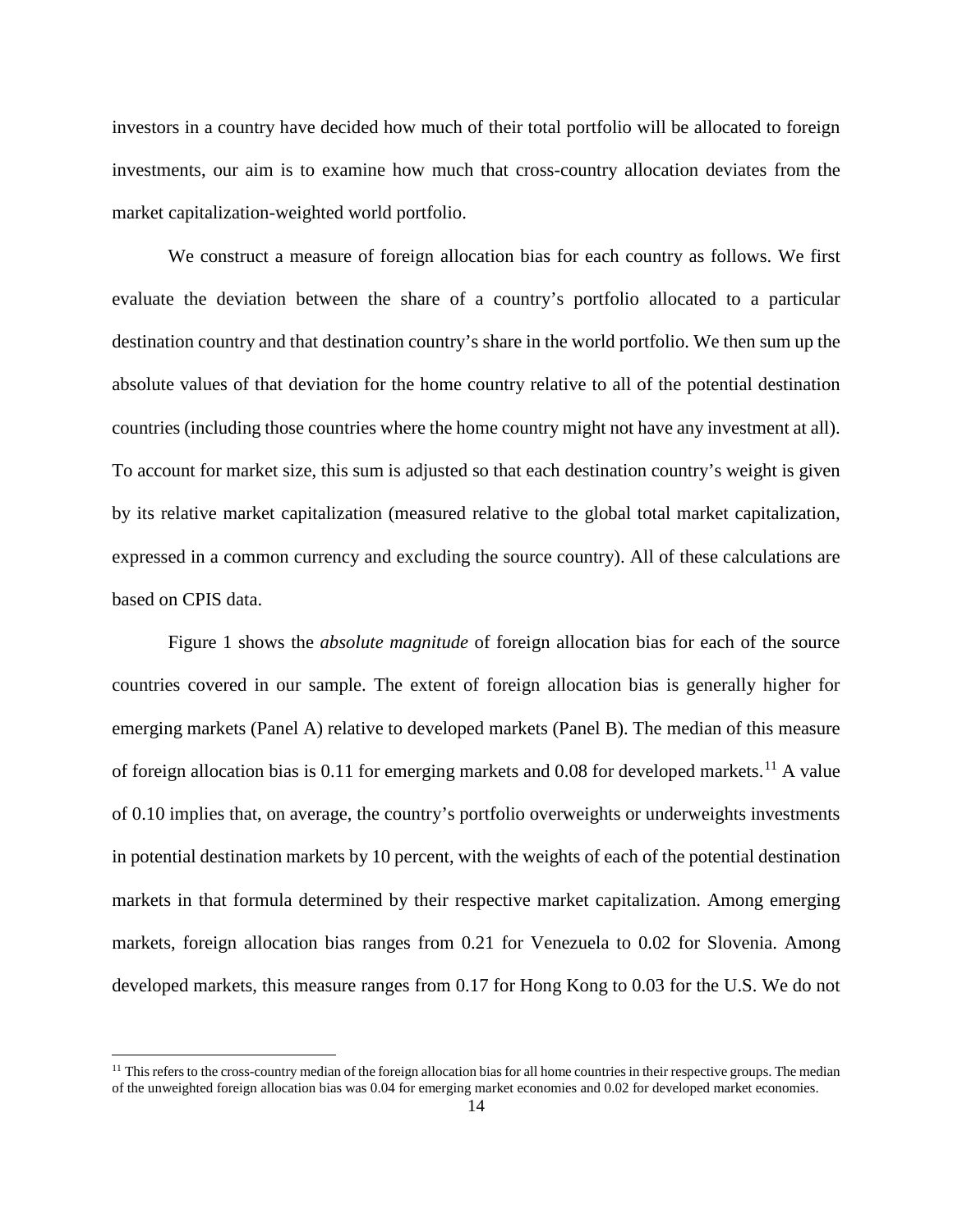have a well-defined metric for characterizing the extent of foreign allocation bias that we have documented as being small or large. But it is clearly quantitatively significant and is on average larger for emerging markets than for developed economies.

A complementary approach to that above is to compute concentration ratios for international portfolios (Choi et al., 2014, Schumacher, 2015). This provides a summary measure of how much a country's portfolio allocation is concentrated among destination countries relative to the benchmark of the market capitalization-weighted world market portfolio (results not shown here). For emerging markets, the average concentration ratio was 0.90 in 2001, compared to 0.75 for developed economies, a statistically significant difference. The averages for the two groups of countries rise to 1.08 and 0.86, respectively, by 2011 and the average is significantly higher for emerging markets in every year of the sample. This exercise confirms the earlier result that emerging markets' international portfolios reveal higher *absolute* foreign allocation bias than those of developed markets.

Next, we examine if there are certain destination countries that are systematically underweight or overweight (relative to the world market portfolio benchmark described above) in the international portfolio allocation decisions of the countries in our sample. Figure 2 shows how much a given destination country is overweighted (or underweighted) in the international portfolios of developed and emerging market countries, respectively. Only the destination countries among the 10 largest in overweightings and 10 largest in underweightings are displayed. For each destination country, we calculate the excess (positive or negative) investment ratio for each source country in each year, and then take a weighted average across source countries and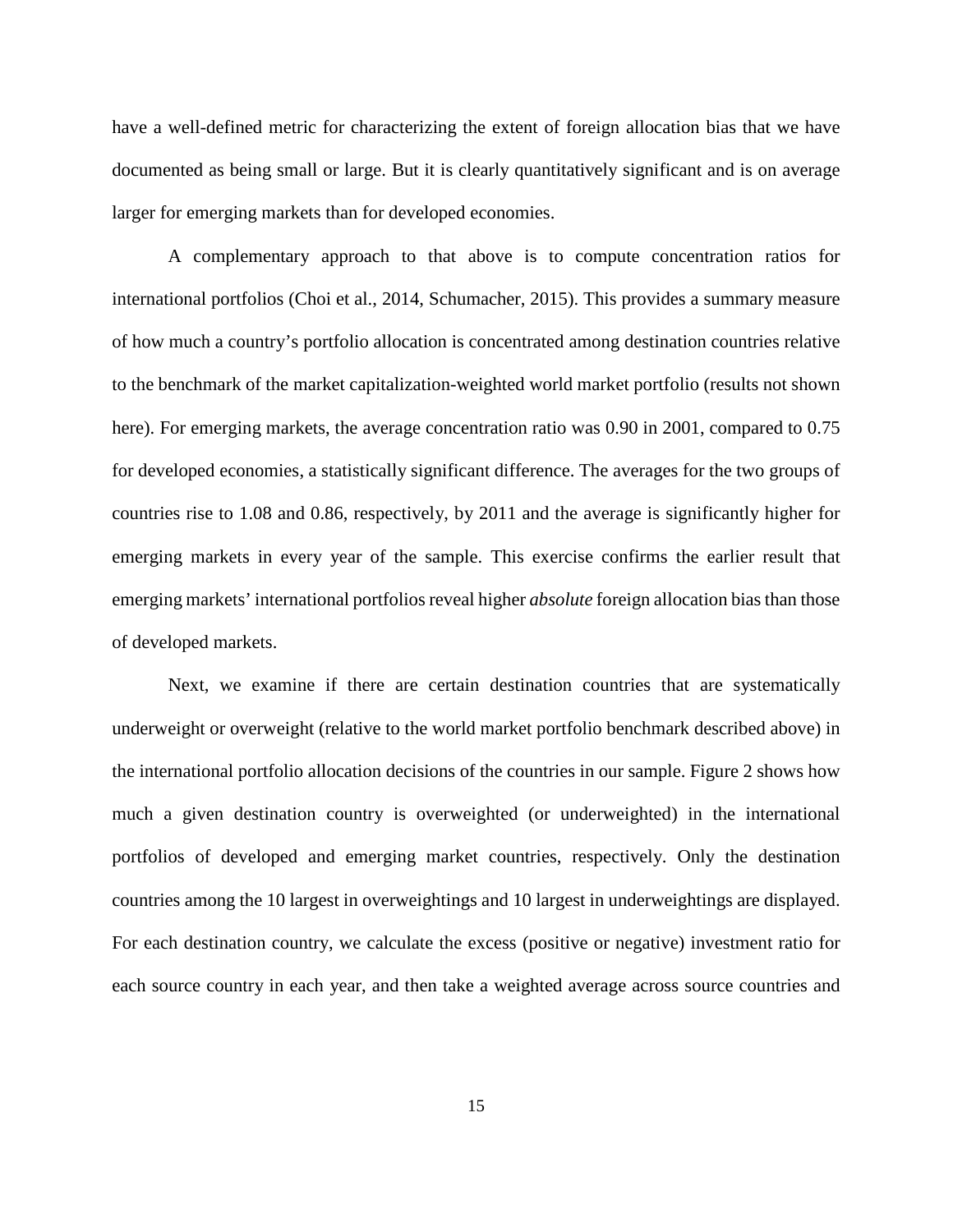years. Each source country is weighted by its share of the total market capitalization in its respective group of source countries.<sup>[12](#page-18-0)</sup>

Among developed market economies (Panel A), there seems to be a systematic overweighting of many European countries in international portfolios. This could be the result of a regional bias among these countries, which tend to invest heavily in each other's markets. There is significant underweighting of China, Japan, and the U.S., and also of the major emerging markets. Emerging markets (Panel B) also underweight China, Japan, and the U.S. in their international portfolios, although the extent of this underweighting of the U.S. is less severe than in the case of developed market portfolios.

Figure 3 shows how the allocations of emerging market and developed market investors to four major destination countries—U.S., U.K., Japan, and Germany—have evolved over time. In 2001, both groups of source countries underweighted the U.S. in their international portfolios (relative to U.S. market capitalization) by 15% and 35%, respectively. For emerging market investors, investments in the U.S. account for a rising share of their portfolios over time. After a downward blip in 2008, the trend resumes and in 2010-11, investors from these countries were actually overweight U.S. markets. Developed market investors have remained slightly (5%) underweight in U.S. markets as of 2011. Investors from both sets of countries have consistently overweighted the U.K. and underweighted Japan in their foreign investment portfolios. In both cases, the extent of the bias was larger in absolute terms for developed market investors. While developed market investors have consistently overweighted Germany, in recent years emerging market investors have alternated between being slightly overweight and slightly underweight.

 $\overline{\phantom{a}}$ 

<span id="page-18-0"></span> $12$  The unweighted results are similar, although the degree of over- or under-weighting of specific destination countries was in general larger in absolute terms.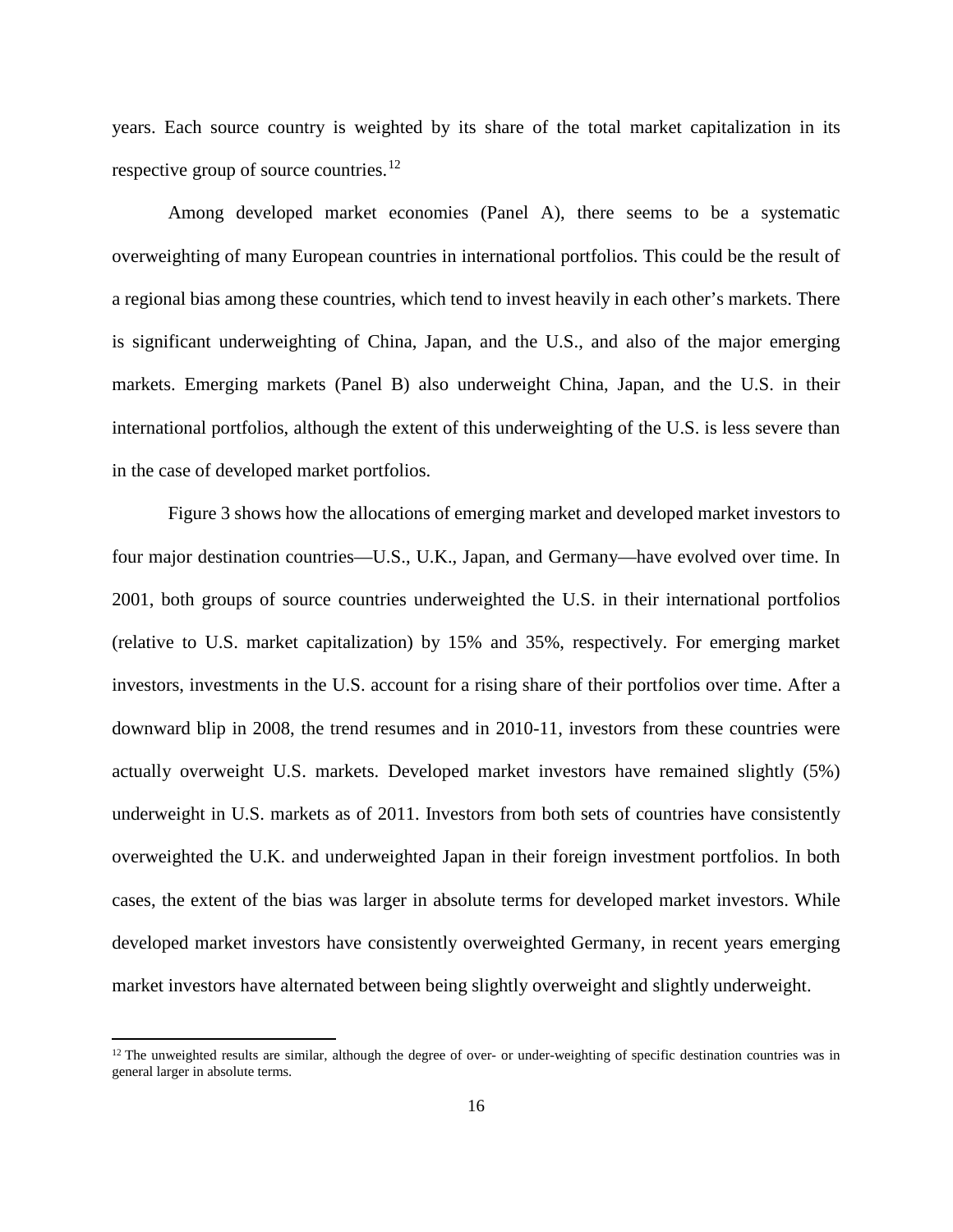Table 1 reports the external equity investment positions by emerging and developed market investors according to the top 20 destination markets averaged across the 2000-2011 period. This is for the CPIS dataset only. In addition to the average investment (in current U.S. dollars millions), we report the average investment ratio for that destination market, the average benchmark ratio (according to the world market portfolio), and the average excess allocation. For both emerging and developed market investors, the U.S. is the destination market with the largest average investment (\$43 billion among emerging, \$1.65 trillion among developed), the highest average investment ratio, but also strikingly the largest *negative* excess allocations relative to the benchmark (-6.98% for emerging markets, -12.10%, for developed markets). Many European markets, such as the U.K., Germany, Switzerland, Netherlands, find themselves among the ranks of the top destination markets for both sets of investors. But there are also important distinctions between the two groups. The emerging market investors feature Bahrain, Singapore, UAE, Russia, and Turkey, for example, none of which make the top 20 markets for developed investors. Furthermore, there are destination countries, like Switzerland, which feature as an overweight (- 0.29%) for emerging market investors and an overweight (0.72%) for developed market investors. The country holdings are concentrated among the top 20 destination countries for both sets of investor countries: the top 20 destination markets represent 94.7% of the \$159 billion for emerging markets and 94.3% of the \$9.04 trillion for developed markets.

One interesting question is whether the global financial crisis led to a substantial reordering of investment destinations in foreign portfolios. Appendix Table A1 lists the absolute amounts of international portfolio equity allocations (based on the CPIS dataset) in 2008-09. The table is constructed in a parallel way to Table 1. For emerging market investors, the U.S and the U.K. remained by far the top destinations in terms of equity holdings. Relative to market capitalization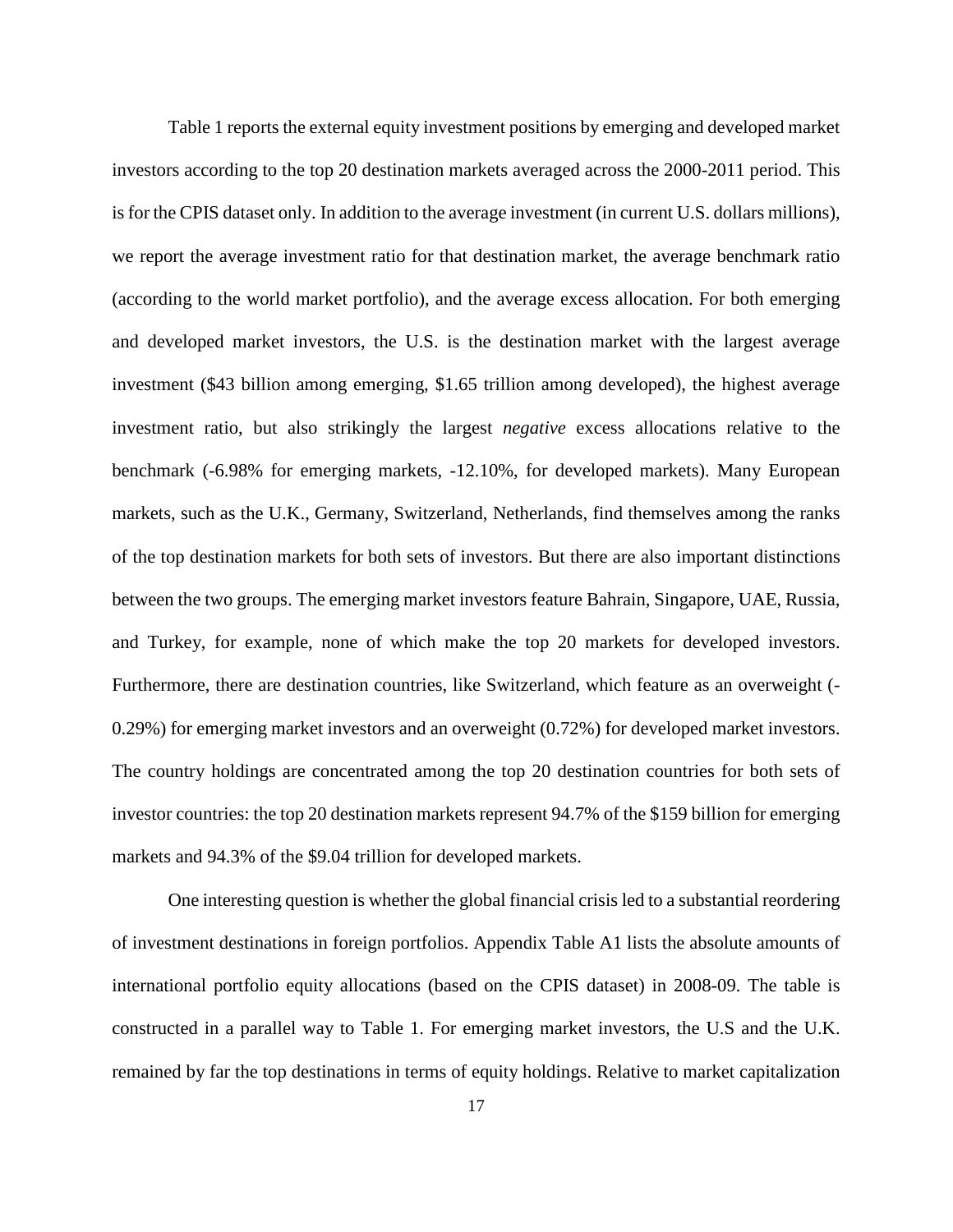of these two markets, however, investments in the U.S. were underweight about 4 percent while those in the U.K. were overweight about 8 percent. Developed market investors were 9 percent underweight the U.S. market and 4 percent overweight the U.K. markets during this turbulent period. Investors from both groups of countries remained substantially overweight in Luxembourg during this period. A number of emerging markets appear among the list of top 20 destination countries for emerging market portfolio holdings. By contrast, only three emerging markets (China, Brazil, and India) appear in the list of top 20 destinations for developed economy equity holdings. China is not a major destination for equity holdings of other emerging markets, possibly because of restrictions on foreign investors' access to its stock markets.[13](#page-20-0)

The descriptive analysis in this section demonstrates that, consistent with the work of other authors, developed economies' international portfolio holdings show a significant foreign allocation bias. We find that this bias is even greater for emerging markets. But we also uncover that there is significant cross-country variation by destination country and over time that may be distinctly different for emerging and developed market investors. Therefore, in the analysis that follows, our intended contribution is not just to characterize the determinants of emerging markets' portfolio allocations but also to examine if there are systematic differences in the determinants of those allocations relative to those for developed economies and if those differences are meaningfully related to what existing theory predicts.

l

<span id="page-20-0"></span><sup>&</sup>lt;sup>13</sup> As noted earlier, while China does not report data to the CPIS, meaning that it does not appear in the dataset as a source country, other countries do report their holdings in China. Foreign equity investment in China is largely controlled through the Qualified Foreign Institutional Investor (QFII) program. Sharma (2015) provides a detailed analysis of the QFII program and shows that most QFIIs are based in developed markets.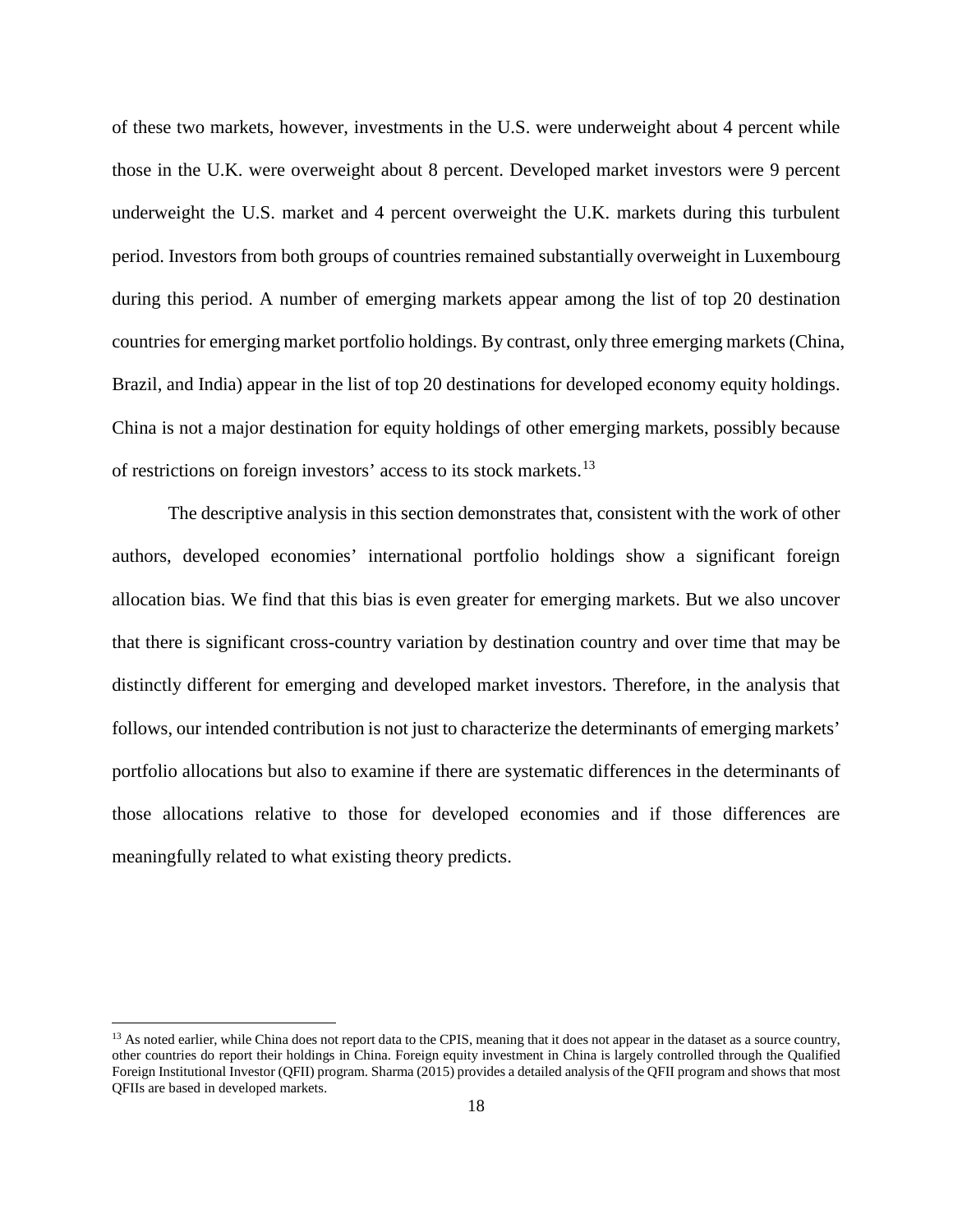#### **4. Determinants of Emerging Markets' External Portfolio Allocations**

We now carry both the CPIS and FactSet Lionshares datasets forward to conduct a formal analysis of the determinants of the portfolio allocation patterns of emerging market investors. Table 2 presents summary statistics for the variables used in our regression analysis.<sup>[14](#page-21-0)</sup> The analysis that follows draws on various strands of existing literature documenting the importance of several country attributes in influencing allocation decisions. There are some important aspects of the data that are worthy of note. First, the number of country-pair-years for which we could conduct our analysis with the CPIS data (Panel A) ranges between 12,000 and 18,000 depending on the control variable of choice. But the sample declines based on the availability of the main dependent variable of interest based on the excess allocations. [Note that there are summary statistics on two additional benchmarks for these excess allocations shown in the table that will be introduced later in the paper.] Among the control variables, those that are the most constraining for our analysis will be those related to market size and market integration, but they will not be as binding as the dependent variable of interest. The sample size for the institution-country-years in the FactSet Lionshares dataset is much larger averaging well over 40,000 observations.

Table 3 contains the baseline specifications using CPIS data. The first six columns of Panel A report a set of regressions for emerging markets. As noted earlier, all of the regressions include year fixed effects as well as source country and destination country fixed effects. For each specification, we use the maximum available number of observations. This results in variations in sample size across different specifications since not all variables are available for all countries.<sup>[15](#page-21-1)</sup>

l

<span id="page-21-0"></span><sup>&</sup>lt;sup>14</sup> Summary statistics for the developed country sample of home countries are not presented, but are available from the authors.<br><sup>15</sup> To ensure that differences in sample size do not affect the results, we also re-estima

<span id="page-21-1"></span>corresponding to the one used for the composite specification, listed as Model (6). It is based on 4,439 observations. Those results are not shown here but will be discussed briefly below.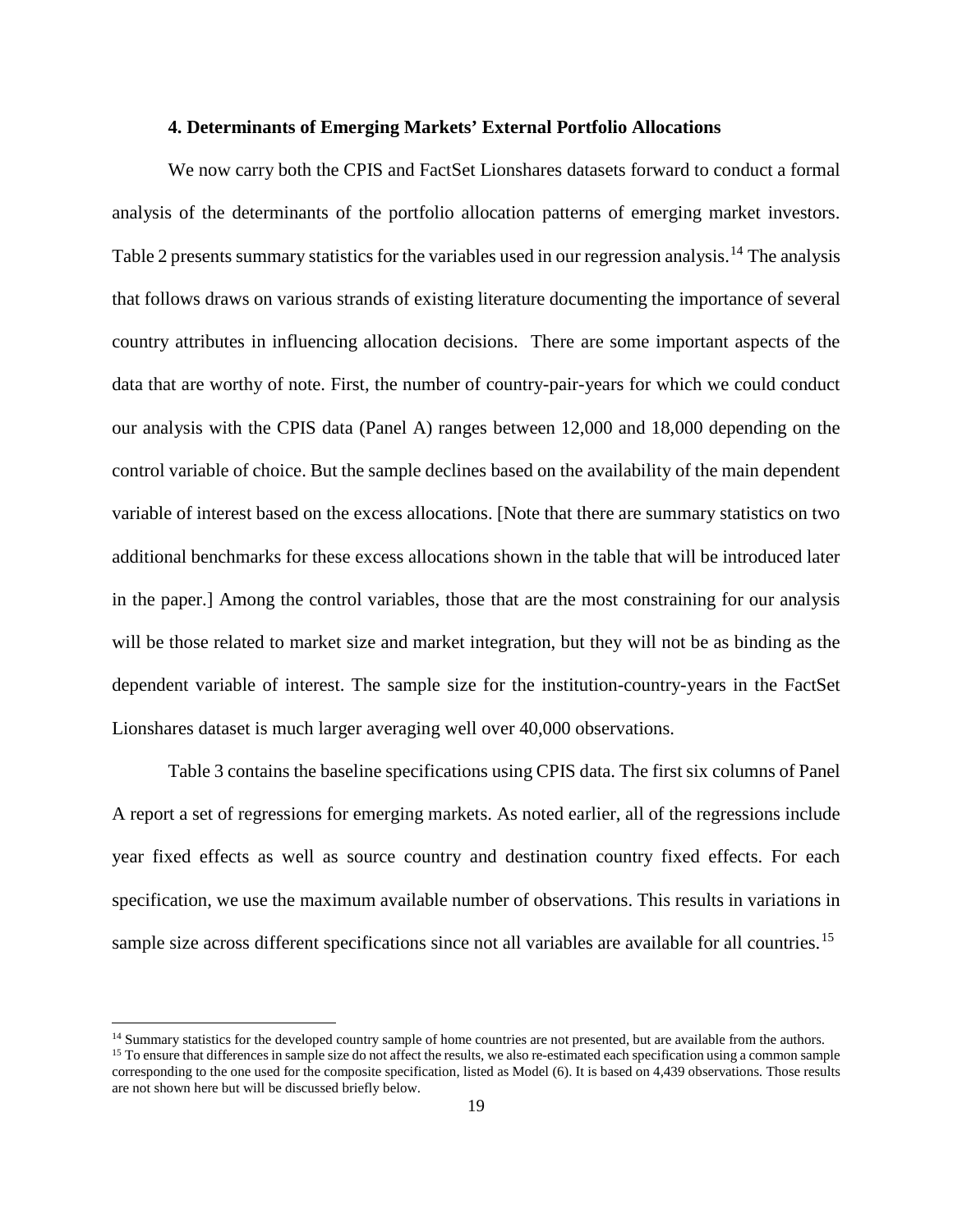Model (1) shows that, consistent with the results of other authors (e.g., Portes and Rey (2005)), gravity variables that have been found to be strongly correlated with bilateral trade volumes are also important for portfolio allocations. The level of excess allocations in specific destination countries is negatively related to their distance from the source country, the existence of a common border, and a common language. The latter two coefficients suggest that the notion of a "familiarity" bias is not fully supported by the data. A colonial relationship does increase the excess allocation of emerging market investors to a former colonial power. A common colonial heritage also drives up excess allocations. These are economically large effects: a one-standard deviation increase in geographic distance (0.861) is associated with a 2.5% lower excess allocation, or about 28% of its unconditional variation. Similar economic magnitudes obtain for the other familiarity variables, but they are, of course, correlated with each other, in turn. The adjusted  $R^2$  in this first specification reaches as high as 25.7% with the fixed effects in tow.[16](#page-22-0)

Model (2) controls for a number of destination country characteristics related to market size and depth. The results show that the excess allocation among destination countries is negatively related to the number of listed firms adjusted for population size in those countries and—somewhat surprisingly—positively related to the fee variable, which measures transaction costs. Variables that reflect the level of development and size of the destination country—per capita GDP, the ratio of market capitalization to GDP, and market turnover—do not affect excess allocations. Overall, the explanatory power from the market size proxies is lower with an adjusted  $R^2$  of 19.9%.

<span id="page-22-0"></span><sup>&</sup>lt;sup>16</sup> We will discuss the explanatory power that comes from the source country, destination country, and year fixed effects later in the paper. An appendix table describes the relative importance of each of them by type.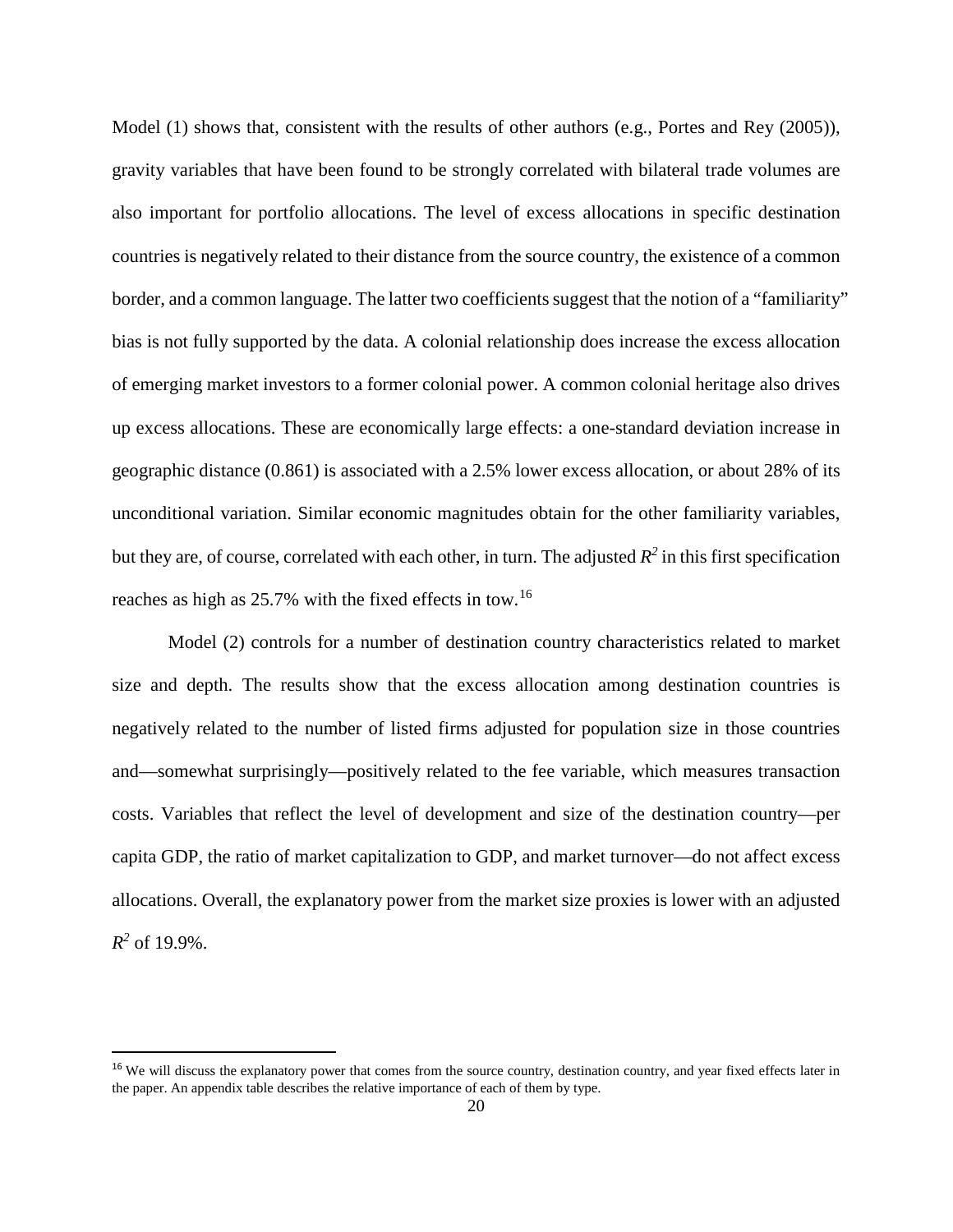Model (3) controls for a set of financial market variables: differences between destination and source countries in returns; variance ratios; and return correlations. Return differentials between the destination and source countries do not seem to influence portfolio allocations.<sup>[17](#page-23-0)</sup> A higher variance ratio—defined as the five-year volatility of stock returns in the destination country relative to the five-year volatility of stock returns in the source country—is associated with a lower excess allocation. Contrary to the notion of improving diversification by investing in foreign markets whose returns are less correlated with domestic returns, higher correlations with destination country returns are in fact associated with larger excess allocations. Model (4) controls for market integration variables, all of which have statistically significant coefficients that look reasonable. Registration and ownership restrictions as well as limits on currency convertibility are associated with smaller excess allocations. This group of variables has the weakest overall explanatory power (adjusted  $R^2$  of only 18.7%).

Model (5) controls for country level governance variables. A higher regulatory burden has a negative effect on excess allocations but low government effectiveness in the destination countries does not seem to deter emerging market investors. In fact, a higher level of government effectiveness has a slightly negative effect on excess allocations. [*F*-tests for the variables examined in Models (1) to (5) indicated that each set of them was jointly statistically significant at the 1 percent level.] Model (6) is a composite one that includes all the variables considered in the previous columns. The statistical significance of the key coefficients from the previous regressions is mostly preserved although not all the gravity variables remain significant, the odd positive effect of return correlations on excess allocations disappears, and the governance variables

 $\overline{\phantom{a}}$ 

<span id="page-23-0"></span> $17$  We also looked at one-year rather than five-year return differentials but that made little difference.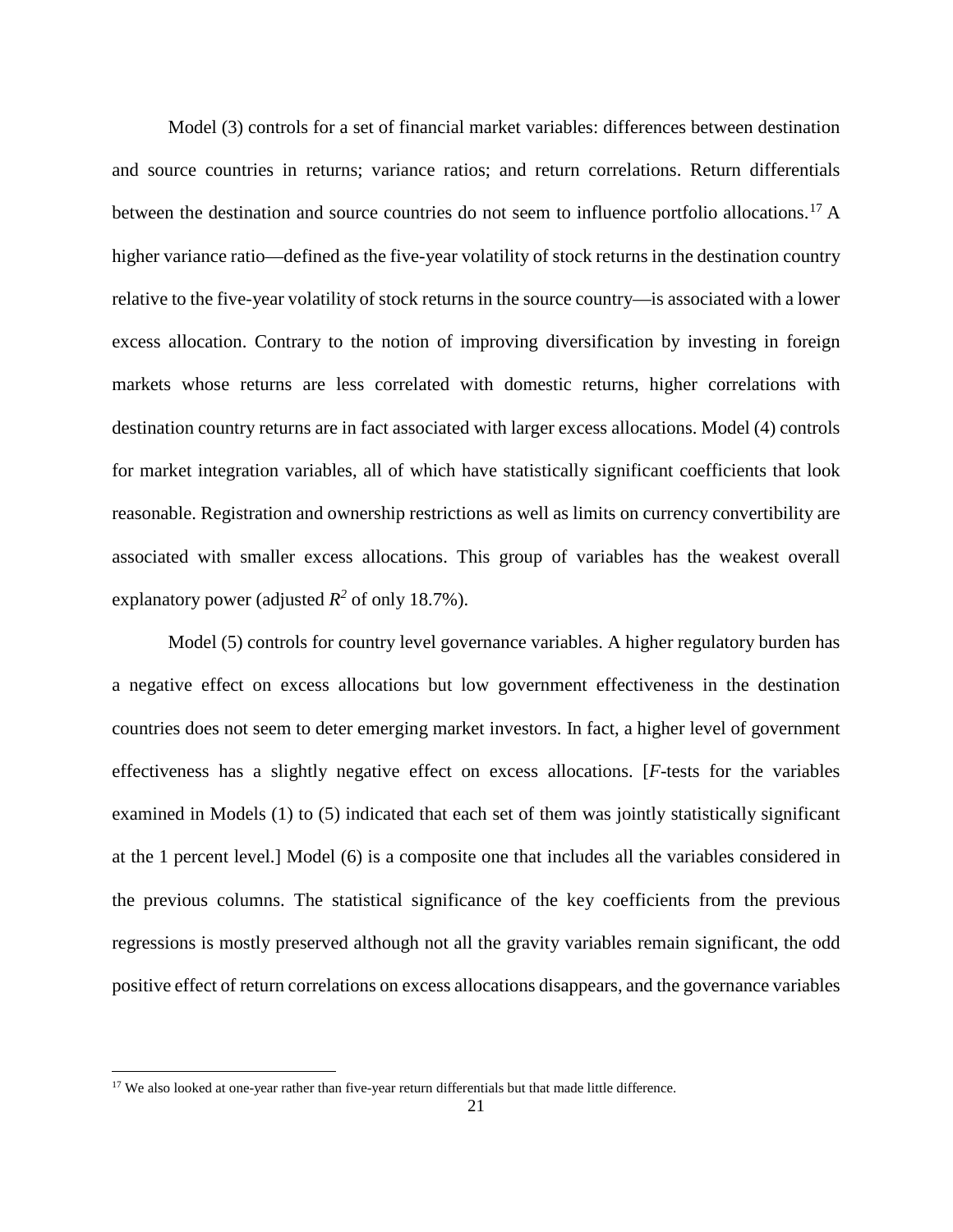lose their significance. We replicated Models (1) to (5) using the common sample of 4,439 observations for which we had data on all control variables. There were few major differences between those results and the results shown in Table 3.

The remaining columns of Table 3 in Models (6) to (12) replicate the benchmark CPIS regressions but for developed markets. The determinants of developed markets' international portfolio allocations differ in some important ways from those of emerging markets. The gravity variables as a group are strongly significant but, unlike in the case of emerging markets, a common border and common language have positive effects on excess allocations. More developed countries, as proxied by their per capita GDP, seem to receive reliably negative excess allocations from developed market investors. A larger difference in stock returns reduces allocations while, as in the case of emerging market allocations, positive return correlations are associated with higher excess allocations, contrary to one criterion that ought to drive portfolio diversification.

The statistical significance of most of these coefficients is preserved in the composite specification reported in Model (12). [Again, *F*-tests for the variables examined in Models (7) to (11) indicated that each set of them was jointly statistically significant at the 1 percent level.] The results in these columns were also largely preserved when we replicated them using the common sample of 6,907 observations for which we had data on all of the explanatory variables.

Panel B of Table 3 contains estimates of the same twelve regressions as in Panel A but now using the FactSet Lionshares data. The individual coefficient estimates are broadly consistent with the results using CPIS but there are some differences. To investigate these further, we also run a composite specification that includes all independent variables. Comparing the full composite specifications for emerging market allocations using CPIS and LionShares in Model (6) in Panels A and B shows considerable similarity in the results, although there are a few important differences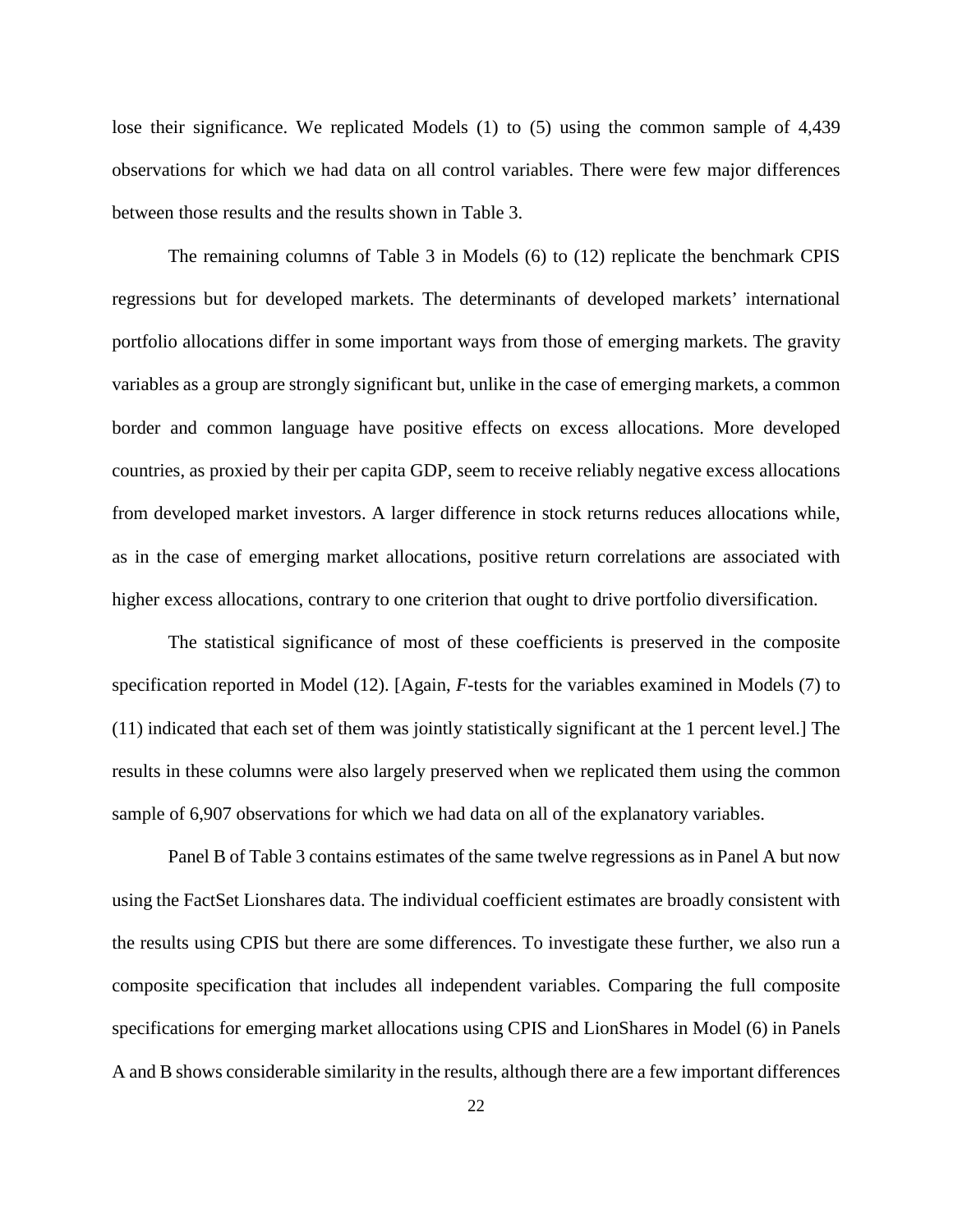as well. Some of the gravity variables seem to have greater influence on the allocation decisions of institutional investors than on aggregate country allocations. For institutional investors, a common colonial heritage and common language have positive effects on excess allocations but a past colonial relationship has a negative effect. Consistent with the results based on aggregate allocations, higher transaction fees in the destination country are associated with larger excess allocations by institutional investors but other market integration and market openness variables do not affect their allocations. As expected, greater government effectiveness and a lower regulatory burden are associated with larger excess allocations.

The remaining columns present results for institutional investors in developed markets. For these investors as well, the gravity variables seem to have strong effects on portfolio allocation. In addition, measures of destination market size and depth have a positive effect on excess allocations while market restrictions have a negative effect. In other words, developed market institutional investors seem to be more responsive to market factors than their emerging market counterparts.

One question at this juncture is whether, notwithstanding some statistically significant coefficients, most of the explanatory power in our regressions comes from the various fixed effects. To address this concern, we ran regressions just on each set of fixed effects. The results are reported in Appendix Table A3.[18](#page-25-0)

<span id="page-25-0"></span><sup>&</sup>lt;sup>18</sup> We only summarize the key conclusions here. For emerging market allocations, the year fixed effects have little explanatory power. In the CPIS data, the source country fixed effects account for about 25% of the adjusted R2 of the composite regression while the destination country fixed effects account for about 44%. When we switch to the FactSet LionShares data, the year and source country fixed effects become unimportant explanatory factors while the destination country fixed effects account for about two-thirds of the overall explanatory power of the composite regression. Our interpretation of these results is that, while destination country fixed effects are clearly very important in the overall adjusted R2 of the composite specifications, the other control variables in our regressions together still add considerable explanatory power. When we repeat this exercise for developed markets, the year and source country fixed effects turn out to be unimportant. The destination country fixed effects account for about 75% of the adjusted R2 of the composite specification using CPIS data and 83% using the FactSet LionShares data. Thus, the residual explanatory power of the variables other than the fixed effects in explaining international portfolio allocations is slightly greater for emerging markets than for developed markets.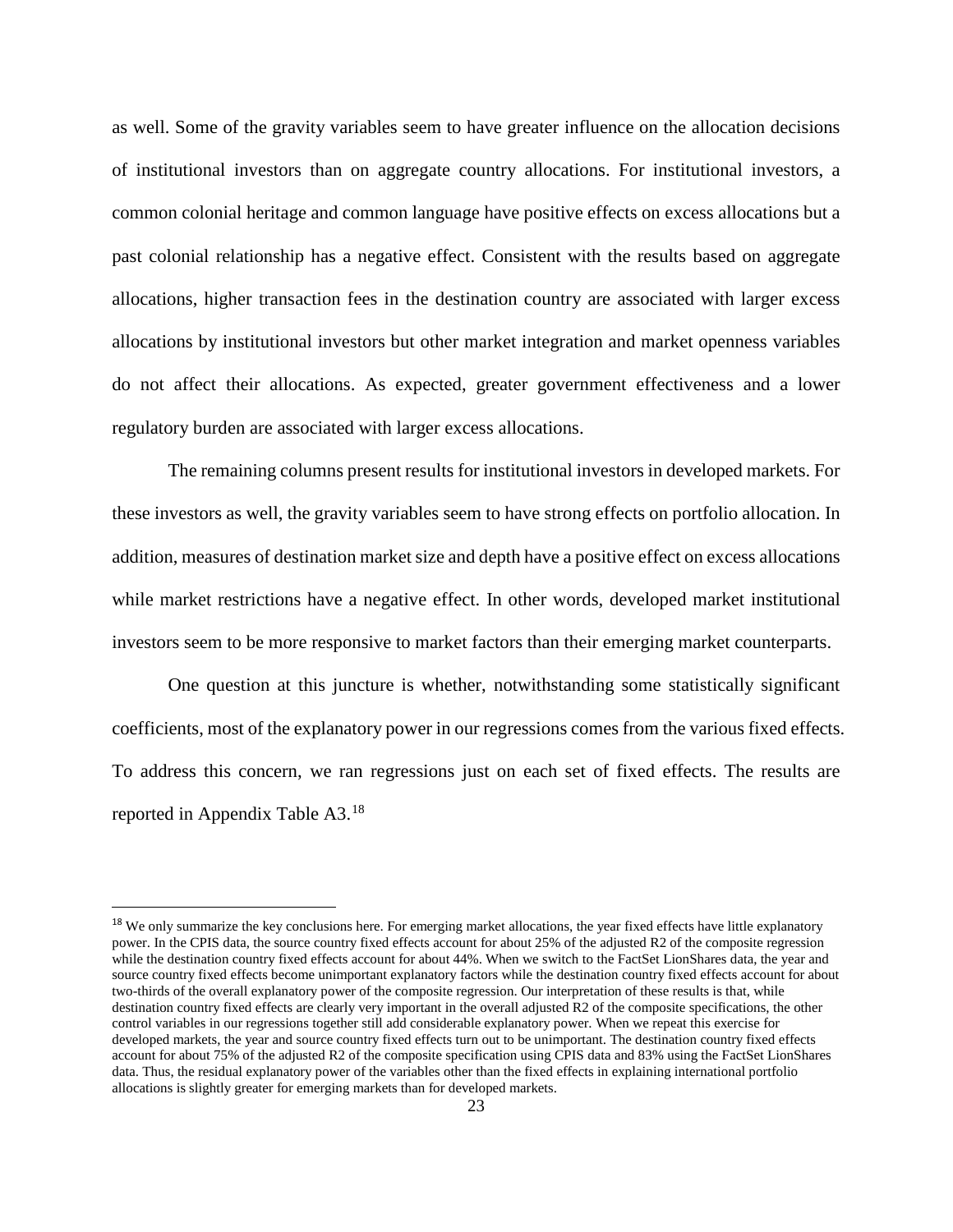Our main conclusion from the baseline regressions based on the CPIS and LionShares datasets is that country attributes previously documented in other papers based on developed economy data (e.g., Chan, Covrig, and Ng, 2005) are important for emerging market portfolio allocations as well. Interestingly, there seem to be few destination country characteristics that robustly influence EM international portfolio allocation decisions in a manner different from those of DM allocations.[19](#page-26-0) Variables that capture (i) market size and depth and (ii) market integration of destination countries seem to have differential effects, although few of these results are fully robust across different datasets and different regression specifications.

#### **5. Testing the Information Endowment Hypothesis**

 $\overline{\phantom{a}}$ 

The results in the previous section suggest a limited explanatory role for certain economic determinants of portfolio allocations that, based on theoretical priors, should be important. Gravity variables matter strongly, despite the potential benefits from optimal portfolio diversification. Moreover, there appear to be only a few differences in the determinants of the allocation patterns of developed market and emerging market investors. These latter results, in particular, are surprising given that portfolio outflows from emerging market economies are a relatively recent phenomenon, with many of these economies freeing up capital outflows only in the last decade or two, and also because investors in these economies are presumably less sophisticated than those in developed economies.

In view of their limited exposure to international financial markets and their nascent information processing abilities, it is plausible that emerging market investors rely to a greater

<span id="page-26-0"></span><sup>&</sup>lt;sup>19</sup> We also directly confirmed this by running regressions for emerging market portfolio allocations using as the benchmark the portfolio allocations of developed markets within the same region as the relevant emerging market source country. These results are not reported here but are available from the authors.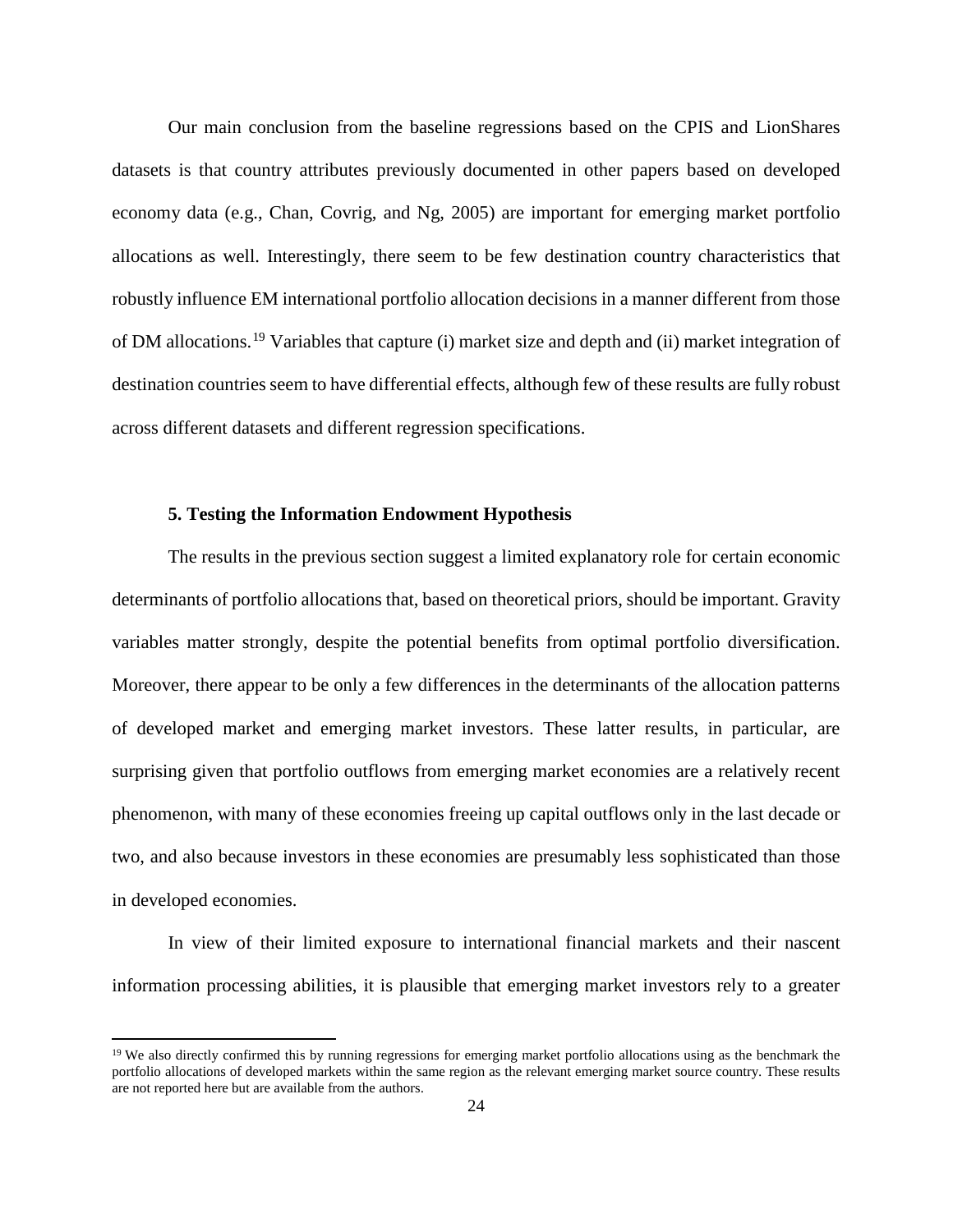extent on information endowments accumulated through earlier trade and financial relationships. This is the central hypothesis that guides us through this study. To explore this further, we now turn to an empirical implementation of the information endowment hypothesis of van Nieuwerburgh and Veldkamp (2009). Given that investors in developed markets presumably have better channels for information gathering and processing, our analysis of emerging market economies' outward investments and the comparison of emerging versus developed economy investors together offer a more powerful test of the information endowment hypothesis than the existing literature to date.

#### *5.1 Measuring information endowments*

We now examine whether emerging market countries allocate a larger proportion of their external equity portfolios to countries that have served as important trading partners or major sources of FDI inflows. Past trade linkages can be seen as an important basis for information endowments. To capture financial linkages, we focus on FDI inflows, which have become dominant in gross inflows into emerging markets (Prasad, 2012). By the mid-2000s, FDI liabilities accounted for more than half of external liabilities of emerging markets. Portfolio equity liabilities account for less than 10 percent of external liabilities of emerging markets economies, many of which still have relatively underdeveloped equity markets. Debt flows are usually intermediated through foreign and domestic financial institutions such as banks and have lower information content from the perspective of portfolio investors in emerging markets.

We construct two proxy measures to capture the notion of an information endowment: (1) *Trade,* which equals the sum of all trade flows between emerging market *i* and country *j* during the 1991-2000 period divided by the sum of emerging market *i*'s total external trade during that same 1991-2000 period; and, (2) *FDI*, which equals the sum of FDI flows from country *j* into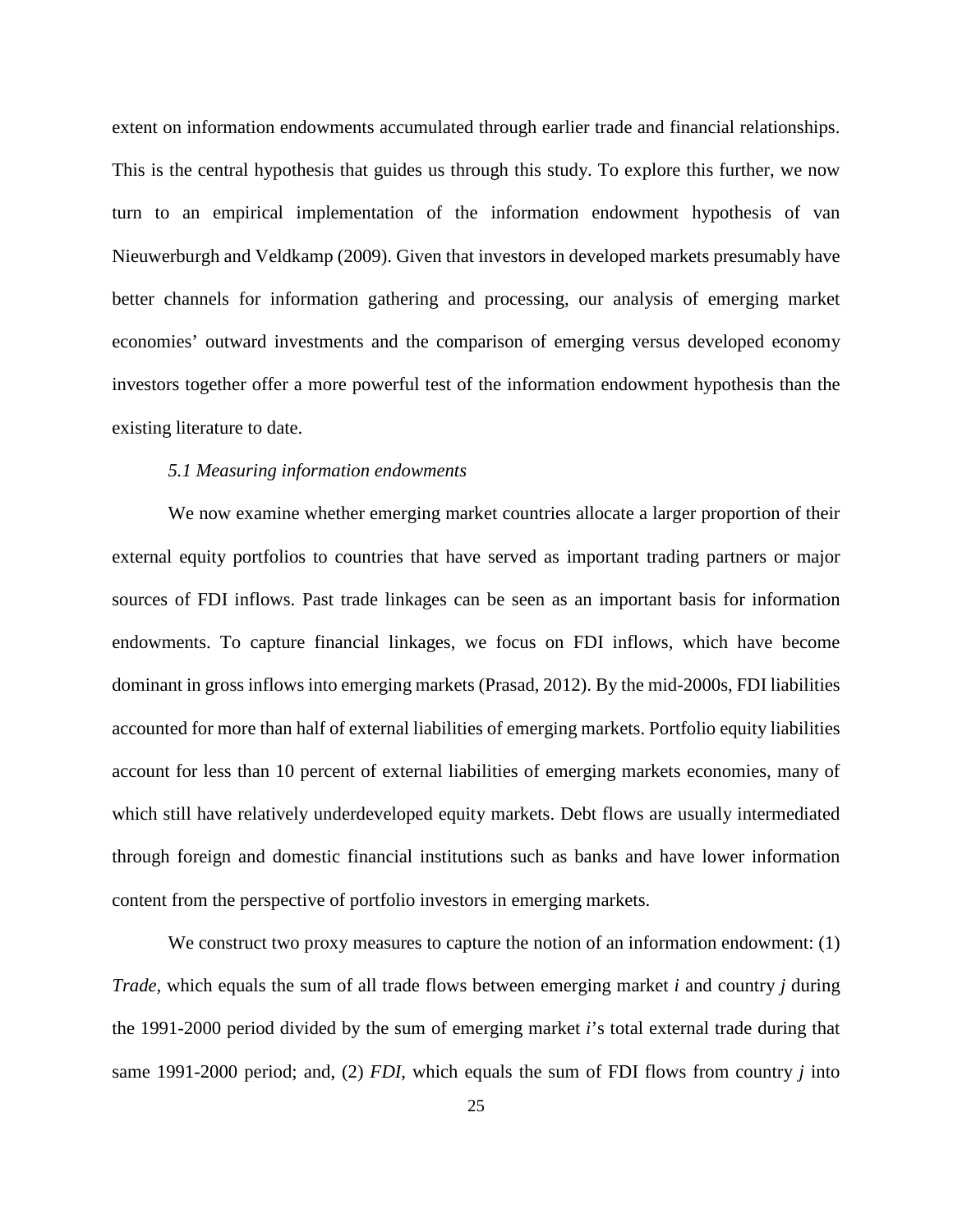emerging market *i* during 1991-2000 divided by the sum of all FDI inflows into emerging market *i* during 1991-2000. Since we use data on trade and FDI shares from the prior decade to explain portfolio holdings during the 2000s, our regressions are unlikely to be affected by endogeneity (or reverse causality) problems.

#### *5.2 Country-level regressions*

Table 4 reports the results from CPIS regressions that include the full set of controls used in Table 3 as well as each of the information endowment proxies. The coefficient on the information endowment variable in Model (1) is statistically significant and large. The coefficient indicates that a 1 percentage point increase in the past level of the home country's trade (exports plus imports) accounted for by a particular trading partner is associated with an increase of nearly 0.5 percentage points in the excess allocation of the source emerging market's international portfolio to that destination country (relative to the destination country's market capitalizationweighted share in the world portfolio).

The coefficient on the other information variable, captured by past FDI, is reported in Model (2) and is also significantly positive, although smaller. A one percentage point increase in the share of FDI from a particular country to the relevant emerging market subsequently increases that emerging market's allocation to the concerned destination country by about 0.03 percentage points. The standard deviation of the FDI share is about four times that of the trade share variable (0.028 versus 0.006, see Table A2), so the quantitative significance of these two information endowment variables is in fact somewhat closer than suggested by the simple calculations above. These results together constitute prima facie evidence in support of the information endowment hypothesis.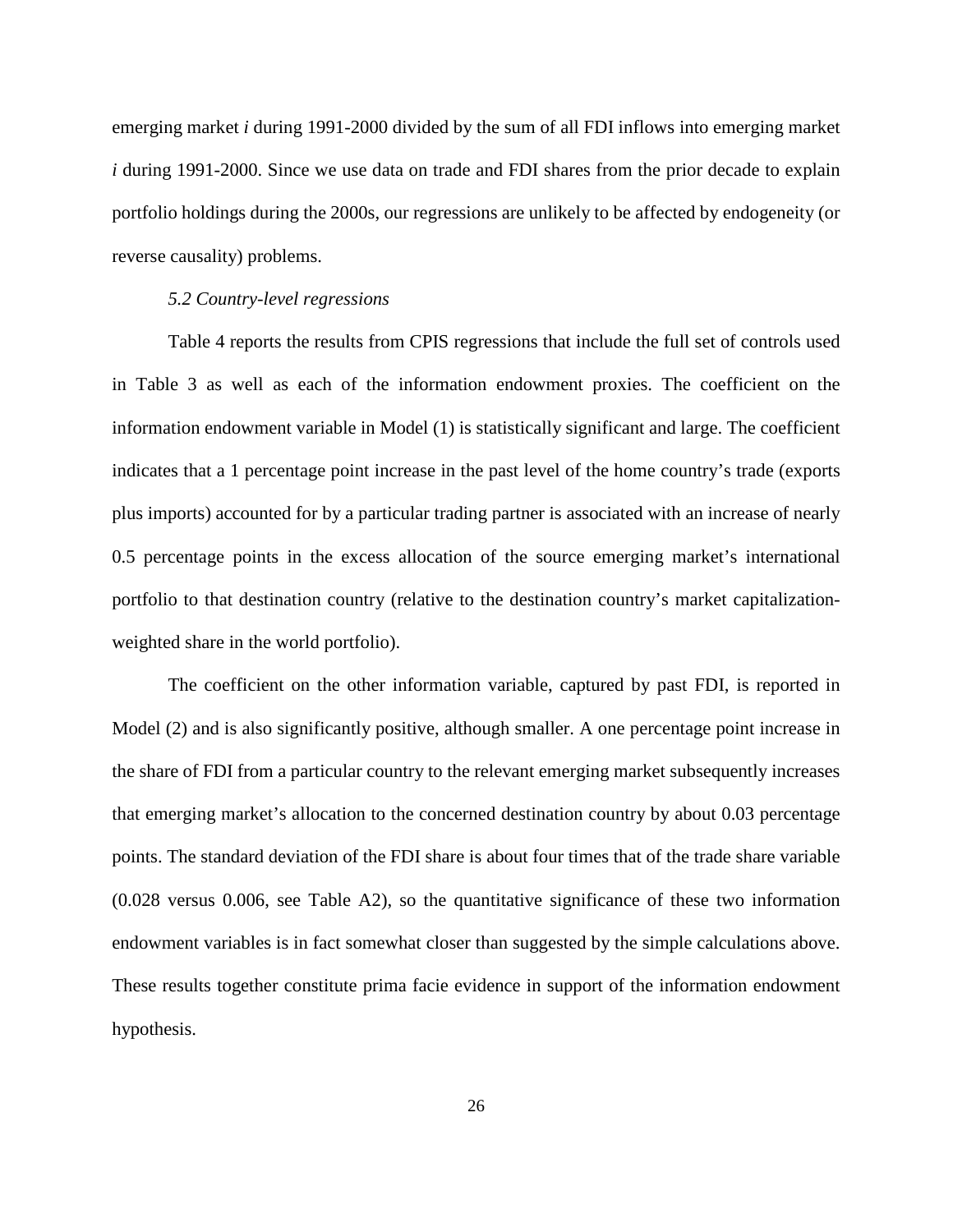In Models (3) and (4), we compare these results with those for developed market portfolio allocations. The coefficients on both information endowment variables are positive and statistically significant, suggesting that these endowments play an important role in determining portfolio allocations even of reasonably sophisticated investors.

#### *5.3 Do the Benchmarks for Measuring Excess Allocations Matter?*

One question is whether the results are driven by our use of a benchmark based on the market-capitalization weighted world market portfolio. A large body of work has documented that country characteristics such as investability, market liquidity, quality of corporate and public governance, political stability, and stability of macroeconomic policies affect both the volume and composition of a country's external liability portfolio. It is possible that both emerging market and developed market portfolio allocations are driven by these factors in a way that we have failed to control for in our various specifications, so our use of the world market portfolio weights as the benchmark for the foreign allocation bias might throw a veil over interesting differences in the portfolio allocation patterns of emerging market and developed market investors. To address this point, we now present results using two alternative benchmarks that also provide a more direct comparison with the results for developed markets.

We first construct a measure that directly compares emerging market allocations in a particular destination country relative to the allocations of developed markets (within the same region as the source country) in that destination country. In other words, we ask whether, relative to their regional developed market counterparts, emerging market investors overweight a particular country in their portfolios. This provides a direct comparison between the external investment patterns of emerging market investors and their developed market counterparts, with the implicit assumption that investors from both types of economies care about the same set of destination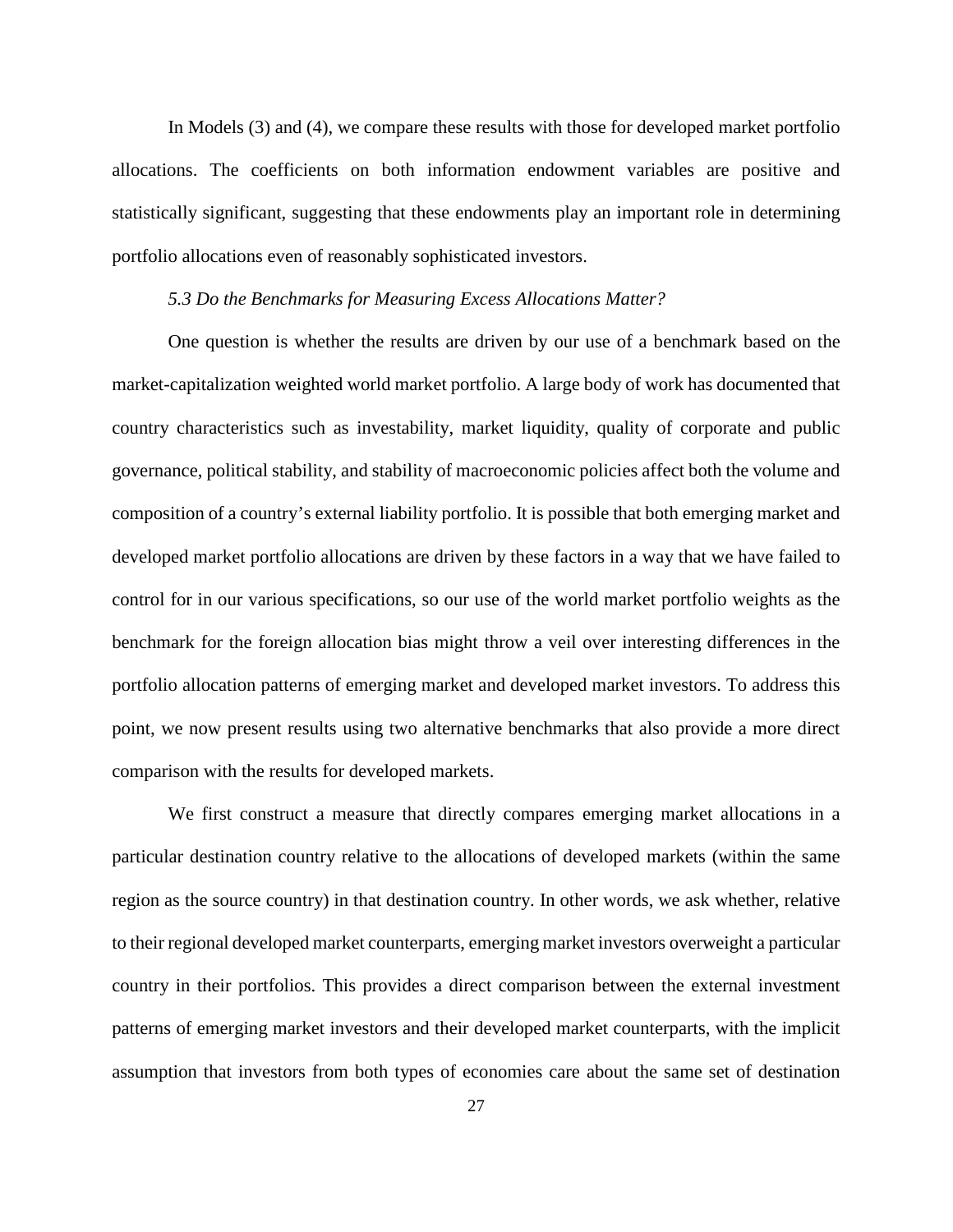country characteristics when making their portfolio allocation decisions. We call this benchmark, *Benchmark 2*, a regional developed-market benchmark, which we compute as the portfolio investment from all developed markets within the region of emerging market *i* to country *j* divided by the portfolio investment from all developed markets within the region of emerging market *i* to all countries. The dependent variable now captures how emerging market foreign allocation patterns differ from those of developed markets.<sup>[20](#page-30-0)</sup>

Models (5) and (6) show the results from regressions using regional developed market benchmark. The coefficient on the trade variable is positive and significant. The estimate indicates that a one percentage point increase in the home country's share of past trade accounted for by a particular trading partner country has a 0.6 percentage point higher effect on average emerging market portfolio allocations to that trading partner country relative to average developed economy allocations to that country. The FDI ratio, by contrast, does not have differential effects on the allocation patterns of emerging versus developed market investors.

Next, instead of using developed markets in the same regions, we create an alternative benchmark, which we call *Benchmark 3*, based on propensity score matching between a given emerging market and all developed markets in the sample using a set of variables that include physical distance, a dummy for a common border, common language, common colonial heritage, previous colonial relationship, and participation in a regional trade agreement. The allocations of the propensity-score matched developed market *i* are then used as the benchmark against which the concerned emerging market's allocations are evaluated. Specifically, the propensity scorematched benchmark is equal to the portfolio investment from propensity score-matched developed

l

<span id="page-30-0"></span><sup>&</sup>lt;sup>20</sup> Depending on whether the regressions are based on CPIS or LionShares data, the benchmark is based on CPIS data or LionShares data aggregated up to the country level.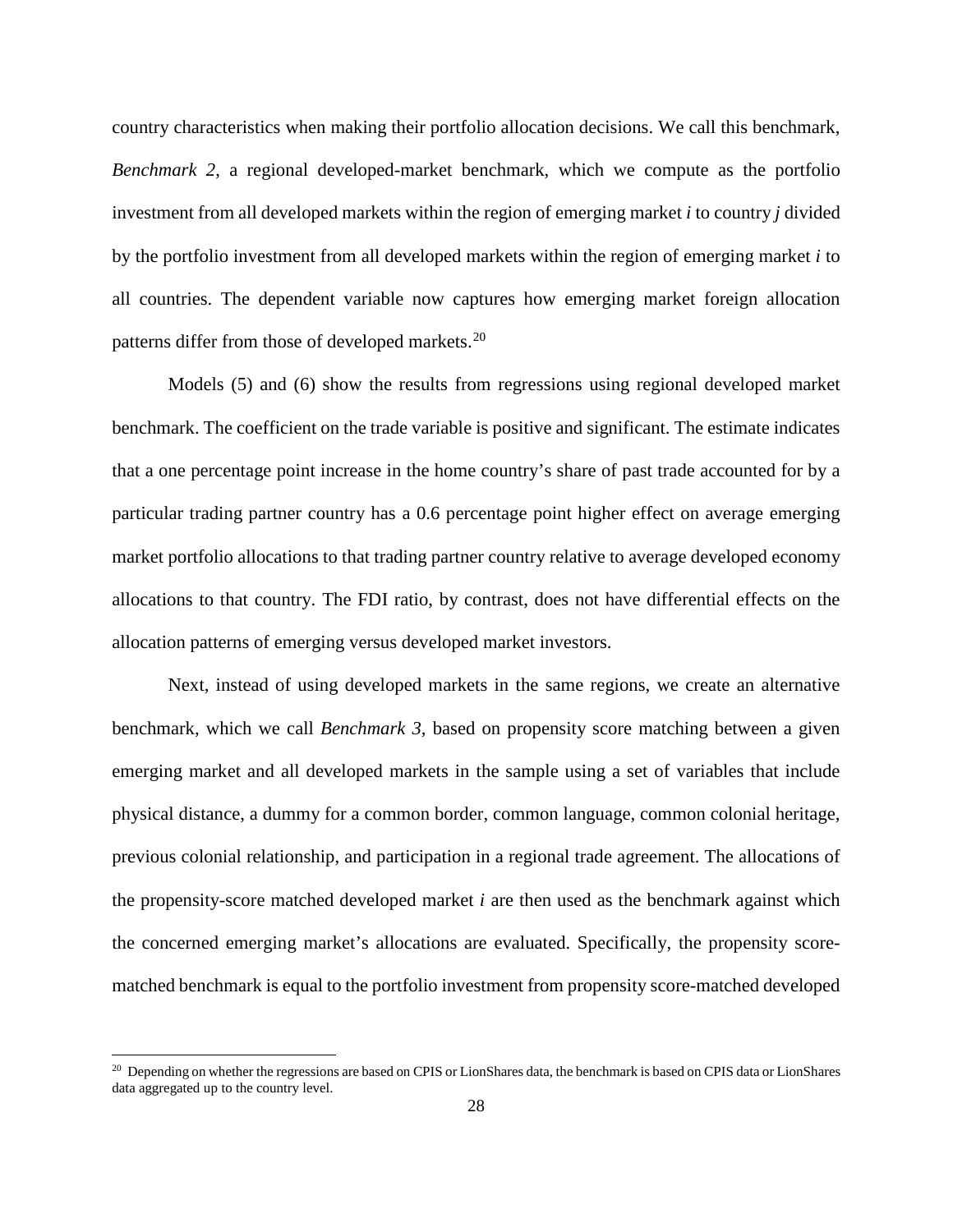market *i* to destination country *j* divided by the portfolio investment from propensity scorematched developed market *i* to all countries.

Models (7) and (8) show the results from regressions based on propensity score-matched *Benchmark 3*. In this case, the coefficients on both the trade and FDI ratios are significantly positive, confirming that the information endowments have a bigger effect on the allocation patterns of emerging markets relative to developed markets. The coefficients on the trade ratio in Model (7) and the FDI ratio in Model (8) are about the same as in the benchmark regressions in Models (1) and (2), respectively, although the interpretation of the coefficients is not exactly the same. The regression in Model (8) indicates that a 1 percentage point increase in the past share of FDI inflows from a particular foreign country results in the average emerging market directing 0.03 percentage points more of its allocation to that country relative to the allocation of the average developed economy.

Although we do not report the coefficients on other controls here, it is worth pointing out that relatively few of the other coefficients were significant in Models (5) to (8) in this table. This means that, other than the information endowment variables, the remaining explanatory variables do not have markedly differential effects on emerging market versus developed economy foreign portfolio allocations. When we include both information endowment variables simultaneously, the trade share variable tends to dominate and the coefficient on the FDI ratio often turns insignificant. These results suggest strongly that the information endowment hypothesis is of greater relevance for portfolio allocations of emerging market economies than it is for those of developed economies. The differences are not just statistically significant but also economically meaningful.

We conducted two further robustness tests for our baseline results. First, we used an alternative measure of trade that includes only imports. That is, the import share is computed as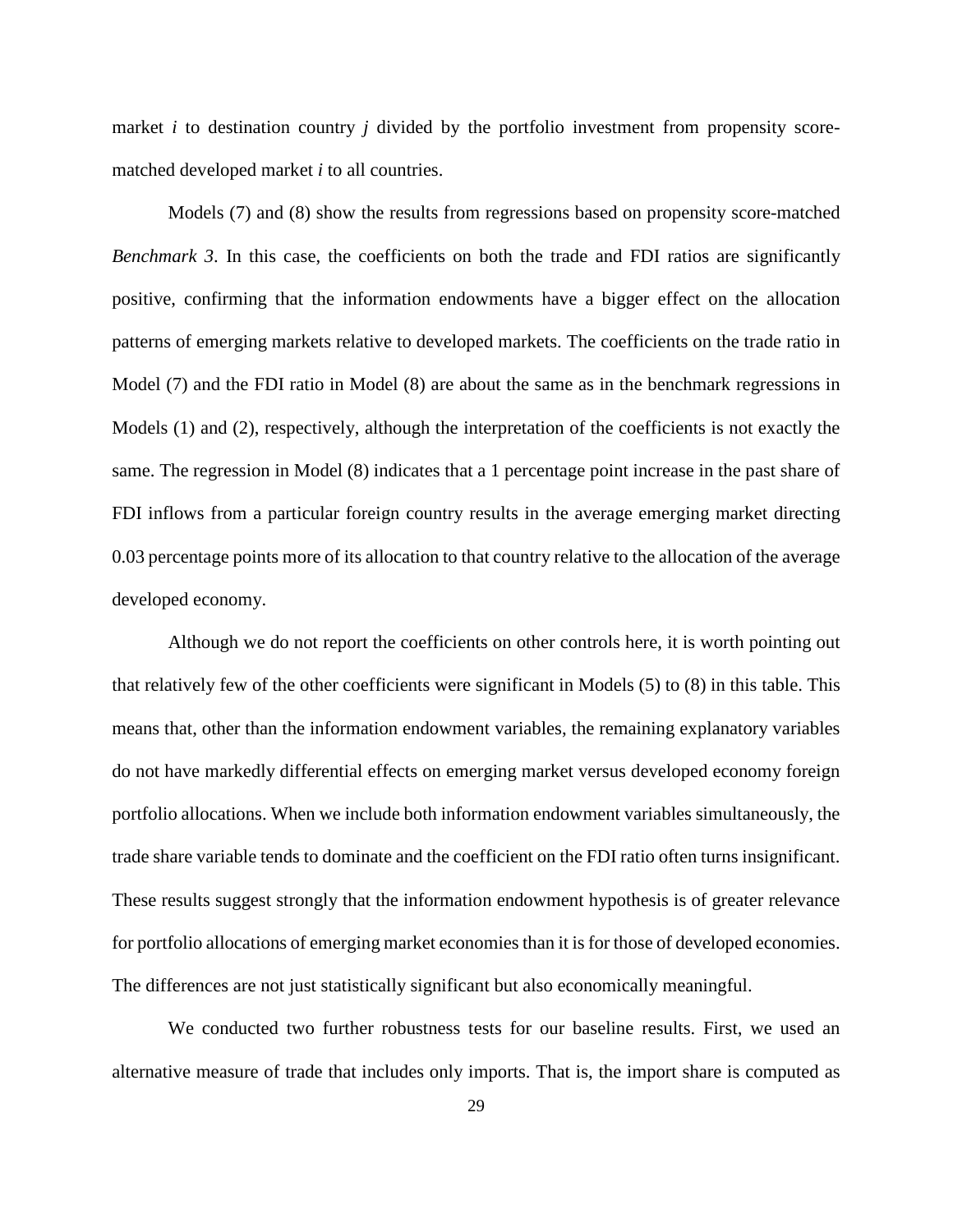the sum of imports of emerging market *i* from trading partner country *j* during 1991-2000 divided by the sum of total imports of emerging market *i* from all trading partner countries during 1991- 2000. The second robustness test is related to the large number of missing observations in our dataset on account of the limited availability of FDI data. It is possible that some of these missing observations in fact represent zeroes. We checked our main results by substituting zeroes for the missing observations. These tests, whose results we do not report here, confirmed the robustness of our main results regarding the effect of information endowments on portfolio allocations and we do not pursue them further. $21$ 

### *5.4 Institution-level regressions*

Next, we undertake a more rigorous test of the information endowment hypothesis using institution-level data. To exploit the granularity of the LionShares dataset, we use characteristics of the specific institutions in our dataset. The first information endowment proxy we construct is a dummy variable called *Parent Country* that takes the value one if the destination country *j* is the country where the emerging market institution's parent is located. The second information endowment is a dummy variable called *Peer Country* that takes the value one if the destination country *j* contains a foreign subsidiary of the parent institution of emerging market institution *i*. [22](#page-32-1) We propose these two variables as information endowment proxies that are specific to each institution, which is potentially more relevant to their allocation patterns than aggregate trade or

l

<span id="page-32-1"></span><span id="page-32-0"></span><sup>&</sup>lt;sup>21</sup> These results are available from the authors.<br><sup>22</sup> Creating these information endowment variables involved a matching exercise based on hand-collected information from websites. For each of the emerging market institutional investors in FactSet Lionshares, we started by using institution names, complemented by website reviews, to uncover evidence of subsidiary-parent relationships. These classifications are available from the authors upon request. Once we determine that a particular emerging market institution is the foreign subsidiary of a parent institution, we identify the country where its parent institution is domiciled. We then use the same procedure of a name-based search and a website search of parent company information to identify other emerging market countries where the parent institution has foreign subsidiaries.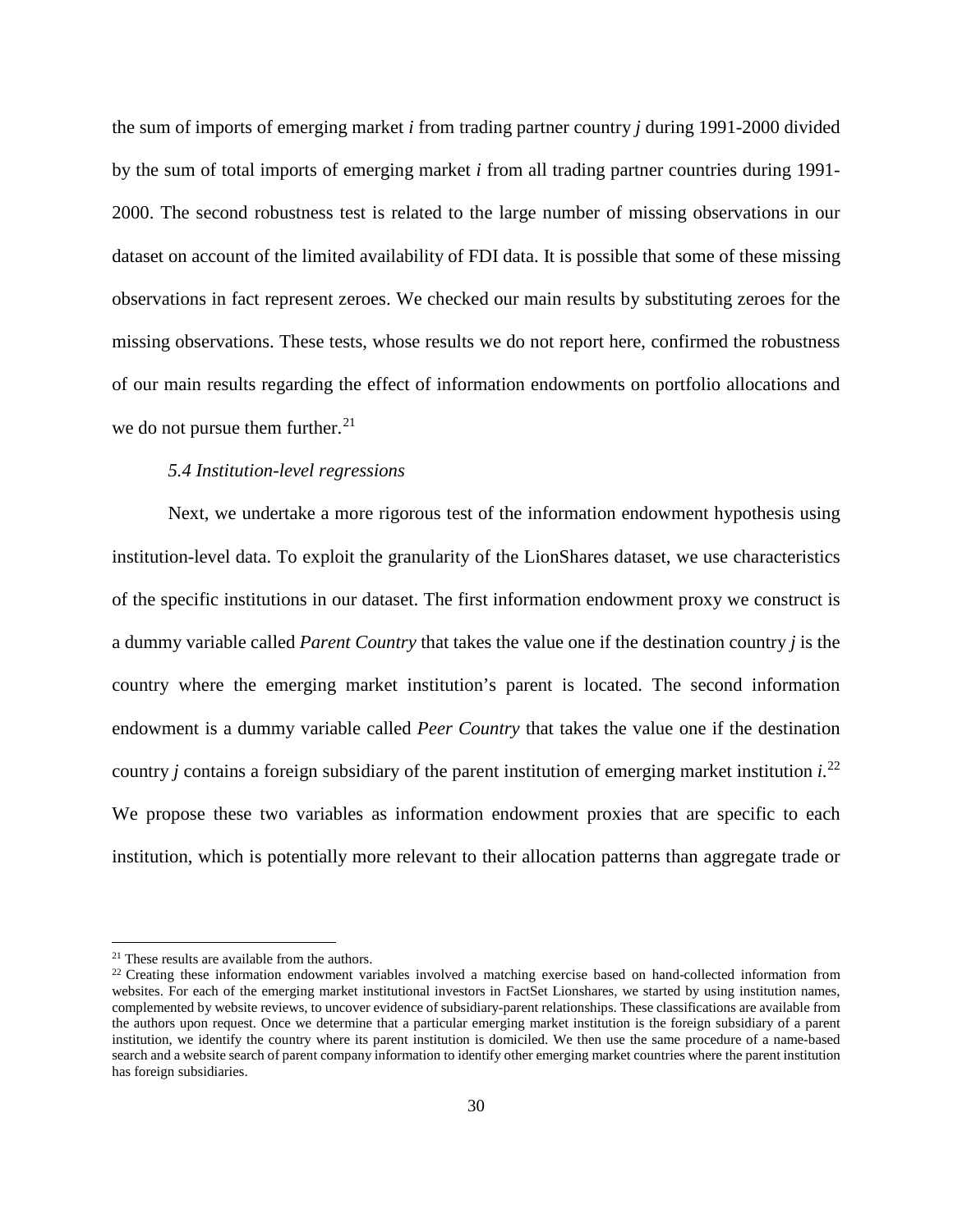FDI flows. The dependent variable and the baseline benchmark for the institution-level regressions are as described above. The controls include the full set of destination country characteristics used in the baseline regressions in Table 3, as well as year, source country, and destination country fixed effects. Given how the information endowment proxies are constructed, we can not include institution-specific fixed effects.

The results are presented in Panel B of Table 4. Using the world market portfolio weights for the benchmark ratio to compute excess allocations, Models (1) and (2) show that both information endowment variables are statistically significant. Institutions in emerging markets tend to have an average excess allocation of 3.2 percentage points in the country that their parent institution is located in. Interestingly, the peer effect is quantitatively larger than this parent institution effect. For an emerging market institutional investor, the existence of a foreign subsidiary of the same parent institution is associated with a 5.3 percentage point increase in the excess investment allocation in that country relative to that country's share in the market capitalization-weighted world portfolio.

Next, we examine whether the allocations of individual institutional investors based in emerging markets are on average more or less influenced by such information endowments than the allocations of institutional investors based in developed market economies. Since developed market institutional investors are likely to have longer investment histories and other channels of information acquisition, one would expect that the information endowments matter less for their allocation decisions. We first use *Benchmark 2* for which the excess investment allocation is calculated relative to the average investment allocations (ratios) of developed market in the same region as the home country of institution *i*. The results, shown in Models (3) and (4) of Panel B,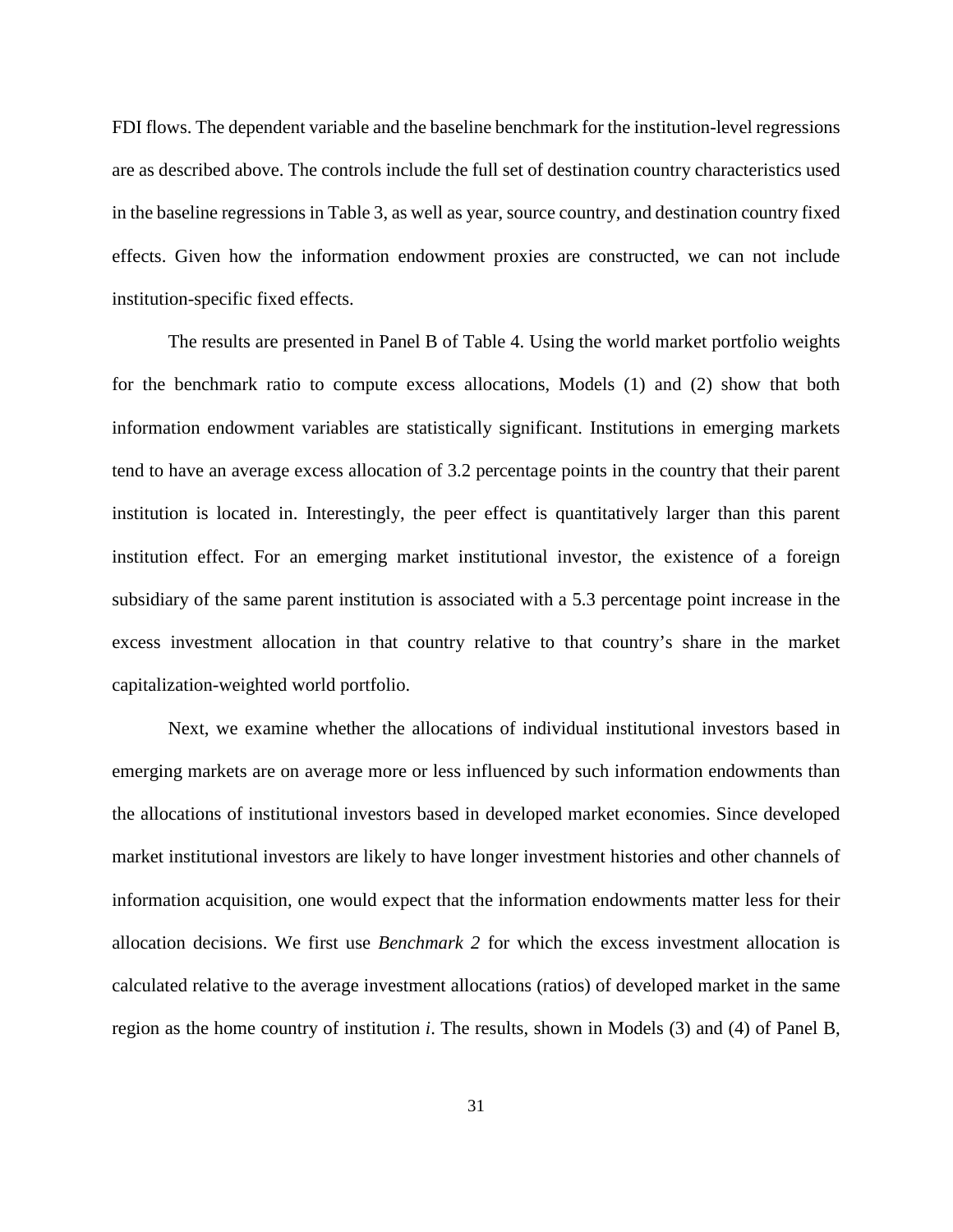indicate that the information endowment effect on allocation patterns is much greater for institutional investors in emerging markets relative to those in developed markets.

We also computed the excess investment allocation relative to another benchmark, *Benchmark 3*, based on the propensity-score matched developed market economies (similar to the earlier aggregate analysis using the CPIS data). The results, presented in the last two columns of Panel B in Table 4, confirm the greater importance of information endowments in determining allocations of emerging market relative to developed market institutional investors.

The main conclusion from this section is that information endowments play an important role in driving differences between the outward portfolio allocation patterns of emerging markets relative to developed economies. The results hold up both at the country level and for individual institutional investors.

#### **6. Extensions and Robustness Tests**

#### *6.1 Portfolio Concentration and the Role of Information Endowments*

One issue worth exploring is whether there is a relationship between information endowments and the degree of portfolio concentration. Van Nieuwerburgh and Veldkamp (2010) propose there are two types of learning strategies: deepening knowledge and broadening knowledge. According to them, investors who deepen their knowledge would hold more assets initially familiar to them, while investors who broaden their knowledge would learn about unfamiliar assets, undo initial advantages and reduce portfolio bias imparted by differences in initial information. We test this implication by showing when the portfolio allocation of a country or institutional investor is less diversified, information endowments could play a more decisive role in determining allocations. We do not take a stand on whether information endowments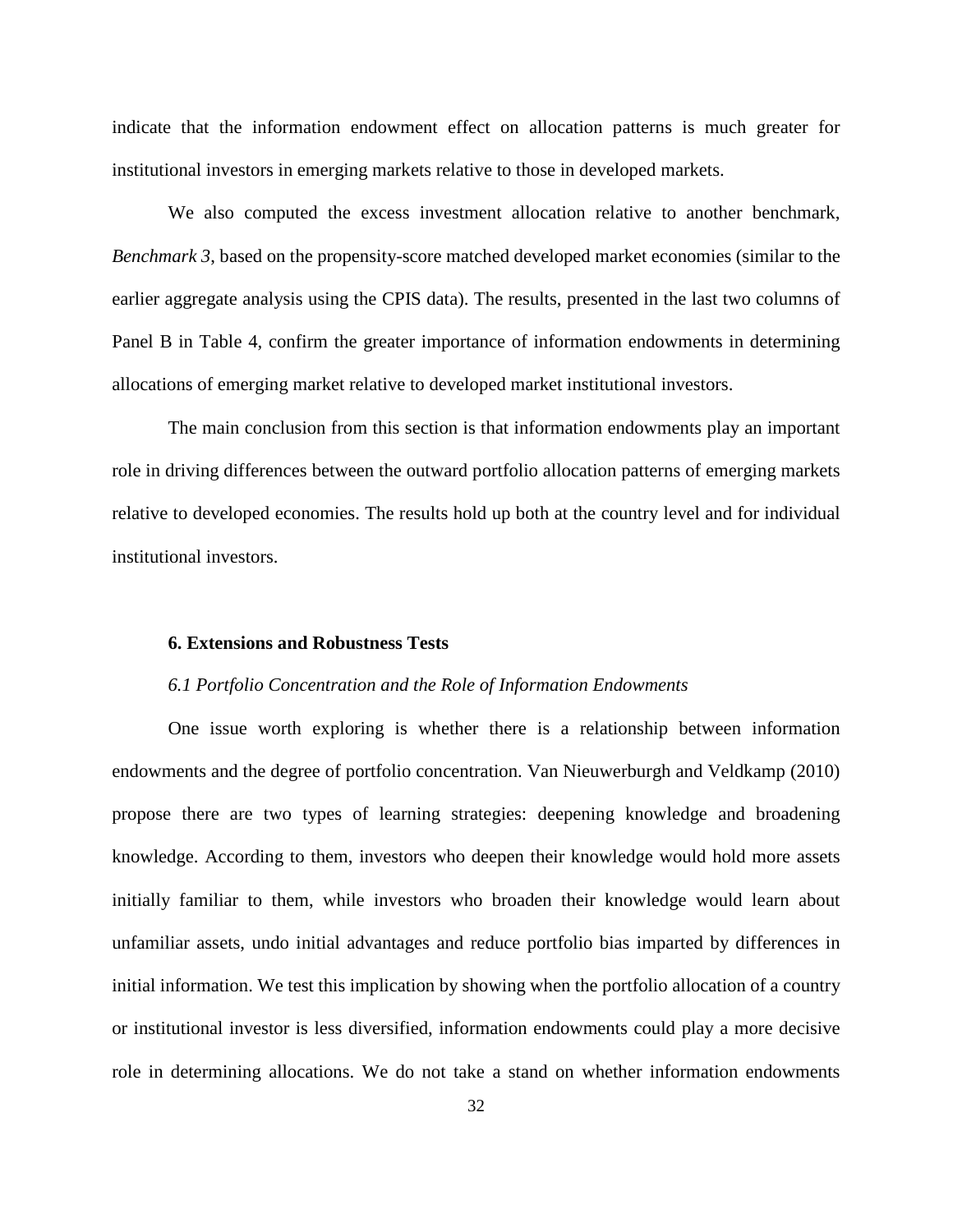generate or reduce concentration in a causal sense. Rather, we ask whether information endowments influence allocations more given different levels of portfolio concentration.

For each country, we compute a Herfindahl index of the country-level external allocations. We construct a dummy variable that takes the value one if the index is above the median level of the index among all source countries in that year. We then interact the concentration dummy with the information endowment variables. If the excess allocations of countries with more-thanaverage concentrated portfolios were more influenced by information endowments, then the coefficients on the interaction terms would be positive. This is exactly what we find, as shown in the first two columns of Table 5, Panel A, where the excess allocations are measured relative to world portfolio benchmark, the market capitalization weighted world portfolio. The interaction coefficients remain positive and statistically significant when we use regional developed market benchmark, which examines emerging market allocations relative to the allocations of developed markets that are in the same region as the home country, as in Models (3) and (4).

We conducted a similar experiment to evaluate the effects of information endowments on the allocations of institutional investors with different degrees of portfolio concentration. In this case, the concentration dummy takes the value one if the Herfindahl index of the country-level allocation of the source institution portfolio in a given year is above the median among all source institutions (based in emerging markets) in that year. We allow this dummy variable to interact with the parent country and peer country dummies that were used as information endowment proxies in the previous exercise. The only significant interaction coefficient in Panel B of Table 5 is that on the *Peer Country × Concentration* interaction variable in Model (2). That is, among emerging market institutional investors with more-than-average concentrated external portfolios,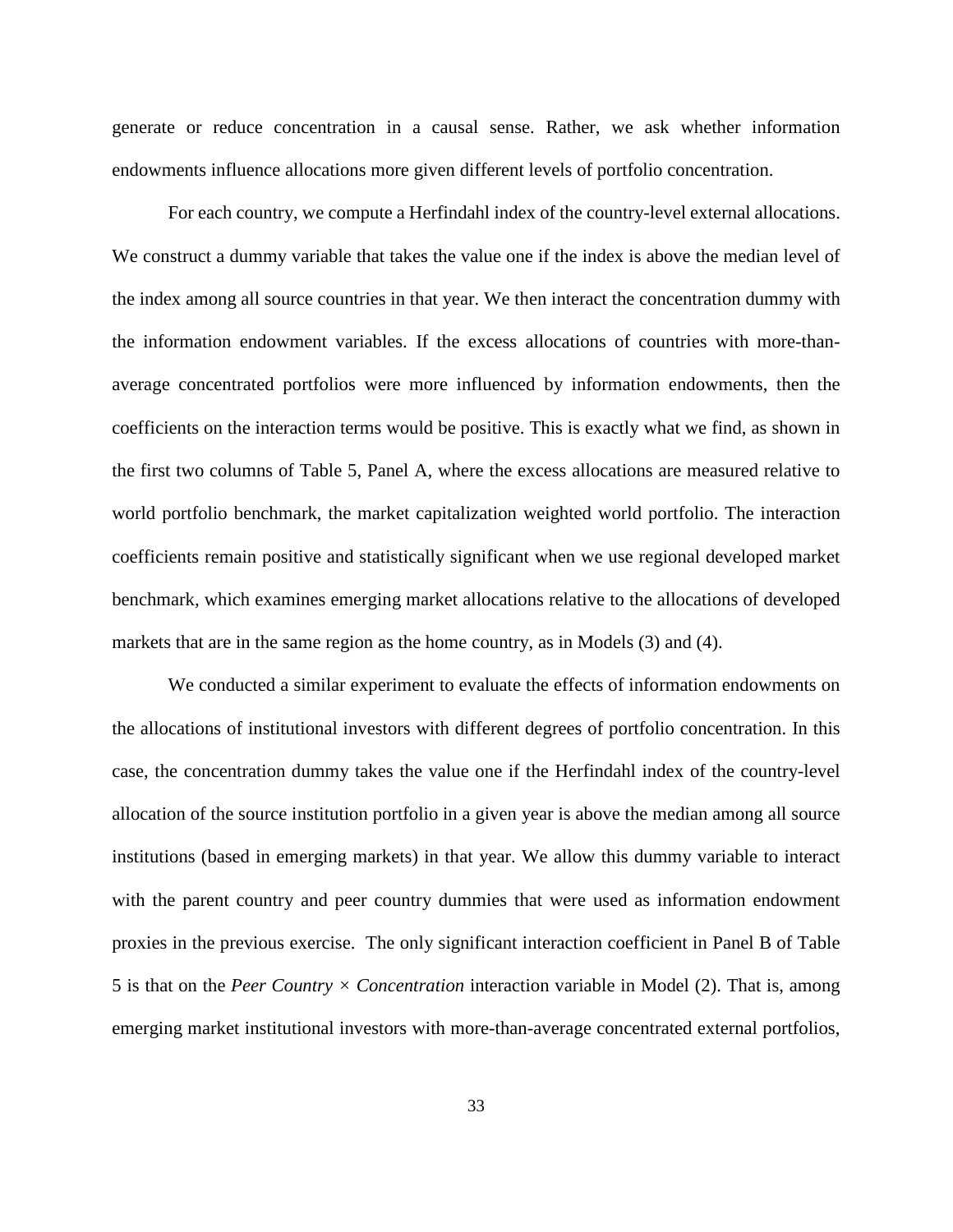there is a stronger positive effect on allocations towards countries where a foreign subsidiary of the investor's parent company is located.

# *6.2 Parsing Information Endowments by Size of Destination Market*

An under-explored implication of van Nieuwerburgh and Veldkamp's (2009) model is that the potential benefits of acquiring information about an investment destination increases with the relative size of the destination country (with the size measured relative to that of the source country). We now examine whether the relative size of investment destinations compared to the source country affects allocation decisions.

We use two measures of size—GDP and equity market capitalization. To focus on substantive size differences relative to the home country, we express each of these variables as a ratio of the corresponding variable in the home country. We then construct dummy variables that equal one if this ratio is above the median ratio among all source-destination country pairs in a given year. In the regressions, we interact these dummies with the information endowment variables and, of course, also include levels of information endowment variables and size dummies. Using a similar dummy variable approach, we also examine whether return volatility in the destination country relative to the home country affects how information endowments influence allocation decisions, in turn.

These results, using the CPIS dataset, are reported in Table 6. In none of the cases do we find significant coefficients on the interaction terms. In other words, information endowments do not have differential effects on emerging market portfolio allocations to large versus small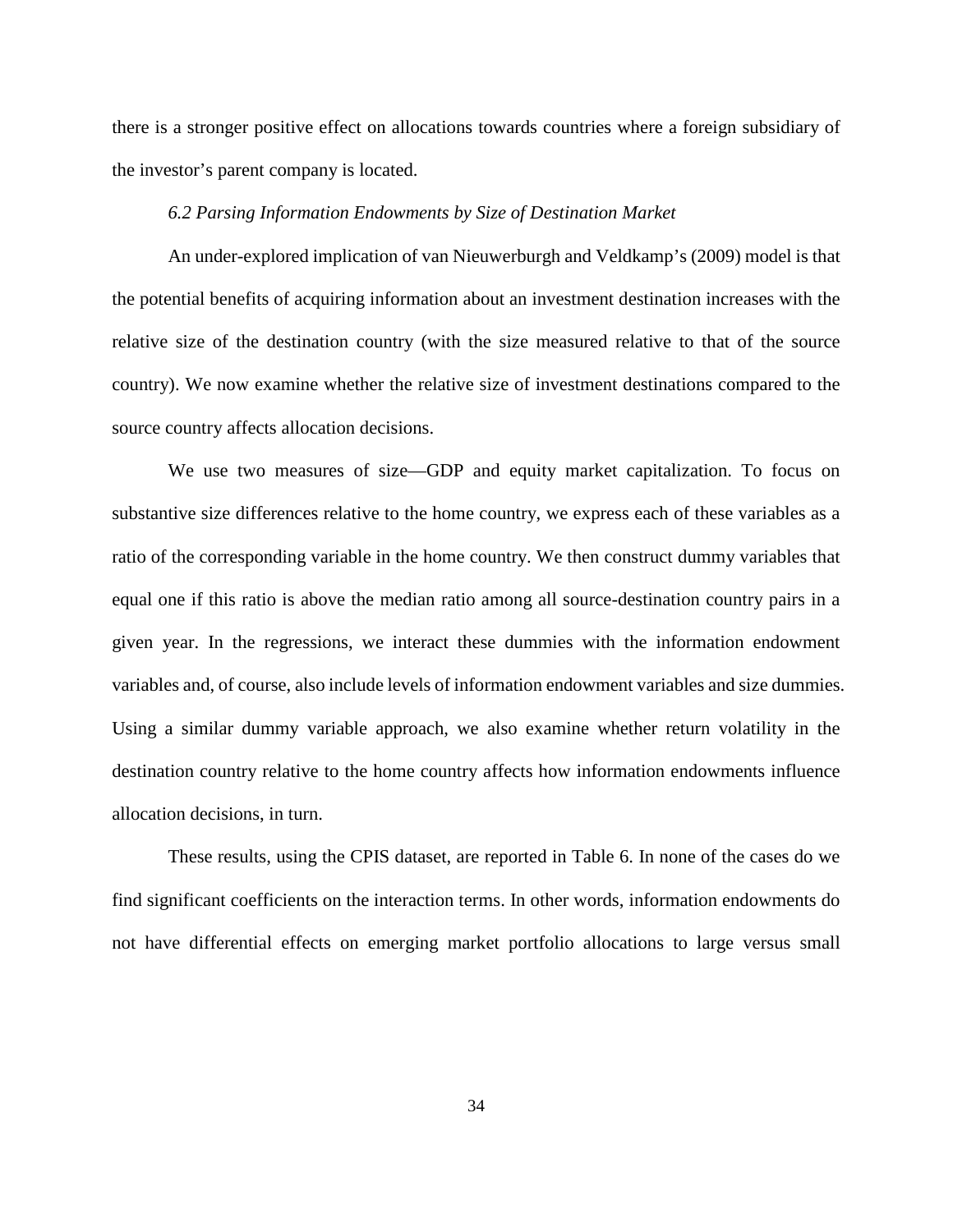destination countries or across different levels of destination market relative to home country return volatility.<sup>[23](#page-37-0)</sup>

## *6.3 Results Using Raw Allocations*

To this point, we have used different benchmarks against which we measure excess allocations in each potential destination country. We now examine if information endowments matter for explaining raw allocations that are not measured with reference to any of these benchmarks. That is, for each emerging market source country we just regress the external portfolio shares of each potential destination country on the destination country characteristics, information endowment variables, and full set of fixed effects.

The results are presented in Table 7. Panel A, which contains the CPIS results, shows that past trade and FDI relationships have a significant positive effect on raw allocations. Panel B, which contains the LionShares results, shows that the parent country and peer country information endowment proxies have strong positive effects on raw allocations of emerging market institutional investors. Thus, the raw investment ratios confirm the earlier results that information endowments do have a positive effect on portfolio allocation patterns.

# *6.4 Additional Tests and Extensions*

l

We conducted a variety of additional tests to check the robustness of our main results and to consider extensions. Since these results in general confirmed our main results, we only briefly summarize them here.

<span id="page-37-0"></span><sup>&</sup>lt;sup>23</sup> We found similar results, though they are not reported here, when we examined the allocation patterns of emerging market institutional investors using the FactSet LionShares dataset.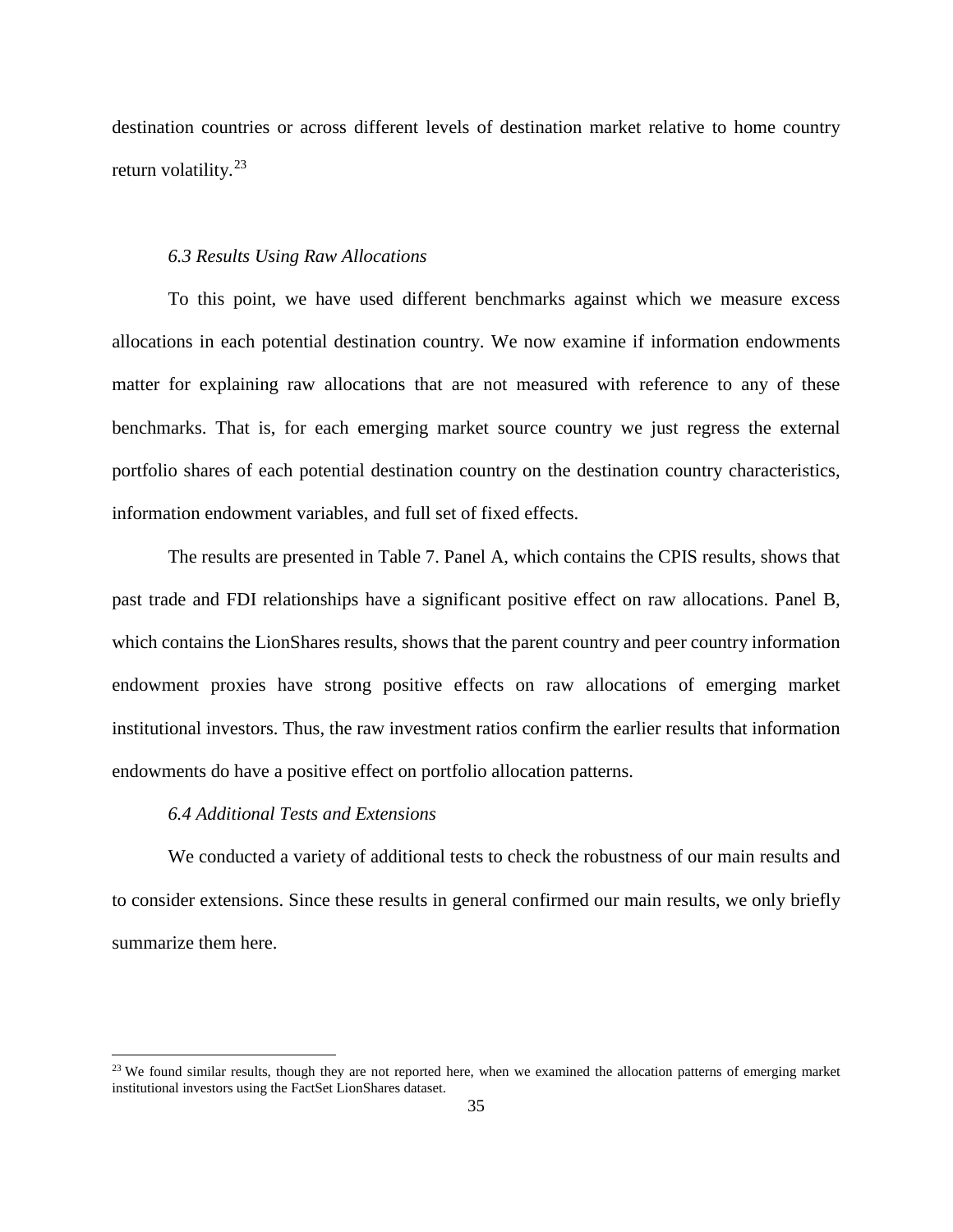The regressions we have presented thus far show average results across a large and varied group of emerging market economies. We also ran regressions separately for each country to look for patterns in the estimated coefficients on the information endowment variables that were systematically related to specific country characteristics. The small sample sizes for some countries meant that the coefficients were less precisely estimated. The coefficients on the information endowment variables were in general positive using either the CPIS or LionShares data. However, we did not find consistent evidence across all countries to support the secondary proposition of the information endowment hypothesis—that the information endowment should have stronger explanatory power when the relative size of the destination country is larger.

The global financial crisis is likely to have caused a reassessment of perceived risk and return characteristics of different markets and, therefore, could have affected international portfolio allocations. We re-estimated the main regressions using data for the period 2009-11. The coefficients on the information endowment variables mostly remained statistically significant for emerging market allocations (see Appendix Table A4). In the post-crisis period, the coefficients estimated using the CPIS data were smaller than those for the pre-crisis period or the corresponding ones from the full sample regressions. In other words, the effects of information endowments on external portfolio allocations became attenuated after the crisis. By contrast, in the LionShares regressions, the coefficient on the FDI relationship information endowment proxy was higher in the post-crisis period relative to the pre-crisis period.

There were some interesting results related to other control variables when we used the two alternative benchmarks, which allow for a direct comparison between the determinants of the allocation patterns of emerging market versus developed market allocations (results not shown here). Market liquidity entered with a significant positive coefficient, indicating that in the post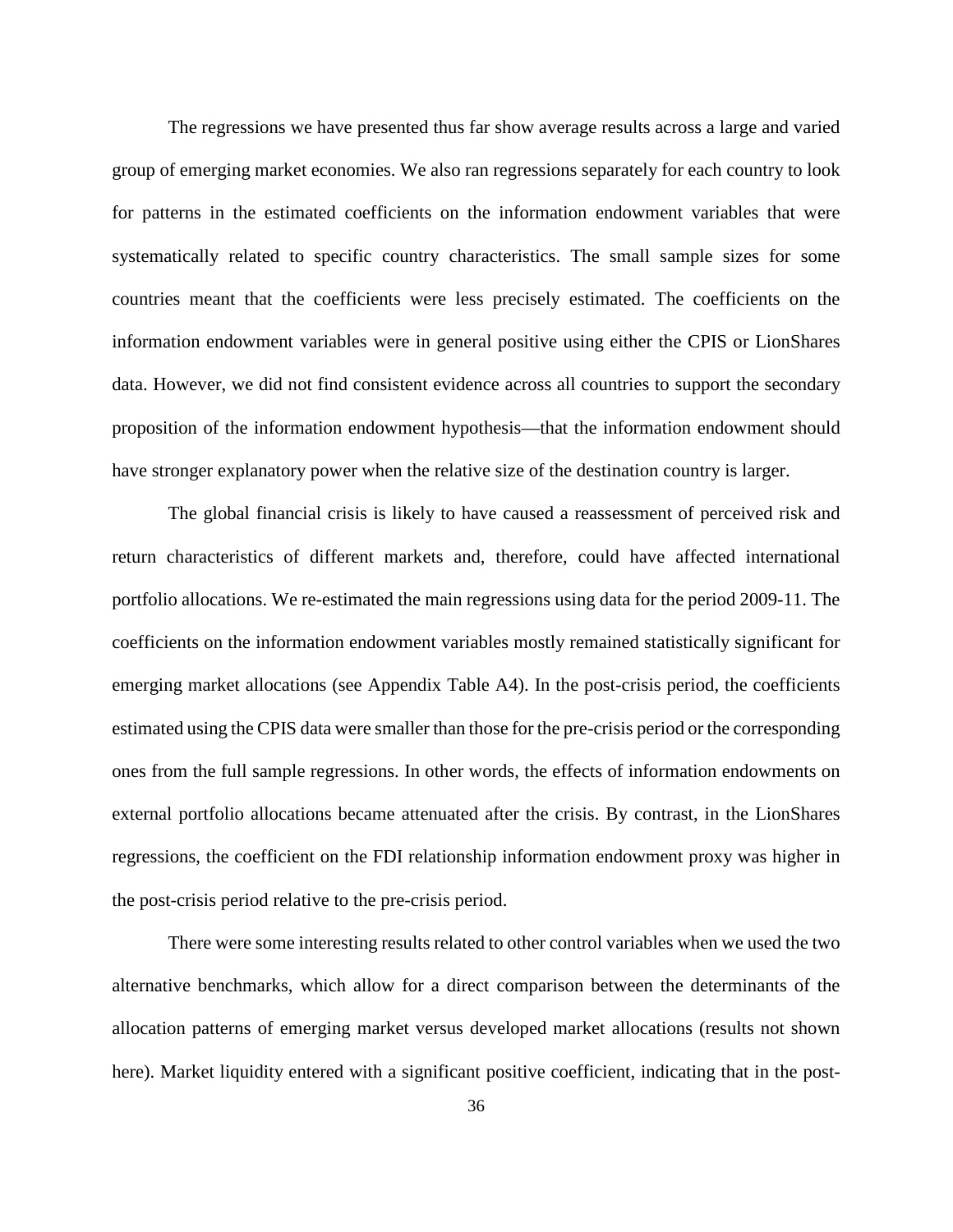crisis period this variable played a larger role in emerging markets' allocations relative to those of developed markets. The coefficient on the control of corruption variable turned significantly negative in both CPIS and LionShares regressions. This could reflect emerging market investors pulling back on their allocations to developed markets, which were undergoing macroeconomic and equity market collapses in the aftermath of the crisis.

# **7. Concluding Remarks**

Our objective in this paper was to characterize external portfolio equity allocations of emerging markets and analyze their determinants. This subject has received little attention in the existing literature, most of which has been focused on portfolio investments among developed markets or *in* emerging markets. The topic of our paper is important given the rapidly rising prominence of emerging markets in global financial flows and rising foreign portfolio asset holdings of these economies.

Our main result is that emerging market's foreign investment patterns are consistent with the information endowment hypothesis. External equity investments from specific emerging markets tend to be disproportionately allocated towards countries that in the past had served as major trading partners or were important sources of FDI inflows. The results are robust to a variety of controls that measure financial market development, economic size, macroeconomic factors, and institutional quality. We also exploited a detailed database on institution-level data to test a stricter version of the information endowment hypothesis. We found that institutional investors based in emerging markets tend to have larger excess allocations of their foreign investment portfolios in countries where the institution's parent is located or if the destination country contains a foreign subsidiary of the institution's parent.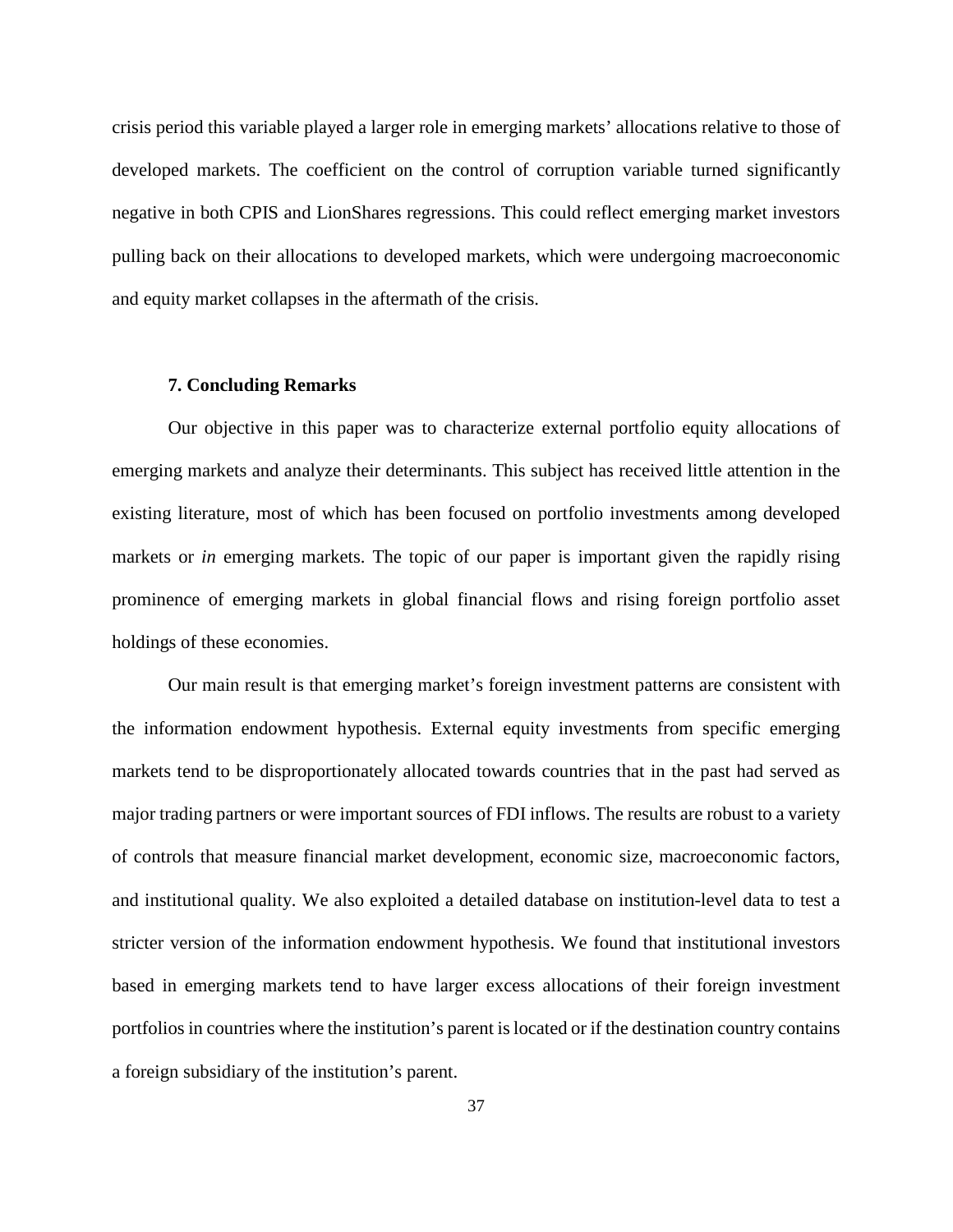Information endowments seem to be more important for determining the external portfolio allocations of emerging markets (or emerging market institutional investors) relative to developed markets (or developed market institutional investors). Information endowments also seem to play a larger role in explaining the allocations of countries that have more concentrated external portfolios. While we use a large array of control variables based on alternative theories, we do not use a nested model that formally tests the information endowment hypothesis against alternatives. Nevertheless, we believe the results are interesting enough to warrant further theoretical and empirical analysis.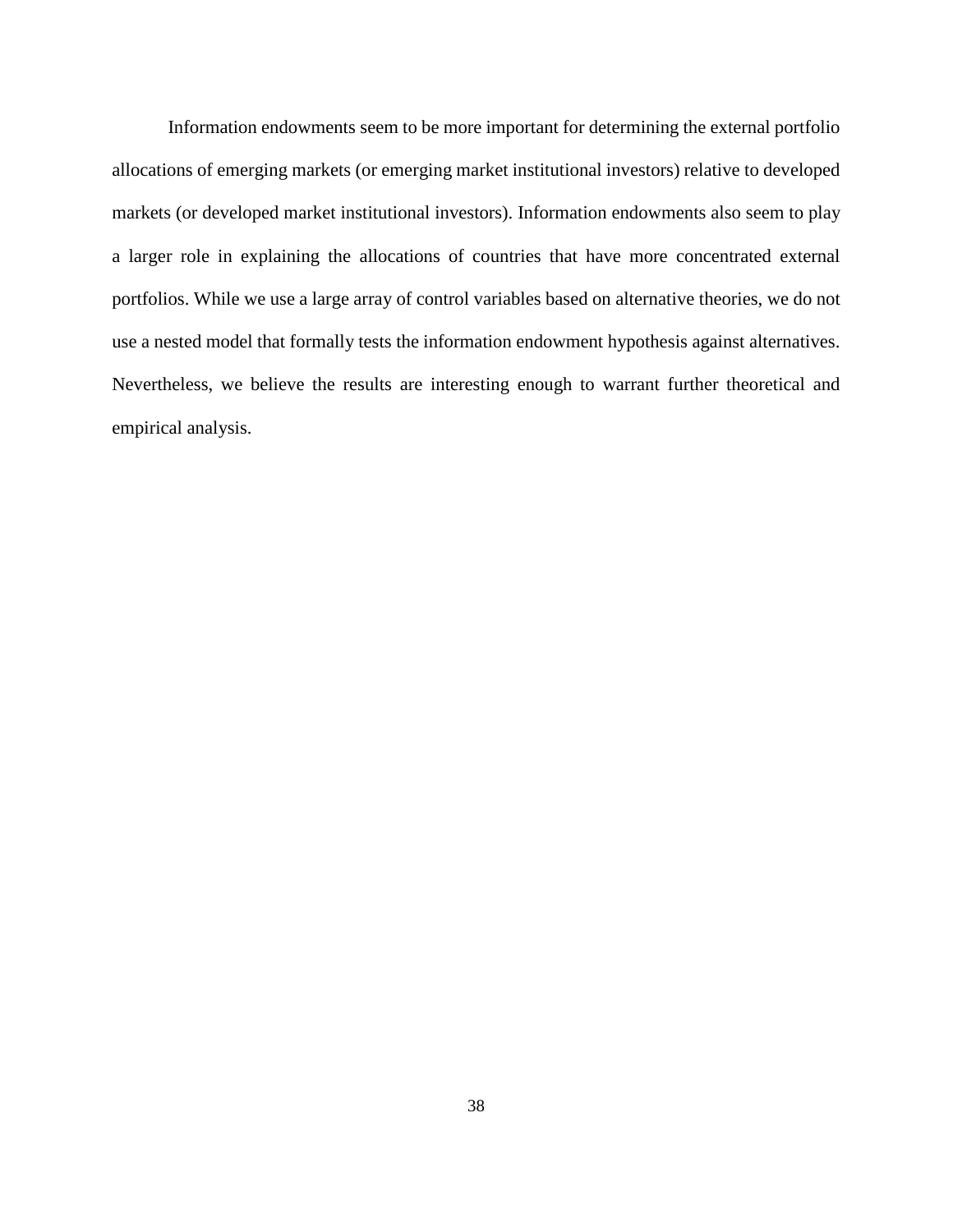## **References**

- Ahearne, A. G., Griever, W. L., Warnock, F. E., 2004. Information costs and home bias: an analysis of US holdings of foreign equities. Journal of International Economics 62(2), 313- 336.
- Andrade, S. C., Chhaochharia, V., 2010. Information immobility and foreign portfolio investment. Review of Financial Studies 23(6), 2429-2463.
- Bailey, W., Kumar, A., Ng, D., 2008. Foreign investments of U.S. individual investors: causes and consequences. Management Science 54, 443-459.
- Bartram, S., Griffin, J., Lim, T., Ng, D., 2015. How important are foreign ownership linkages for international stock returns? Forthcoming, Review of Financial Studies.
- Baxter, M., Jermann, U. J., King, R. G., 1998. Nontraded goods, nontraded factors, and international non-diversification. Journal of International Economics 44(2), 211-229.
- Bekaert, G., Harvey, C. R., 1997. Emerging equity market volatility. Journal of Financial Economics, 43(1), 29-77.
- Bekaert, G., Harvey, C. R., 2002. Research in emerging markets finance: looking to the future. Emerging Markets Review, 3(4), 429-448.
- Bekaert, G., Harvey, C. R., 2003. Equity market liberalization in emerging markets. Journal of Financial Research, 26(3), 275-299.
- Bekaert, G., Harvey, C. R., Lundblad, C., Siegel, S., 2007. Global growth opportunities and market integration. The Journal of Finance 62(3), 1081-1137.
- Bekaert, G., Hoyem, K., Hu, W.Y., Ravina, E., 2015. Who is internationally diversified? Evidence from 296 401(K). NBER Working Paper No. w21236.
- Bohn, H., Tesar, L. L., 1996. US equity investment in foreign markets: portfolio rebalancing or return chasing? The American Economic Review 1996, 77-81.
- Brennan, M., Cao, H., 1996. Information, trade, and derivative securities. Review of Financial Studies 9, 163-208.
- Chan, K., Covrig, V., Ng, L., 2005. What determines the domestic bias and foreign bias? Evidence from mutual fund equity allocations worldwide. Journal of Finance 60(3), 1495-1534.
- Choe, H., Kho, B.C., Stulz, R., 2005. Do domestic investors have an edge? The trading experience of foreign investors in Korea, Review of Financial Studies 18(6), 795-829.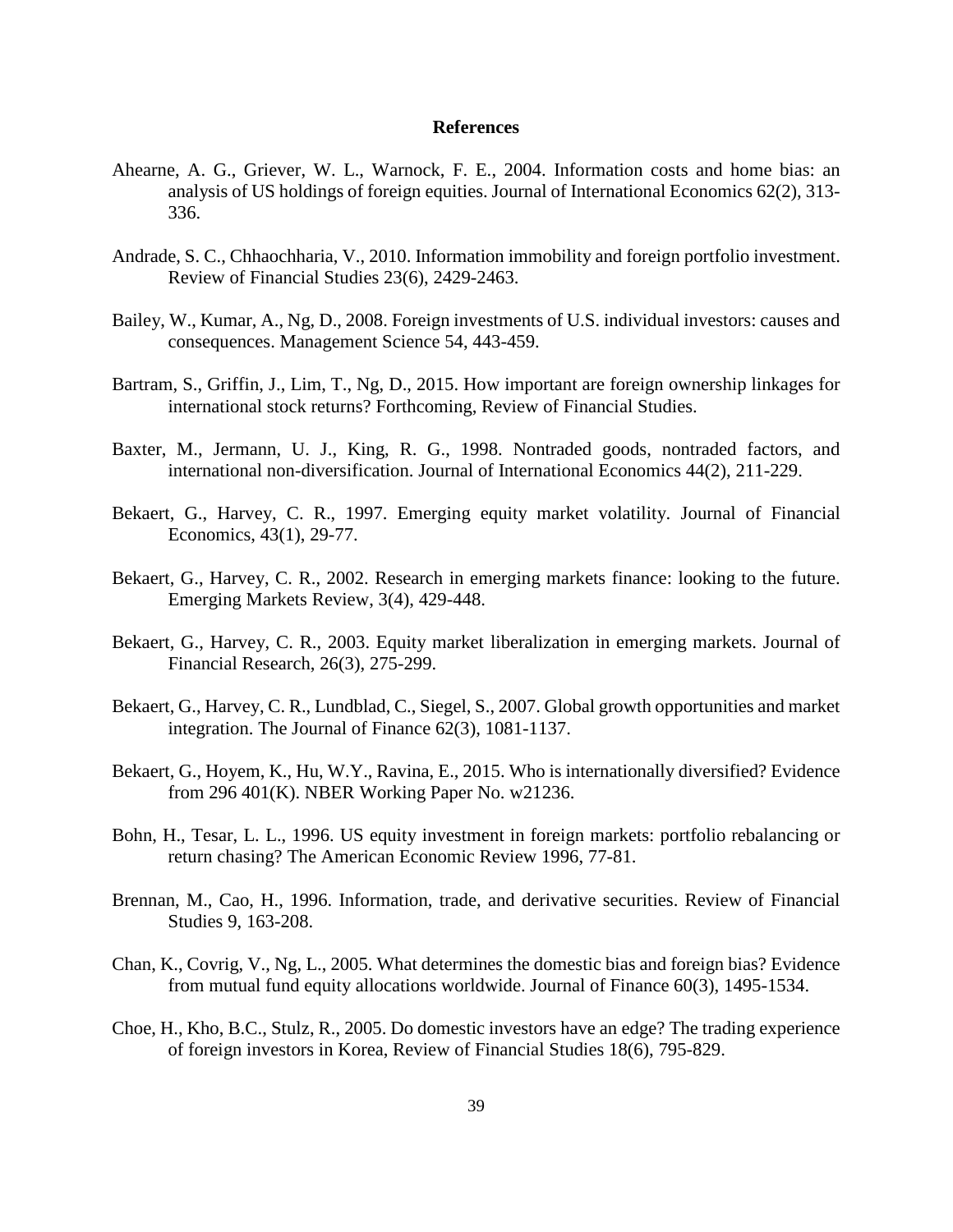- Choi, N., Fedenia, M., Skiba, H., Sokolyk, T., 2014. Portfolio concentration and performance of institutional investors worldwide. Working paper, University of Wyoming.
- Coval, J. D., Moskowitz, T.J., 1999. Home bias at home: local equity preference in domestic portfolios. The Journal of Finance 54(6), 2045-2073.
- Dahlquist, M., Pinkowitz, L., Stulz, R., Williamson, R., 2003. Corporate governance and the home bias. Journal of Financial and Quantitative Analysis 38, 87-110.
- Dvorak, T., 2005. Do domestic investors have an information advantage? Evidence from Indonesia, Journal of Finance 60(3), 817-839.
- Edison, H., Warnock, F., 2003. A simple measure of the intensity of capital controls. Journal of Empirical Finance 10, 81-103.
- Errunza, V., Losq, E., 1985. International asset pricing under mild segmentation: theory and test. The Journal of Finance 40(1), 105-124.
- French, K., Poterba, J., 1991. Investor diversification and international equity markets. American Economic Review 81(2), 222–226.
- Ferreira, M., Matos, P., 2008. The colors of investors' money: The role of institutional investors around the world. Journal of Financial Economics 88(3), 499-533.
- Gelos, G., Wei, S.J., 2005. Transparency and international portfolio holdings. Journal of Finance 60(5), 2987-3020.
- Goldstein, I., Razin, A., 2006. An information-based trade off between foreign direct investment and foreign portfolio investment. Journal of International Economics 70, 271-295.
- Grinblatt, M., Keloharju, M., 2001. How distance, language, and culture influence stockholdings and trades. Journal of Finance 56(5), 1053-1073.
- Harvey, C. R., 1991. The world price of covariance risk. The Journal of Finance 46(1), 111-157.
- Hau, H., 2001. Location matters: An examination of trading profits. Journal of Finance 56 (3), 1959-1983.
- Jotikasthira, C., Lundblad, C., Ramadorai, T., 2012. Asset fire sales and purchases and the international transmission of funding shocks. The Journal of Finance, 67(6), 2015-2050.
- Kaminsky, G., Lyons, R., Schmukler, S., 2004. Managers, investors, and crises: mutual fund strategies in emerging markets. Journal of International Economics 64(1), 113– 134.
- Kang, J.K., Stulz, R., 1997. Why is there a home bias? An analysis of foreign portfolio equity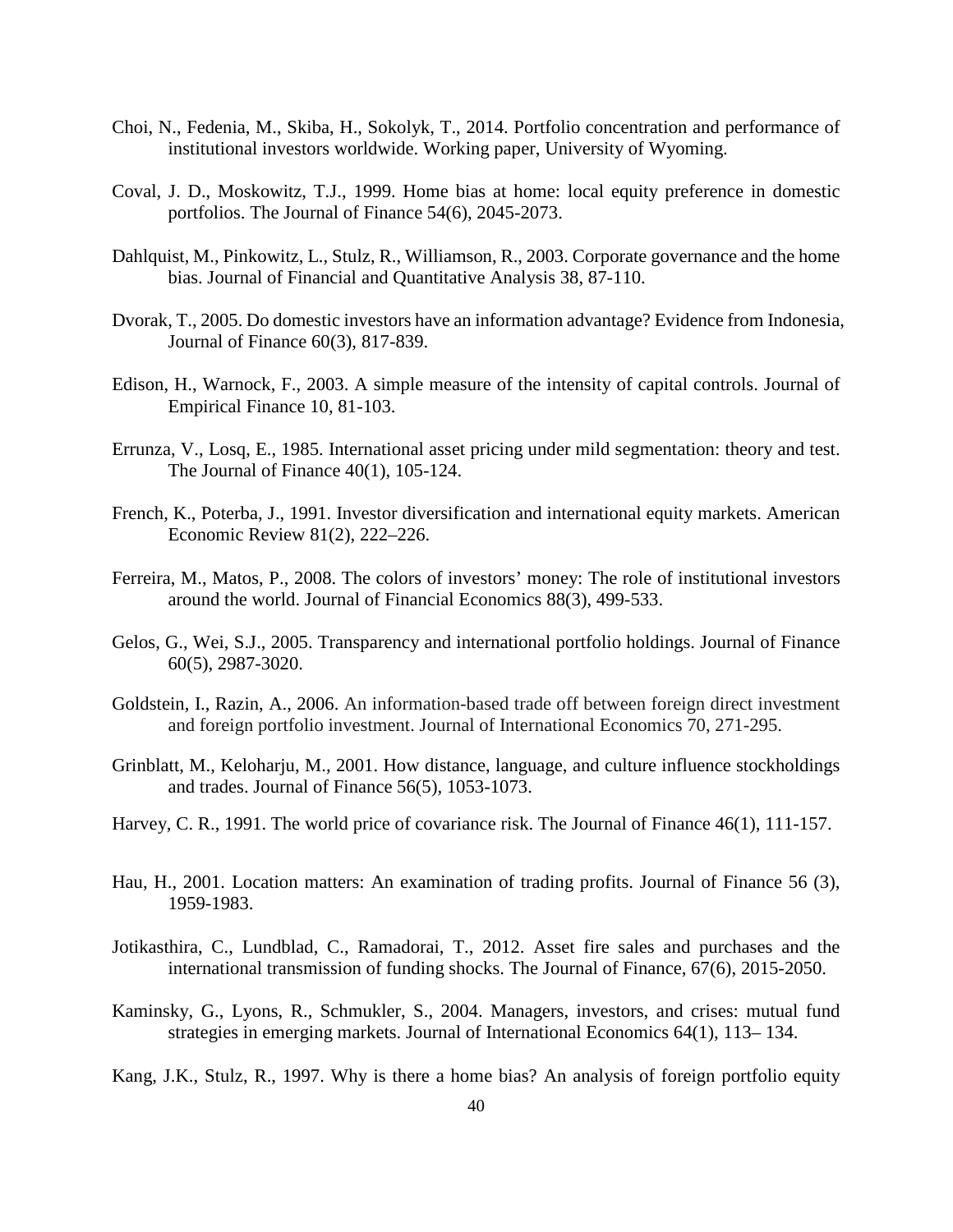ownership in Japan, Journal of Financial Economics 46(3), 3-28.

- Karolyi, G. A. 2015. Cracking the Emerging Markets Enigma. Oxford University Press, New York, NY.
- Karolyi, G. A., van Dijk, M., Lee, K.H., 2012. Understanding commonality in liquidity around the world. Journal of Financial Economics 105(1), 82-112.
- Karolyi, G. A., Ng, D., Prasad, E., 2013. The coming wave. Finance and Development 50(2), 30- 33.
- Karolyi, G.A., Stulz, R., 2003. Are financial assets priced locally or globally? Handbook of the Economics of Finance, Volume 1, Constantinides, G., Harris, M., and Stulz, R., eds., North Holland, 975-1020.
- Ke, D., Ng, L., Wang, Q.H., 2010. Home bias in foreign investment decisions. Journal of International Business Studies 41(2), 960-976.
- Lane, P., Milesi-Ferretti, G., 2008. International investment patterns. The Review of Economics and Statistics 90, 538-549.
- Lewis, K. K., 1999. Trying to explain home bias in equities and consumption. Journal of Economic Literature 1999, 571-608.
- Massa, M., Simonov, A., 2006. Hedging, familiarity and portfolio choice. Review of Financial Studies 19(3), 633-685.
- Portes, R., Rey, H., 2005. The determinants of cross-border equity flows. Journal of International Economics 65(2), 269-296.
- Prasad, E., 2012. Role reversal in global finance. Proceedings Economic Policy Symposium Jackson Hole, Federal Reserve Bank of Kansas City, 339-390.
- Prasad, E., Rajan, R., 2008. A pragmatic approach to capital account liberalization. Journal of Economic Perspectives 22(3), 149-72.
- Razin, A., 2003. FDI flows and domestic investment. CESifo Economic Studies 49, 415-428.
- Razin A., Sadka E., Yuen C., 1998. A pecking order of capital flows and international tax principles. Journal of International Economics 44, 45-68.
- Razin, A., Sadka, E., Yuen, C., 1999. Excessive FDI flows under asymmetric information. Proceedings, Federal Reserve Bank of San Francisco, September.
- Razin, A., Sadka, E., Yuen, C., 1999. An information-based model of foreign direct investment: the gains from trade revisited. International Tax and Public Finance 6 (4), 579-596.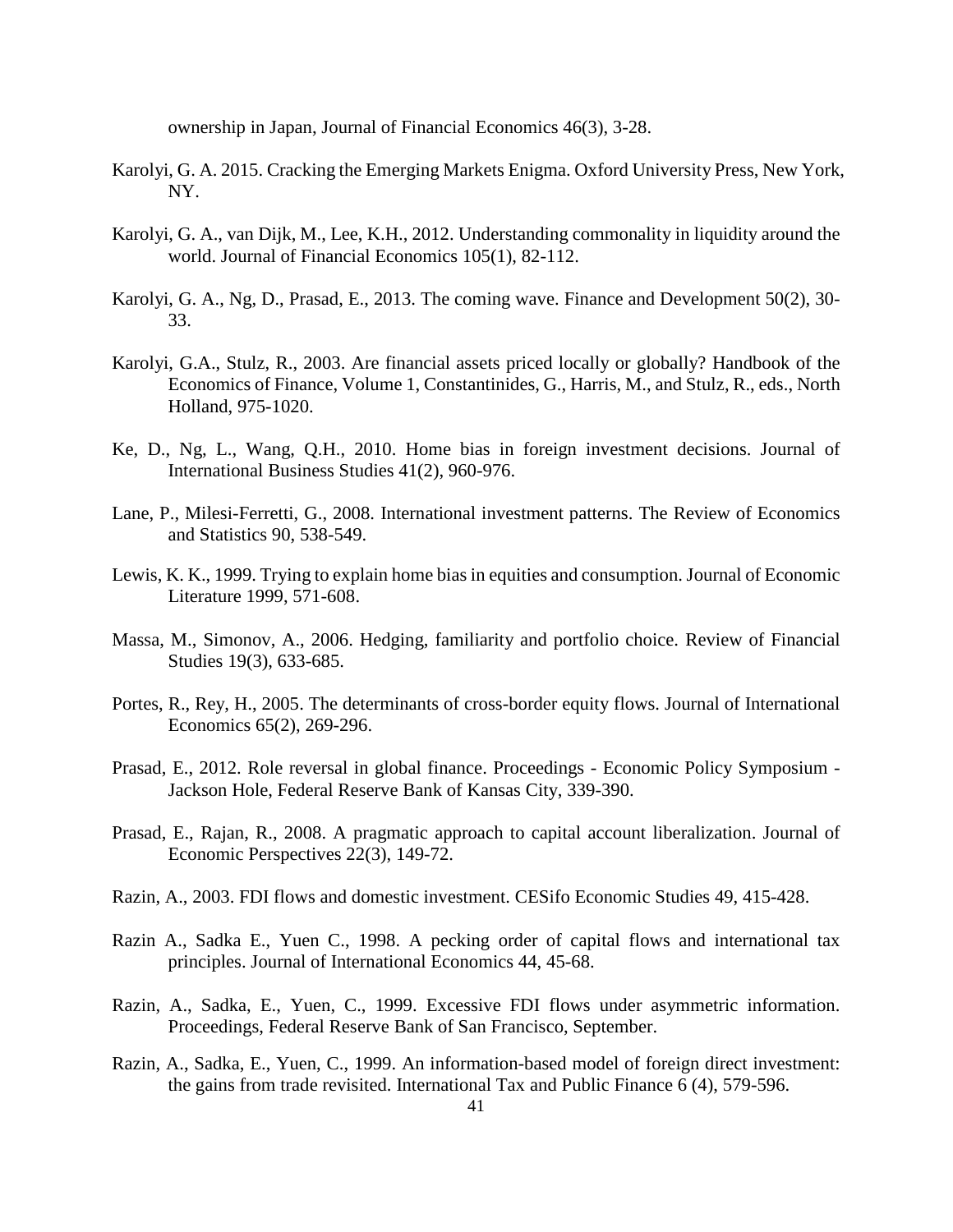Rose, A., 2005. Does the WTO make trade more stable? Open Economies Review 16 (1), 7-22.

Rose, A., and M. Spiegel, 2011. The Olympic effect. The Economic Journal 121 (553), 652-677.

- Schumacher, D., 2015. Home bias abroad: Domestic industries and foreign portfolio choice. Working paper, McGill University. Available at: [http://ssrn.com/abstract=2423525.](http://ssrn.com/abstract=2423525)
- Sharma, P., 2015. How does capital market opening affect investment choices? Evidence from China's qualified institutional investor program. Working paper, Cornell University.
- Van Dijk, M., Karolyi, A., Lee, K., 2012. Understanding commonality in liquidity around the world. Review of Financial Studies 105(1), 82-112.
- Van Nieuwerburgh, S., Veldkamp, L., 2009. Information immobility and the home bias puzzle. Journal of Finance 64, 1187-1215.
- Van Nieuwerburgh, S., Veldkamp, L., 2010. Information acquisition and under-diversification. Review of Economic Studies 77(20), 779-805.
- Wei, C., 2010. Do foreign institutions improve stock liquidity? Working paper, NTU Business School. Available at: [http://papers.ssrn.com/sol3/papers.cfm?abstract\\_id=1571220.](http://papers.ssrn.com/sol3/papers.cfm?abstract_id=1571220)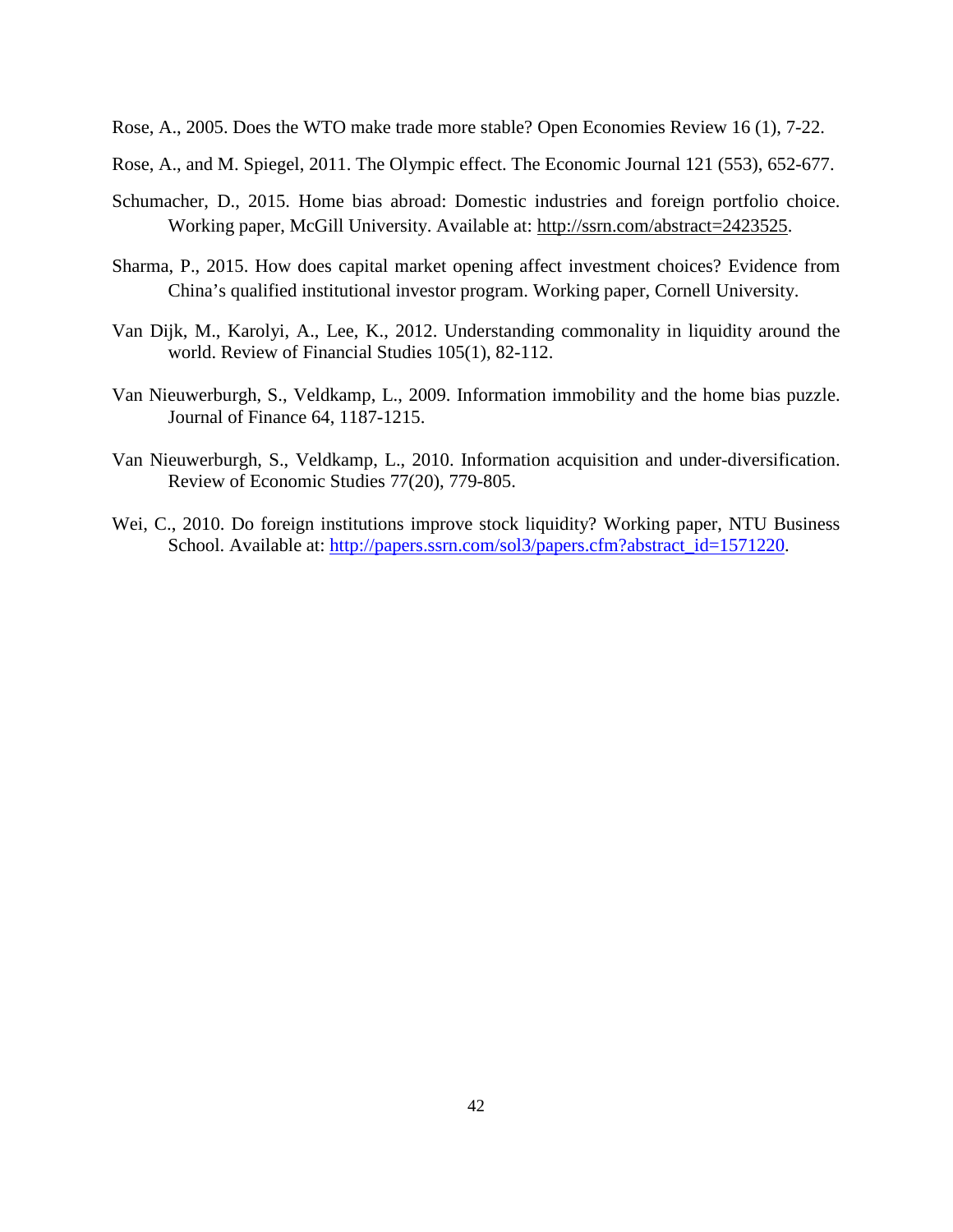## **Table 1. External equity investment positions, by emerging and developed market investors.**

Table 1 shows the top investment destinations for external portfolio equity investments from emerging market (EM, left panel) and developed market (DM, right panel) economies. Each destination country is classified as an EM or DM economy, and the regions of the destination countries are broadly classified as North America (NA), Asia Pacific (AP), Eastern Europe, Middle East & Africa (EEMEA), and Latin America (LA). For each destination market, we compute average total equity investments across the years 2000-2011 in US dollar millions from emerging markets Panel A and from developed markets in Panel B. Destination markets are ranked by average total equity investment across years and the top twenty destination countries are displayed. The average investment ratio is calculated as follows. In each year, we calculate the investment ratio from a particular source country to a destination country as the ratio of total investment from the source country to that destination country, divided by the total investment from the source country to all destination countries. For each destination country, we take the equal-weighted average of the investment ratio across all source countries from each group (EMs in the left panel, DMs in the right panel) to compute the average investment ratio. In the left panel, the average benchmark for a destination country is calculated as follows. For each destination country in each year, we first compute the ratio of its market capitalization relative to world market capitalization minus a particular EM source country's market capitalization. This calculation is repeated for each EM source country relevant to that destination country in that same year. For each destination country, we then take the equal-weighted average of the investment ratios across all EM source countries. Then we take the average of the benchmark ratios over the years 2000 to 2011. The difference between the average investment ratio and average benchmark gives the average excess allocation (or under allocation) for each destination country. In the right panel, we repeat the same calculations using DM source countries. In both panels, we use CPIS data to compute country-pair investment data.

|                          |                                          |           |              | Panel A. Emerging Markets (2000-2011) |                               |                                 |                          |                                          |           |           | Panel B. Developed Markets (2000-2011) |                                |                                 |
|--------------------------|------------------------------------------|-----------|--------------|---------------------------------------|-------------------------------|---------------------------------|--------------------------|------------------------------------------|-----------|-----------|----------------------------------------|--------------------------------|---------------------------------|
| Destination<br>Market    | Average<br>Investment<br>$(US $$ mills.) | Class     | Region       | Average<br>Investment<br>Ratio        | Average<br>Benchmark<br>Ratio | Average<br>Excess<br>Allocation | Destination<br>Market    | Average<br>Investment<br>(US \$ million) | Class     | Region    | Average<br>Investment<br>Ratio         | Average<br>Benchmar<br>k Ratio | Average<br>Excess<br>Allocation |
| <b>United States</b>     | 43,248                                   | DM        | <b>NA</b>    | 0.3205                                | 0.3902                        | $-0.0698$                       | <b>United States</b>     | 1.647.065                                | DM        | <b>NA</b> | 0.2751                                 | 0.3961                         | $-0.1210$                       |
| United Kingdom           | 42,290                                   | DM        | Europe       | 0.1238                                | 0.0686                        | 0.0552                          | United Kingdom           | 1,086,932                                | <b>DM</b> | Europe    | 0.1102                                 | 0.0713                         | 0.0389                          |
| Luxembourg               | 29,195                                   | DM        | Europe       | 0.1606                                | 0.0016                        | 0.1590                          | Luxembourg               | 1,026,556                                | <b>DM</b> | Europe    | 0.1763                                 | 0.0016                         | 0.1747                          |
| Ireland                  | 9,143                                    | DM        | Europe       | 0.0381                                | 0.0023                        | 0.0358                          | Japan                    | 699,650                                  | DM        | AP        | 0.0489                                 | 0.0909                         | $-0.0420$                       |
| Bahrain                  | 4,045                                    | EM        | <b>EEMEA</b> | 0.0361                                | 0.0004                        | 0.0357                          | France                   | 601,939                                  | <b>DM</b> | Europe    | 0.0610                                 | 0.0433                         | 0.0177                          |
| Singapore                | 2,584                                    | DM        | AP           | 0.0395                                | 0.0061                        | 0.0334                          | Germany                  | 527,861                                  | <b>DM</b> | Europe    | 0.0535                                 | 0.0323                         | 0.0212                          |
| <b>Brazil</b>            | 2,386                                    | EM        | LA           | 0.0087                                | 0.0158                        | $-0.0071$                       | Switzerland              | 420,145                                  | <b>DM</b> | Europe    | 0.0308                                 | 0.0236                         | 0.0072                          |
| Austria                  | 2,278                                    | DM        | Europe       | 0.0464                                | 0.0021                        | 0.0444                          | Netherlands              | 321,193                                  | <b>DM</b> | Europe    | 0.0301                                 | 0.0148                         | 0.0153                          |
| France                   | 2,023                                    | DM        | Europe       | 0.0514                                | 0.0416                        | 0.0098                          | Canada                   | 301,405                                  | DM        | <b>NA</b> | 0.0122                                 | 0.0341                         | $-0.0218$                       |
| Germany                  | 1,805                                    | DM        | Europe       | 0.0435                                | 0.0311                        | 0.0124                          | Ireland                  | 266,204                                  | <b>DM</b> | Europe    | 0.0307                                 | 0.0024                         | 0.0283                          |
| Netherlands              | 1,770                                    | DM        | Europe       | 0.0432                                | 0.0142                        | 0.0289                          | Italy                    | 208,200                                  | <b>DM</b> | Europe    | 0.0196                                 | 0.0164                         | 0.0031                          |
| Belgium                  | 1,503                                    | DM        | Europe       | 0.0208                                | 0.0060                        | 0.0148                          | China                    | 206,921                                  | EM        | AP        | 0.0280                                 | 0.0560                         | $-0.0280$                       |
| Australia                | 1,431                                    | DM        | AP           | 0.0263                                | 0.0210                        | 0.0053                          | Spain                    | 193,389                                  | DM        | Europe    | 0.0228                                 | 0.0248                         | $-0.0020$                       |
| UAE                      | 1,429                                    | EM        | <b>EEMEA</b> | 0.0221                                | 0.0015                        | 0.0206                          | Australia                | 188,819                                  | DM        | AP        | 0.0248                                 | 0.0218                         | 0.0030                          |
| Hong Kong                | 1,387                                    | <b>DM</b> | AP           | 0.0232                                | 0.0204                        | 0.0028                          | Hong Kong                | 169,619                                  | DM        | AP        | 0.0160                                 | 0.0212                         | $-0.0052$                       |
| Spain                    | 1,344                                    | DM        | Europe       | 0.0126                                | 0.0238                        | $-0.0113$                       | Korea                    | 164,259                                  | DM        | AP        | 0.0111                                 | 0.0157                         | $-0.0046$                       |
| Russia                   | 902                                      | EM        | AP           | 0.0368                                | 0.0133                        | 0.0235                          | <b>Brazil</b>            | 161.816                                  | EM        | LA        | 0.0095                                 | 0.0164                         | $-0.0069$                       |
| Switzerland              | 893                                      | DM        | Europe       | 0.0198                                | 0.0227                        | $-0.0029$                       | Sweden                   | 121,485                                  | <b>DM</b> | Europe    | 0.0182                                 | 0.0098                         | 0.0084                          |
| Japan                    | 847                                      | DM        | AP           | 0.0119                                | 0.0876                        | $-0.0757$                       | Finland                  | 110,772                                  | <b>DM</b> | Europe    | 0.0104                                 | 0.0048                         | 0.0056                          |
| Turkey                   | 665                                      | EM        | <b>EEMEA</b> | 0.0062                                | 0.0035                        | 0.0027                          | Taiwan                   | 106,187                                  | EM        | AP        | 0.0072                                 | 0.0126                         | $-0.0054$                       |
| Top 20 Markets           | 151,167                                  |           |              | 0.0546                                | 0.0387                        | 0.0159                          | Top 20 Markets           | 8,530,417                                |           |           | 0.0498                                 | 0.0455                         | 0.0043                          |
| <b>Total Investments</b> | 159,568                                  |           |              |                                       |                               |                                 | <b>Total Investments</b> | 9.039.573                                |           |           |                                        |                                |                                 |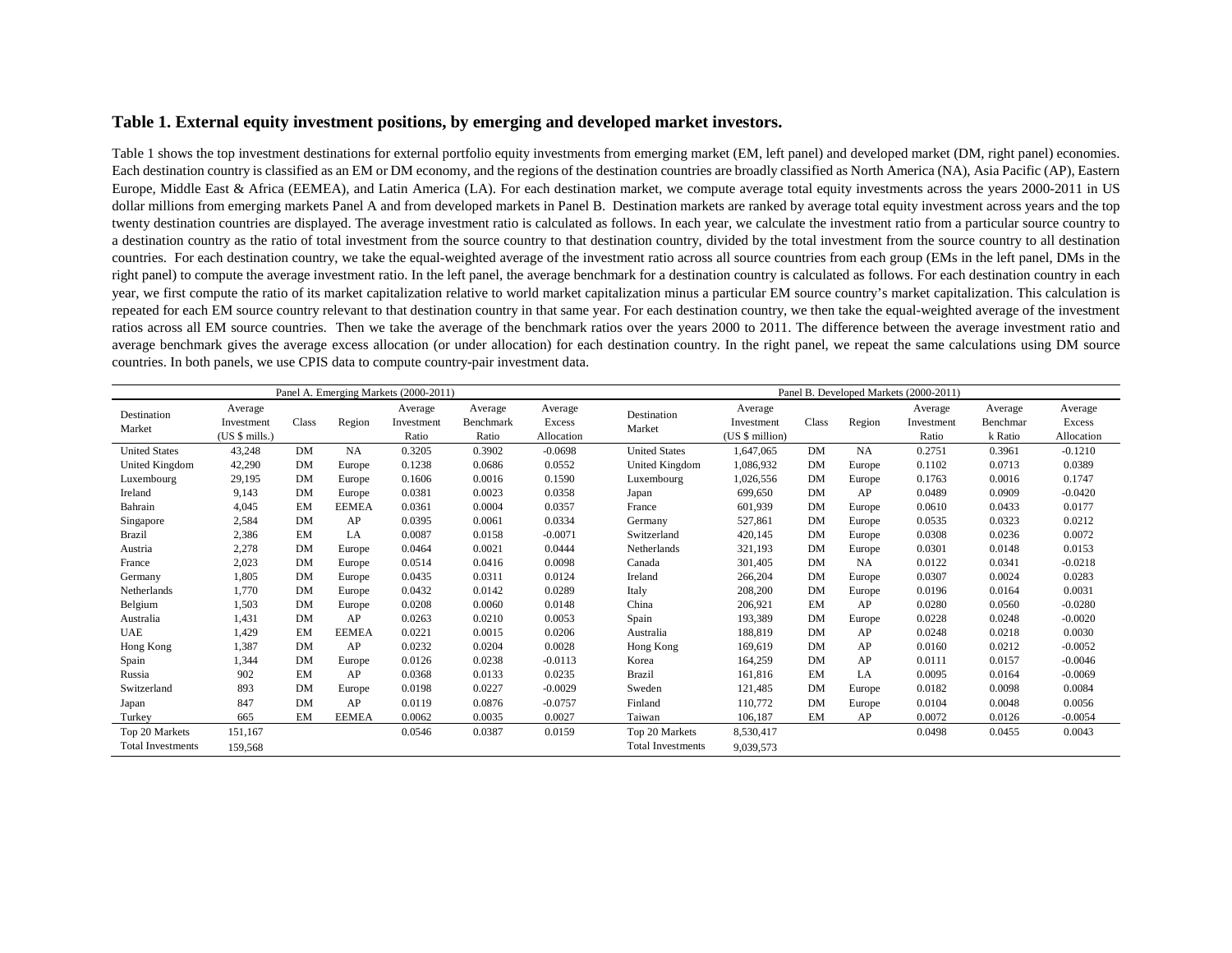#### **Table 2. Summary statistics on excess portfolio allocations.**

Panel A shows the summary statistics for the variables based on a data sample from the International Monetary Fund's Coordinated Portfolio Investment Survey (CPIS). CPIS provides data on cross-border holdings of portfolio investment securities (equities, longand short-term debt) annually from 2001. See Panel A of Appendix B for details. For each source market each year, we compute a ratio of a target market aggregate equity security holding in US dollars millions relative to all cross-border holdings for that source market and subtract one of three benchmark ratios: (1) the relative market capitalization of the target market in that year in the Morgan Stanley Capital International (MSCI) all-capital world market index (Benchmark 1); (2) a value-weighted average of crossborder allocations to a given target market from developed market source countries in the region of the source country (excluding potentially the developed market source country itself) (Benchmark 2); and, (3) a matched developed market source country's allocations to a given target market with as similar as possible geographic distance to target, common border, common language, common colonial heritage, prior colonial relationship, and participation in a regional trade agreement (Benchmark 3). Panel B shows the equivalent summary statistics based on the FactSet LionShares data sample. FactSet Lionshares includes security level domestic and international holdings of more than 3,000 mutual funds, investment companies and other institutional investors domiciled in more than 80 countries with holdings in 23 target markets. See Panel B of Appendix B for details. For each variable, we report the number of country-pair-year observations (N), equal-weighted mean (mean), standard deviation (Std Dev),  $25<sup>th</sup>$ percentile, median, and 75th percentile. Detailed variable definitions are in Appendix C.

| <b>Panel A CPIS sample</b>                |             |          |         |          |          |          |
|-------------------------------------------|-------------|----------|---------|----------|----------|----------|
| Variable                                  | $\mathbf N$ | Mean     | Std.Dev | 25th     | Median   | 75th     |
| Excess allocation (Benchmark 1, world)    | 9,717       | 0.006    | 0.090   | $-0.011$ | $-0.002$ | $-0.000$ |
| Excess allocation (Benchmark 2, regional) | 9.734       | 0.006    | 0.094   | $-0.012$ | $-0.002$ | $-0.000$ |
| Excess allocation (Benchmark 3, matched)  | 9,442       | 0.012    | 0.118   | $-0.004$ | $-0.000$ | 0.003    |
| Trade                                     | 17,820      | 0.017    | 0.047   | 0.001    | 0.003    | 0.013    |
| <b>FDI</b>                                | 15,763      | 0.027    | 0.269   | 0.000    | 0.000    | 0.000    |
| Distance                                  | 17,633      | 8.146    | 0.861   | 7.608    | 8.399    | 8.787    |
| Border                                    | 17,633      | 0.033    | 0.179   | 0.000    | 0.000    | 0.000    |
| Common Colonizer                          | 17,633      | 0.038    | 0.191   | 0.000    | 0.000    | 0.000    |
| Colony Relationship                       | 17,633      | 0.012    | 0.111   | 0.000    | 0.000    | 0.000    |
| Common Language                           | 17,633      | 0.130    | 0.337   | 0.000    | 0.000    | 0.000    |
| GDP per capita                            | 18,013      | 9.272    | 1.325   | 8.428    | 9.610    | 10.446   |
| Number of firms                           | 12,500      | 2.600    | 1.329   | 1.482    | 2.708    | 3.592    |
| Market capitalization/GDP                 | 17,932      | 0.774    | 0.766   | 0.288    | 0.539    | 1.026    |
| Market turnover                           | 13,723      | 0.817    | 0.686   | 0.348    | 0.644    | 1.112    |
| <b>Transaction Fees</b>                   | 12,253      | 0.230    | 0.114   | 0.155    | 0.202    | 0.275    |
| Difference in returns                     | 13,233      | $-0.061$ | 0.472   | $-0.303$ | $-0.048$ | 0.190    |
| Variance ratio                            | 14,701      | 1.027    | 0.602   | 0.645    | 0.893    | 1.244    |
| Correlation                               | 14,871      | 0.378    | 0.338   | 0.154    | 0.419    | 0.646    |
| Registration restrictions                 | 13,464      | 1.555    | 1.154   | 0.000    | 2.000    | 2.000    |
| <b>Ownership Restrictions</b>             | 12,573      | 0.995    | 0.890   | 0.000    | 1.000    | 1.000    |
| Currency convertibility limits            | 14,641      | 0.258    | 0.482   | 0.000    | 0.000    | 0.000    |
| <b>Government Effectiveness</b>           | 14,641      | 0.966    | 0.819   | 0.170    | 1.040    | 1.740    |
| Regulatory burden                         | 14,641      | 0.889    | 0.752   | 0.310    | 1.050    | 1.560    |
| Rule of law                               | 14,641      | 0.821    | 0.876   | 0.070    | 0.960    | 1.650    |
| <b>Panel B. FactSet LionShares sample</b> |             |          |         |          |          |          |
| Excess allocation (Benchmark 1, world)    | 44,480      | 0.000    | 0.074   | $-0.010$ | $-0.003$ | $-0.001$ |
| Excess allocation (Benchmark 2, regional) | 44,480      | 0.000    | 0.069   | $-0.010$ | $-0.002$ | $-0.000$ |
| Excess allocation (Benchmark 3, matched)  | 38,713      | 0.011    | 0.079   | 0.000    | 0.000    | 0.000    |
| Parent country                            | 44.480      | 0.005    | 0.074   | 0.000    | 0.000    | 0.000    |
| Peer country                              | 44,480      | 0.008    | 0.091   | 0.000    | 0.000    | 0.000    |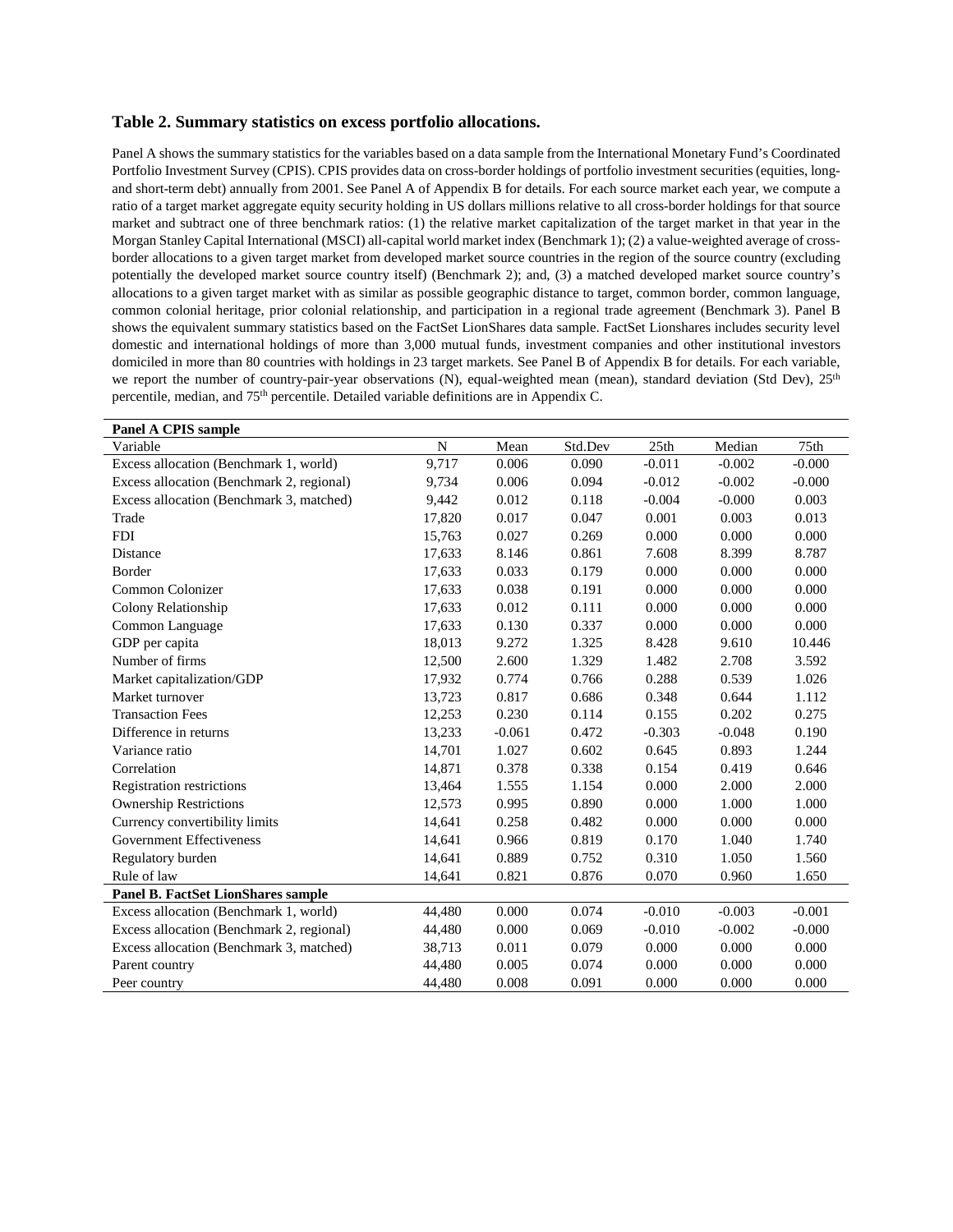#### **Table 3. Determinants of excess investment allocations across countries and institutions.**

This table shows the results from regressions where the excess investment allocation from a source country *i* to a destination country *j* based on world portfolio benchmark is regressed upon five different groups of variables. In each year, we calculate the excess allocation from one emerging market to a destination country as the investment ratio, or the ratio of total investment from an emerging market country to a given destination country divided by the total investment from the emerging market country to all countries, less one of three benchmark investment ratios. We show results for Benchmark 1 (world) for each destination country each year is the ratio of the market capitalization of the destination country divided by the world market capitalization (excluding the source country market capitalization). The five groups of explanatory variables include: (1) "gravity" variables that measure affinity between a source and destination country, including geographic distance, common contiguous border, common colonial heritage, colonial relationship, and common language; (2) destination country market size variables, including per capita GDP, the number of listed firms per capita, the ratio of market capitalization to GDP, market turnover, and a measure of transaction fees; (3) returns-based measures, including the differences in stock market returns between destination and source countries in the past year, the variance ratios, or the variance of the destination country monthly returns over the past five years divided by that of source country, and correlations of monthly stock market returns in the source, destination countries over the past five years; (4) market integration variables, including Registration Restrictions, Ownership Restrictions, and Currency Convertibility Limits; and, (5) country-level governance variables, including Government Effectiveness, extent of Regulatory Burden, and a measure of the Rule of Law. All control variables are described in detail, including their sources, in Appendix C. Columns 1-5 report results from regressions that contain each of these groups of explanatory variables for emerging market source countries. Column 6 contains an omnibus regression with all of the control variables. All regressions include year, source country, and destination country fixed effects. Robust *t*-statistics are shown in parentheses below the coefficient estimates. The superscripts \*, \*\*, and \*\*\* indicate that a coefficient is statistically significant at the 10 percent, 5 percent, and 1 percent level, respectively. Columns 7-12 report a similar set of regressions for developed market source countries.

Emerging Markets<br>
(3) (4) (5) (6) (7) (8) (9) (10)<br>
(10) (1) (2) (3) (4) (5) (6) (7) (8) (9) (10) (11) (12) Gravity Distance  $-0.029***$   $-0.028***$   $-0.011***$   $-0.011***$   $-0.011***$   $-0.011***$ Variables (-5.84) (3.84) (3.84) (3.10) (4.93) (4.93) (4.44)  $\text{Border}$   $-0.027^{**}$   $-0.028$   $0.035^{***}$   $-0.028$   $0.035^{***}$   $-0.035^{***}$   $-0.035^{***}$   $-0.035^{***}$   $-0.035^{***}$   $-0.035^{***}$   $-0.035^{***}$   $-0.035^{***}$   $-0.035^{***}$   $-0.035^{***}$   $-0.035^{***}$   $-0.035^{***}$   $-0.035^{***}$   $-0.035^{***}$   $-0.$  $(-1.42)$   $(3.17)$   $(2.90)$ Common colonizer  $0.037***$   $0.019$   $0.019$   $0.005$   $0.019$   $0.005$   $0.011$  $(1.24)$   $(-0.63)$   $(-0.86)$ Colonial relationship  $0.118***$   $0.152**$   $-0.005$   $-0.018$  $(3.34)$   $(2.55)$   $(-0.63)$   $(-1.46)$  $\rm{Language}$   $-0.014^*$   $-0.017$   $0.013***$   $-0.017$   $0.013***$   $-0.013***$   $-0.013***$   $-0.013***$   $-0.013***$   $-0.013***$   $-0.013***$   $-0.013***$   $-0.013***$   $-0.013***$   $-0.013***$   $-0.013***$   $-0.013***$   $-0.013***$   $-0.013***$   $-0.013***$   $-0.013***$   $-0.01$  $(1.68)$   $(2.62)$ Market GDP per capita  $0.001$  -0.023 -0.033<sup>\*\*\*</sup> -0.033 -0.033<sup>\*\*\*</sup> -0.025<sup>\*\*\*</sup> Size  $(0.03)$   $(-8.89)$   $(-4.33)$   $(-3.28)$ Measures Number of firms -0.013<sup>\*\*</sup> -0.013<sup>\*\*</sup> -0.013<sup>\*</sup> -0.009<sup>\*\*\*</sup> -0.009<sup>\*\*\*</sup> -0.000<sup>\*\*\*</sup> (-1.97) (-1.92) (-4.27) (-3.30) Market cap/GDP -0.001 -0.001 -0.004 0.003 0.002 0.004 0.003 0.002 0.004 0.003 0.002 0.004 0.002 0.002 0.002 0.002 0.002 0.002 0.002 0.002 0.002 0.002 0.002 0.002 0.002 0.002 0.002 0.002 0.002 0.002 0.002 0.002 0.002 0.002  $(-0.26)$   $(-0.65)$   $(1.11)$   $(0.83)$ Market turnover 6.005 0.005 0.005 0.000 0.005 0.000 0.000 0.000 0.002 0.002 0.002 0.002 0.002 0.002 0.002 0.002 0.002 0.002 0.002 0.002 0.002 0.002 0.002 0.002 0.002 0.002 0.002 0.002 0.002 0.002 0.002 0.002 0.002 0.002 0.  $(0.90)$   $(0.75)$   $(0.82)$   $(1.30)$ Transaction fee  $0.058^*$   $0.066^*$   $0.034^{***}$   $0.034^{***}$   $0.028^{***}$   $0.028^{***}$  $(1.79)$   $(1.72)$   $(3.84)$   $(3.03)$ Returns Difference in returns 0.001 0.001 0.001 -0.002<sup>\*\*</sup> -0.001 -0.002<sup>\*\*</sup> -0.00<sup>2\*\*</sup> -0.00<sup>2\*\*</sup> Based (0.83) (0.83) (0.82) (0.32) (3.16) (3.16) (2.24) Measures Variance ratio -0.004\*\*\* -0.004\*\*\* -0.007\*\*\* -0.007\*\*\* -0.001 -0.002\*\* -0.002\*\*  $(-2.93)$   $(-2.71)$   $(-1.36)$   $(-1.98)$  $0.008^{**}$  0.002 0.008\*\*\* 0.007\* 0.007\* 0.007\*  $(1.97)$   $(0.27)$   $(2.80)$   $(1.87)$ 

Panel A. CPIS Holdings Data Sample.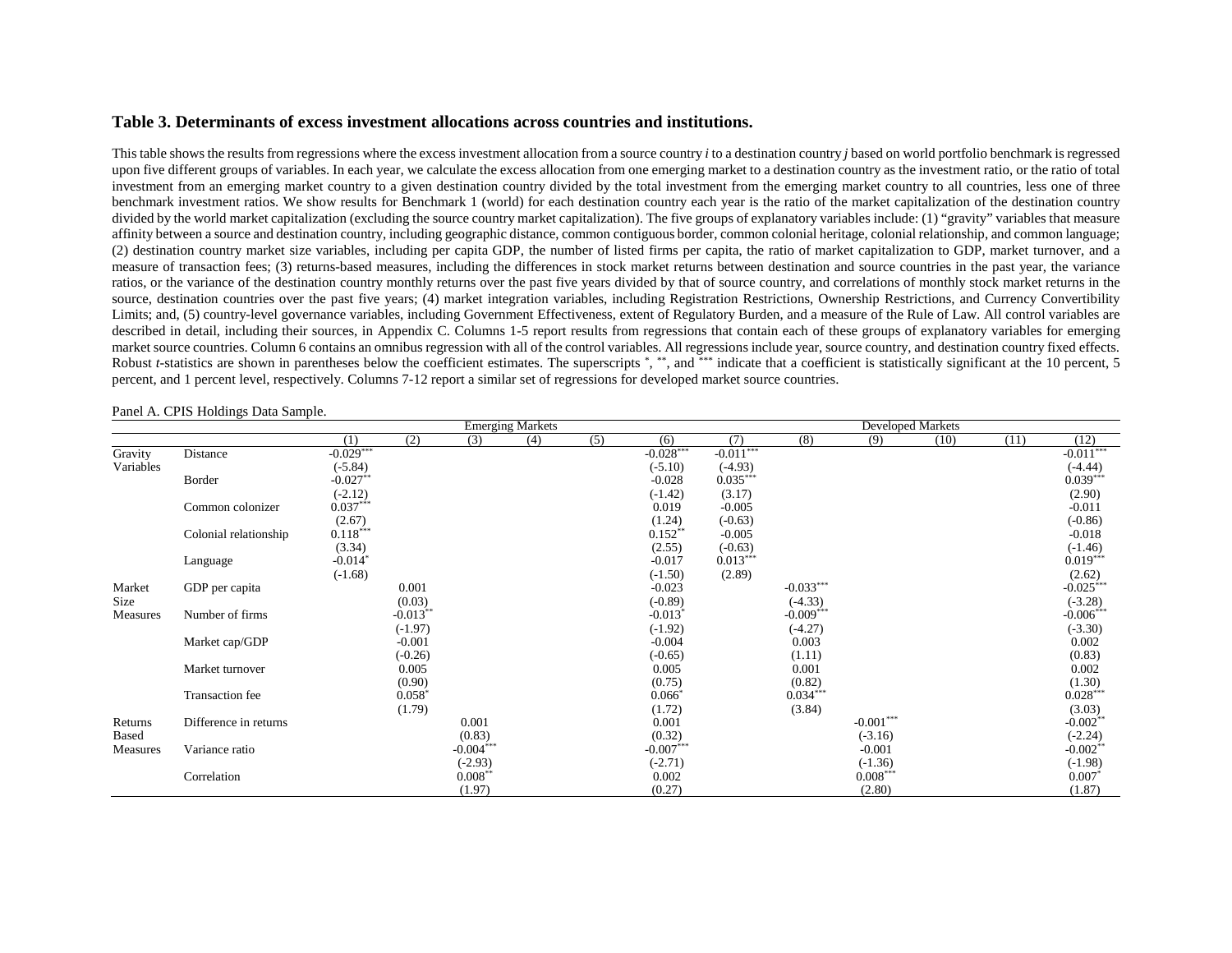# **Table 3. Determinants of excess investment allocations across countries and institutions.** (continued)

|             |                                |            |       |           | <b>Emerging Markets</b> |                        |             |            |         |           | <b>Developed Markets</b> |             |             |
|-------------|--------------------------------|------------|-------|-----------|-------------------------|------------------------|-------------|------------|---------|-----------|--------------------------|-------------|-------------|
|             |                                | (1)        | (2)   | (3)       | (4)                     | (5)                    | (6)         | (7)        | (8)     | (9)       | (10)                     | (11)        | (12)        |
| Market      | <b>Registration Rules</b>      |            |       |           | $-0.006***$             |                        | 0.001       |            |         |           | $-0.002$                 |             | $0.011***$  |
| Integration |                                |            |       |           | $(-2.81)$               |                        | (0.08)      |            |         |           | $(-0.89)$                |             | (2.04)      |
| Measures    | <b>Ownership Rules</b>         |            |       |           | $-0.008***$             |                        | $-0.027$    |            |         |           | $-0.004$ <sup>*</sup>    |             | $-0.010***$ |
|             |                                |            |       |           | $(-5.64)$               |                        | $(-1.72)$   |            |         |           | $(-1.83)$                |             | $(-2.65)$   |
|             | FX Convertibility              |            |       |           | $-0.026***$             |                        | $-0.092***$ |            |         |           | $-0.014**$               |             | $-0.069***$ |
|             |                                |            |       |           | $(-8.60)$               |                        | $(-2.67)$   |            |         |           | $(-2.00)$                |             | $(-4.59)$   |
| Governance  | <b>Govt Effectiveness</b>      |            |       |           |                         | $-0.015$ <sup>*</sup>  | 0.011       |            |         |           |                          | $-0.013***$ | $-0.008*$   |
| Measures    |                                |            |       |           |                         | $(-1.88)$              | (0.76)      |            |         |           |                          | $(-4.69)$   | $(-2.31)$   |
|             | <b>Regulatory Burden</b>       |            |       |           |                         | $-0.020$ <sup>**</sup> | $-0.010$    |            |         |           |                          | $-0.005$ ** | $-0.004$    |
|             |                                |            |       |           |                         | $(-2.19)$              | $(-0.74)$   |            |         |           |                          | $(-2.31)$   | $(-1.44)$   |
|             | Rule of Law                    |            |       |           |                         | 0.012                  | $-0.006$    |            |         |           |                          | $0.009***$  | $0.005***$  |
|             |                                |            |       |           |                         | (1.15)                 | $(-0.34)$   |            |         |           |                          | (3.64)      | (2.06)      |
|             | Year FE?                       | Yes        | Yes   | Yes       | Yes                     | Yes                    | Yes         | Yes        | Yes     | Yes       | Yes                      | Yes         | Yes         |
|             | Source Country FE?             | Yes        | Yes   | Yes       | Yes                     | Yes                    | Yes         | Yes        | Yes     | Yes       | Yes                      | Yes         | Yes         |
|             | <b>Destination Country FE?</b> | Yes        | Yes   | Yes       | Yes                     | Yes                    | Yes         | Yes        | Yes     | Yes       | Yes                      | Yes         | Yes         |
|             | N                              | 9521       | 6140  | 7747      | 7074                    | 8316                   | 4439        | 14448      | 9029    | 12000     | 10528                    | 12353       | 6907        |
|             | F-stats                        | $12.25***$ | 1.41  | $3.83***$ | 68.94***                | $2.60**$               | $19.37***$  | $12.15***$ | 8.92*** | $7.28***$ | $4.03***$                | $7.33***$   | $5.85***$   |
|             | Adj- $R^2$                     | 0.257      | 0.199 | 0.260     | 0.187                   | 0.210                  | 0.300       | 0.425      | 0.375   | 0.347     | 0.376                    | 0.362       | 0.433       |

## Panel B. FactSet Lionshares Holdings Data Sample.

|           |                       |                        |            |           | <b>Emerging Markets</b> |     |             | Developed Markets |             |            |      |      |                       |
|-----------|-----------------------|------------------------|------------|-----------|-------------------------|-----|-------------|-------------------|-------------|------------|------|------|-----------------------|
|           |                       | (1)                    | (2)        | (3)       | (4)                     | (5) | (6)         | (7)               | (8)         | (9)        | (10) | (11) | (12)                  |
| Gravity   | Distance              | $-0.020***$            |            |           |                         |     | $-0.023***$ | $-0.002$          |             |            |      |      | $-0.001$              |
| Variables |                       | $(-5.63)$              |            |           |                         |     | $(-5.77)$   | $(-1.25)$         |             |            |      |      | $(-0.67)$             |
|           | Border                | 0.009                  |            |           |                         |     | 0.020       | $0.049***$        |             |            |      |      | $0.054***$            |
|           |                       | (0.57)                 |            |           |                         |     | (0.93)      | (5.33)            |             |            |      |      | (5.28)                |
|           | Common colonizer      | $0.022$ <sup>*</sup>   |            |           |                         |     | $0.047**$   | $0.020*$          |             |            |      |      | $0.048**$             |
|           |                       | (1.90)                 |            |           |                         |     | (2.23)      | (1.75)            |             |            |      |      | (2.39)                |
|           | Colonial relationship | 0.137                  |            |           |                         |     | $-0.049***$ | $-0.005$          |             |            |      |      | $-0.014**$            |
|           |                       | $(1.49)$<br>$0.022***$ |            |           |                         |     | $(-4.01)$   | $(-1.22)$         |             |            |      |      | $(-2.09)$             |
|           | Language              |                        |            |           |                         |     | $0.017**$   | $0.010***$        |             |            |      |      | $0.013***$            |
|           |                       | (2.75)                 |            |           |                         |     | (2.04)      | (2.99)            |             |            |      |      | (2.76)                |
| Market    | GDP per capita        |                        | $0.096***$ |           |                         |     | 0.032       |                   | $-0.044***$ |            |      |      | $-0.052***$           |
| Size      |                       |                        | (3.03)     |           |                         |     | (1.11)      |                   | $(-3.97)$   |            |      |      | $(-3.51)$             |
| Measures  | Number of firms       |                        | 0.001      |           |                         |     | $-0.007$    |                   | 0.001       |            |      |      | $0.004*$              |
|           |                       |                        | (0.15)     |           |                         |     | $(-1.30)$   |                   | (0.54)      |            |      |      | (1.79)                |
|           | Market cap/GDP        |                        | 0.003      |           |                         |     | 0.000       |                   | $-0.001$    |            |      |      | $-0.000$              |
|           |                       |                        | (0.72)     |           |                         |     | (0.16)      |                   | $(-0.91)$   |            |      |      | $(-0.20)$             |
|           | Market turnover       |                        | $-0.001$   |           |                         |     | 0.000       |                   | $0.006***$  |            |      |      | $0.005***$            |
|           |                       |                        | $(-0.13)$  |           |                         |     | (0.04)      |                   | (3.62)      |            |      |      | $(2.70)$<br>$0.020**$ |
|           | Transaction fee       |                        | $0.070*$   |           |                         |     | $0.072**$   |                   | $0.015***$  |            |      |      |                       |
|           |                       |                        | (1.90)     |           |                         |     | (2.34)      |                   | (2.09)      |            |      |      | (2.30)                |
| Returns   | Difference in returns |                        |            | 0.001     |                         |     | 0.002       |                   |             | $-0.001$   |      |      | 0.000                 |
| Based     |                       |                        |            | (0.97)    |                         |     | (1.11)      |                   |             | $(-1.10)$  |      |      | (0.57)                |
| Measures  | Variance ratio        |                        |            | $-0.001$  |                         |     | $-0.000$    |                   |             | $-0.001$   |      |      | $-0.001$              |
|           |                       |                        |            | $(-0.68)$ |                         |     | $(-0.12)$   |                   |             | $(-1.13)$  |      |      | $(-1.49)$             |
|           | Correlation           |                        |            | $-0.002$  |                         |     | $-0.002$    |                   |             | $0.005***$ |      |      | $0.005***$            |
|           |                       |                        |            | $(-0.66)$ |                         |     | $(-0.53)$   |                   |             | (2.61)     |      |      | (2.43)                |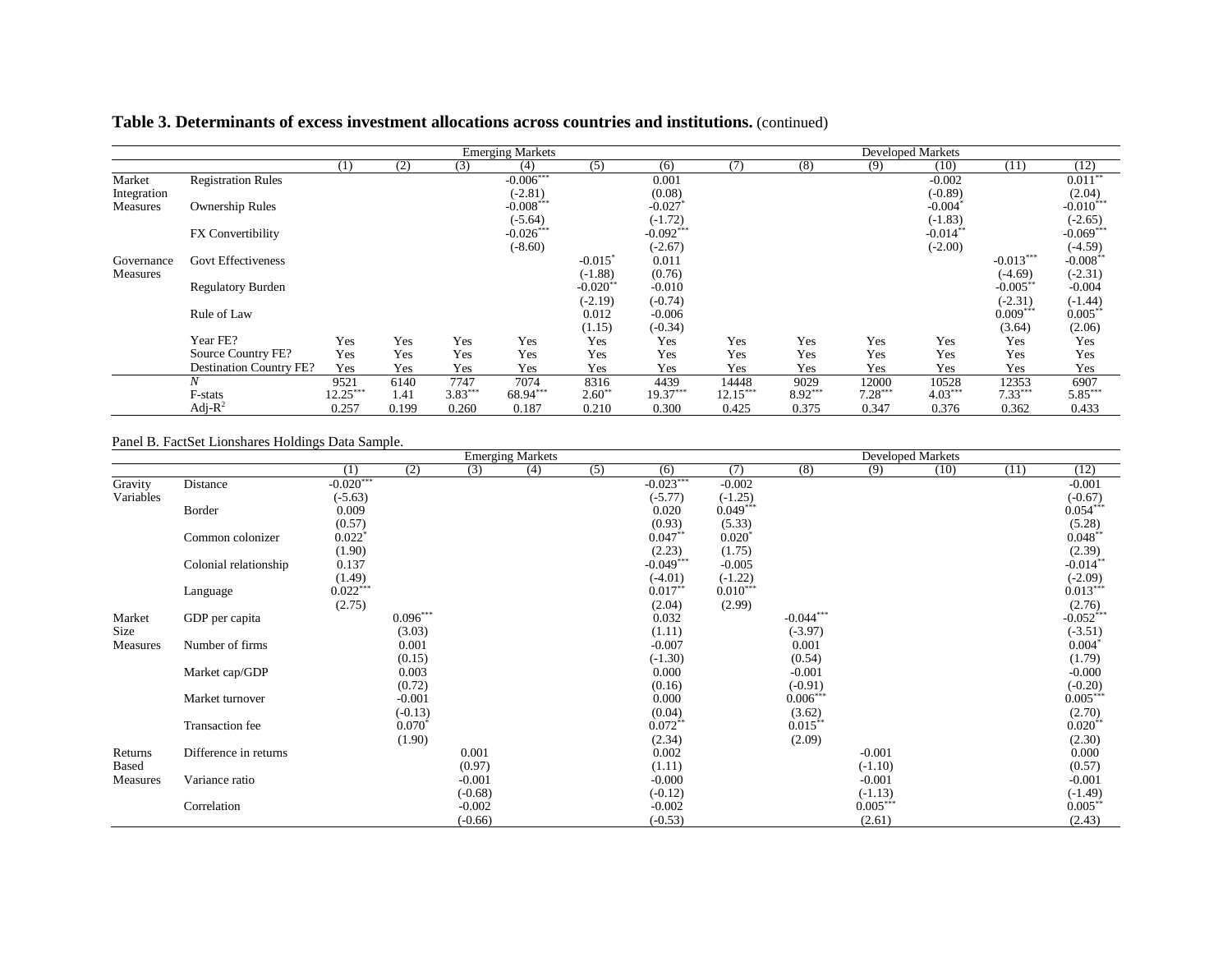| Table 3. Determinants of excess investment allocations across countries and institutions. (continued) |  |
|-------------------------------------------------------------------------------------------------------|--|
|                                                                                                       |  |

|             |                                |            |           |       | <b>Emerging Markets</b> |            |                       |            |           |         | <b>Developed Markets</b> |             |             |
|-------------|--------------------------------|------------|-----------|-------|-------------------------|------------|-----------------------|------------|-----------|---------|--------------------------|-------------|-------------|
|             |                                | (1)        | (2)       | (3)   | (4)                     | (5)        | (6)                   | (7)        | (8)       | (9)     | (10)                     | (11)        | (12)        |
| Market      | <b>Registration Rules</b>      |            |           |       | $-0.002$                |            | $-0.039$              |            |           |         | $-0.013**$               |             | $0.036***$  |
| Integration |                                |            |           |       | $(-0.39)$               |            | $(-1.58)$             |            |           |         | $(-2.06)$                |             | (4.07)      |
| Measures    | <b>Ownership Rules</b>         |            |           |       | $-0.003$                |            | $-0.004$              |            |           |         | $-0.016***$              |             | $-0.017**$  |
|             |                                |            |           |       | $(-0.64)$               |            | $(-0.42)$             |            |           |         | $(-3.92)$                |             | $(-2.16)$   |
|             | FX Convertibility              |            |           |       | $-0.009$                |            | 0.024                 |            |           |         | $-0.016**$               |             | $-0.101***$ |
|             |                                |            |           |       | $(-0.74)$               |            | (0.59)                |            |           |         | $(-2.33)$                |             | $(-5.89)$   |
| Governance  | <b>Govt Effectiveness</b>      |            |           |       |                         | $0.021***$ | $0.022***$            |            |           |         |                          | $-0.015***$ | $-0.001$    |
| Measures    |                                |            |           |       |                         | (2.95)     | (2.81)                |            |           |         |                          | $(-3.19)$   | $(-0.08)$   |
|             | <b>Regulatory Burden</b>       |            |           |       |                         | $-0.017$   | $-0.023$ <sup>*</sup> |            |           |         |                          | 0.003       | $0.010^{*}$ |
|             |                                |            |           |       |                         | $(-1.60)$  | $(-1.88)$             |            |           |         |                          | (0.77)      | (1.72)      |
|             | Rule of Law                    |            |           |       |                         | 0.010      | 0.013                 |            |           |         |                          | 0.006       | $-0.003$    |
|             |                                |            |           |       |                         | (1.10)     | (1.43)                |            |           |         |                          | (1.20)      | $(-0.51)$   |
|             | Year FE?                       | Yes        | Yes       | Yes   | Yes                     | Yes        | Yes                   | Yes        | Yes       | Yes     | Yes                      | Yes         | Yes         |
|             | Source Country FE?             | Yes        | Yes       | Yes   | Yes                     | Yes        | Yes                   | Yes        | Yes       | Yes     | Yes                      | Yes         | Yes         |
|             | <b>Destination Country FE?</b> | Yes        | Yes       | Yes   | Yes                     | Yes        | Yes                   | Yes        | Yes       | Yes     | Yes                      | Yes         | Yes         |
|             | Ν                              | 38722      | 24730     | 40910 | 31581                   | 37415      | 18606                 | 1809820    | 1041458   | 1560746 | 1249614                  | 1495872     | 836248      |
|             | F-stats                        | $12.83***$ | $2.11***$ | 0.48  | 0.21                    | $3.97***$  | $4.63***$             | $11.08***$ | $7.44***$ | 2.44    | 39.91***                 | $5.14***$   | $21.19***$  |
|             | Adj- $R^2$                     | 0.334      | 0.283     | 0.262 | 0.304                   | 0.266      | 0.402                 | 0.205      | 0.195     | 0.180   | 0.195                    | 0.183       | 0.238       |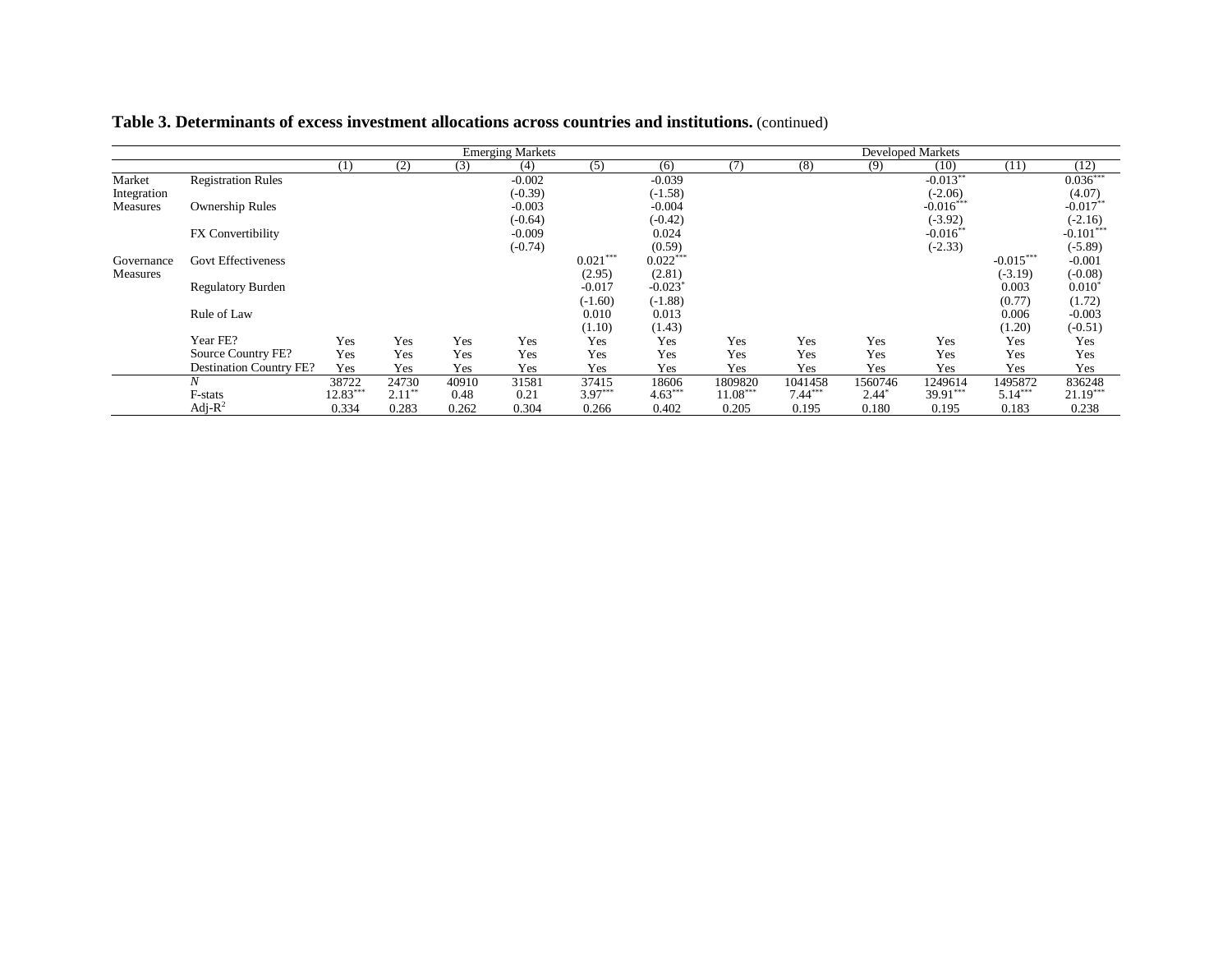#### **Table 4. Effects of information endowments on external investment allocations.**

This table reports results from regressions of excess country allocations of emerging markets on the full set of controls used in both panels of Table 3, Column 6 as well as each of two new information endowment proxies. The excess portfolio allocations are calculated using CPIS data in Panel A. Columns 1 and 2 show the results for emerging market source countries when excess investment allocations are computed relative to Benchmark 1 (world portfolio benchmark), as explained in Table 3. Columns 3 and 4 repeat this exercise for developed market source countries. Columns 5 and 6 show the results from regressions for *only for*  emerging market source countries but when excess investment is computed relative to the allocations of developed markets (within the same region as the source country) in that destination country, Benchmark 2 (regional) as described in the text. Columns 7 and 8 show the results from regressions *only for* emerging market source countries when excess investment is computed relative to the propensity-score matched benchmark developed market countries, Benchmark 3 (matched) as described in the text. We use two information endowment proxies for the CPIS results in Panel A: (1) information endowment proxy *Trade* is defined as sum of all trade flows between source emerging market *i* and destination country *j* during 1991-2000 divided by the sum of emerging market *i*'s total external trade during 1991-2000; and, (2) information endowment proxy *FDI* is defined as the sum of FDI flows from country *j* into emerging market *i* during 1991-2000 divided by the sum of all FDI inflows into emerging market country *i* during 1991-2000. The excess portfolio allocations are calculated using FactSet Lionshares data in Panel B. Only excess allocations specifications are reported. In Panel B, we use two new information endowment proxies for the FactSet Lionshares results: (1) information endowment proxy *Parent* is defined as a dummy variable that equals one if the destination country *j* is the country where the parent institution of the emerging market institution *i* is located, and zero otherwise; and, (2) information endowment proxy *Peer* is defined as a dummy variable that equals one if the destination country *j* contains a foreign subsidiary of the parent institution of emerging market institution *i*. Robust *t*-statistics are shown in parentheses below the coefficient estimates. The superscripts \*, \*\*, and \*\*\* indicate that a coefficient is statistically significant at the 10 percent, 5 percent, and 1 percent level, respectively.

| Panel A: Excess Portfolio Allocations (CPIS Data) |  |
|---------------------------------------------------|--|
|---------------------------------------------------|--|

|                                |            |                         | <b>Excess allocation</b> |           | <b>Excess allocation</b> |        |                        | <b>Excess allocation</b> |
|--------------------------------|------------|-------------------------|--------------------------|-----------|--------------------------|--------|------------------------|--------------------------|
|                                |            |                         | (Benchmark 1, world)     |           | (Benchmark 2, regional)  |        | (Benchmark 3, matched) |                          |
|                                |            | (2)                     | (3)                      | (4)       | (5)                      | (6)    | (7)                    | (8)                      |
|                                |            | <b>Emerging Markets</b> | <b>Developed Markets</b> |           | <b>Emerging Markets</b>  |        |                        | <b>Emerging Markets</b>  |
| Trade                          | $0.492***$ |                         | $0.462***$               |           | $0.620***$               |        | $0.496***$             |                          |
|                                | (6.05)     |                         | (4.15)                   |           | (5.27)                   |        | (5.57)                 |                          |
| <b>FDI</b>                     |            | $0.033**$               |                          | $0.061**$ |                          | 0.017  |                        | $0.029*$                 |
|                                |            | (1.98)                  |                          | (2.14)    |                          | (1.45) |                        | (1.69)                   |
| Controls                       | Yes        | Yes                     | Yes                      | Yes       | Yes                      | Yes    | Yes                    | Yes                      |
| Year FE?                       | Yes        | Yes                     | Yes                      | Yes       | Yes                      | Yes    | Yes                    | Yes                      |
| Source Country FE?             | Yes        | Yes                     | Yes                      | Yes       | Yes                      | Yes    | Yes                    | Yes                      |
| <b>Destination Country FE?</b> | Yes        | Yes                     | Yes                      | Yes       | Yes                      | Yes    | Yes                    | Yes                      |
| N                              | 4439       | 4295                    | 6907                     | 6683      | 4439                     | 4295   | 4423                   | 4279                     |
| Adj- $R^2$                     | 0.349      | 0.308                   | 0.494                    | 0.455     | 0.236                    | 0.164  | 0.391                  | 0.369                    |

#### Panel B: Excess Portfolio Allocations (FactSet Lionshares Data)

|                                |          | Excess allocation       |          | Excess allocation       | Excess allocation       |            |  |
|--------------------------------|----------|-------------------------|----------|-------------------------|-------------------------|------------|--|
|                                |          | (Benchmark 1, world)    |          | (Benchmark 2, regional) | (Benchmark 3, matched)  |            |  |
|                                |          | (2)                     | (3)      | (4)                     | (5)                     | (6)        |  |
|                                |          | <b>Emerging Markets</b> |          | <b>Emerging Markets</b> | <b>Emerging Markets</b> |            |  |
| Parent country                 | $0.032*$ |                         | $0.035*$ |                         | $0.037**$               |            |  |
|                                | (1.80)   |                         | (1.91)   |                         | (2.07)                  |            |  |
| Peer country                   |          | $0.053***$              |          | $0.066***$              |                         | $0.052***$ |  |
|                                |          | (2.11)                  |          | (3.62)                  |                         | (2.01)     |  |
| Controls                       | Yes      | Yes                     | Yes      | Yes                     | Yes                     | Yes        |  |
| Year FE?                       | Yes      | Yes                     | Yes      | Yes                     | Yes                     | Yes        |  |
| Source Country FE?             | Yes      | Yes                     | Yes      | Yes                     | Yes                     | Yes        |  |
| <b>Destination Country FE?</b> | Yes      | Yes                     | Yes      | Yes                     | Yes                     | Yes        |  |
| N                              | 18606    | 18606                   | 18606    | 18606                   | 18606                   | 18606      |  |
| Adj- $R^2$                     | 0.403    | 0.405                   | 0.215    | 0.219                   | 0.177                   | 0.179      |  |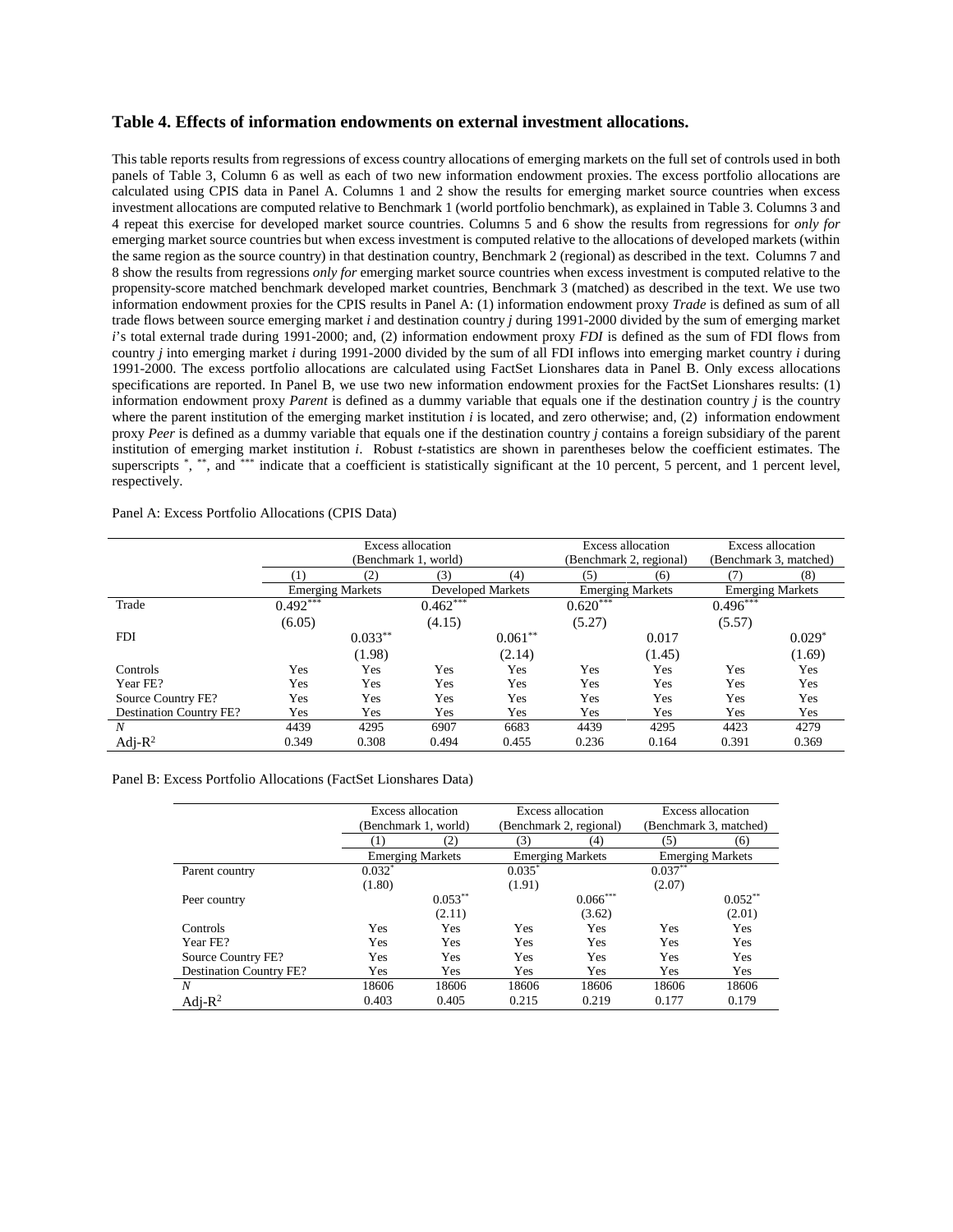#### **Table 5. Portfolio concentration and information endowment effects.**

This table reports regression results when excess country allocations of emerging markets are regressed upon the full set of controls as in column 6 of Table 3, as well as each of the two information endowment proxies. Panel A shows the country-level results based on CPIS data. The excess country allocations are calculated from CPIS data relative to world portfolio benchmark and regional DM benchmark described in Table 4. The country-level information endowment proxies, Trade and FDI, are described in Table 4. *Concentration* is a dummy variable that equals one if the Herfindahl index of the country-level allocation in the emerging market source country's external investment portfolio in a given year is above the median value of that index among all emerging market source countries in that year. *Trade × Concentration* is the interaction term between *Trade* and the portfolio concentration dummy. *FDI × Concentration* is the interaction term between *FDI* and the portfolio concentration dummy. Panel B shows the results based on institution-level regressions using the LionShares data. The excess allocations for each source institutiondestination country pair are calculated relative to benchmarks 1 and 2 described in Table 5. The two information endowment proxies, *Parent* and *Peer*, are defined in Table 5. Concentration is a dummy variable that equals one if the Herfindahl index of the country-level allocation of the emerging market source institution portfolio is above the median among all emerging market source institutions in that year. *Parent × Concentration* is the interaction term between the Parent information endowment variable and the portfolio concentration dummy. *Peer × Concentration* is the interaction term between the Peer information endowment variable and the portfolio concentration dummy. All other explanatory variables are defined in Appendix C. Robust *t*-statistics are shown in parentheses below the coefficient estimates. The superscripts \*, \*\*, and \*\*\* indicate that a coefficient is statistically significant at the 10 percent, 5 percent, and 1 percent level, respectively.

|                                | Excess allocation (Benchmark 1, world) |            |            | Excess allocation (Benchmark 2, regional) |
|--------------------------------|----------------------------------------|------------|------------|-------------------------------------------|
|                                | (1)                                    | (2)        | (3)        | (4)                                       |
| Trade                          | $0.227***$                             |            | $0.226$ ** |                                           |
|                                | (3.11)                                 |            | (2.20)     |                                           |
| Trade $\times$ Concentration   | $0.397***$                             |            | $0.592***$ |                                           |
|                                | (4.17)                                 |            | (4.53)     |                                           |
| <b>FDI</b>                     |                                        | $0.024***$ |            | 0.008                                     |
|                                |                                        | (2.99)     |            | (0.81)                                    |
| $FDI \times$ Concentration     |                                        | $0.248***$ |            | $0.240**$                                 |
|                                |                                        | (2.66)     |            | (2.13)                                    |
| Concentration                  | $-0.007$                               | $-0.005$   | $-0.013**$ | $-0.005$                                  |
|                                | $(-1.61)$                              | $(-1.11)$  | $(-2.33)$  | $(-0.86)$                                 |
| Controls                       | Yes                                    | Yes        | Yes        | Yes                                       |
| Year FE?                       | Yes                                    | Yes        | Yes        | Yes                                       |
| Source Country FE?             | Yes                                    | Yes        | Yes        | Yes                                       |
| <b>Destination Country FE?</b> | Yes                                    | Yes        | Yes        | Yes                                       |
| N                              | 4439                                   | 4295       | 4439       | 4295                                      |
| Adj- $R^2$                     | 0.366                                  | 0.347      | 0.272      | 0.198                                     |

Panel A: Excess Portfolio Allocations (CPIS Data)

#### Panel B: Excess Portfolio Allocations (FactSet Lionshares Data)

|                                       |           | Excess allocation (Benchmark 1, world) |           | Excess allocation (Benchmark 2, regional) |
|---------------------------------------|-----------|----------------------------------------|-----------|-------------------------------------------|
|                                       | (1)       | (2)                                    | (3)       | (4)                                       |
| Parent country                        | 0.034     |                                        | 0.031     |                                           |
|                                       | (1.11)    |                                        | (1.63)    |                                           |
| Parent country $\times$ Concentration | $-0.005$  |                                        | 0.008     |                                           |
|                                       | $(-0.10)$ |                                        | (0.25)    |                                           |
| Peer country                          |           | $-0.013$                               |           | $0.066***$                                |
|                                       |           | $(-0.45)$                              |           | (3.53)                                    |
| Peer country $\times$ Concentration   |           | $0.117***$                             |           | 0.001                                     |
|                                       |           | (2.86)                                 |           | (0.03)                                    |
| Concentration                         | $-0.000$  | $-0.001$                               | $-0.000$  | $-0.000$                                  |
|                                       | $(-0.17)$ | $(-0.84)$                              | $(-0.42)$ | $(-0.40)$                                 |
| Controls                              | Yes       | Yes                                    | Yes       | Yes                                       |
| Year FE?                              | Yes       | Yes                                    | Yes       | Yes                                       |
| Source Country FE?                    | Yes       | Yes                                    | Yes       | Yes                                       |
| <b>Destination Country FE?</b>        | Yes       | Yes                                    | Yes       | Yes                                       |
| N                                     | 18606     | 18606                                  | 18606     | 18606                                     |
| Adj- $R^2$                            | 0.403     | 0.409                                  | 0.215     | 0.219                                     |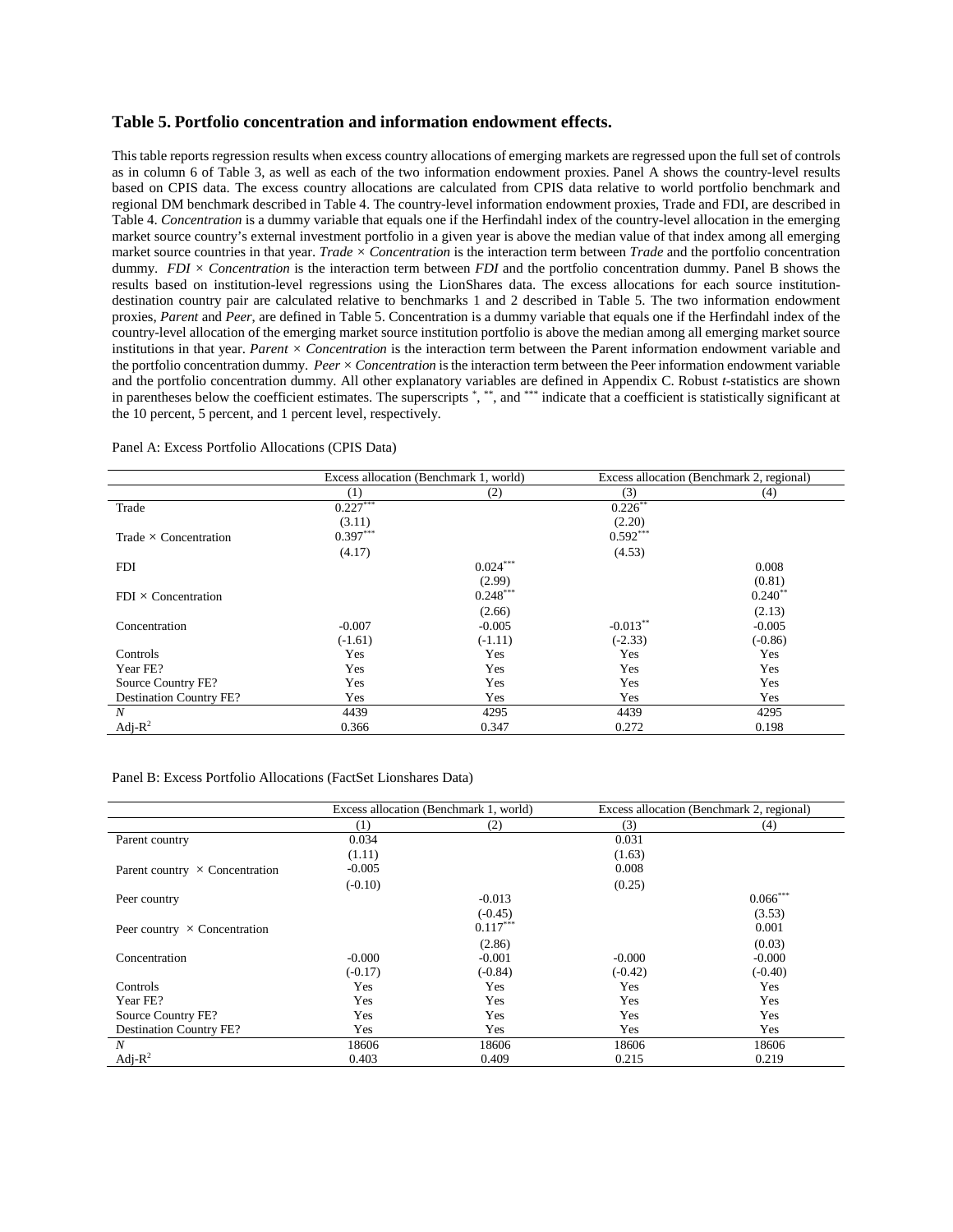#### **Table 6. Relative country size, volatility, and information endowment effects**

This table reports results from regressions of emerging market excess allocations on the full set of controls in column 6 of Table 3, each of the two information endowment proxies, and interactions of those proxies with the market capitalization, size, and volatility ratios of destination relative to parent countries. The regressions in this table are based on CPIS data. The two information endowment proxies, *Trade* and *FDI*, are defined in Table 4. *Market cap ratio* is a dummy variable that equals one if the stock market capitalization of the destination country in a given year divided by the stock market capitalization of the source country in that year is above the median value of that ratio among all source-destination country pairs in that year. *GDP ratio* is defined as a dummy variable that equals one if the GDP of the destination country in a given year divided by the GDP of the source country in that year (with both GDP values measured in current U.S. dollars) is above the median value of that ratio among all sourcedestination country pairs in that year. *Volatility ratio* is defined as a dummy variable that equals one if the volatility of stock returns in the destination country over a trailing five-year period divided by the volatility of stock returns in the source country over the same trailing five-year period is above the median value of that ratio among all source-destination country pairs. *Trade × Market cap ratio* is the interaction term between the *Trade* information endowment proxy and the market capitalization ratio. The other interaction terms shown in the table, *Trade × GDP ratio*, *Trade × Volatility ratio*, *FDI × Market cap ratio*, *FDI × GDP ratio*, and *FDI × Volatility ratio*, are defined in a similar manner. T-statistics are shown in parentheses below the coefficient estimates. The superscripts \*, \*\*, and \*\*\* indicate that a coefficient is statistically significant at the 10 percent, 5 percent, and 1 percent level, respectively.

|                                 |            |            | Excess allocation (Benchmark 1, world) |           |           |           |
|---------------------------------|------------|------------|----------------------------------------|-----------|-----------|-----------|
|                                 | (1)        | (2)        | (3)                                    | (4)       | (5)       | (6)       |
| Trade                           | $0.388***$ | $0.697***$ | $0.499***$                             |           |           |           |
|                                 | (3.05)     | (3.94)     | (4.74)                                 |           |           |           |
| Trade $\times$ Market cap ratio | 0.103      |            |                                        |           |           |           |
|                                 | (0.92)     |            |                                        |           |           |           |
| $Trade \times GDP$ ratio        |            | $-0.203$   |                                        |           |           |           |
|                                 |            | $(-1.24)$  |                                        |           |           |           |
| Trade $\times$ Volatility ratio |            |            | $-0.016$                               |           |           |           |
|                                 |            |            | $(-0.18)$                              |           |           |           |
| <b>FDI</b>                      |            |            |                                        | $-0.021$  | 0.065     | 0.039     |
|                                 |            |            |                                        | $(-0.27)$ | (0.71)    | (1.64)    |
| $FDI \times Market$ cap ratio   |            |            |                                        | 0.056     |           |           |
|                                 |            |            |                                        | (0.72)    |           |           |
| $FDI \times GDP$ ratio          |            |            |                                        |           | $-0.034$  |           |
|                                 |            |            |                                        |           | $(-0.37)$ |           |
| $FDI \times Volatility$ ratio   |            |            |                                        |           |           | $-0.009$  |
|                                 |            |            |                                        |           |           | $(-0.55)$ |
| Market cap ratio                | 0.001      |            |                                        | 0.002     |           |           |
|                                 | (0.15)     |            |                                        | (0.25)    |           |           |
| GDP ratio                       |            | $-0.005$   |                                        |           | $-0.005$  |           |
|                                 |            | $(-0.80)$  |                                        |           | $(-0.60)$ |           |
| Volatility ratio                |            |            | 0.003                                  |           |           | 0.002     |
|                                 |            |            | (0.72)                                 |           |           | (0.58)    |
| Controls                        | Yes        | Yes        | Yes                                    | Yes       | Yes       | Yes       |
| Year FE?                        | Yes        | Yes        | Yes                                    | Yes       | Yes       | Yes       |
| Source Country FE?              | Yes        | Yes        | Yes                                    | Yes       | Yes       | Yes       |
| Destination Country FE?         | Yes        | Yes        | Yes                                    | Yes       | Yes       | Yes       |
| $\boldsymbol{N}$                | 4439       | 4439       | 4439                                   | 4295      | 4295      | 4295      |
| Adj- $R^2$                      | 0.349      | 0.350      | 0.349                                  | 0.309     | 0.308     | 0.308     |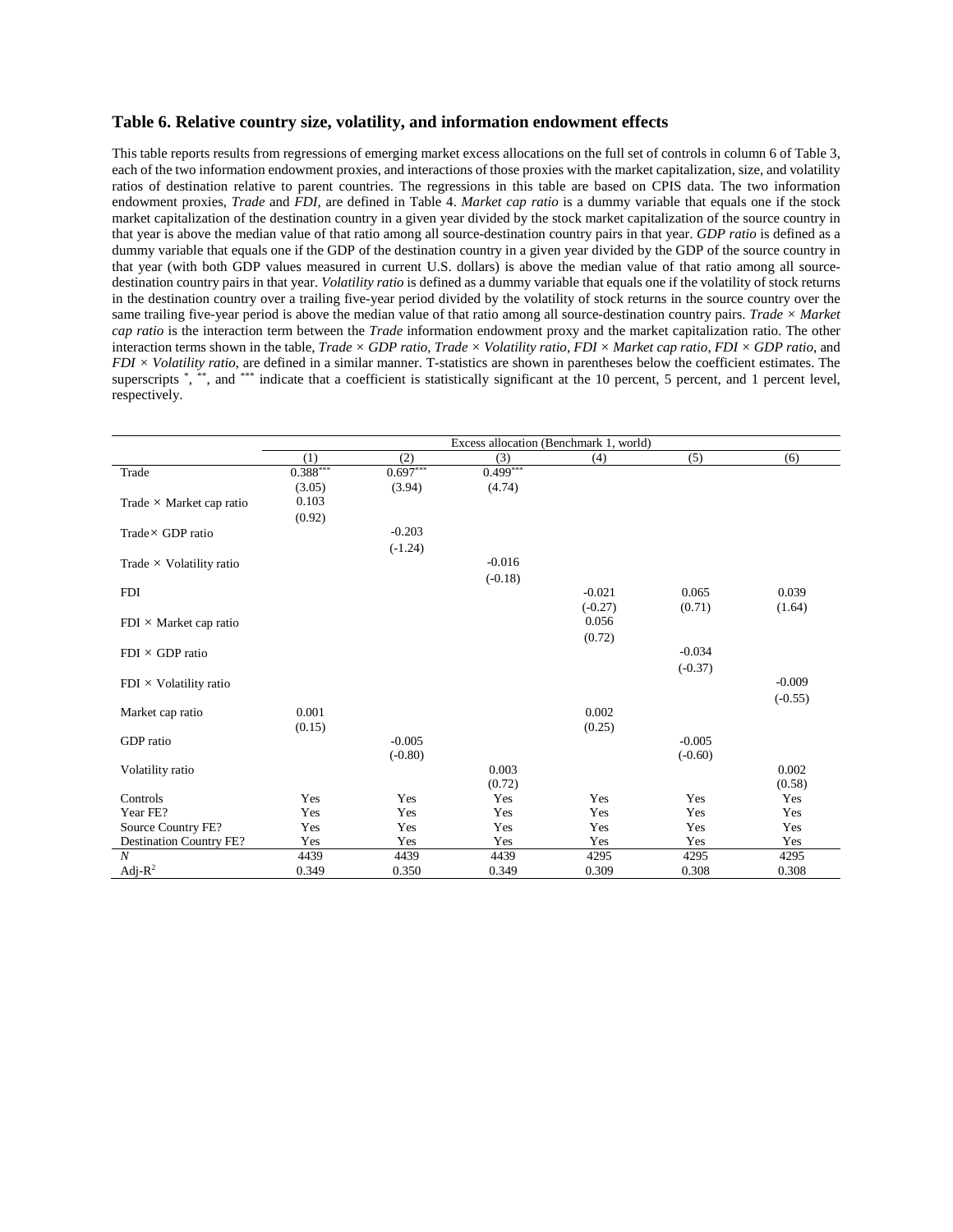## **Table 7. Robustness using raw country allocations.**

This table reports regression results when raw country allocations of emerging markets are regressed upon the full set of controls as in column 6 of Table 3, as well as each of the two information endowment proxies. Panel A shows the country-level results for raw country allocations (not measured relative to any benchmarks) based on CPIS data. The country-level information endowment proxies, *Trade* and *FDI*, are described in Table 4. Panel B shows the results from regressions for emerging market institution-level country allocations based on LionShares data. The two information endowment proxies, *Parent* and *Peer*, are defined in Table 5. Robust *t*-statistics are shown in parentheses below the coefficient estimates. The superscripts \*, \*\*, and \*\*\* indicate that a coefficient is statistically significant at the 10 percent, 5 percent, and 1 percent level, respectively.

| Panel A: CPIS                  |            | <b>Raw Portfolio Allocations</b> |
|--------------------------------|------------|----------------------------------|
|                                | (1)        | (2)                              |
| Trade                          | $0.489***$ |                                  |
|                                | (6.04)     |                                  |
| <b>FDI</b>                     |            | $0.028*$                         |
|                                |            | (1.69)                           |
| Controls                       | Yes        | Yes                              |
| Year FE?                       | Yes        | Yes                              |
| Source Country FE?             | Yes        | Yes                              |
| <b>Destination Country FE?</b> | Yes        | Yes                              |
| N                              | 4439       | 4295                             |
| Adj- $R^2$                     | 0.498      | 0.462                            |
|                                |            |                                  |
| Panel B: FactSet LionShares    |            | <b>Raw Portfolio Allocations</b> |
|                                | (1)        | (2)                              |
| Parent country                 | $0.036***$ |                                  |
|                                | (1.99)     |                                  |
| Peer country                   |            | $0.053***$                       |
|                                |            | (2.11)                           |
| Controls                       | Yes        | Yes                              |
| Year FE?                       | Yes        | Yes                              |
| Source Country FE?             | Yes        | Yes                              |
| <b>Destination Country FE?</b> | Yes        | Yes                              |
| $\boldsymbol{N}$               | 18606      | 18606                            |
| Adj- $R^2$                     | 0.216      | 0.219                            |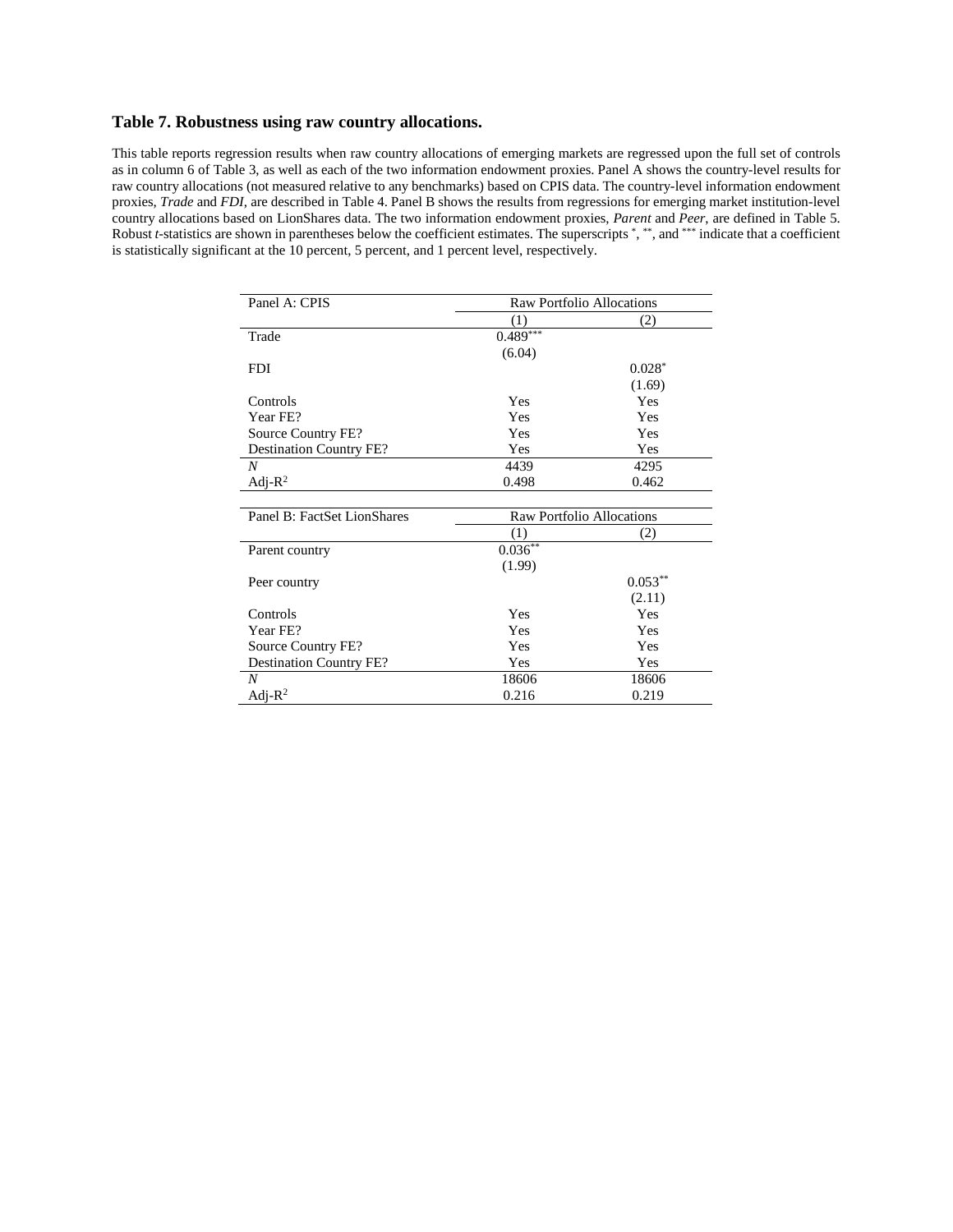#### **Figure 1. Foreign allocation bias in external portfolio equity investments, by source country.**

This figure shows the foreign allocation bias for each source country. We first evaluate the deviation between the share of a country's portfolio allocated to a particular destination country and that destination country's market capitalization weight in the MSCI all-capital world market index. We then sum up the absolute values of that deviation for the source country relative to all of the potential destination countries (including those countries where the source country might not have any investment at all). To account for market size, this sum is adjusted so that each destination country's weight is given by its relative market capitalization (measured relative to the global total market capitalization, expressed in US dollars as a common currency and excluding the source country). Panel A shows the results of these calculations for developed market source countries. Panel B shows these calculations for emerging market source countries. These calculations are based on CPIS data.

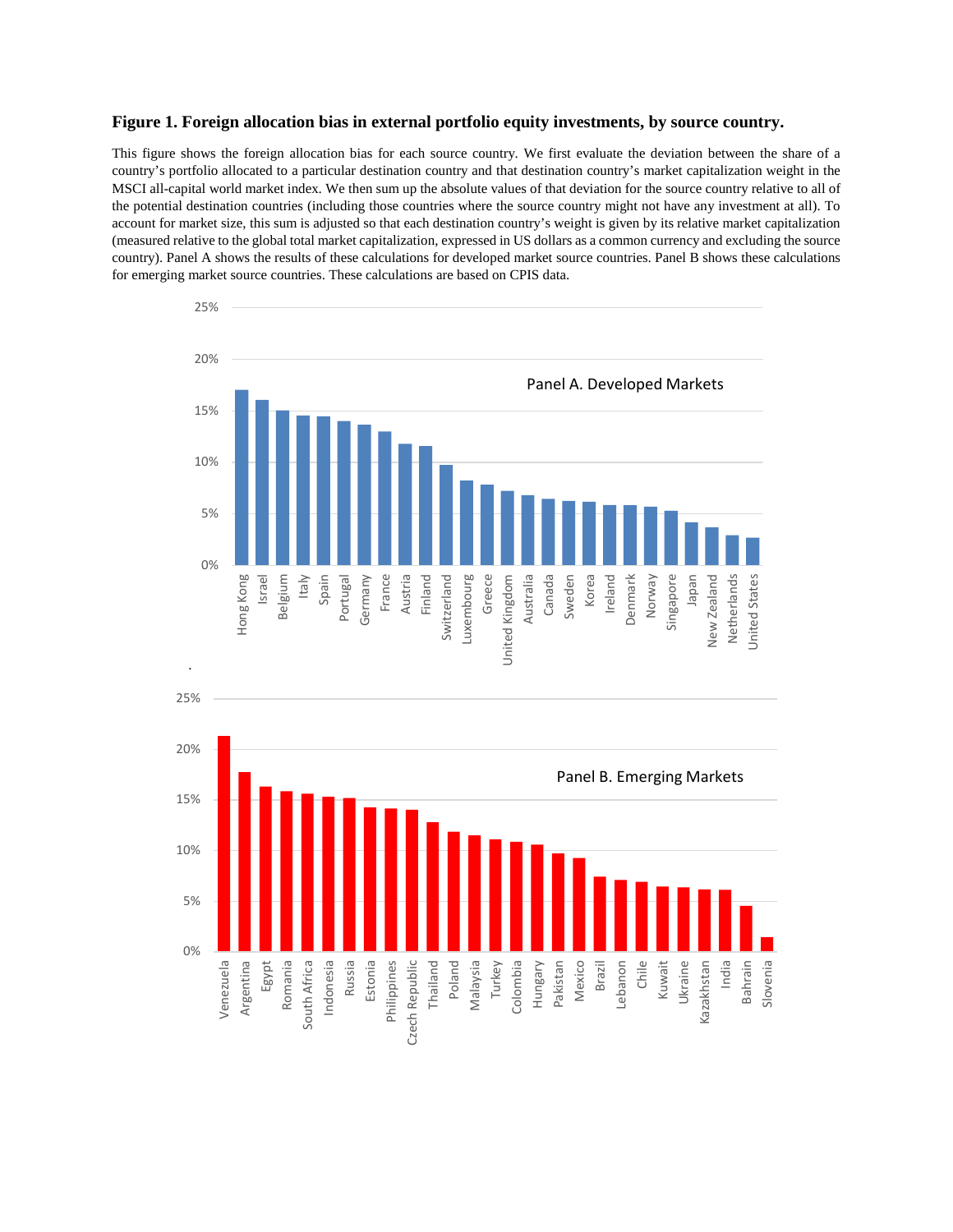# **Figure 2. Excess foreign allocations in specific destination countries comparing developed and emerging market investors.**

This figure analyzes which destination countries are over-weighted (or underweighted) by DM versus EM source countries, separately. For each destination country, we calculate the excess (positive or negative) investment allocation for each source country (among DM or EM separately) in each year. Excess investment ratios are computed relative to the relative market capitalization weight in the MSCI all-capital world market index (excluding the source country of interest). We compute a weighted average across the group of source countries in DM or EM each year by the relative market capitalization of the source country in that group and average equally across all years in the sample. Panel A shows the results for the top 10 excess overweight destination markets and for the top 10 excess underweight destination markets among DM source countries (destination countries can be either DM or EM). Panel B shows the equivalent results among EM source countries.

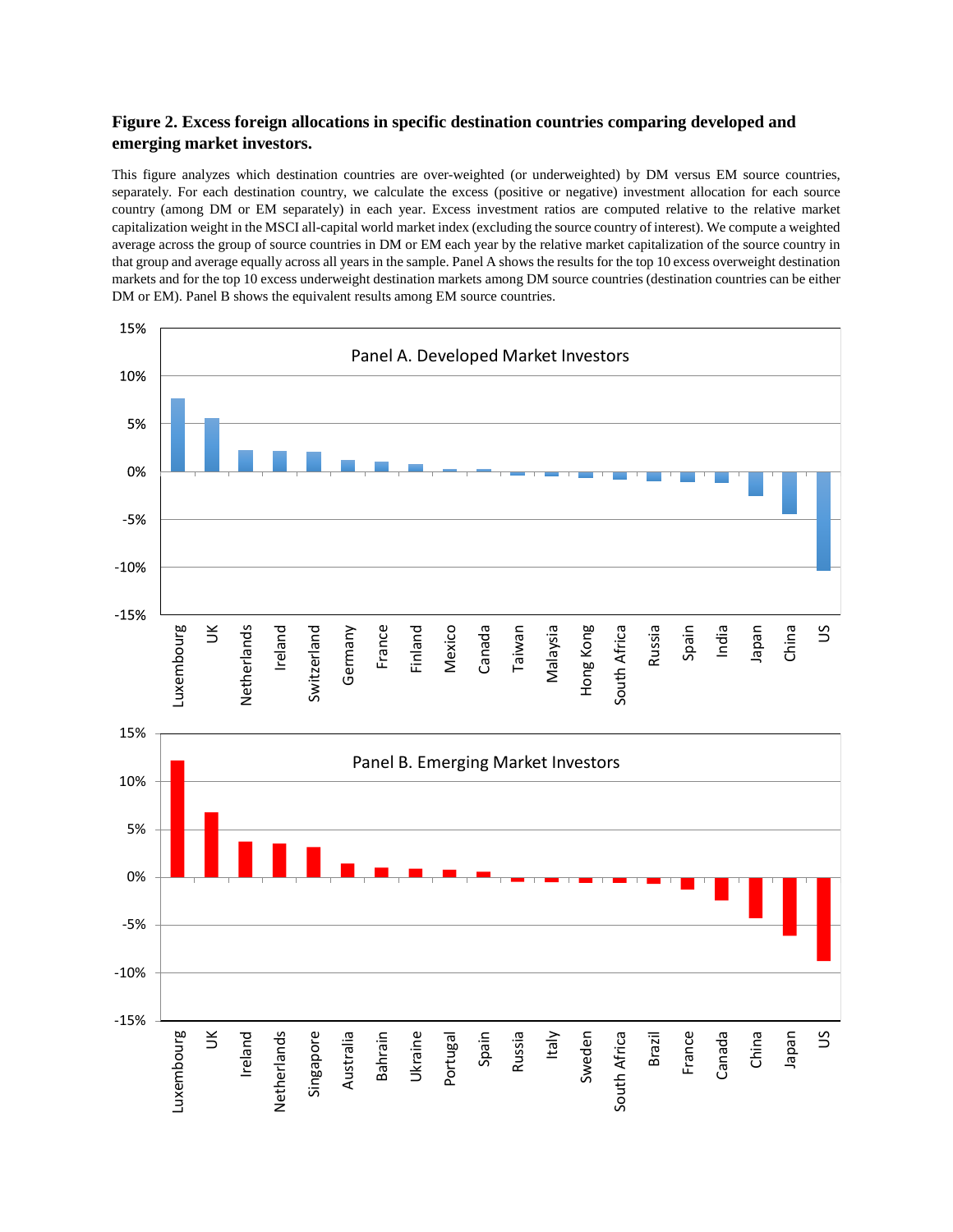## **Figure 3. Average excess allocations over time in four major destination countries.**

This figure exhibits how much a given destination country is over-weighted (or underweighted) by DM versus EM source countries, separately. For each destination country, we calculate the excess (positive or negative) investment allocation ratio for each source country from a given group of source countries (DM or EM) in each year. The excess allocation ratio is computed net of the relative market capitalization of that target country in the MSCI all-capital world market index (excluding the market capitalization of the source country of interest). We then take a weighted average across that group of source countries for each year. Each source country is weighted by its share of the total market capitalization in its respective group of source countries.

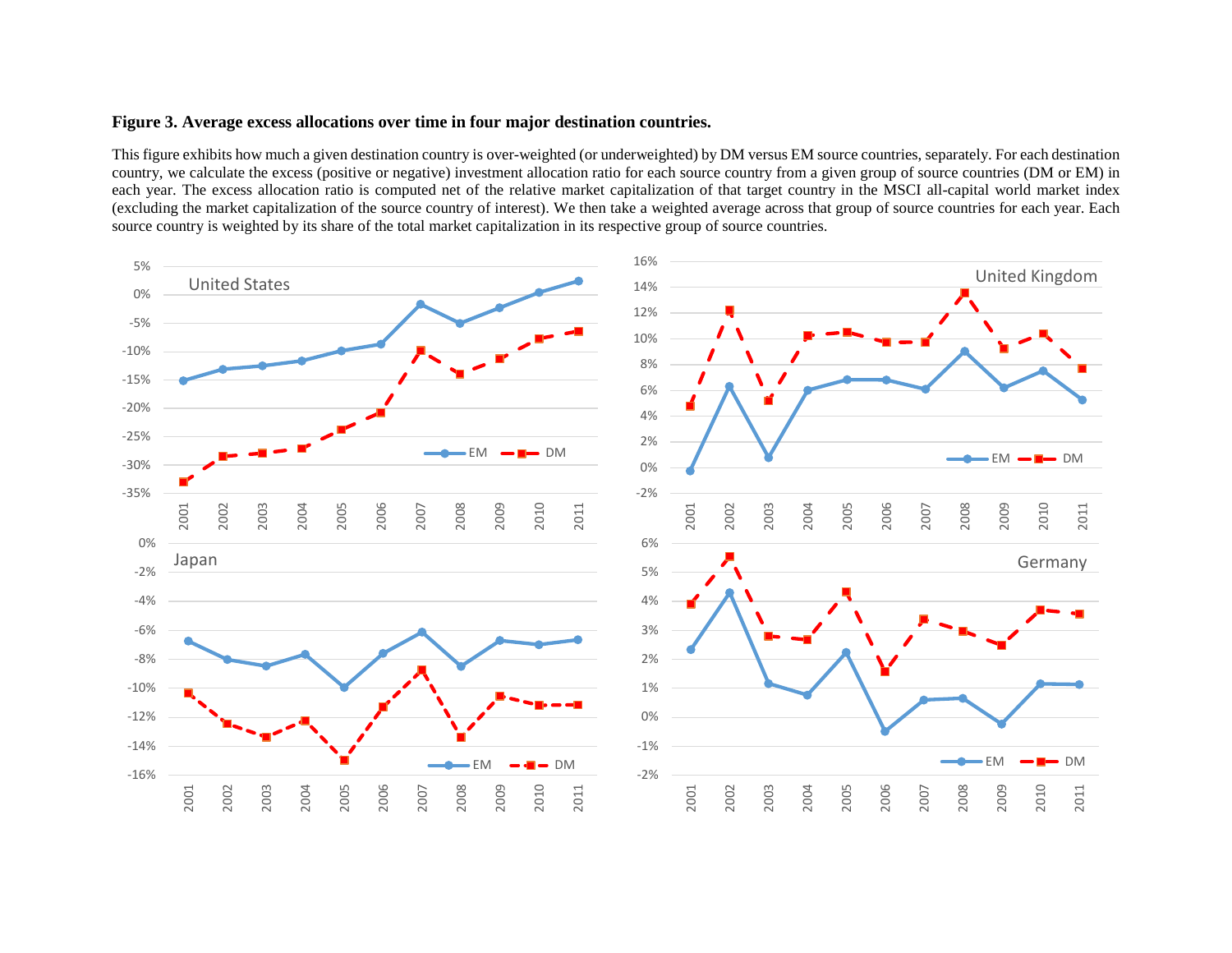# **Appendix A. Country classifications into emerging or developed markets.**

| AR | Argentina         | Emerging    | МX           | Mexico                | Emerging  |
|----|-------------------|-------------|--------------|-----------------------|-----------|
| AU | Australia         | Developed   | ΜA           | <i>Morocco</i>        | Emerging  |
| AT | Austria           | Developed   | NL           | Netherlands           | Developed |
| BH | Bahrain           | Emerging    | NZ           | New Zealand           | Developed |
| BE | Belgium           | Developed   | NG           | Nigeria               | Emerging  |
| DD | $D_{\text{real}}$ | $E$ marging | $\mathbf{M}$ | $N_{\text{oversion}}$ | Doveloped |

This appendix lists the countries that enter our analysis as source or destination countries for outward portfolio equity investments in CPIS, and classifies them as emerging market or developed market economies. The countries that only appear as destination countries are italicized.

| ді деніні а    | <b>Elliel</b> gillg | <b>IATV</b>              | <b>IVICAIU</b>              | <b>Elliel</b> gillg |
|----------------|---------------------|--------------------------|-----------------------------|---------------------|
| Australia      | Developed           | MA                       | Morocco                     | Emerging            |
| Austria        | Developed           |                          | Netherlands                 | Developed           |
| Bahrain        | Emerging            | ${\rm NZ}$               | New Zealand                 | Developed           |
| Belgium        | Developed           | NG                       | Nigeria                     | Emerging            |
| <b>Brazil</b>  | Emerging            | NO                       | Norway                      | Developed           |
| Canada         | Developed           | OM                       | <b>Oman</b>                 | Emerging            |
| Chile          | Emerging            | PK                       | Pakistan                    | Emerging            |
| China          | Emerging            | PE                       | Peru                        | Emerging            |
| Colombia       | Emerging            | PH                       | Philippines                 | Emerging            |
| Croatia        | Emerging            | PL                       | Poland                      | Emerging            |
| Czech Republic | Emerging            | <b>PT</b>                | Portugal                    | Emerging            |
| Denmark        | Developed           | QA                       | Qatar                       | Emerging            |
| Egypt          | Emerging            | RO                       | Romania                     | Emerging            |
| Estonia        | Emerging            | <b>RU</b>                | Russia                      | Emerging            |
| Finland        | Developed           | <b>SL</b>                | Serbia                      | Emerging            |
| France         | Developed           | SG                       | Singapore                   | Developed           |
| Germany        | Developed           | SI                       | Slovenia                    | Emerging            |
| Greece         | Emerging            | ZA                       | South Africa                | Emerging            |
| Hong Kong      | Developed           | $\mathop{\hbox{\rm ES}}$ | Spain                       | Developed           |
| Hungary        | Emerging            | ${\rm LK}$               | Sri Lanka                   | Emerging            |
| India          | Emerging            | SE                       | Sweden                      | Developed           |
| Indonesia      | Emerging            | <b>CH</b>                | Switzerland                 | Developed           |
| Ireland        | Developed           | TW                       | Taiwan                      | Emerging            |
| Israel         | Emerging            | TH                       | Thailand                    | Emerging            |
| Italy          | Developed           | TN                       | Tunisia                     | Emerging            |
| Japan          | Developed           | TR                       | Turkey                      | Emerging            |
| Jordan         | Emerging            | <b>UA</b>                | Ukraine                     | Emerging            |
| Kazakhstan     | Emerging            | $AE$                     | <b>United Arab Emirates</b> | Emerging            |
| Kenya          | Emerging            | <b>GB</b>                | United Kingdom              | Developed           |
| Korea          | Developed           | US                       | <b>United States</b>        | Developed           |
| Kuwait         | Emerging            | <b>VE</b>                | Venezuela                   | Emerging            |
| Lebanon        | Emerging            | VN                       | Vietnam                     | Emerging            |
| Malaysia       | Emerging            |                          |                             |                     |
| Mauritius      | Emerging            |                          |                             |                     |
|                |                     |                          | $\rm NL$                    |                     |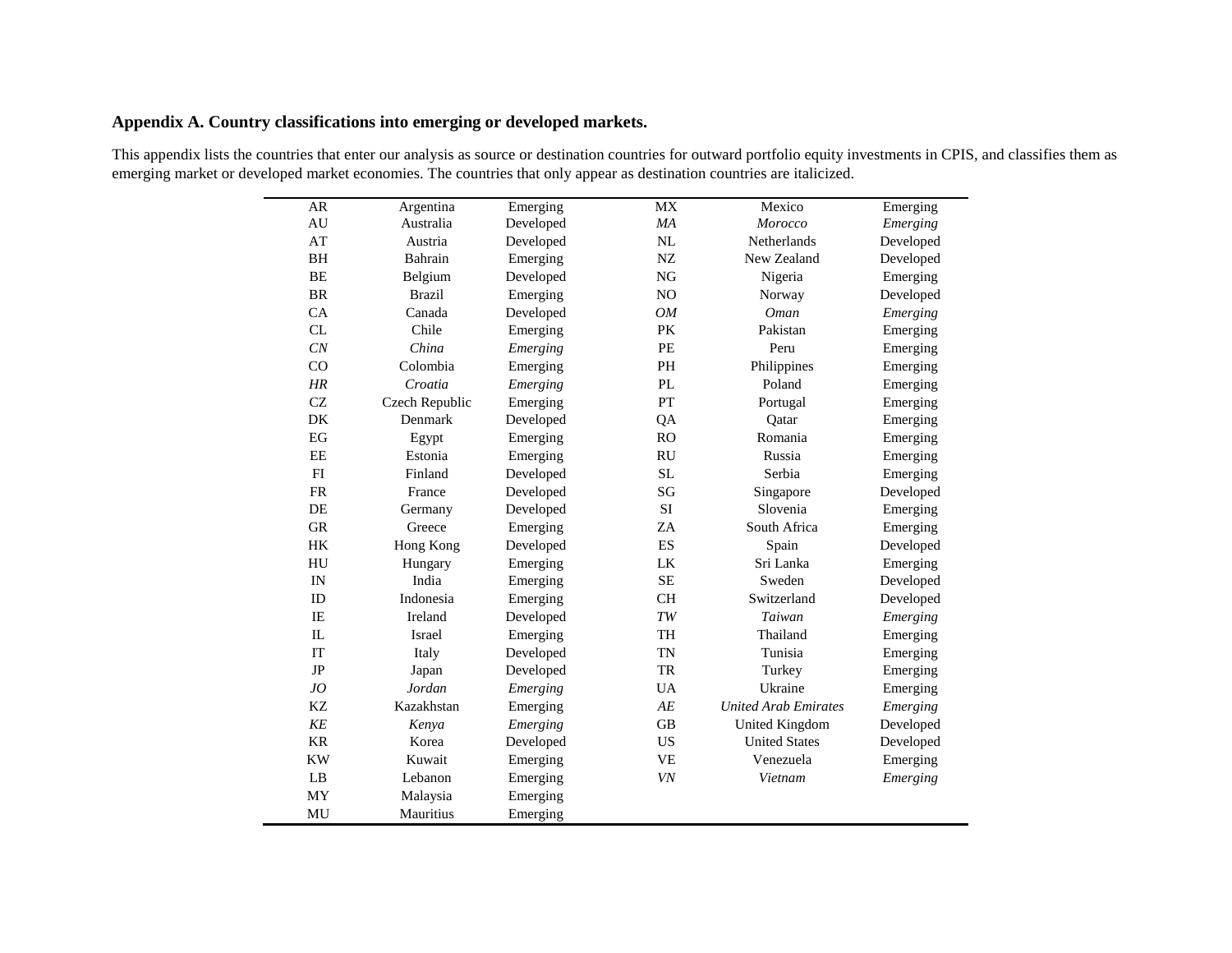## **Appendix B. Summary statistics for the two samples of data on cross-border investor holdings.**

This panel describes the process by which we derived our baseline sample for country-level analysis using the CPIS dataset. Our sample starts with potential country pairs of MSCI Emerging Markets source countries to MSCI destination countries, which could be emerging markets or developed markets (refer to Appendix A for a full listing of countries and their classification into EMs and DMs). We excluded source countries for which there does not exist any investment data for the years 2001-2011. In addition, we excluded potential country-pair observations for which there did not exist investment data in some years. We further excluded missing benchmarks (Vietnam in 2001 and 2002).

|                                                                                                               | 2001 | 2002 | 2003     | 2004     | 2005     | 2006     | 2007     | 2008     | 2009     | 2010 | 2011     | Total | Average |
|---------------------------------------------------------------------------------------------------------------|------|------|----------|----------|----------|----------|----------|----------|----------|------|----------|-------|---------|
| Total Potential MSCI EM Source to MSCI<br>Destination Country Pairs $(36 \times 62 - 36)$                     | 2196 | 2196 | 2196     | 2196     | 2196     | 2196     | 2196     | 2196     | 2196     | 2196 | 2196     | 24156 | 2196    |
| Country Pairs for which the Source Countries do<br>not report investment data in the year $(9 \times 62 - 9)$ | 549  | 549  | 549      | 549      | 549      | 549      | 549      | 549      | 549      | 549  | 549      | 6039  | 549     |
| Country pairs for which the source countries have<br>missing observations on the destination countries        | 893  | 1001 | 946      | 796      | 826      | 843      | 726      | 759      | 535      | 508  | 550      | 8383  | 762     |
| <b>Missing Benchmarks</b>                                                                                     | 9    | 8    | $\Omega$ | $\Omega$ | $\Omega$ | $\Omega$ | $\Omega$ | $\Omega$ | $\Omega$ |      | $\Omega$ |       |         |
| No of non-missing country pairs with EM source<br>country (including zeros) of which:                         | 745  | 638  | 701      | 85       | 821      | 804      | 921      | 888      | 1112     | 1139 | 1097     | 9717  | 883     |
| Number of EM source countries                                                                                 | 22   | 22   | 24       | 26       | 26       | 26       | 26       | 26       | 27       | 27   | 27       | 279   | 25      |
| Number of destination countries                                                                               | 61   | 61   | 62       | 62       | 62       | 62       | 62       | 62       | 62       | 62   | 62       | 680   | 62      |
| Total number of zero observations                                                                             | 346  | 271  | 272      | 350      | 278      | 209      | 298      | 229      | 392      | 389  | 348      | 3382  | 307     |
| Total number of positive observations                                                                         | 399  | 367  | 429      | 501      | 543      | 595      | 623      | 659      | 720      | 750  | 749      | 6335  | 576     |

Panel A: CPIS sample of country-pair observations by year.

Panel B: FactSet Lionshares sample of country-pair observations by year.

This panel describes the process by which we derived our baseline sample for institution-level analysis using the LionShares dataset. Our sample starts with equity and ADR holdings of MSCI institutional investors from 2001-2011 extracted from the LionShares database, limited to investments from institutions in MSCI emerging market countries to destination countries (both emerging market and developed market) that are in the MSCI (see Appendix A for a full list of these countries). For each year, we only consider destination countries that received positive investment from at least one EM institution. For pairs of EM institutions and destination countries that do not have any investment observations, we fill in zero investment. We further exclude observations with missing benchmarks.

|                                            | 2001 | 2002 | 2003 | 2004 | 2005 | 2006 | 2007 | 2008 | 2009 | 2010 | 2011 | Total | Average |
|--------------------------------------------|------|------|------|------|------|------|------|------|------|------|------|-------|---------|
| Number of MSCI source country institutions | 2001 | 2078 | 2417 | 2678 | 2800 | 3056 | 3294 | 3198 | 3395 | 3564 | 3481 | 31962 | 2906    |
| that invest in non-domestic MSCI countries |      |      |      |      |      |      |      |      |      |      |      |       |         |
| From developed markets                     | 2000 | 207  | 2397 | 2643 | 2759 | 2984 | 3199 | 3104 | 3261 | 3416 | 3330 | 31164 | 2833    |
| From emerging markets                      |      |      | 20   | 35   | 41   | 72   | 95   | 94   | 134  | 148  | 151  | 798   | 73      |
|                                            |      |      |      |      |      |      |      |      |      |      |      |       |         |
| Total number of EM institution-destination | 23   | 280  | 842  | 1575 | 1968 | 3528 | 5510 | 5358 | 7906 | 8732 | 8758 | 44480 | 4044    |
| country observations of which:             |      |      |      |      |      |      |      |      |      |      |      |       |         |
| With positive investments                  | 4    | 97   | 182  | 400  | 460  | 819  | 1133 | 1236 | 1760 | 1958 | 1921 | 9970  | 906     |
| With zero investments                      | 19   | 183  | 660  | 1175 | 1508 | 2709 | 4377 | 4122 | 6146 | 6774 | 6837 | 34510 | 3137    |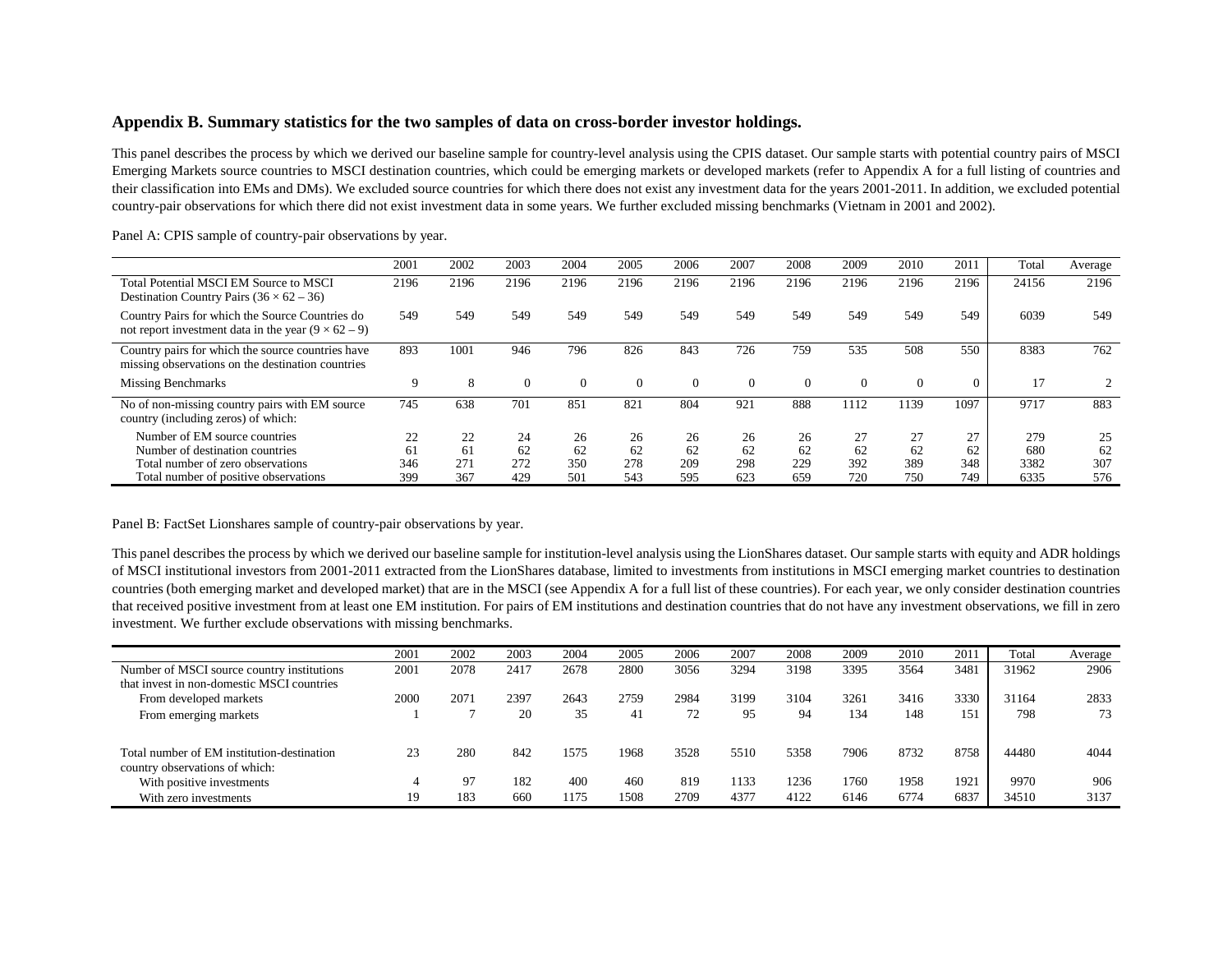# **Appendix C. Variable definitions.**

This table briefly defines the main variables used in the paper.

| Variable Name                              | Description                                                                                                                                                                                                     | Source                                                                                 |
|--------------------------------------------|-----------------------------------------------------------------------------------------------------------------------------------------------------------------------------------------------------------------|----------------------------------------------------------------------------------------|
| Benchmark 1 (world) investment ratio       | Market capitalization of country j scaled by world market capitalization<br>excluding country i. As described in the paper, country I is the source country<br>and country <i>i</i> is the destination country. | World Federation of Exchanges and World Bank                                           |
| Benchmark 2 (regional) investment ratio    | [Portfolio investment from all developed countries within the region of country<br>I to country <i>i</i> ] /[Portfolio investment from all countries to country <i>i</i> ]                                      | CPIS or Lionshares; own calculation                                                    |
| Benchmark 3 (matched) investment ratio     | [Portfolio investment from propensity-score-matched developed country i to<br>country j   / [Portfolio investment from propensity score matched developed<br>market country i to all countries]                 | CPIS or Lionshares; own calculation                                                    |
| CPIS Excess allocation (Benchmark 1)       | [Portfolio investment from emerging market i to country j ] / [Portfolio<br>investment from emerging market i to all countries]— Benchmark 1                                                                    | CPIS; see also benchmark 1 description                                                 |
| CPIS Excess allocation (Benchmark 2)       | [Portfolio investment from emerging market i to country j ] / [Portfolio<br>investment from emerging market i to all countries - Benchmark 2                                                                    | CPIS; see also benchmark 2 description                                                 |
| CPIS Excess allocation (Benchmark 3)       | [Portfolio investment from emerging market i to country $j \mid /$ [Portfolio]<br>investment from emerging market i to all countries - Benchmark 3                                                              | CPIS; see also benchmark 3 description                                                 |
| Lionshares Excess allocation (Benchmark 1) | [Portfolio investment from emerging market institution i to country j ] /<br>[Portfolio investment from emerging market institution i to all countries]-<br>Benchmark 1                                         | FactSet Lionshares; see also Benchmark 1 (global)<br>description                       |
| Lionshares Excess allocation (Benchmark 2) | [Portfolio investment from emerging market institution i to country $j \mid l$<br>[Portfolio investment from emerging market institution i to all countries]—<br>Benchmark 2                                    | FactSet Lionshares; see also Benchmark 2 (regional)<br>description                     |
| Lionshares Excess allocation (Benchmark 3) | [Portfolio investment from emerging market institution i to country $j \mid l$<br>[Portfolio investment from emerging market institution i to all countries]—<br>Benchmark 3                                    | FactSet Lionshares; see also Benchmark 3 (matched)<br>description                      |
| External Trade (Trade)                     | [Sum of export and import between emerging market i and country j from 1991]<br>to 2000] / [Sum of export and import of county j from 1991 to 2000]                                                             | United Nations Conference on Trade and<br>Development (UNCTAD)                         |
| Foreign Direct Investment (FDI)            | [FDI from country j into emerging market i from 1991 to 2000] / [FDI from all]<br>countries into emerging market i between 1991 to 2000], zero if it is missing                                                 | Website of Professor Andrew Rose at Berkeley<br>http://faculty.haas.berkeley.edu/arose |
| <b>Parent Country</b>                      | Dummy equals 1 if the destination country j is the country where the parent<br>institution of the emerging market institution i is located                                                                      | Classified by hand                                                                     |
| Peer Country                               | Dummy equals 1 if the destination country j contains a foreign subsidiary of the<br>parent institution of emerging market institution i.                                                                        | Classified by hand                                                                     |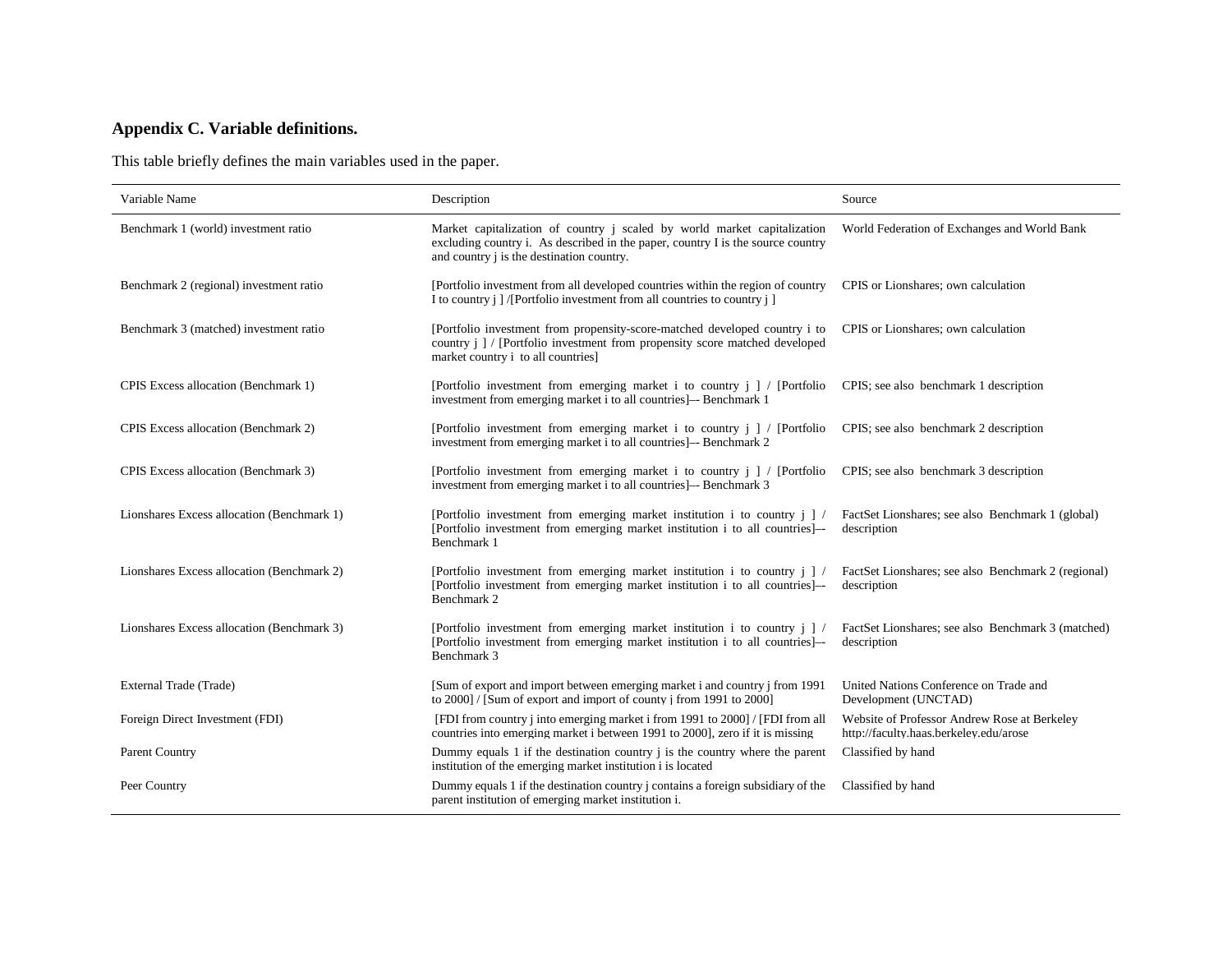| Variable Name                            | Description                                                                                                                                                                                                                                                                                                                                                             | Source                                                                                 |
|------------------------------------------|-------------------------------------------------------------------------------------------------------------------------------------------------------------------------------------------------------------------------------------------------------------------------------------------------------------------------------------------------------------------------|----------------------------------------------------------------------------------------|
| Distance                                 | Log of miles between country i and country j                                                                                                                                                                                                                                                                                                                            | Website of Professor Andrew Rose at Berkeley<br>http://faculty.haas.berkeley.edu/arose |
| Contiguous Land Border Dummy (Border)    | Dummy equals 1 if country i and country j share a common land-based border                                                                                                                                                                                                                                                                                              | Website of Professor Andrew Rose at Berkeley<br>http://faculty.haas.berkeley.edu/arose |
| Common Language                          | Dummy equals 1 if country i and country j share common language                                                                                                                                                                                                                                                                                                         | Website of Professor Andrew Rose at Berkeley<br>http://faculty.haas.berkeley.edu/arose |
| Common Colonizer                         | Dummy equals 1 if country i and country j share common colonizer post 1945                                                                                                                                                                                                                                                                                              | Website of Professor Andrew Rose at Berkeley<br>http://faculty.haas.berkeley.edu/arose |
| Colony Relationship (Colony)             | Dummy equals 1 if country i and country j are ever in colonial relationship with<br>a common colonizer                                                                                                                                                                                                                                                                  | Website of Professor Andrew Rose at Berkeley<br>http://faculty.haas.berkeley.edu/arose |
| GDP Per Capita                           | Log of GDP Per Capita                                                                                                                                                                                                                                                                                                                                                   | IMF                                                                                    |
| Number of Firms                          | Log of number of listed firms per population                                                                                                                                                                                                                                                                                                                            | World Federation of Exchanges                                                          |
| Market cap/GDP                           | Equity market capitalization / GDP                                                                                                                                                                                                                                                                                                                                      | <b>IMF</b>                                                                             |
| Equity Market Turnover (Market turnover) | Annul equity market trading volume over end-of-year market capitalization                                                                                                                                                                                                                                                                                               | World Development Indicator                                                            |
| <b>Transaction Fees</b>                  | Sum of brokerage commission, transfer fees and market impact cost.                                                                                                                                                                                                                                                                                                      | Elkins/McSherry LLC                                                                    |
| Difference in returns                    | Country j's last year return-country i's last year return                                                                                                                                                                                                                                                                                                               | Datastream                                                                             |
| Variance ratio                           | Country j's return volatility divided by country i's return volatility. Return<br>volatility is calculated using MSCI country index returns over the past 5 years.                                                                                                                                                                                                      | Datastream                                                                             |
| Correlation                              | Correlation of stock returns between country i and country j, based on monthly<br>MSCI country index returns over the past 5 years.                                                                                                                                                                                                                                     | Datastream                                                                             |
| Market cap ratio                         | Market cap ratio is a dummy variable that equals one if the stock market<br>capitalization of the destination country in a given year divided by the stock<br>market capitalization of the source country in that year is above the median<br>value of that ratio among all source-destination country pairs in that year.                                              | <b>IMF</b>                                                                             |
| GDP ratio                                | GDP ratio is defined as a dummy variable that equals one if the GDP of the<br>destination country in a given year divided by the GDP of the source country in<br>that year (with both GDPs measured in current U.S. dollars) is above the median<br>value of that ratio among all source-destination country pairs in that year.                                        | IMF                                                                                    |
| Volatility ratio                         | Volatility ratio is defined as a dummy variable that equals one if the volatility<br>of stock returns in the destination country over a trailing five-year period<br>divided by the volatility of stock returns in the source country over the same<br>trailing five-year period is above the median value of that ratio among all<br>source-destination country pairs. | Datastream                                                                             |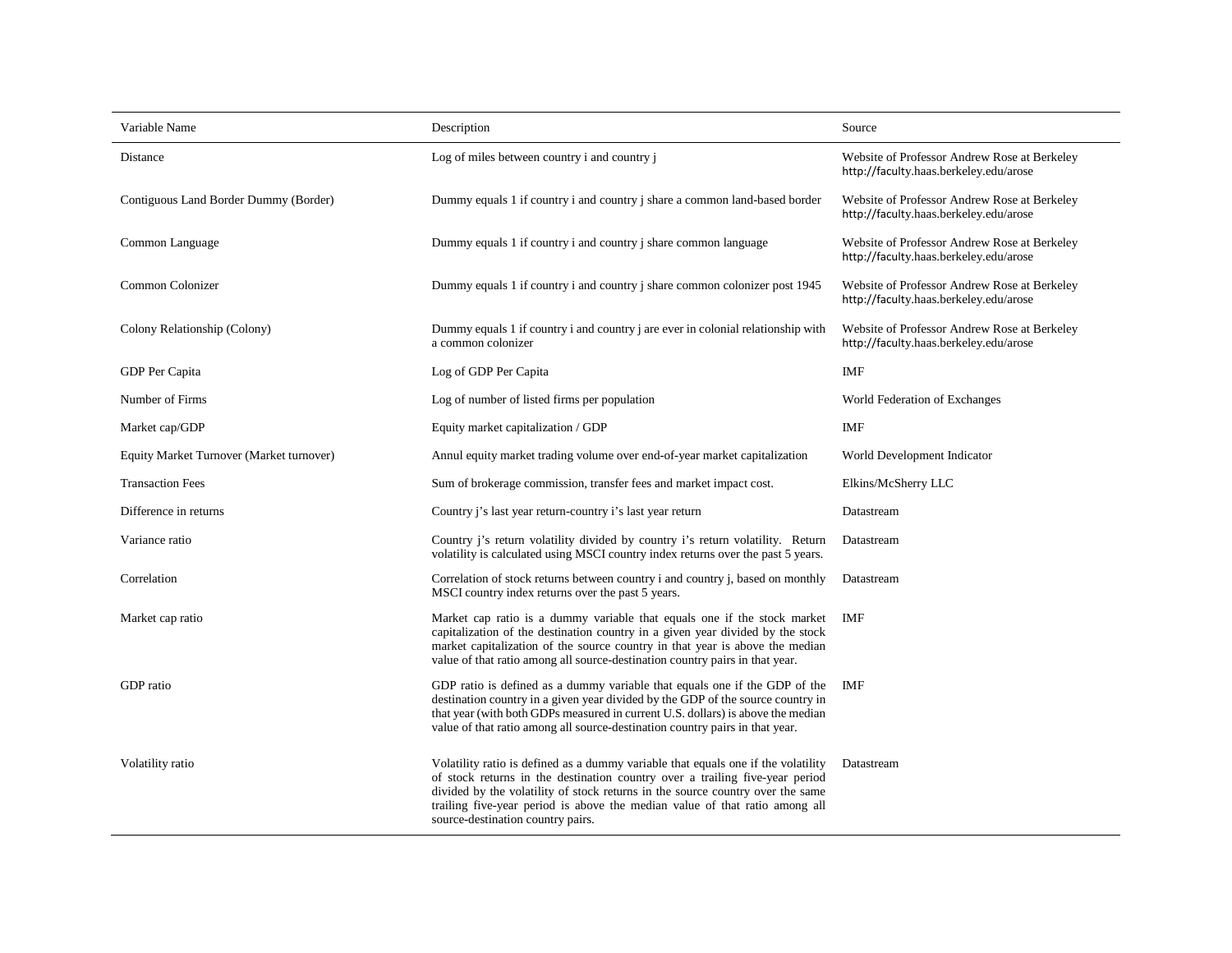| Variable Name             | Description                                                                                                                                                                                                                                                                                                                                                                                                                                                                                                                                                                                                                                                         | Source                                                                                                                                                                               |
|---------------------------|---------------------------------------------------------------------------------------------------------------------------------------------------------------------------------------------------------------------------------------------------------------------------------------------------------------------------------------------------------------------------------------------------------------------------------------------------------------------------------------------------------------------------------------------------------------------------------------------------------------------------------------------------------------------|--------------------------------------------------------------------------------------------------------------------------------------------------------------------------------------|
| Concentration             | Concentration is a dummy variable that equals one if the Herfindahl index of<br>the country-level allocation in the emerging market source country's external<br>investment portfolio in a given year is above the median value of that index<br>among all emerging market source countries in that year.                                                                                                                                                                                                                                                                                                                                                           | Authors' calculations from FactSet Lionshares<br>database.                                                                                                                           |
| <b>Registration Rules</b> | Sum of points. 1 point if registration required; 1 point if annual review of<br>performance; 1 point if compliance requirements are mandated                                                                                                                                                                                                                                                                                                                                                                                                                                                                                                                        | Salomon Smith Barney, Deutsche Custody Services<br>Fact Book 2005, and other web based resources; see<br>Karolyi (2015, Chapter 6) for details on construction.                      |
| <b>Ownership Rules</b>    | Sum of points. 1 point if only some sectors restricted from foreign investors; 1<br>point if broad-based restrictions with cap limits; 1 point if other market<br>restrictions.                                                                                                                                                                                                                                                                                                                                                                                                                                                                                     | Salomon Smith Barney, Deutsche Custody Services<br>Fact Book 2005, and other web based resources; see<br>Karolyi (2015, Chapter 6) for details on construction.                      |
| FX Convertibility Limits  | Sum of points. 1 point if only partially or non-convertible currency; 2 points if<br>exchange rate is not freely floating.                                                                                                                                                                                                                                                                                                                                                                                                                                                                                                                                          | Salomon Smith Barney, Deutsche Custody Services<br>Fact Book 2005, and other web based resources see<br>Karolyi (2015, Chapter 6) for details on construction.                       |
| <b>Govt Effectiveness</b> | This variable measures the quality of public service provision, the quality of the<br>bureaucracy, the competence of civil servants, the independence of the civil<br>service from political pressures, and the credibility of the government's<br>commitment to policies. The main focus of this index is on "inputs" required<br>for the government to be able to produce and implement good policies and<br>deliver public goods. This variable ranges from -2.5 to 2.5 where higher values<br>equal higher government effectiveness.                                                                                                                            | Kauffmann-Kraay Governance Indicators; see World<br>Bank's World Governance Indicators<br>http://databank.worldbank.org/data/reports.aspx?sour<br>ce=Worldwide-Governance-Indicators |
| <b>Regulatory Burden</b>  | Measures the incidence of market-unfriendly policies. The indicators are based<br>on 352 different underlying variables measuring perceptions of a wide-range of<br>governance issues drawn from 32 separate data sources constructed by 30<br>different organizations worldwide. Each measure is constructed on a scale of -<br>2.5 to 2.5 with a standard deviation of 1.0 using standard unobserved<br>components models.                                                                                                                                                                                                                                        | Kauffmann-Kraay Governance Indicators; see World<br>Bank's World Governance Indicators<br>http://databank.worldbank.org/data/reports.aspx?sour<br>ce=Worldwide-Governance-Indicators |
| Rule of Law               | Rule of law measures the extent to which agents have confidence in and abide<br>by the rules of society. These include perceptions of the incidence of both<br>violent and non-violent crime, the effectiveness and predictability of the<br>judiciary, and the enforceability of contracts. The indicators are based on 352<br>different underlying variables measuring perceptions of a wide-range of<br>governance issues drawn from 32 separate data sources constructed by 30<br>different organizations worldwide. Each measure is constructed on a scale of -<br>2.5 to 2.5 with a standard deviation of 1.0 using standard unobserved<br>components models. | Kauffmann-Kraay Governance Indicators; see World<br>Bank's World Governance Indicators<br>http://databank.worldbank.org/data/reports.aspx?sour<br>ce=Worldwide-Governance-Indicators |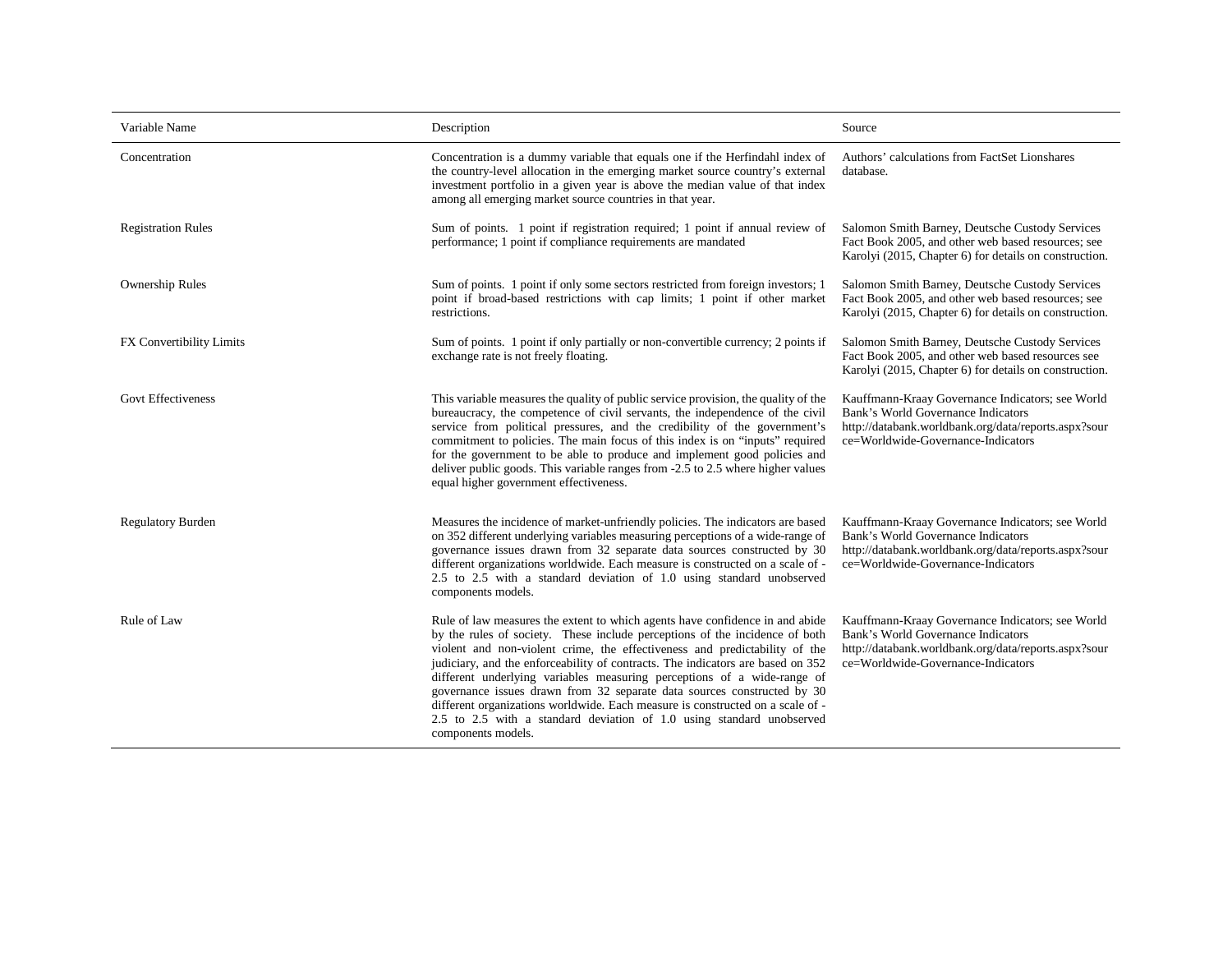## **Appendix D. Total equity investments by key institutional investors domiciled in MSCI source countries by year.**

This table presents summary statistics on total equity investments by institutional investors ("Total AUM") for each MSCI source country by year and total number of institutions ("Number") in each source country by year. We report the Top 5 institutions in 2011 by market capitalization (in US dollars millions).

Panel A. Emerging Markets

| Country                |                            | 2001                                     | 2002                                 | 2003                  | 2004                   | 2005                  | 2006                                     | 2007                           | 2008                   | 2009                 | 2010                 | 2011                    | Top Five Institutions (2011)                                                                                                                                                                |                                                             |
|------------------------|----------------------------|------------------------------------------|--------------------------------------|-----------------------|------------------------|-----------------------|------------------------------------------|--------------------------------|------------------------|----------------------|----------------------|-------------------------|---------------------------------------------------------------------------------------------------------------------------------------------------------------------------------------------|-------------------------------------------------------------|
| Argentina<br>(AR)      | Total AUM:<br>Number:      | $\mathbf{0}$                             | $\sim$<br>$\overline{0}$             | $\mathbf{0}$          | $\mathbf{0}$           | 24<br>$\overline{2}$  | 32<br>-1                                 | 93<br>$\mathbf{1}$             | 15<br>-1               | 36<br>$\overline{2}$ | 106<br>2             | 44<br>-1                | 1: INVESTIS ASSET MANAGEMENT SA SGFCI                                                                                                                                                       | \$44m                                                       |
| Bahrain<br>(BH)        | <b>Total AUM</b><br>Number | $\overline{a}$<br>$\mathbf{0}$           | $\Omega$                             | $\mathbf{0}$          | $\mathbf{0}$           | $\mathbf{0}$          | $\mathbf{0}$                             | $\mathbf{0}$                   | 120<br>$\mathbf{1}$    | $\mathbf{1}$         | $\Omega$             | 102<br>1                | 1: SECURITIES & INVESTMENT COMPANY BSC                                                                                                                                                      | \$102m                                                      |
| Brazil<br>(BR)         | <b>Total AUM</b><br>Number | 327<br>5                                 | 250<br>5                             | 390<br>$\overline{5}$ | 870<br>$\overline{7}$  | 1,424<br>6            | 2,701<br>6                               | 6,962<br>11                    | 1,806<br>11            | 16,147<br>51         | 39,930<br>189        | 10,205<br>13            | 1: BB GESTAO DE RECURSOS DTVM SA<br>2: HSBC GESTAO DE RECURSOS LTDA<br>3: GOLDMAN SACHS ASSET MANAGEMENT<br>4: BNP PARIBAS ASSET MANAGEMENT BRASIL<br>5: BANCO JPMORGAN SA                  | \$5,611m<br>\$1,230m<br>\$1,130m<br>\$781m<br>\$468m        |
| Chile<br>CL)           | <b>Total AUM</b><br>Number | $\overline{a}$<br>$\mathbf{0}$           | 52<br>2                              | 51                    | 73<br>$\overline{1}$   | 91<br>$\overline{1}$  | 286<br>2                                 | 594<br>2                       | 186<br>2               | 476<br>3             | 2,038<br>5           | 308<br>-1               | 1: PINEBRIDGE INVESTMENTS LATIN AMERICA                                                                                                                                                     | \$308m                                                      |
| China<br>(CN)          | <b>Total AUM</b><br>Number | $\overline{\phantom{a}}$<br>$\mathbf{0}$ | $\overline{\phantom{a}}$<br>$\Omega$ | $\mathbf{0}$          | $\mathbf{0}$           | 37<br>$\overline{1}$  | $\overline{\phantom{a}}$<br>$\mathbf{0}$ | $\overline{a}$<br>$\mathbf{0}$ | 125,731<br>52          | 208,878<br>55        | 215,982<br>59        | 161,787<br>60           | 1: CHINA ASSET MANAGEMENT CO LTD<br>2: E FUND MANAGEMENT CO LTD<br>3: HARVEST FUND MANAGEMENT CO LTD<br>4: BOSERA ASSET MANAGEMENT CO LTD<br>5: GF FUND MANAGEMENT CO LTD                   | \$15,874m<br>\$12,227m<br>\$10,201m<br>\$8,864m<br>\$7,140m |
| Colombia<br>(CO)       | <b>Total AUM</b><br>Number | $\mathbf{0}$                             | $\Omega$                             | $\theta$              | $\Omega$               | $\mathbf{0}$          | $\mathbf{0}$                             | $\mathbf{0}$                   | $\Omega$               | $\Omega$             | $\Omega$             | 102<br>-1               | 1: SEGURIDAD CIA ADMINISTRADORA DE                                                                                                                                                          | \$102m                                                      |
| Croatia<br>(HR)        | <b>Total AUM</b><br>Number | $\overline{\phantom{a}}$<br>$\mathbf{0}$ | $\Omega$                             | $\theta$              | $\Omega$               | $\theta$              | 24<br>$\overline{2}$                     | 712<br>$\overline{5}$          | 185<br>6               | 200<br>6             | 349<br>11            | 126<br>8                | 1: NFD AUREUS INVEST DD<br>2: HPB INVEST DOO<br>3: ERSTE INVEST DOO<br><b>4: ZB INVEST DOO</b><br>5: ILIRIKA INVESTMENTS DOO                                                                | \$35m<br>\$35m<br>\$19m<br>\$17m<br>\$10m                   |
| Czech Republic<br>(CZ) | <b>Total AUM</b><br>Number | 65<br>2                                  | 88<br>2                              | 132<br>3              | 520<br>$7\phantom{.0}$ | 816<br>$\overline{7}$ | 1,329<br>$7\phantom{.0}$                 | 2,146<br>9                     | 920<br>9               | 1,372<br>8           | 1,594<br>$\tau$      | 1,159<br>$\overline{7}$ | 1: ING INVESTMENT MANAGEMENT CR AS<br>2: INVESTICNI SPOLECNOST CESKE SPORITELNY<br>3: GENERALI PPF ASSET MANAGEMENT AS<br>4: CSOB ASSET MANAGEMENT AS<br>5: CONSEQ INVESTMENT MANAGEMENT AS | \$366m<br>\$272m<br>\$204m<br>\$190m<br>\$48m               |
| Egypt<br>(EG)          | <b>Total AUM</b><br>Number | $\overline{\phantom{a}}$<br>$\mathbf{0}$ | $\mathbf{0}$                         | $\mathbf{0}$          | $\mathbf{0}$           | $\mathbf{0}$          | $\overline{\phantom{a}}$<br>$\mathbf{0}$ | $\mathbf{0}$                   | 38<br>$\overline{1}$   | 50<br>$\mathbf{1}$   | 70<br>$\overline{1}$ | 35<br>$\overline{1}$    | 1: EFG HERMES ASSET MANAGEMENT SAE                                                                                                                                                          | \$35m                                                       |
| Estonia<br>(EE)        | <b>Total AUM</b><br>Number | 52<br>$\overline{1}$                     | 86<br>3                              | 237<br>$\overline{4}$ | 510<br>$\overline{4}$  | 967<br>$\overline{4}$ | 1,619<br>5                               | 2,473<br>$7\phantom{.0}$       | 588<br>8               | 1,423<br>8           | 1,998<br>8           | 1,263<br>$\overline{7}$ | 1: SEB VARAHALDUS AS<br>2: SWEDBANK INVESTMENT FUNDS AS<br>3: TRIGON FUNDS AS<br>4: AVARON ASSET MANAGEMENT AS<br>5: DANSKE CAPITAL AS ESTONIA                                              | \$1,065m<br>\$97m<br>\$49m<br>\$21m<br>\$18m                |
| Hungary<br>(HU)        | <b>Total AUM</b><br>Number | $\mathbf{0}$                             | $\mathbf{0}$                         | $\mathbf{0}$          | 243<br>8               | 377<br>8              | 734<br>$7\phantom{.0}$                   | 1,161<br>8                     | 991<br>$7\phantom{.0}$ | 758<br>$\tau$        | 867<br>$\tau$        | 374<br>$7\phantom{.0}$  | 1: ING INVESTMENT MANAGEMENT HUNGARY RT<br>2: OTP FUND MANAGEMENT LTD<br>3: PIONEER INVESTMENT FUND MANAGEMENT<br>4: CONCORDE ASSET MANAGEMENT LTD<br>5: BUDAPEST FUND MANAGEMENT CO LTD    | \$159m<br>\$124m<br>\$26m<br>\$24m<br>\$21m                 |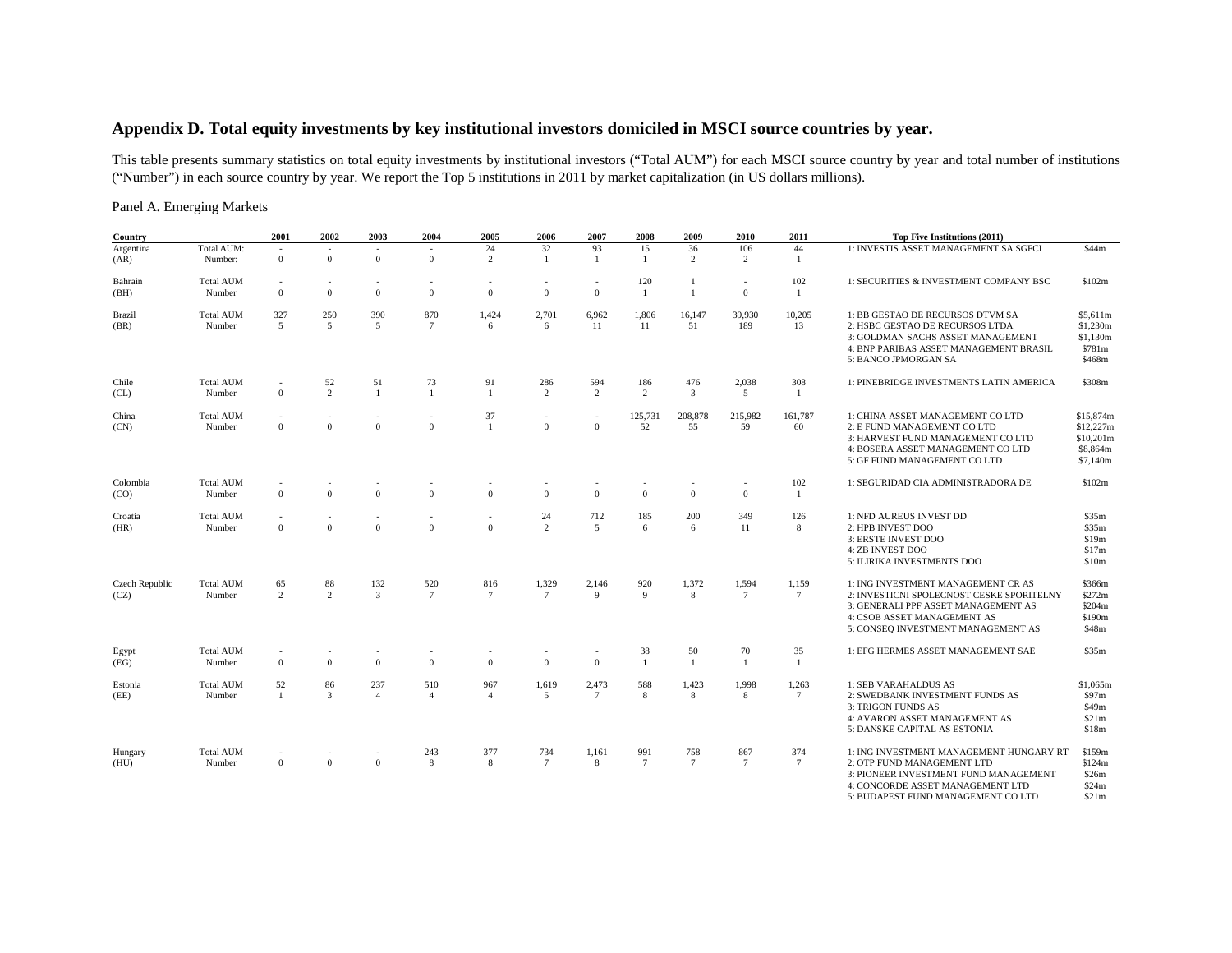| Country             |                            | 2001                                       | 2002                           | 2003                  | 2004                           | 2005                  | 2006                  | 2007                                     | 2008                                     | 2009                           | 2010                             | 2011                    | Top Five Institutions (2011)                                                                                                                                                                          |                                                          |
|---------------------|----------------------------|--------------------------------------------|--------------------------------|-----------------------|--------------------------------|-----------------------|-----------------------|------------------------------------------|------------------------------------------|--------------------------------|----------------------------------|-------------------------|-------------------------------------------------------------------------------------------------------------------------------------------------------------------------------------------------------|----------------------------------------------------------|
| India<br>(IN)       | <b>Total AUM</b><br>Number | 76<br>3                                    | 89<br>3                        | 3,684<br>22           | 5,871<br>23                    | 13,507<br>28          | 21,368<br>25          | 29,159<br>27                             | 20,408<br>38                             | 42,309<br>39                   | 60,207<br>49                     | 46,872<br>48            | 1: HDFC ASSET MANAGEMENT CO LTD<br>2: ICICI PRUDENTIAL LIFE INSURANCE CO LTD<br>3: RELIANCE CAPITAL ASSET MANAGEMENT LTD<br>4: UTI ASSET MANAGEMENT CO LTD<br>5: ICICI PRUDENTIAL ASSET MANAGEMENT CO | \$7,232m<br>\$7,145m<br>\$5,645m<br>\$4,752m<br>\$3,067m |
| Indonesia<br>(ID)   | <b>Total AUM</b><br>Number | $\mathbf{0}$                               | $\overline{0}$                 | $\mathbf{0}$          | $\Omega$                       | $\mathbf{0}$          | $\bf{0}$              | $\overline{0}$                           | $\mathbf{0}$                             | $\overline{0}$                 | 204<br>2                         | 1,073<br>2              | 1: PT SCHRODER INVESTMENT MANAGEMENT<br>2: PT BATAVIA PROSPERINDO ASET MANAJEMEN                                                                                                                      | \$997m<br>\$77m                                          |
| Israel<br>(IL)      | <b>Total AUM</b><br>Number | $\mathbf{0}$                               | $\mathbf{0}$                   | $\Omega$              | $\Omega$                       | $\mathbf{0}$          | $\boldsymbol{0}$      | $\mathbf{0}$                             | $\mathbf{0}$                             | 3,141<br>30                    | 655<br>1                         | 726<br>-1               | 1: MENORA MIVTACHIM LIFE INSURANCE                                                                                                                                                                    | \$726m                                                   |
| Jordan<br>(JO)      | <b>Total AUM</b><br>Number | ٠<br>$\mathbf{0}$                          | $\mathbf{0}$                   | $\mathbf{0}$          | $\overline{0}$                 | $\mathbf{0}$          | ÷<br>$\mathbf{0}$     | $\overline{a}$<br>$\mathbf{0}$           | 15<br>$\mathbf{1}$                       | 12<br>-1                       | 13<br>$\mathbf{1}$               | 12<br>-1                | 1: AL ARABI INVESTMENT GROUP CO /INVT                                                                                                                                                                 | \$12m                                                    |
| Kazakhstan<br>(KZ)  | <b>Total AUM</b><br>Number | $\overline{a}$<br>$\mathbf{0}$             | $\mathbf{0}$                   | $\mathbf{0}$          | $\mathbf{0}$                   | $\mathbf{0}$          | ÷,<br>$\mathbf{0}$    | 240<br>-1                                | $\mathbf{0}$                             | $\mathbf{0}$                   | $\mathbf{0}$                     | $\bf{0}$                |                                                                                                                                                                                                       |                                                          |
| Kenya<br>(KE)       | <b>Total AUM</b><br>Number | $\mathbf{0}$                               | $\Omega$                       | $\Omega$              | $\Omega$                       | $\mathbf{0}$          | $\mathbf{0}$          | $\overline{\phantom{a}}$<br>$\theta$     | 3<br>$\mathbf{1}$                        | $\overline{2}$<br>$\mathbf{1}$ | $\overline{5}$<br>$\overline{1}$ | $\overline{0}$          |                                                                                                                                                                                                       |                                                          |
| Kuwait<br>(KW)      | <b>Total AUM</b><br>Number | $\mathbf{0}$                               | $\mathbf{0}$                   | $\theta$              | $\Omega$                       | ÷<br>$\mathbf{0}$     | 14<br>$\mathbf{1}$    | 8<br>$\mathbf{1}$                        | 23<br>$\mathbf{1}$                       | 37<br>-1                       | 543<br>$\mathbf{1}$              | 598<br>-1               | 1: GLOBAL INVESTMENT HOUSE ASSET                                                                                                                                                                      | \$598m                                                   |
| Lebanon<br>(LB)     | <b>Total AUM</b><br>Number | $\overline{0}$                             | $\overline{0}$                 | $\mathbf{0}$          | $\mathbf{0}$                   | $\mathbf{0}$          | $\mathbf{0}$          | 13<br>$\mathbf{1}$                       | $\overline{\phantom{a}}$<br>$\mathbf{0}$ | 18<br>$\mathbf{1}$             | 12<br>-1                         | $\overline{7}$<br>-1    | 1: FEDERAL BANK OF LEBANON SAL                                                                                                                                                                        | \$7m                                                     |
| Malaysia<br>(MY)    | <b>Total AUM</b><br>Number | $\overline{\phantom{a}}$<br>$\overline{0}$ | $\Omega$                       | 419<br>8              | 966<br>$\mathbf{Q}$            | 1,071<br>12           | 1,210<br>13           | 2,153<br>19                              | 1,628<br>20                              | 2,909<br>21                    | 3,558<br>20                      | 3,607<br>19             | 1: CIMB PRINCIPAL ASSET MANAGEMENT BHD<br>2: PERMODALAN NASIONAL BHD<br>3: PACIFIC MUTUAL FUND BHD<br>4: HONG LEONG ASSET MANAGEMENT BHD<br>5: OSK UOB INVESTMENT MANAGEMENT BHD                      | \$1,332m<br>\$740m<br>\$285m<br>\$234m<br>\$231m         |
| Mexico<br>(MX)      | <b>Total AUM</b><br>Number | 781<br>$\overline{2}$                      | 327<br>$\overline{4}$          | 291<br>$\overline{4}$ | 379<br>$\overline{4}$          | 645<br>$\overline{4}$ | 852<br>$\overline{4}$ | 1,306<br>$\overline{4}$                  | 366<br>3                                 | 388<br>$\overline{3}$          | 7,578<br>$\overline{4}$          | 7,867<br>$\overline{4}$ | 1: IMPULSORA Y PROMOTORA BLACKROCK<br>2: BBVA BANCOMER GESTION SA DE CV<br>3: IMPULSORA DEL FONDO MEXICO SC<br>4: PICHARDO ASSET MANAGEMENT SA DE CV                                                  | \$6,656m<br>\$834m<br>\$306m<br>\$70m                    |
| Morocco<br>(MA)     | <b>Total AUM</b><br>Number | ÷<br>$\mathbf{0}$                          | $\overline{0}$                 | $\mathbf{0}$          | $\Omega$                       | $\mathbf{0}$          | $\mathbf{0}$          | $\overline{0}$                           | $\mathbf{0}$                             | $\Omega$                       | $\theta$                         | $\overline{0}$          |                                                                                                                                                                                                       |                                                          |
| Oman<br>(OM)        | <b>Total AUM</b><br>Number | $\overline{\phantom{a}}$<br>$\bf{0}$       | $\mathbf{0}$                   | $\mathbf{0}$          | $\overline{0}$                 | $\mathbf{0}$          | ٠<br>$\mathbf{0}$     | $\overline{\phantom{a}}$<br>$\mathbf{0}$ | 18<br>$\mathbf{1}$                       | 35<br>$\mathbf{1}$             | 43<br>2                          | 47<br>2                 | 1: BANKMUSCAT SAOG /INVT MGMT<br>2: INVESTMENT MANAGEMENT GROUP / OMAN                                                                                                                                | \$39m<br>\$8m                                            |
| Pakistan<br>(PK)    | <b>Total AUM</b><br>Number | $\mathbf{0}$                               | $\Omega$                       | $\mathbf{0}$          | $\Omega$                       | $\mathbf{0}$          | ÷,<br>$\mathbf{0}$    | 497<br>6                                 | 344<br>14                                | 1,472<br>16                    | 1,258<br>18                      | 838<br>15               | 1: NATIONAL INVESTMENT TRUST LTD<br>2: AL MEEZAN INVESTMENT MANAGEMENT LTD<br>3: JS INVESTMENTS LTD /INVT MGMT<br>4: ARIF HABIB INVESTMENTS LTD /INVT MGMT<br>5: UBL FUND MANAGERS LTD                | \$604m<br>\$71m<br>\$65m<br>\$26m<br>\$16m               |
| Philippines<br>(PH) | <b>Total AUM</b><br>Number | $\mathbf{0}$                               | $\overline{c}$<br>$\mathbf{1}$ | 3<br>$\overline{1}$   | $\overline{4}$<br>$\mathbf{1}$ | 10<br>$\mathbf{1}$    | 44<br>$\mathbf{1}$    | 217<br>$\mathbf{1}$                      | 68<br>$\mathbf{1}$                       | 202<br>2                       | 251<br>$\mathbf{1}$              | 336<br>$\overline{3}$   | 1: SUN LIFE ASSET MANAGEMENT CO INC<br>2: BDO TRUST & INVESTMENTS GROUP<br>3: ATR KIMENG ASSET MANAGEMENT INC                                                                                         | \$219m<br>\$102m<br>\$15m                                |
| Poland<br>(PL)      | <b>Total AUM</b><br>Number | $\overline{\phantom{a}}$<br>$\mathbf{0}$   | $\sim$<br>$\overline{0}$       | 1,067<br>14           | 2,832<br>15                    | 4,993<br>16           | 23,358<br>30          | 45,892<br>33                             | 17,181<br>34                             | 30,768<br>34                   | 40,197<br>35                     | 27,513<br>37            | 1: ING PTE SA<br>2: AVIVA PTE AVIVA BZ WBK SA<br>3: POLSKIE TOWARZYSTWO EMERYTALNE PZU<br>4: ING INVESTMENT MANAGEMENT POLSKA SA<br>5: AMPLICO PTE SA                                                 | \$4,981m<br>\$4,567m<br>\$2,817m<br>\$1,682m<br>\$1,558m |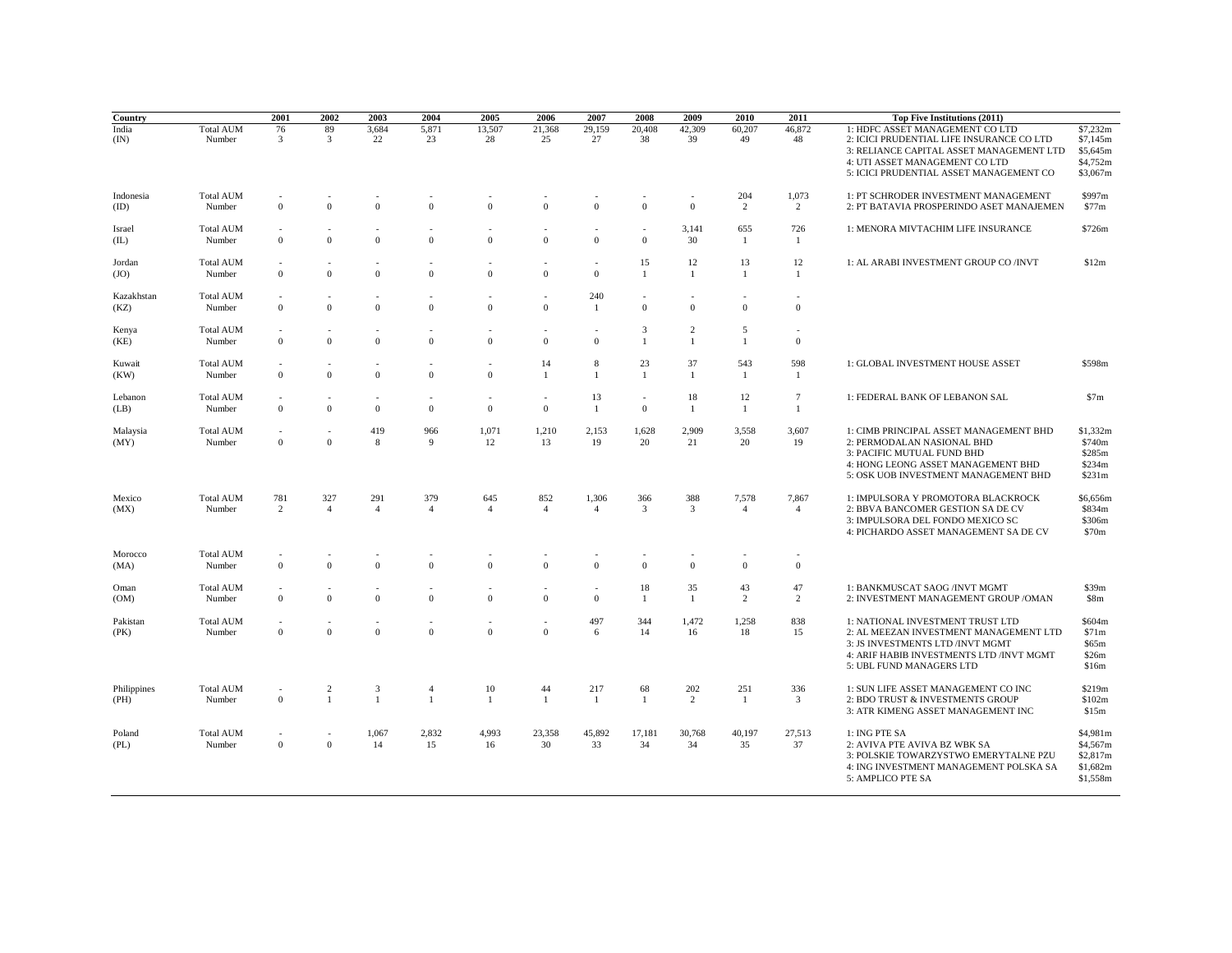| Country                           |                            | 2001                             | 2002                 | 2003                | 2004                             | 2005                  | 2006                  | 2007                  | 2008                  | 2009                | 2010                  | 2011         | Top Five Institutions (2011)                                                                                                                                                                                  |                                                          |
|-----------------------------------|----------------------------|----------------------------------|----------------------|---------------------|----------------------------------|-----------------------|-----------------------|-----------------------|-----------------------|---------------------|-----------------------|--------------|---------------------------------------------------------------------------------------------------------------------------------------------------------------------------------------------------------------|----------------------------------------------------------|
| Portugal<br>(PT)                  | <b>Total AUM</b><br>Number | 512<br>2                         | 1,257<br>18          | 2,396<br>33         | 2,894<br>32                      | 4,021<br>24           | 4,957<br>26           | 6,280<br>28           | 2,834<br>29           | 4,089<br>30         | 4,298<br>26           | 2,346<br>24  | 1: BPI GESTAO DE ACTIVOS SGFIM SA<br>2: ESAF ESPIRITO SANTO FUNDOS DE<br>3: BES VIDA COMPANHIA DE SEGUROS SA<br>4: CAIXAGEST TECNICAS DE GESTAO DE FUNDOS<br>5: ESPIRITO SANTO ACTIVOS FINANCEIROS SGPS       | \$736m<br>\$412m<br>\$349m<br>\$216m<br>\$216m           |
| Romania<br>(RO)                   | <b>Total AUM</b><br>Number | $\mathbf{0}$                     | $\mathbf{0}$         | $\Omega$            | $\overline{c}$<br>$\overline{4}$ | 9<br>5                | 19<br>$\overline{4}$  | 1,387<br>10           | 316<br>17             | 619<br>17           | 599<br>17             | 623<br>16    | 1: SOCIETATEA DE INVESTITII FINANCIARE<br>2: SOCIETATEA DE INVESTITII FINANCIARE<br>3: ING INVESTMENT MANAGEMENT ROMANIA<br>4: BT ASSET MANAGEMENT SAI SA<br>5: KD INVESTMENTS ROMANIA SAI SA                 | \$255m<br>\$251m<br>\$72m<br>\$12m<br>\$6m               |
| <b>Russian Federation</b><br>(RU) | <b>Total AUM</b><br>Number | $\overline{1}$<br>$\overline{1}$ | 5<br>$\mathbf{1}$    | 7<br>$\mathbf{1}$   | 222<br>$\overline{2}$            | 14<br>$\overline{1}$  | 144<br>$\overline{1}$ | 116<br>$\overline{1}$ | 125<br>$\mathbf{1}$   | 64<br>$\mathbf{1}$  | 263<br>$\overline{2}$ | 245<br>3     | 1: TKB BNP PARIBAS INVESTMENT PARTNERS<br>2: PROSPERITY CAPITAL MANAGEMENT RF LTD<br>3: ALLIANZ ROSNO ASSET MANAGEMENT OJSC                                                                                   | \$126m<br>\$108m<br>\$11m                                |
| Slovenia<br>(SI)                  | <b>Total AUM</b><br>Number | $\sim$<br>$\mathbf{0}$           | ÷,<br>$\mathbf{0}$   | 205<br>5            | 617<br>5                         | 1,071<br>9            | 1,745<br>9            | 3,580<br>9            | 1,423<br>9            | 1,910<br>9          | 2,017<br>9            | 1,503<br>9   | 1: TRIGLAV SKLADI DOO<br>2: KD FUNDS MANAGEMENT CO LLC<br>3: NLB SKLADI ASSET MANAGEMENT LTD<br>4: KBM INFOND INVESTMENT FUND<br>5: ALTA FUNDS DZU DD                                                         | \$445m<br>\$320m<br>\$275m<br>\$254m<br>\$106m           |
| South Africa<br>(ZA)              | <b>Total AUM</b><br>Number | 76<br>$\overline{3}$             | 4,556<br>24          | 7,658<br>21         | 15,099<br>23                     | 16,282<br>24          | 24,366<br>44          | 29,771<br>48          | 17,818<br>61          | 27,961<br>69        | 36,499<br>68          | 30,796<br>70 | 1: ALLAN GRAY UNIT TRUST MANAGEMENT LTD<br>2: INVESTEC ASSET MANAGEMENT PTY LTD<br>3: SANLAM INVESTMENT MANAGEMENT PTY LTD<br>4: CORONATION ASSET MANAGEMENT PTY LTD<br>5: STANLIB ASSET MANAGEMENT LTD       | \$5,949m<br>\$5,333m<br>\$3,993m<br>\$3,066m<br>\$2,526m |
| Taiwan<br>(TW)                    | <b>Total AUM</b><br>Number | $\mathbf{0}$                     | $\Omega$             | $\Omega$            | 1,416<br>2                       | 103<br>$\mathbf{1}$   | 93<br>$\mathbf{1}$    | 61<br>$\mathbf{1}$    | 668<br>$\overline{3}$ | 21,816<br>37        | 20,423<br>36          | 14.341<br>36 | 1: JPMORGAN ASSET MANAGEMENT TAIWAN LTD<br>2: ALLIANZ GLOBAL INVESTORS TAIWAN LTD<br>3: YUANTA SECURITIES INVESTMENT TRUST CO<br>4: CAPITAL INVESTMENT TRUST CORP<br>5: CATHAY SECURITIES INVESTMENT TRUST CO | \$1,806m<br>\$1,431m<br>\$1,339m<br>\$984m<br>\$920m     |
| Thailand<br>(TH)                  | <b>Total AUM</b><br>Number | 9<br>$\mathbf{1}$                | 13<br>$\mathbf{1}$   | 995<br>$\mathbf{Q}$ | 946<br>8                         | 727<br>6              | 204<br>6              | 3,395<br>20           | 2,908<br>20           | 3,392<br>19         | 4,360<br>19           | 40<br>2      | 1: SCB ASSET MANAGEMENT CO LTD<br>2: SENHOUSE ASIA LTD                                                                                                                                                        | \$35m<br>\$5m                                            |
| Turkey<br>(TR)                    | <b>Total AUM</b><br>Number | $\sim$<br>$\mathbf{0}$           | 25<br>$\overline{2}$ | 139<br>2            | 143<br>2                         | 277<br>$\overline{4}$ | 137<br>5              | 190<br>5              | 56<br>6               | 106<br>6            | 271<br>5              | 237<br>6     | 1: HSBC PORTFOY YONETIMI AS<br>2: AK ASSET MANAGEMENT AS<br>3: IS ASSET MANAGEMENT<br>4: FINANS PORTFOY YONETIMI AS<br><b>5: TICARET SECURITIES</b>                                                           | \$121m<br>\$44m<br>\$42m<br>\$11m<br>\$11m               |
| Ukraine<br>(UA)                   | <b>Total AUM</b><br>Number | $\mathbf{0}$                     | $\Omega$             | $\Omega$            | $\Omega$                         | $\Omega$              | $\mathbf{0}$          | $\overline{0}$        | $\overline{0}$        | $\theta$            | $\Omega$              | $\mathbf{0}$ |                                                                                                                                                                                                               |                                                          |
| United Arab<br>(AE)               | <b>Total AUM</b><br>Number | $\sim$<br>$\mathbf{0}$           | ٠<br>$\mathbf{0}$    | $\Omega$            | 12<br>1                          | 51<br>$\overline{1}$  | 39<br>$\overline{1}$  | 107<br>2              | 629<br>6              | 372<br>8            | 355<br>8              | 210<br>6     | 1: ABU DHABI COMMERCIAL BANK /INVT MGMT<br>2: EFG HERMES UAE LTD<br>3: INVEST AD ASSET MANAGEMENT PJSC<br>4: ING INVESTMENT MANAGEMENT MIDDLE EAST<br>5: MASHREQ ASSET MANAGEMENT                             | \$84m<br>\$38m<br>\$37m<br>\$32m<br>\$14m                |
| Venezuela<br>(VE)                 | <b>Total AUM</b><br>Number | $\mathbf{0}$                     | $\mathbf{0}$         | $\Omega$            | $\Omega$                         | $\mathbf{0}$          | $\mathbf{0}$          | $\mathbf{0}$          | $\overline{0}$        | $\theta$            | $\mathbf{0}$          | $\mathbf{0}$ |                                                                                                                                                                                                               |                                                          |
| Vietnam<br>(VN)                   | <b>Total AUM</b><br>Number | $\mathbf{0}$                     | $\mathbf{0}$         | $\Omega$            | $\mathbf{0}$                     | $\mathbf{0}$          | $\overline{0}$        | 83<br>$\mathbf{1}$    | 347<br>-1             | 463<br>$\mathbf{1}$ | 506<br>3              | 481<br>1     | 1: DRAGON CAPITAL MANAGEMENT CO LTD                                                                                                                                                                           | \$481m                                                   |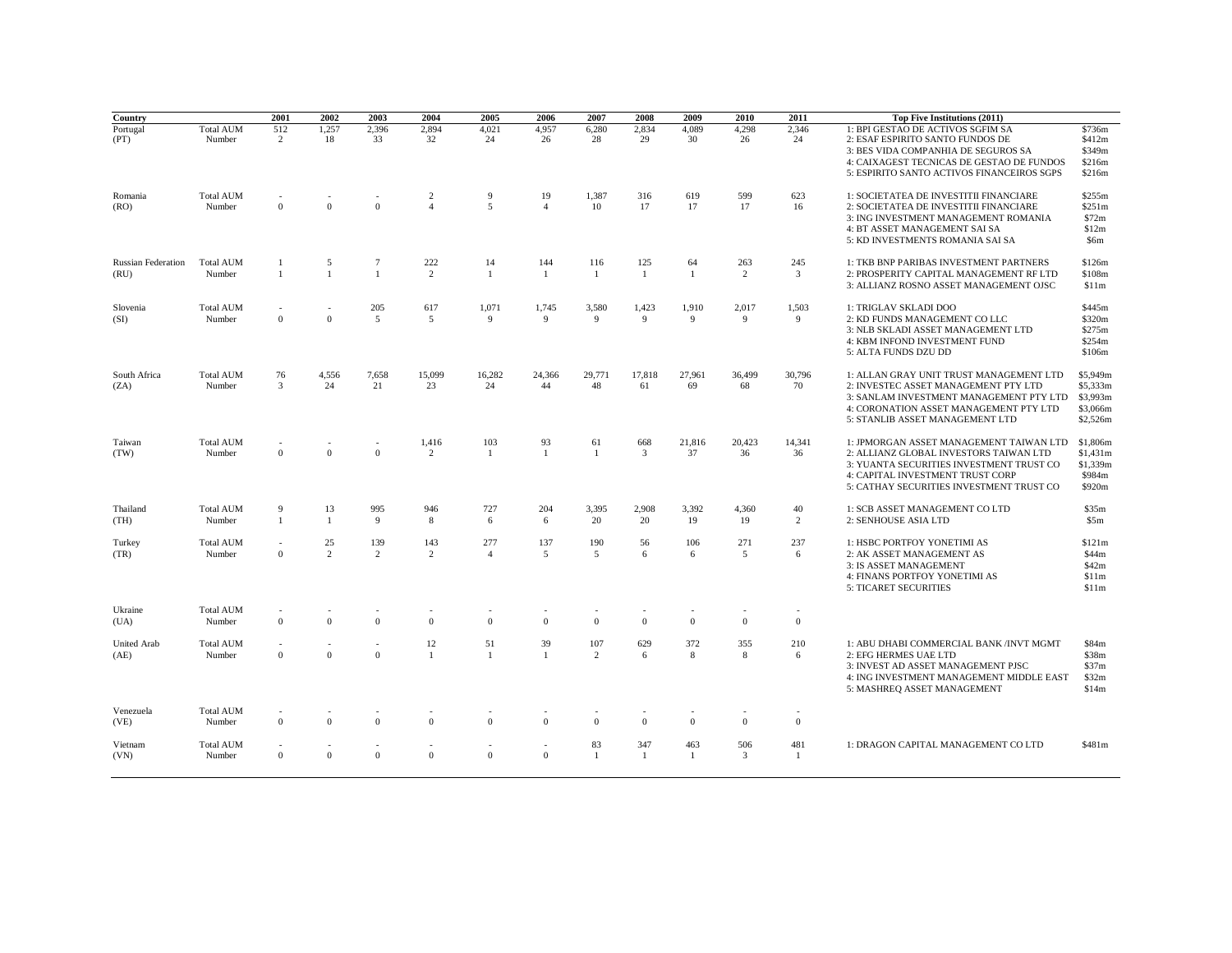## Panel B. Developed Markets.

| Country           |                            | 2001           | 2002           | 2003           | 2004           | 2005                  | 2006           | 2007           | 2008           | 2009           | 2010           | 2011           | Top Five Institutions (2011)                                                                                                                                                                                  |                                                                           |
|-------------------|----------------------------|----------------|----------------|----------------|----------------|-----------------------|----------------|----------------|----------------|----------------|----------------|----------------|---------------------------------------------------------------------------------------------------------------------------------------------------------------------------------------------------------------|---------------------------------------------------------------------------|
| Australia<br>(AU) | <b>Total AUM</b><br>Number | 3,448<br>9     | 2,606<br>14    | 4,306<br>16    | 12,315<br>35   | 17,442<br>42          | 31,322<br>57   | 46,095<br>75   | 41,169<br>74   | 50,695<br>79   | 63,018<br>74   | 77,129<br>73   | 1: COLONIAL FIRST STATE GLOBAL ASSET<br>2: BT INVESTMENT MANAGEMENT LTD<br>3: AMP CAPITAL INVESTORS LTD<br>4: PLATINUM ASSET MANAGEMENT LTD /INVT<br>5: MACQUARIE INVESTMENT MANAGEMENT LTD                   | \$11,082m<br>\$7,241m<br>\$6,449m<br>\$5,771m<br>\$5,527m                 |
| Austria<br>(AT)   | <b>Total AUM</b><br>Number | 3,436<br>29    | 3,643<br>33    | 5,303<br>39    | 6,745<br>38    | 9,060<br>39           | 12,240<br>40   | 15,290<br>46   | 7,769<br>51    | 9,883<br>55    | 12,231<br>62   | 10,263<br>57   | 1: RAIFFEISEN KAPITALANLAGE GMBH<br>2: ERSTE SPARINVEST<br>3: PIONEER INVESTMENTS AUSTRIA GMBH<br>4: MACQUARIE INVESTMENT MANAGEMENT<br>5: VOLKSBANK INVEST                                                   | \$2,648m<br>\$2,054m<br>\$1,544m<br>\$471m<br>\$388m                      |
| Belgium<br>(BE)   | <b>Total AUM</b><br>Number | 22.356<br>17   | 19,414<br>22   | 30,390<br>26   | 36,423<br>29   | 42,120<br>28          | 53,802<br>27   | 58,218<br>28   | 27.638<br>27   | 38.573<br>24   | 39.357<br>24   | 28,179<br>27   | 1: KBC ASSET MANAGEMENT NV<br>2: BELFIUS BANK & INSURANCE SA<br>3: BNP PARIBAS INVESTMENT PARTNERS<br>4: PETERCAM SA/NV /INVT MGMT<br>5: CAPFI DELEN ASSET MANAGEMENT SA                                      | \$8,006m<br>\$5,784m<br>\$3,804m<br>\$2,692m<br>\$2,611m                  |
| Canada<br>(CA)    | <b>Total AUM</b><br>Number | 213,249<br>158 | 232,479<br>164 | 351,570<br>173 | 437,488<br>180 | 569,311<br>170        | 678,269<br>179 | 841,931<br>187 | 508,398<br>196 | 693,001<br>189 | 891,505<br>204 | 823,049<br>207 | 1: RBC GLOBAL ASSET MANAGEMENT INC<br>2: TDAM USA INC<br>3: CAISSE DE DEPOT ET PLACEMENT DU OUEBEC<br>4: BC INVESTMENT MANAGEMENT CORP<br>5: CANADA PENSION PLAN INVESTMENT BOARD                             | \$64,090m<br>\$52,187m<br>\$48,022m<br>\$37,513m<br>\$36,276m             |
| Denmark<br>(DK)   | <b>Total AUM</b><br>Number | 9.333<br>10    | 21.150<br>17   | 38,715<br>19   | 48.593<br>24   | 70,517<br>26          | 99.629<br>28   | 115,013<br>31  | 47.679<br>28   | 73,029<br>29   | 72.422<br>27   | 57,695<br>26   | 1: NORDEA INVESTMENT MANAGEMENT AB<br>2: DANSKE BANK AS /INVT MGMT<br>3: PENSIONDANMARK AS<br>4: ID SPARINVEST AS<br>5: LAEGERNES PENSIONSKASSE                                                               | \$16,683m<br>\$8,323m<br>\$3,971m<br>\$3,570m<br>\$3,502m                 |
| Finland<br>(FI)   | <b>Total AUM</b><br>Number | 4,097<br>12    | 9,663<br>21    | 21,762<br>31   | 28,834<br>30   | 27,885<br>32          | 34,160<br>34   | 44,555<br>33   | 23,287<br>33   | 36,958<br>36   | 46,901<br>32   | 31,247<br>28   | 1: ILMARINEN KESKINAINEN<br>2: VARMA MUTUAL PENSION INSURANCE CO<br>3: KEVA<br>4: POHJOLA ASSET MANAGEMENT LTD                                                                                                | \$7,218m<br>\$6,133m<br>\$3,332m<br>\$2,644m                              |
| France<br>(FR)    | <b>Total AUM</b><br>Number | 43,436<br>47   | 99,731<br>91   | 208,680<br>126 | 240,006<br>143 | 275,845<br>146        | 380,005<br>149 | 482,915<br>163 | 300,586<br>170 | 370,003<br>142 | 315,420<br>127 | 284,654<br>114 | 5: VALTION ELAKERAHASTO - THE STATE<br>1: AMUNDI SA /INVT MGMT<br>2: LYXOR INTERNATIONAL ASSET MANAGEMENT<br>3: CARMIGNAC GESTION SA<br>4: NATIXIS ASSET MANAGEMENT SA<br>5: BNP PARIBAS ASSET MANAGEMENT SAS | \$2,124m<br>\$38,099m<br>\$32,213m<br>\$26,166m<br>\$24,653m<br>\$19,129m |
| Germany<br>(DE)   | <b>Total AUM</b><br>Number | 165,275<br>101 | 214,307<br>120 | 232,760<br>129 | 284,782<br>141 | 331,864<br>141        | 390,105<br>151 | 398,136<br>167 | 181,073<br>198 | 177,821<br>234 | 165,251<br>251 | 149,620<br>219 | 1: BLACKROCK ASSET MANAGEMENT<br>2: UNION INVESTMENT PRIVATFONDS GMBH<br>3: ALLIANZ GLOBAL INVESTORS EUROPE GMBH<br>4: DEKA INVESTMENT GMBH<br>5: COMMERZBANK AG /BROKER                                      | \$26,730m<br>\$25,128m<br>\$21,879m<br>\$21,504m<br>\$10,667m             |
| Greece<br>(GR)    | <b>Total AUM</b><br>Number | $\mathbf{0}$   | 328<br>16      | 1,063<br>18    | 2,193<br>21    | 129<br>$\overline{3}$ | 1,960<br>17    | 2,119<br>17    | 893<br>17      | 1,085<br>12    | 822<br>14      | 554<br>11      | 1: EUROBANK EFG ASSET MANAGEMENT MFMC<br>2: ALPHA ASSET MANAGEMENT AEDAK<br>3: NBG ASSET MANAGEMENT MFMC<br>4: ATE MUTUAL FUND MANAGEMENT CO<br>5: MILLENNIUM MUTUAL FUND MANAGEMENT                          | \$241m<br>\$152m<br>\$111m<br>\$12m<br>\$11m                              |
| Hong Kong<br>(HK) | <b>Total AUM</b><br>Number | 16,140<br>38   | 18,090<br>39   | 35,183<br>42   | 49,393<br>41   | 76,304<br>47          | 124,623<br>49  | 208,219<br>52  | 91,901<br>57   | 168,290<br>68  | 210,975<br>75  | 169,325<br>81  | 1: TEMPLETON ASSET MANAGEMENT LTD /HONG<br>2: FIL INVESTMENT MANAGEMENT HONG KONG<br>3: JF ASSET MANAGEMENT LTD<br>4: FIRST STATE INVESTMENTS HONG KONG LTD<br>5: HSBC GLOBAL ASSET MANAGEMENT HONG           | \$34,533m<br>\$20,254m<br>\$13,391m<br>\$9,112m<br>\$8,622m               |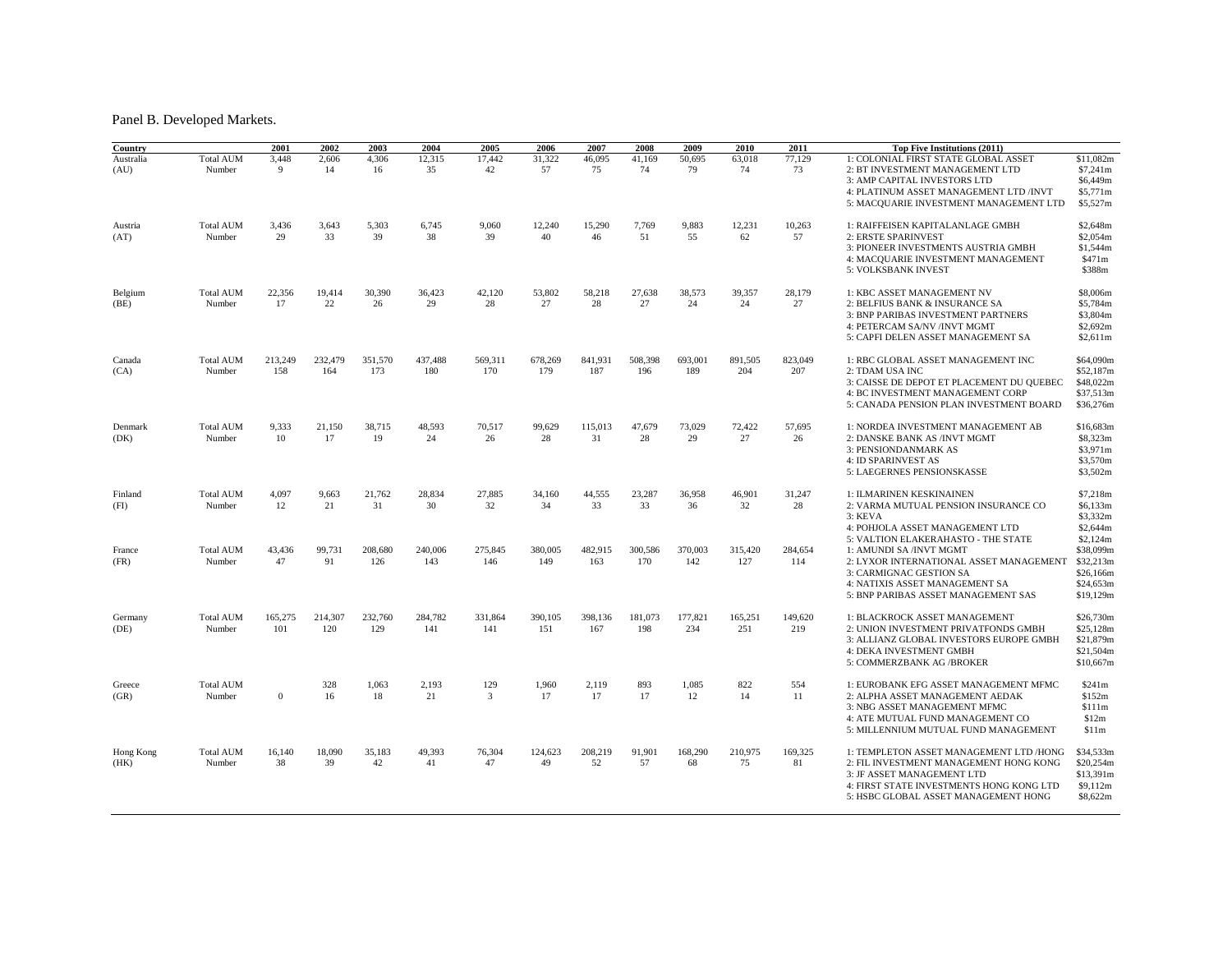| Country             |                            | 2001                  | 2002               | 2003                  | 2004                  | 2005                    | 2006                    | 2007                    | 2008          | 2009                    | 2010            | 2011          | Top Five Institutions (2011)                                                                                                                                                                               |                                                               |
|---------------------|----------------------------|-----------------------|--------------------|-----------------------|-----------------------|-------------------------|-------------------------|-------------------------|---------------|-------------------------|-----------------|---------------|------------------------------------------------------------------------------------------------------------------------------------------------------------------------------------------------------------|---------------------------------------------------------------|
| Ireland<br>(IE)     | <b>Total AUM</b><br>Number | 37,313<br>11          | 36,888<br>12       | 51,447<br>16          | 69,686<br>18          | 75,822<br>16            | 85,717<br>14            | 96,427<br>15            | 56,999<br>18  | 65,829<br>17            | 62,792<br>17    | 43,778<br>14  | 1: MEDIOLANUM ASSET MANAGEMENT LTD<br>2: PIONEER INVESTMENT MANAGEMENT LTD<br>3: IRISH LIFE INVESTMENT MANAGERS LTD<br>4: FIDEURAM ASSET MANAGEMENT IRELAND LTD<br>5: MERCER GLOBAL INVESTMENTS EUROPE LTD | \$9,251m<br>\$8,018m<br>\$5,984m<br>\$4,381m<br>\$3,640m      |
| Italy<br>(IT)       | <b>Total AUM</b><br>Number | 5,160<br>15           | 11,883<br>35       | 24,760<br>37          | 47,376<br>36          | 37,428<br>41            | 19,412<br>37            | 29,360<br>37            | 32,827<br>56  | 34,352<br>50            | 33,603<br>58    | 18,008<br>49  | 1: ANIMA SGR SPA<br>2: AZIMUT CAPITAL MANAGEMENT SGR SPA<br>3: FIDEURAM INVESTIMENTI SGR SPA<br>4: ALETTI GESTIELLE SGR SPA<br>5: PIONEER INVESTMENT MANAGEMENT SGR PA                                     | \$7,017m<br>\$1,986m<br>\$1,399m<br>\$1,163m<br>\$1,068m      |
| Japan<br>(JP)       | <b>Total AUM</b><br>Number | 35,825<br>37          | 37,659<br>43       | 49,299<br>44          | 73,667<br>51          | 91,168<br>52            | 103,857<br>55           | 83,491<br>54            | 45,855<br>56  | 153,144<br>58           | 203,748<br>63   | 248,695<br>61 | 1: NIKKO ASSET MANAGEMENT CO LTD<br>2: MITSUBISHI UFJ TRUST & BANKING CORP /INVT<br>3: NOMURA ASSET MANAGEMENT CO LTD<br>4: BLACKROCK JAPAN CO LTD<br>5: MIZUHO TRUST & BANKING CO LTD /INVT               | \$53,384m<br>\$32,430m<br>\$25,549m<br>\$24,558m<br>\$22,166m |
| Netherlands<br>(NL) | <b>Total AUM</b><br>Number | 47,888<br>14          | 60,832<br>27       | 87,574<br>32          | 110,091<br>35         | 118,040<br>33           | 211,417<br>34           | 287,606<br>36           | 173,285<br>32 | 250,770<br>34           | 252,409<br>33   | 226,935<br>32 | 1: APG ASSET MANAGEMENT<br>2: PGGM VERMOGENSBEHEER BV<br>3: ING INVESTMENT MANAGEMENT ADVISORS BV<br>4: ROBECO INSTITUTIONAL ASSET MANAGEMENT<br>5: BNP PARIBAS INVESTMENT PARTNERS                        | \$100,153m<br>\$45,731m<br>\$29,166m<br>\$17,987m<br>\$8,594m |
| New Zealand<br>(NZ) | <b>Total AUM</b><br>Number | $\Omega$              | 24<br>$\mathbf{1}$ | 38<br>$\mathbf{1}$    | 177<br>2              | 3,692<br>$\overline{4}$ | 3,800<br>$\overline{4}$ | 5,561<br>$\mathbf{1}$   | 5,550<br>3    | 4,188<br>6              | 4,930<br>$\tau$ | 6,592<br>6    | 1: GUARDIANS OF NEW ZEALAND<br>2: AMP CAPITAL INVESTORS NEW ZEALAND LTD<br>3: SMARTSHARES LTD<br>4: FISHER FUNDS MANAGEMENT LTD<br>5: GARETH MORGAN INVESTMENTS LIMITED                                    | \$5,296m<br>\$544m<br>\$267m<br>\$183m<br>\$181m              |
| Norway<br>(NO)      | <b>Total AUM</b><br>Number | 33,636<br>15          | 42,469<br>20       | 74,808<br>22          | 93,677<br>23          | 123,521<br>22           | 162,517<br>23           | 248,388<br>23           | 185,720<br>20 | 337,209<br>24           | 401,354<br>24   | 390,647<br>25 | 1: NORGES BANK INVESTMENT MANAGEMENT<br>2: FOLKETRYGDFONDET<br>3: STOREBRAND KAPITALFORVALTNING AS<br>4: SKAGEN AS<br>5: DNB ASSET MANAGEMENT AS                                                           | \$330,745m<br>\$13,126m<br>\$13,029m<br>\$11,090m<br>\$7,157m |
| Singapore<br>(SG)   | <b>Total AUM</b><br>Number | 7,509<br>34           | 10,073<br>37       | 17,554<br>37          | 26,114<br>41          | 31,952<br>40            | 45,875<br>39            | 82,280<br>42            | 37,683<br>42  | 59,213<br>47            | 76,253<br>48    | 62,390<br>49  | 1: ABERDEEN ASSET MANAGEMENT ASIA LTD<br>2: EASTSPRING INVESTMENTS SINGAPORE LTD<br>3: JPMORGAN ASSET MANAGEMENT SINGAPORE<br>4: FIL INVESTMENT MANAGEMENT SINGAPORE<br>5: SCHRODER INVESTMENT MANAGEMENT  | \$21,611m<br>\$5,916m<br>\$4,765m<br>\$4,656m<br>\$4,231m     |
| South Korea<br>(KR) | <b>Total AUM</b><br>Number | 176<br>$\overline{c}$ | 244<br>3           | 306<br>$\overline{4}$ | 326<br>$\overline{4}$ | 545<br>5                | 585<br>3                | 1,453<br>$\overline{4}$ | 2,265<br>5    | 4,829<br>$\overline{4}$ | 7,679<br>5      | 7,838<br>5    | 1: KOREA INVESTMENT CORP /INVT MGMT<br>2: MIRAE ASSET GLOBAL INVESTMENTS CO LTD<br>3: FIL ASSET MANAGEMENT KOREA LTD<br>4: SHINHAN BNP PARIBAS ASSET MANAGEMENT<br>5: NHCA ASSET MANAGEMENT CO LTD         | \$5,899m<br>\$1,015m<br>\$729m<br>\$103m<br>\$92m             |
| Spain<br>ES         | <b>Total AUM</b><br>Number | 20,100<br>93          | 20,108<br>107      | 31,398<br>107         | 38,729<br>109         | 41,902<br>107           | 54.280<br>108           | 54,389<br>110           | 20,063<br>113 | 26,493<br>111           | 24,413<br>106   | 19.720<br>103 | 1: BESTINVER GESTION SGIIC SA<br>2: SANTANDER ASSET MANAGEMENT SA SGIIC<br>3: BBVA ASSET MANAGEMENT SA SGIIC<br>4: BBVA PATRIMONIOS GESTORA SGIIC SA<br>5: INVERCAIXA GESTION SA SGIIC                     | \$2,858m<br>\$2,558m<br>\$1,410m<br>\$873m<br>\$850m          |
| Sweden<br>(SE)      | <b>Total AUM</b><br>Number | 50,906<br>23          | 61,979<br>33       | 107,935<br>49         | 153,629<br>52         | 186,924<br>61           | 254,834<br>71           | 248,612<br>74           | 131,417<br>74 | 198,538<br>74           | 260,519<br>75   | 232,001<br>78 | 1: SWEDBANK ROBUR FONDER AB<br>2: ALECTA PENSION INSURANCE MUTUAL<br>3: AMF PENSIONSFORSAKRING AB<br>4: SEB INVESTMENT MANAGEMENT AB<br>5: HANDELSBANKEN FONDER AB                                         | \$39,959m<br>\$24,648m<br>\$14,950m<br>\$14,748m<br>\$14,400m |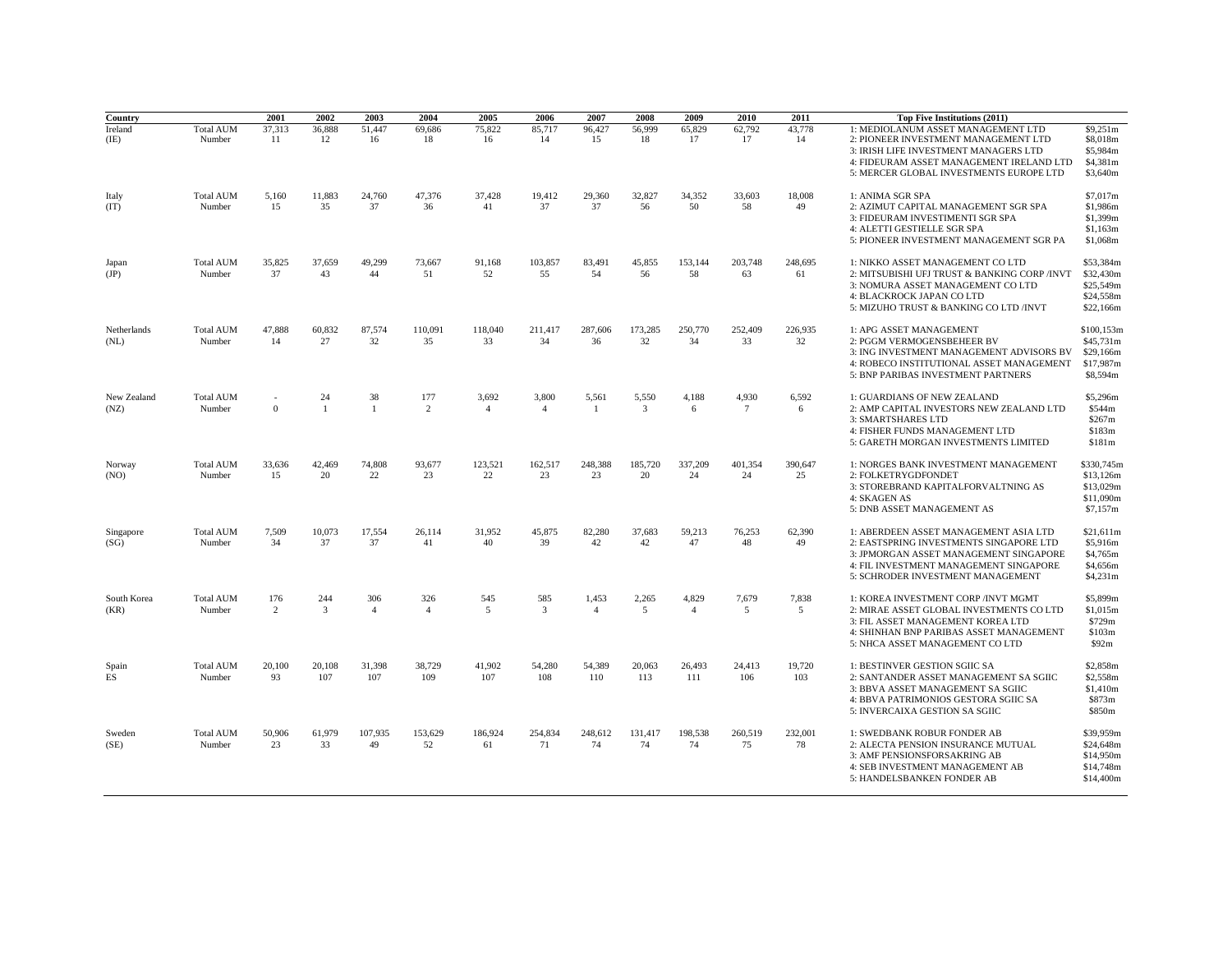| Country              |                  | 2001      | 2002      | 2003      | 2004       | 2005       | 2006       | 2007       | 2008      | 2009       | 2010       | 2011       | Top Five Institutions (2011)            |            |
|----------------------|------------------|-----------|-----------|-----------|------------|------------|------------|------------|-----------|------------|------------|------------|-----------------------------------------|------------|
| Switzerland          | <b>Total AUM</b> | 57,726    | 56,792    | 75,780    | 91,772     | 125,857    | 182,064    | 213,495    | 123,447   | 152,744    | 192,158    | 182,066    | 1: UBS AG /INVT MGMT                    | \$43,440m  |
| (CH)                 | Number           | 58        | 94        | 125       | 150        | 156        | 167        | 179        | 206       | 234        | 248        | 249        | 2: CREDIT SUISSE AG                     | \$40,863m  |
|                      |                  |           |           |           |            |            |            |            |           |            |            |            | 3: PICTET ASSET MANAGEMENT SA           | \$33.641m  |
|                      |                  |           |           |           |            |            |            |            |           |            |            |            | 4: SWISSCANTO ASSET MANAGEMENT AG       | \$12,134m  |
|                      |                  |           |           |           |            |            |            |            |           |            |            |            | 5: SWISS & GLOBAL ASSET MANAGEMENT AG   | \$5,253m   |
| United Kingdom       | <b>Total AUM</b> | 375,115   | 370,850   | 539,904   | 713,087    | 904,773    | 1.260.969  | 1.529.091  | 858,358   | 1.208.834  | 1.499.830  | 1,371,590  | 1: BLACKROCK ADVISORS UK LTD            | \$109,088m |
| (GB)                 | Number           | 177       | 223       | 248       | 272        | 283        | 309        | 325        | 329       | 324        | 351        | 366        | 2: BLACKROCK INVESTMENT MANAGEMENT UK   | \$99,725m  |
|                      |                  |           |           |           |            |            |            |            |           |            |            |            | 3: ABERDEEN ASSET MANAGERS LTD          | \$65,772m  |
|                      |                  |           |           |           |            |            |            |            |           |            |            |            | 4: JPMORGAN ASSET MANAGEMENT UK LTD     | \$65,592m  |
|                      |                  |           |           |           |            |            |            |            |           |            |            |            | 5: SCHRODER INVESTMENT MANAGEMENT GROUP | \$63.291m  |
| <b>United States</b> | <b>Total AUM</b> | 8,748,444 | 7,008,373 | 9,662,638 | 11,532,524 | 12,620,247 | 14,664,556 | 14.934.200 | 8,473,832 | 11.040.347 | 12,712,908 | 12.149.378 | 1: VANGUARD GROUP INC                   | \$778,590m |
| (US)                 | Number           | 2073      | 2050      | 2186      | 2383       | 2540       | 2748       | 2941       | 2871      | 2782       | 2944       | 3051       | <b>2: BLACKROCK FUND ADVISORS</b>       | \$694,624m |
|                      |                  |           |           |           |            |            |            |            |           |            |            |            | 3: SSGA FUNDS MANAGEMENT INC.           | \$576,990m |
|                      |                  |           |           |           |            |            |            |            |           |            |            |            | 4: FIDELITY MANAGEMENT & RESEARCH CO    | \$513,068m |
|                      |                  |           |           |           |            |            |            |            |           |            |            |            | 5: CAPITAL RESEARCH & MANAGEMENT CO     | \$415,511m |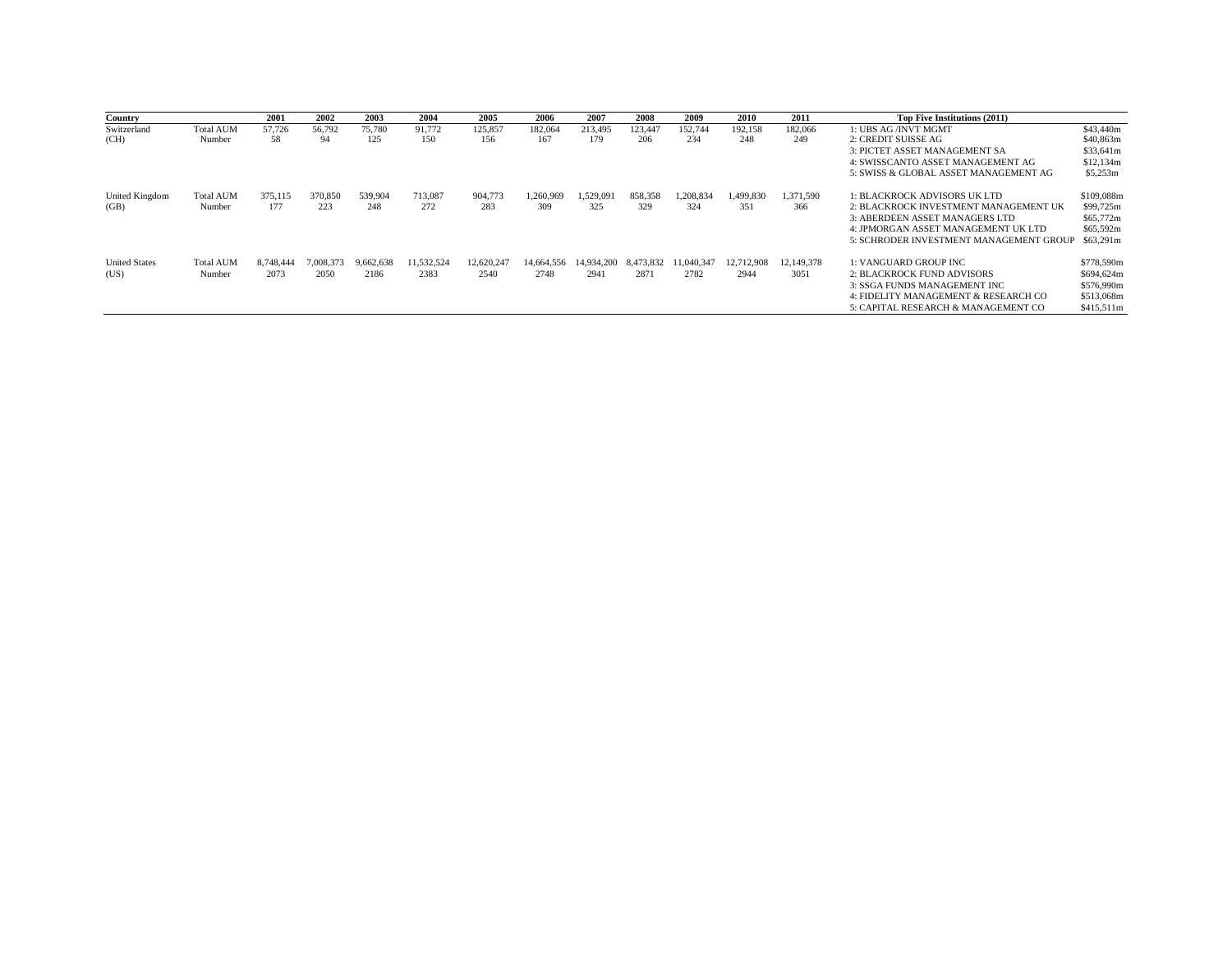# **INTERNET APPENDIX**

To accompany

# **What Determines Portfolio Allocation Decisions of Emerging Market Investors?**

by

G. Andrew Karolyi, David T. Ng, and Eswar S. Prasad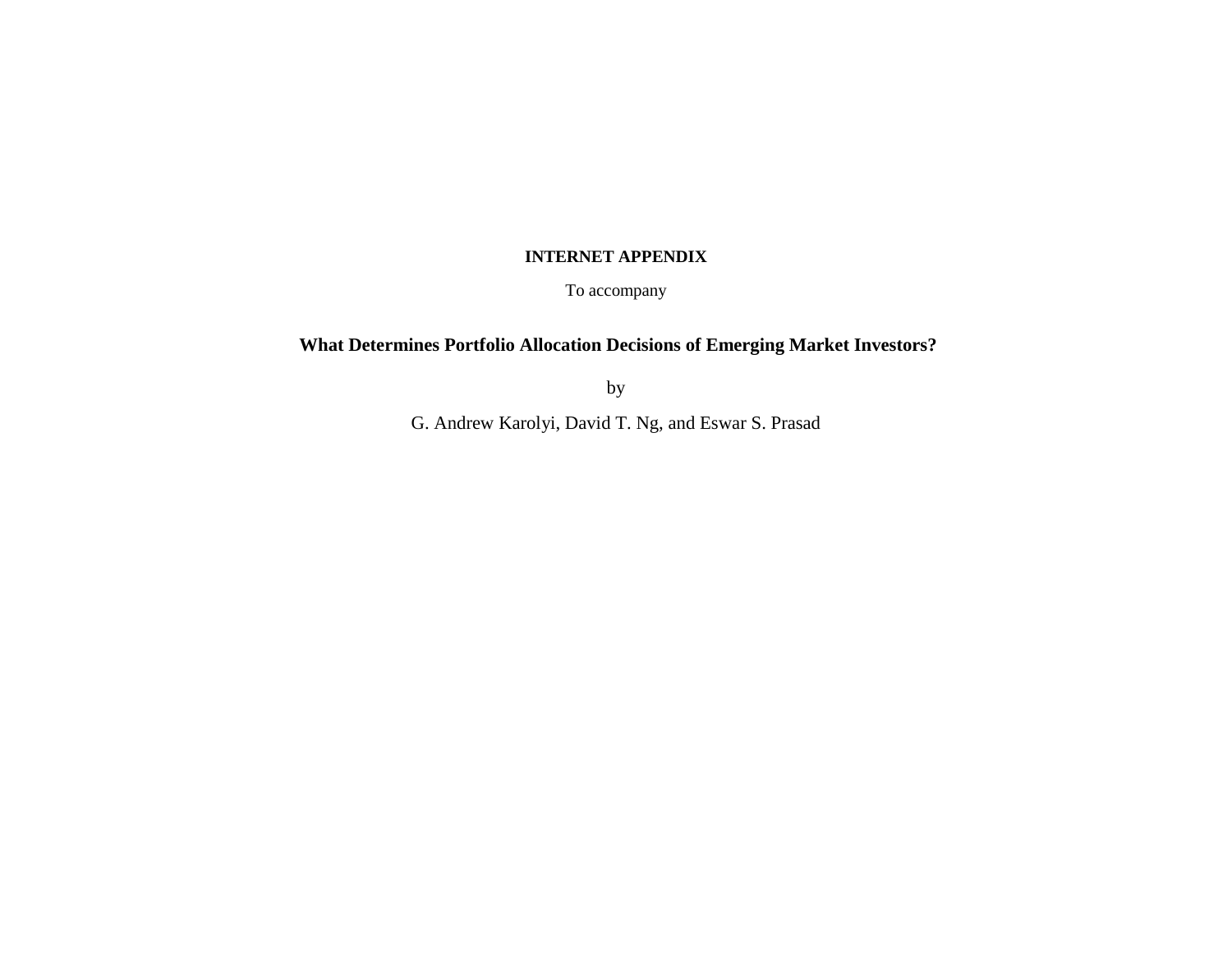## **Table A1. External equity investment positions, by emerging & developed market investors, during the global financial crisis (2008-2009).**

Like Table 1, this shows the top investment destinations for external portfolio equity investments from emerging market (EM, left panel) and developed market (DM, right panel) economies, but only for 2008-2009. Each destination country is classified as an EM or DM economy, and the regions of the destination countries are broadly classified as North America (NA), Asia Pacific (AP), Eastern Europe, Middle East & Africa (EEMEA), and Latin America (LA). For each destination market, we compute average total equity investments across the years 2000-2011 in US dollar millions from emerging markets Panel A and from developed markets in Panel B. Destination markets are ranked by average total equity investment across years and the top twenty destination countries are displayed. The average investment ratio is calculated as follows. In each year, we calculate the investment ratio from a particular source country to a destination country as the ratio of total investment from the source country to that destination country, divided by the total investment from the source country to all destination countries. For each destination country, we take the equal-weighted average of the investment ratio across all source countries from each group (EMs in the left panel, DMs in the right panel) to compute the average investment ratio. In the left panel, the average benchmark for a destination country is calculated as follows. For each destination country in each year, we first compute the ratio of its market capitalization relative to world market capitalization minus a particular EM source country's market capitalization. This calculation is repeated for each EM source country relevant to that destination country in that same year. For each destination country, we then take the equal-weighted average of the investment ratios across all EM source countries. Then we take the average of the benchmark ratios over the years 2000 to 2011. The difference between the average investment ratio and average benchmark gives the average excess allocation (or under allocation) for each destination country. In the right panel, we repeat the same calculations using DM source countries. In both panels, we use CPIS data to compute country-pair investment data.

| Panel A. Emerging Markets (2008-2009 only) |                                            |           |            |                                |                               |                                               |                       | Panel B. Developed Markets (2008-2009 only) |           |           |                                |                                |                                 |  |
|--------------------------------------------|--------------------------------------------|-----------|------------|--------------------------------|-------------------------------|-----------------------------------------------|-----------------------|---------------------------------------------|-----------|-----------|--------------------------------|--------------------------------|---------------------------------|--|
| Destination<br>Market                      | Average<br>Investment<br>(US)<br>\$ mills. | Class     | Region     | Average<br>Investment<br>Ratio | Average<br>Benchmark<br>Ratio | Average<br>Excess<br>Allocatio<br>$\mathbf n$ | Destination<br>Market | Average<br>Investment<br>(US<br>\$ million  | Class     | Region    | Average<br>Investment<br>Ratio | Average<br>Benchmar<br>k Ratio | Average<br>Excess<br>Allocation |  |
| <b>United States</b>                       | 51,845                                     | DM        | <b>NA</b>  | 0.2983                         | 0.3346                        | $-0.0363$                                     | <b>United States</b>  | 1,637,966                                   | DM        | NA        | 0.2494                         | 0.3391                         | $-0.0897$                       |  |
| United Kingdom                             | 49,714                                     | DM        | Europe     | 0.1336                         | 0.0573                        | 0.0762                                        | Luxembourg            | 1,223,770                                   | <b>DM</b> | Europe    | 0.1978                         | 0.0022                         | 0.1956                          |  |
| Luxembourg                                 | 32,043                                     | DM        | Europe     | 0.1666                         | 0.0021                        | 0.1645                                        | United Kingdom        | 1,030,254                                   | DM        | Europe    | 0.0971                         | 0.0591                         | 0.0379                          |  |
| Ireland                                    | 8,996                                      | DM        | Europe     | 0.0369                         | 0.0014                        | 0.0355                                        | Japan                 | 661,902                                     | DM        | AP        | 0.0427                         | 0.0862                         | $-0.0436$                       |  |
| Bahrain                                    | 6,906                                      | EM        | <b>MEA</b> | 0.0467                         | 0.0005                        | 0.0462                                        | France                | 650,401                                     | DM        | Europe    | 0.0605                         | 0.0445                         | 0.0161                          |  |
| <b>Brazil</b>                              | 4,662                                      | EM        | LA         | 0.0113                         | 0.0212                        | $-0.0099$                                     | Germany               | 583,441                                     | DM        | Europe    | 0.0565                         | 0.0313                         | 0.0252                          |  |
| <b>UAE</b>                                 | 3,559                                      | EM        | <b>MEA</b> | 0.0373                         | 0.0019                        | 0.0354                                        | Switzerland           | 486,163                                     | <b>DM</b> | Europe    | 0.0319                         | 0.0250                         | 0.0069                          |  |
| Austria                                    | 3,073                                      | DM        | Europe     | 0.0455                         | 0.0016                        | 0.0439                                        | Canada                | 315,301                                     | DM        | <b>NA</b> | 0.0134                         | 0.0338                         | $-0.0205$                       |  |
| Hong Kong                                  | 2,789                                      | DM        | AP         | 0.0157                         | 0.0294                        | $-0.0137$                                     | China                 | 303,632                                     | EM        | AP        | 0.0467                         | 0.0980                         | $-0.0513$                       |  |
| Singapore                                  | 2,670                                      | <b>DM</b> | AP         | 0.0179                         | 0.0060                        | 0.0119                                        | Ireland               | 280,248                                     | <b>DM</b> | Europe    | 0.0359                         | 0.0014                         | 0.0345                          |  |
| Germany                                    | 2,620                                      | DM        | Europe     | 0.0325                         | 0.0303                        | 0.0021                                        | Netherlands           | 245,561                                     | <b>DM</b> | Europe    | 0.0200                         | 0.0119                         | 0.0081                          |  |
| Netherlands                                | 2,548                                      | DM        | Europe     | 0.0450                         | 0.0116                        | 0.0335                                        | Spain                 | 223,927                                     | DM        | Europe    | 0.0249                         | 0.0288                         | $-0.0039$                       |  |
| France                                     | 2,493                                      | DM        | Europe     | 0.0306                         | 0.0431                        | $-0.0125$                                     | <b>Brazil</b>         | 213,346                                     | EM        | LA        | 0.0136                         | 0.0219                         | $-0.0084$                       |  |
| Australia                                  | 2,359                                      | DM        | AP         | 0.0445                         | 0.0235                        | 0.0210                                        | Australia             | 213,155                                     | <b>DM</b> | AP        | 0.0297                         | 0.0243                         | 0.0055                          |  |
| Belgium                                    | 2,083                                      | DM        | Europe     | 0.0166                         | 0.0053                        | 0.0113                                        | Italy                 | 198,650                                     | DM        | Europe    | 0.0170                         | 0.0114                         | 0.0056                          |  |
| Russia                                     | 1,964                                      | EM        | AP         | 0.0175                         | 0.0151                        | 0.0024                                        | Hong Kong             | 185,810                                     | DM        | AP        | 0.0180                         | 0.0304                         | $-0.0124$                       |  |
| Spain                                      | 1,374                                      | DM        | Europe     | 0.0086                         | 0.0279                        | $-0.0193$                                     | Korea                 | 149,386                                     | DM        | AP        | 0.0113                         | 0.0168                         | $-0.0056$                       |  |
| India                                      | 1,328                                      | EM        | AP         | 0.0559                         | 0.0222                        | 0.0337                                        | Taiwan                | 115.463                                     | EM        | AP        | 0.0077                         | 0.0127                         | $-0.0050$                       |  |
| Turkey                                     | 1,233                                      | EM        | <b>MEA</b> | 0.0106                         | 0.0042                        | 0.0065                                        | India                 | 109,970                                     | EM        | AP        | 0.0110                         | 0.0229                         | $-0.0119$                       |  |
| Korea                                      | 1,156                                      | DM        | Europe     | 0.0061                         | 0.0163                        | $-0.0102$                                     | Sweden                | 106,669                                     | <b>DM</b> | Europe    | 0.0151                         | 0.0086                         | 0.0065                          |  |
| Top 20 Markets                             | 185,416                                    |           |            | 0.0539                         | 0.0328                        | 0.0211                                        | Top 20 Markets        | 8,935,014                                   |           |           | 0.0500                         | 0.0455                         | 0.0045                          |  |
| Total                                      | 200,721                                    |           |            |                                |                               |                                               | Total                 | 9,868,517                                   | Total     |           |                                |                                |                                 |  |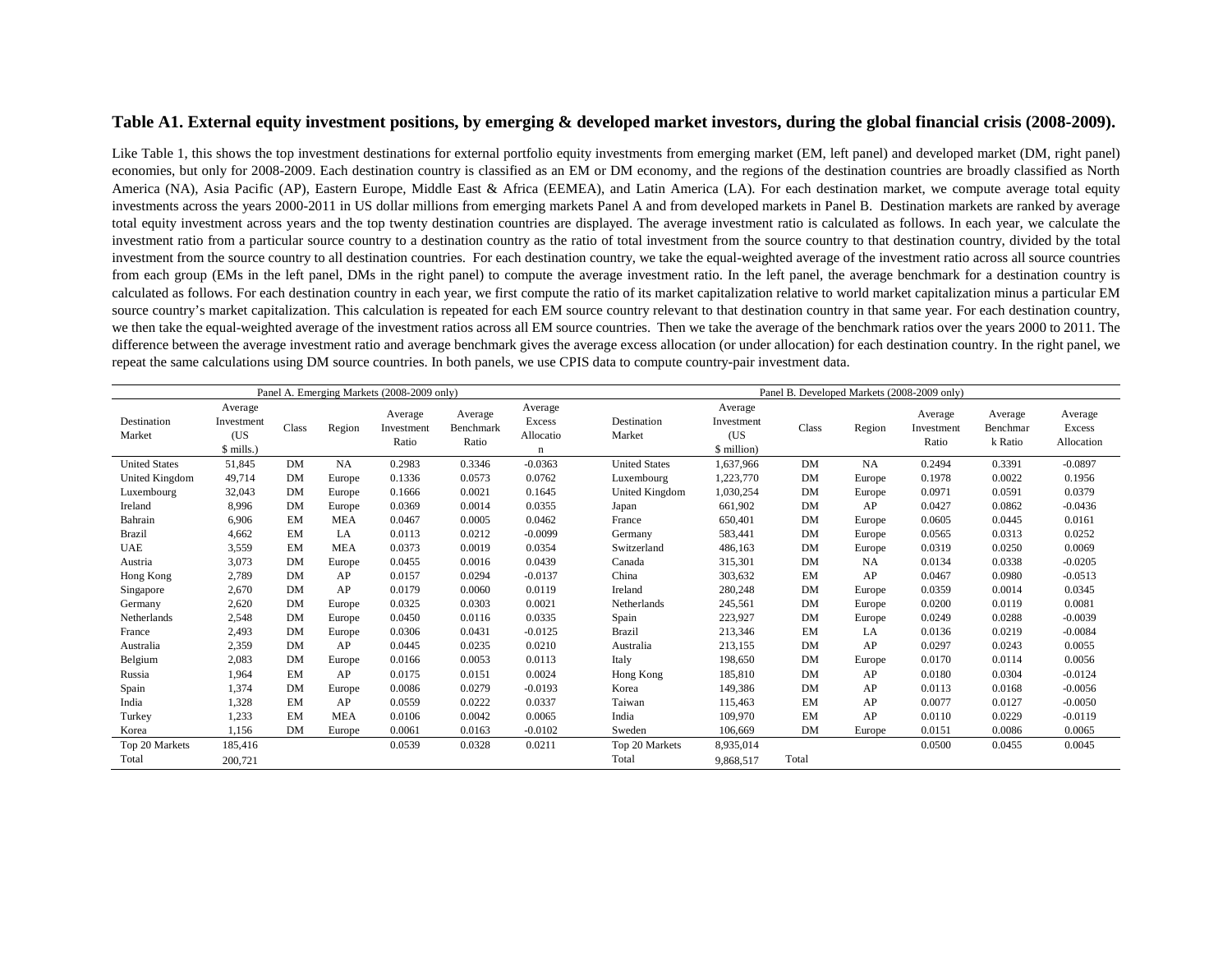# **Appendix Table A2. Summary statistics for restricted sample**

Panel A of this table shows the summary statistics for the CPIS dataset when we restrict the sample to the observations for which we have data on all the variables used as controls in the composite regression (Table 3, panel A, column 6). We show summary statistics only for emerging market source countries. Panel B shows the summary statistics based on the LionShares dataset using similar restrictions. For each variable, we report the number of observations (N), equal-weighted mean (mean), standard deviation ("Std. Dev."), 25<sup>th</sup> percentile, median, and 75th percentiles. The variables' definitions are listed in Appendix C.

| Panel A. CPIS sample                      |             |          |         |                  |          |                  |
|-------------------------------------------|-------------|----------|---------|------------------|----------|------------------|
| Variable                                  | $\mathbf N$ | Mean     | Std.Dev | 25 <sup>th</sup> | Median   | 75 <sup>th</sup> |
| Excess allocation (Benchmark 1, world)    | 4,439       | 0.002    | 0.095   | $-0.015$         | $-0.004$ | $-0.001$         |
| Excess allocation (Benchmark 2, regional) | 4,439       | 0.004    | 0.098   | $-0.016$         | $-0.004$ | $-0.000$         |
| Excess allocation (Benchmark 3, matched)  | 4,423       | 0.019    | 0.123   | $-0.002$         | 0.000    | 0.006            |
| Trade                                     | 4,439       | 0.031    | 0.069   | 0.003            | 0.008    | 0.028            |
| <b>FDI</b>                                | 4,295       | 0.046    | 0.284   | 0.000            | 0.000    | 0.002            |
| Distance                                  | 4,439       | 8.188    | 0.880   | 7.666            | 8.538    | 8.820            |
| Border                                    | 4,439       | 0.036    | 0.186   | 0.000            | 0.000    | 0.000            |
| Common Colonizer                          | 4,439       | 0.015    | 0.120   | 0.000            | 0.000    | 0.000            |
| Colony Relationship                       | 4,439       | 0.009    | 0.093   | 0.000            | 0.000    | 0.000            |
| Common Language                           | 4,439       | 0.131    | 0.337   | 0.000            | 0.000    | 0.000            |
| GDP per capita                            | 4,439       | 9.716    | 1.217   | 8.818            | 10.323   | 10.574           |
| Number of firms                           | 4,439       | 2.612    | 1.248   | 1.569            | 2.695    | 3.526            |
| Market capitalization/GDP                 | 4,439       | 0.974    | 0.925   | 0.422            | 0.723    | 1.147            |
| Market turnover                           | 4,439       | 91.915   | 62.767  | 45.700           | 82.300   | 127.100          |
| <b>Transaction Fees</b>                   | 4,439       | 2.971    | 0.444   | 2.699            | 2.941    | 3.247            |
| Difference in returns                     | 4,439       | $-0.036$ | 0.426   | $-0.259$         | $-0.032$ | 0.180            |
| Variance ratio                            | 4,439       | 0.965    | 0.506   | 0.621            | 0.862    | 1.186            |
| Correlation                               | 4,439       | 0.449    | 0.319   | 0.240            | 0.502    | 0.701            |
| <b>Registration Rules</b>                 | 4,439       | 1.777    | 1.138   | 1.000            | 2.000    | 3.000            |
| <b>Ownership Rules</b>                    | 4,439       | 0.877    | 0.891   | 0.000            | 1.000    | 1.000            |
| FX Convertibility Limits                  | 4,439       | 0.174    | 0.414   | 0.000            | 0.000    | 0.000            |
| <b>Govt Effectiveness</b>                 | 4,439       | 1.134    | 0.779   | 0.430            | 1.390    | 1.790            |
| <b>Regulatory Burden</b>                  | 4,439       | 1.043    | 0.705   | 0.460            | 1.240    | 1.620            |
| Rule of Law                               | 4,439       | 0.971    | 0.859   | 0.160            | 1.330    | 1.710            |
| <b>Panel B. LionShares sample</b>         |             |          |         |                  |          |                  |
| Excess allocation (Benchmark 1, world)    | 18,606      | $-0.004$ | 0.082   | $-0.015$         | $-0.005$ | $-0.001$         |
| Excess allocation (Benchmark 2, regional) | 18,606      | $-0.003$ | 0.075   | $-0.016$         | $-0.006$ | $-0.001$         |
| Excess allocation (Benchmark 3, matched)  | 18,606      | 0.015    | 0.077   | 0.000            | 0.000    | 0.000            |
| Parent country                            | 18,606      | 0.007    | 0.085   | 0.000            | 0.000    | 0.000            |
| Peer country                              | 18,606      | 0.008    | 0.091   | 0.000            | 0.000    | 0.000            |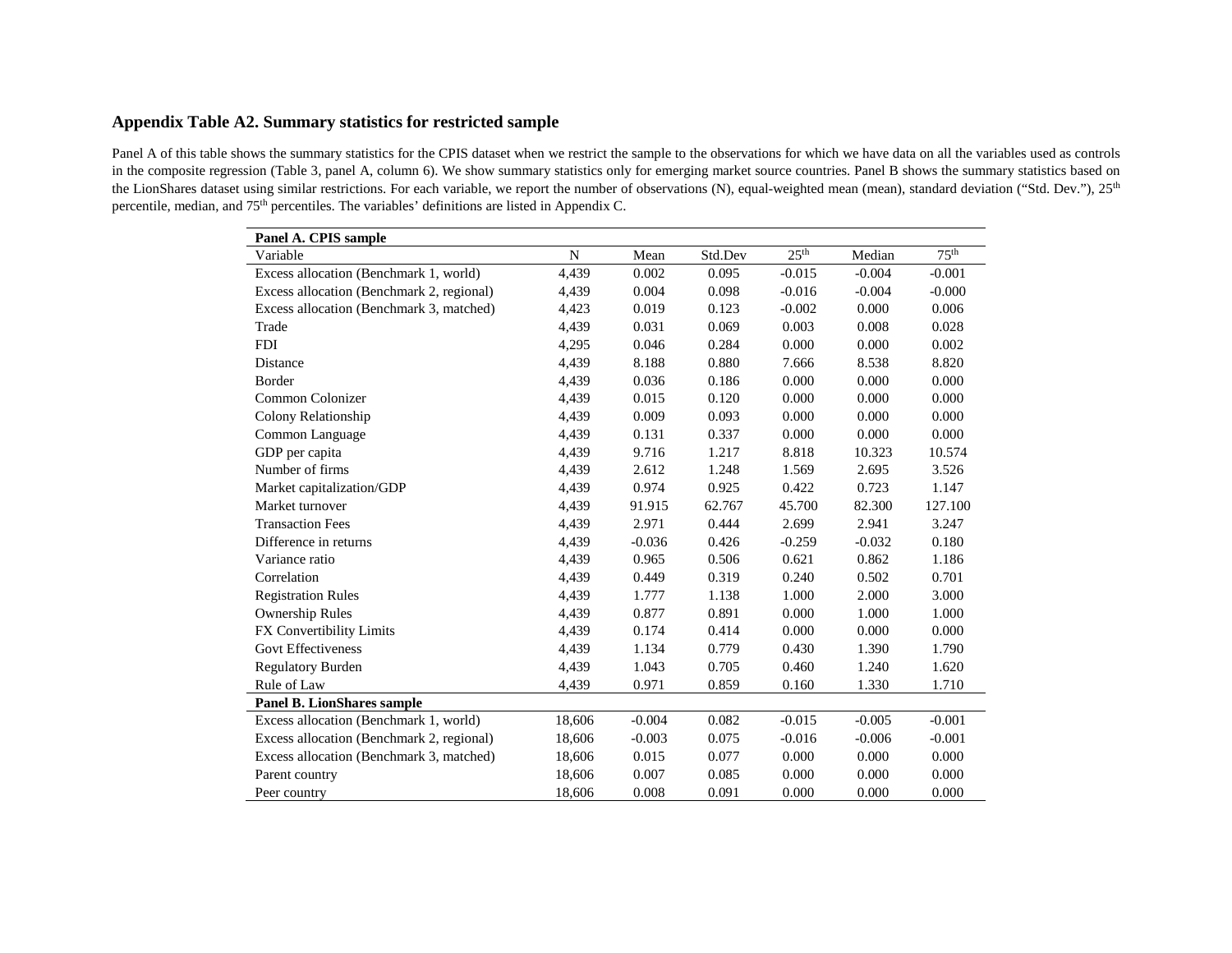#### **Appendix Table A3. How important are fixed effects in our baseline regressions?**

In this table, we evaluate the explanatory power of the fixed effects relative to other controls that are used in the composite specifications in Table 3. Panel A is based on country-level CPIS regressions and Panel B is based on LionShares institution-level regressions. The first five columns of Panel A are regressions for the CPIS sample of emerging market source countries. Columns 1-5 show the  $R^2$  contributions of the control variables (excluding the fixed effects); the year fixed effects; the source country fixed effects; destination country fixed effects; and, finally, all of these right hand side variables (control variables and all three sets of fixed effects). The fifth column is the same composite specification as Column 6 in Table 3 Panel A. The next five columns in Panel A repeat this exercise using regressions for the CPIS sample of developed market source countries. The tenth column is the same composite specification as Column 12 in Table 3 Panel A. Panel B conducts a similar exercise using LionShares data. The fifth column is the same composite specification as Column 6 in Table 3 Panel B. The tenth column is the same composite specification as Column 12 in Table 3 Panel B.

Panel A. CPIS Sample.

| Dependent variable: Excess allocation (Benchmark 1, world) |          |                |          |           |       |       |          |          |       |       |  |  |  |
|------------------------------------------------------------|----------|----------------|----------|-----------|-------|-------|----------|----------|-------|-------|--|--|--|
|                                                            |          |                | Emerging | Developed |       |       |          |          |       |       |  |  |  |
|                                                            | $_{(1)}$ | (2)            | (3)      | (4)       | (5)   | (6)   | (7)      | (8)      | (9)   | (10)  |  |  |  |
| Controls                                                   | Yes      | N <sub>0</sub> | No       | No        | Yes   | Yes   | No       | No       | No    | Yes   |  |  |  |
| Year FE?                                                   | No       | Yes            | No       | No        | Yes   | No    | Yes      | No       | No    | Yes   |  |  |  |
| <b>Source Country</b>                                      | No       | No             | Yes      | No        | Yes   | No    | No       | Yes      | No    | Yes   |  |  |  |
| FE?                                                        |          |                |          |           |       |       |          |          |       |       |  |  |  |
| Destination                                                | No       | No             | No       | Yes       | Yes   | No    | No       | No       | Yes   | Yes   |  |  |  |
| Country FE?                                                |          |                |          |           |       |       |          |          |       |       |  |  |  |
| N                                                          | 9717     | 9717           | 9717     | 9717      | 4439  | 14706 | 14706    | 14706    | 14706 | 6907  |  |  |  |
| Adj- $R^2$                                                 | 0.134    | $-0.001$       | 0.073    | 0.133     | 0.300 | 0.241 | $-0.001$ | $-0.000$ | 0.360 | 0.433 |  |  |  |

Panel B. FactSet Lionshares Sample.

|                       | Dependent variable: Excess allocation (Benchmark 1, world) |                     |          |       |       |           |          |          |        |        |  |  |  |  |
|-----------------------|------------------------------------------------------------|---------------------|----------|-------|-------|-----------|----------|----------|--------|--------|--|--|--|--|
|                       |                                                            |                     | Emerging |       |       | Developed |          |          |        |        |  |  |  |  |
|                       | $\left( 1\right)$                                          | $\scriptstyle{(2)}$ | (3)      | (4)   | (5)   | (6)       | 7)       | (8)      | (9)    | (10)   |  |  |  |  |
| Controls              | Yes                                                        | No                  | No       | No    | Yes   | Yes       | No       | No       | No     | Yes    |  |  |  |  |
| Year FE?              | No                                                         | Yes                 | No       | No    | Yes   | No        | Yes      | No       | No     | Yes    |  |  |  |  |
| <b>Source Country</b> | No                                                         | No                  | Yes      | No    | Yes   | No        | No       | Yes      | No     | Yes    |  |  |  |  |
| FE?                   |                                                            |                     |          |       |       |           |          |          |        |        |  |  |  |  |
| Destination           | No                                                         | No                  | No       | Yes   | Yes   | No        | No       | No       | Yes    | Yes    |  |  |  |  |
| Country FE?           |                                                            |                     |          |       |       |           |          |          |        |        |  |  |  |  |
| N                     | 4448                                                       | 44480               | 44480    | 44480 | 18606 | 184147    | 184147   | 184147   | 184147 | 836248 |  |  |  |  |
|                       | $\boldsymbol{0}$                                           |                     |          |       |       | 8         | 8        | 8        | 8      |        |  |  |  |  |
| Adj- $R^2$            | 0.213                                                      | $-0.000$            | $-0.000$ | 0.258 | 0.402 | 0.083     | $-0.000$ | $-0.000$ | 0.181  | 0.238  |  |  |  |  |